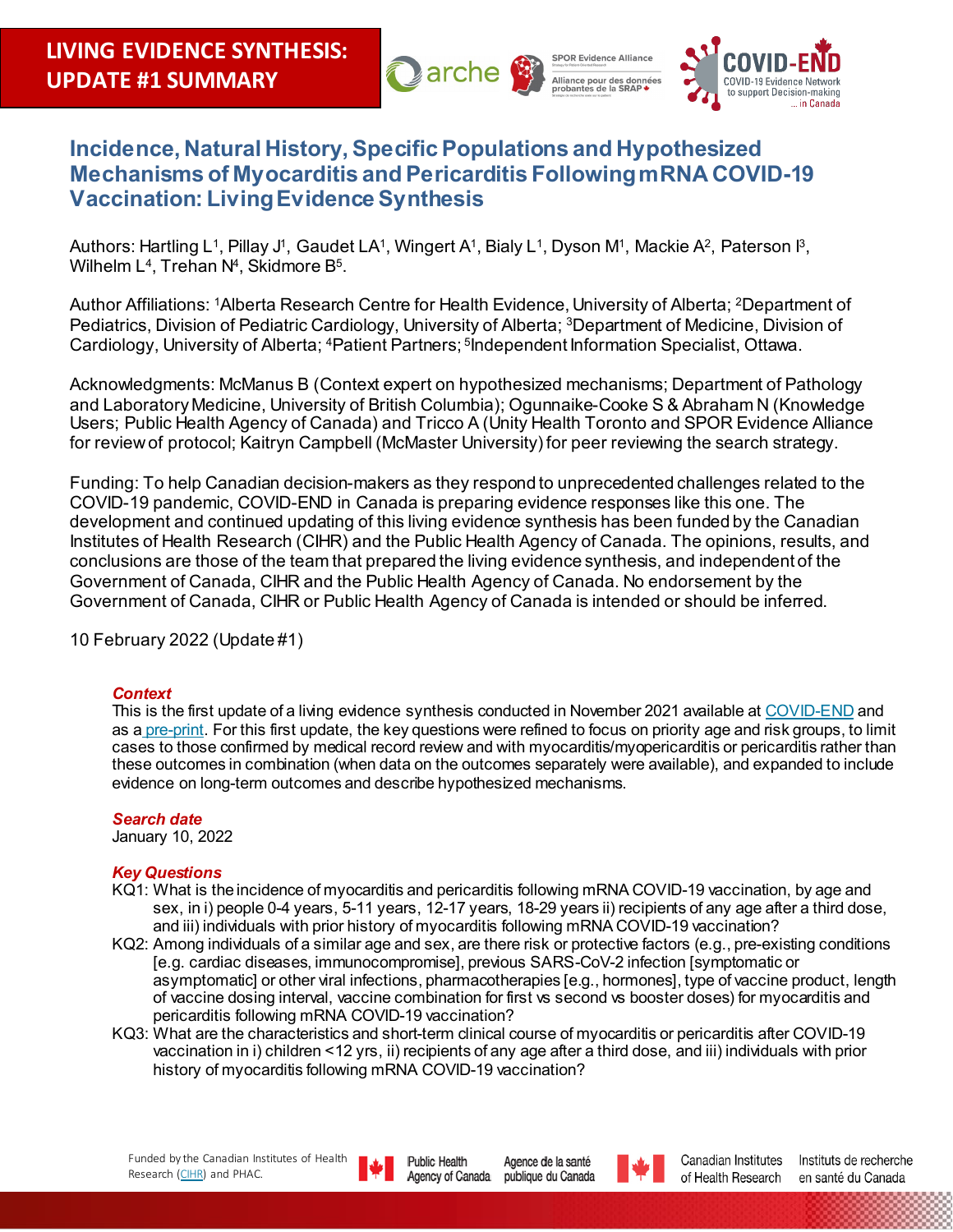

KQ4: Among individuals of a similar age and sex who experienced myocarditis or pericarditis after mRNA COVID-19 vaccination, what is the longer term (≥4 weeks) prognosis, and does this vary by patient or vaccine characteristics?

**Darche** 

**SPOR Evidence Alliance** 

Alliance pour des données

### *Contextual Question*

CQ1: What are the hypothesized mechanisms involved in myocarditis and pericarditis following vaccination with mRNA COVID-19 vaccines, and do they vary by group?

#### *Our Approach*

For study eligibility for each question, se[e Supplementary Table 1.](#page-23-0) A single reviewer completed screening and another verified 50% of exclusions, using a machine-learning program to prioritize records. For the key questions, a second reviewer verified all exclusions at full text and data extraction, and risk of bias assessments (for KQs 1 & 2) using modified Joanna Briggs Institute tools. For KQs 1 and 2, certainty of evidence ratings were based on team consensus using GRADE. The observational evidence in KQ1 started at low certainty and in KQ2 started at high certainty; we considered rating up for a relatively large magnitude in incidence for KQ1. In the plain-language conclusions, we have used "probably", "may" and "uncertain" to reflect level of certainty in the evidence based on GRADE of moderate, low, or very low, respectively.

For KQ1, excess incidence rates <20 per million were considered very rare. For KQ2, associations ≥1.5 (odds ratio/relative risk) were considered clinically relevant (i.e. OR <1.5 shows "little-to-no association").

For CQ1, we extracted verbatim authors' summaries of any hypotheses and, where available, findings by the authors or cited works investigating potential mechanisms (e.g., histology, gene panels, serology for innate and acquired immune system components, autoimmune antibiodies, tissue biopsies, autopsy findings, etc.). We checked references used to support statements made by authors in proposing or explaining hypotheses to identify whether they provided direct empirical evidence (i.e., specific to COVID-19 mRNA vaccination). We involved three content experts to identify other potentially relevant studies and to review proposed mechanisms for comprehensiveness and interpretation; they also provided expert opinion on their impressions about the potential mechanisms. We present a summary of the results below and in descriptive tables.

#### *Findings*

[Table 1](#page-9-0) and [Table 2](#page-12-0) contain the Summary of Findings for KQs 1 and 2. Results for KQs 3 and 4 are presented in [Table 3.](#page-17-0) [Table 4](#page-20-0) summarizes the hypothesized mechanisms and supporting/refuting data for myocarditis following COVID-19 mRNA vaccination. Appendix 1 contains: [eligibility criteria](#page-23-0); study characteristics tables of the new [passive](#page-28-0) and [active](#page-25-0) reporting systems/studies contributing to KQ1 and ne[w studies included for KQ2;](#page-31-0) risk of bias assessments fo[r KQ 1](#page-40-0) [& KQ2;](#page-41-0) and th[e Supplementary Table for CQ1](#page-42-0) with details about the authors' discussion points[. Appendix 2](#page-57-0) contains a description of our synthesis methods.

Thirty-nine studies were include in this update. We identified 33 new reports across all questions (KQ1=9 $^{\rm 1-9}$ , KQ2= $5^{149.11}$ , KQ3= $1^{12}$ , KQ4= $3^{313.14}$ , CQ1= $20^{15.34}$ ). Findings from six studies in the previous synthesis were carried forward (KQ1= $5^{35-39}$ , KQ2= $2^{39-40}$ ). We excluded five studies that only reported on combined myo- and pericarditis (as we located other studies with these reported separately),  $4^{1.45}$  eight studies that did not report on confirmed cases,46-53, and one study54 that reported on cases that were included in another report of more recent data.

#### *KQ1: Incidence*

Myocarditis after dose 2

- We now report on 5-11 year-old males and females and found that the incidence of myocarditis after vaccination with Pfizer may be fewer than 20 cases per million in both groups (low certainty).
- The evidence was consistent with the previous review, showing that the incidence of myocarditis after mRNA vaccine is higher in male adolescents and young adults (12-17y: range 50-139 cases per million[low certainty] and 18-29y: range 28-147 per million [moderate certainty]). The upper limit of the range in incidence increased from 99 to 147 per million for 18-29 year-old males.
- We are no longer reporting on 30-39 year-old males, because our revised criterion requiring confirmation of cases was no longer met.





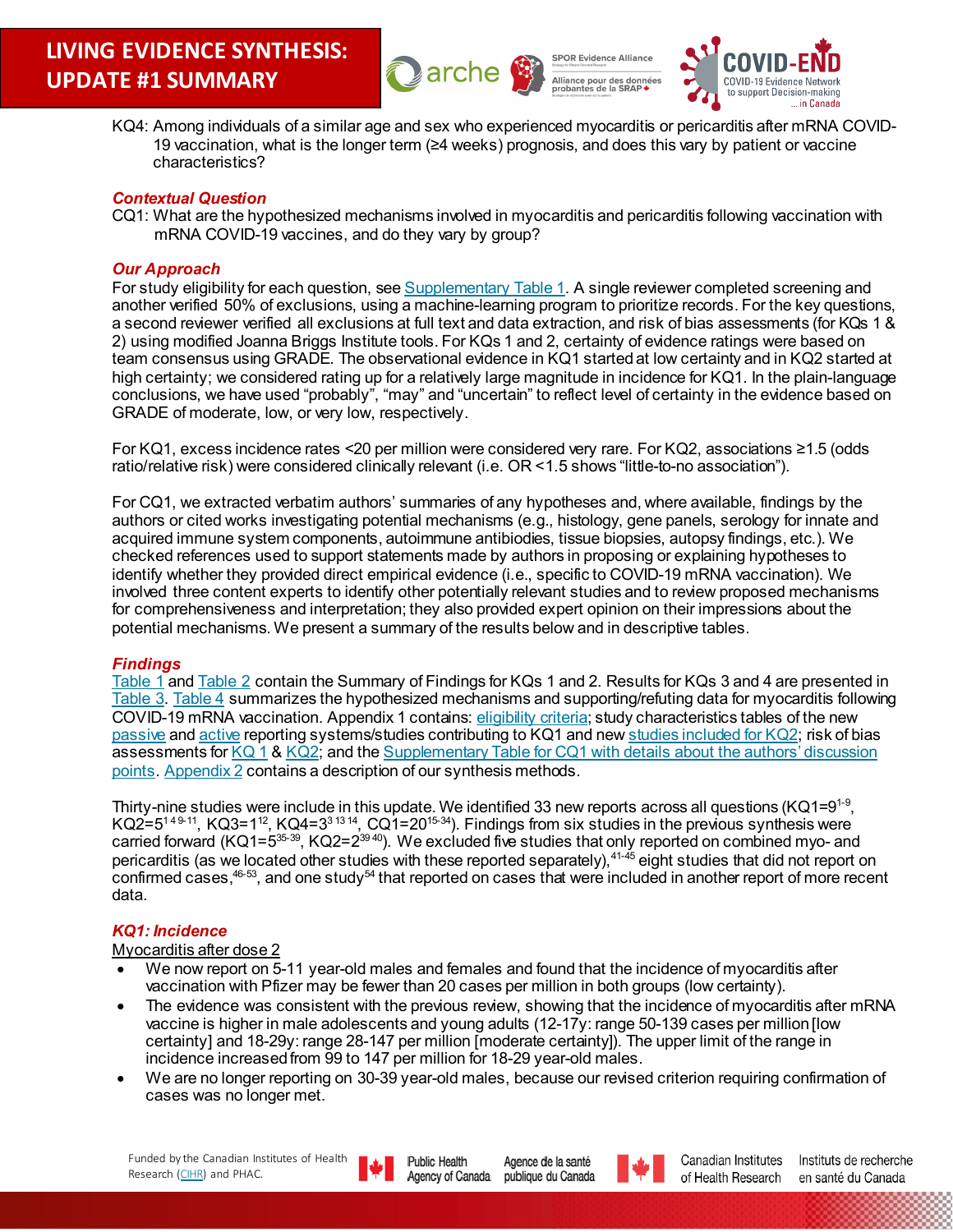



- We now report on 18-39 year-old males and found that incidence of myocarditis may be between 25 to 82 cases per million (low certainty).
- Among females 18-29 years of age, the incidence of myocarditis after vaccination may be less than 20 cases per million (low certainty). We are very uncertain about the incidence of myocarditis after vaccination with mRNA vaccines in 12-17 year-old females (all data from passive reporting systems).
- Due to inconsistency and use of passive reporting systems, we are uncertain about the incidence of myocarditis after vaccination in 18-39 year old females (very low certainty).

### Myocarditis after dose 3

- Among ≥40 year old males, the incidence of myocarditis after a third dose of an mRNA vaccines may be fewer than 20 cases per million (low certainty).
- For 13-39 year-old males or females and ≥40 year-old females, we are uncertain about the incidence of myocarditis after a third dose of an mRNA vaccine due to concerns about imprecision and inconsistency across studies (very low certainty).

### **Pericarditis**

• Based on a single study only reporting across both sexes, we are uncertain about the incidence of pericarditis after Pfizer vaccination in 5-11 year old males and females (very low certainty).

### Myocarditis and/or pericarditis

We identified evidence reporting on myocarditis and pericarditis cases separately; therefore, we no longer report incidence for combined myocarditis and/or pericarditis.

### *KQ2: Risk Factors*

### **Context**

In KQ2 we assessed relative differences in outcomes across subgroups. It is important to note, however, that these relative results must be taken in context with KQ1 findings reporting on incidence. That is to say, the relative differences in subgroups in females and older age groups identified in the KQ2 findings should be given less weight in policy decision-making, based on the very low-to-no incidence of myocarditis after mRNA vaccination in these groups.

### **Myocarditis**

### **Moderna versusPfizer, after dose 2**

- For 18-29 year-old males and females, and 18-39 year-old males the incidence of myocarditis is probably higher after vaccination with Moderna compared to Pfizer (moderate certainty).
- For 18-39 year-old females, the incidence of myocarditis may be higher after vaccination with Moderna compared to Pfizer (low certainty).
- For 30-39 year-old males and females, there may be little-to-no difference in the incidence of myocarditis after vaccination with Moderna compared to Pfizer (low certainty).
- Among ≥40 year-old males and females, there is probably little-to-no difference in risk of myocarditis after vaccination with Moderna compared to Pfizer (moderate certainty).

### Myocarditis and/or pericarditis

### **Homologous vs heterologous vaccine for dose 2**

- Among 18-29 and 18-39 year-old adults, and 18-29 year-old males, there may be little-to-no difference in the incidence of myocarditis/pericarditis after mRNA vaccination with a heterologous dose 2 compared to homologous dose 2 (low certainty).
- For adults ≥40 years old, we are uncertain about any difference in the incidence of myocarditis/pericarditis after mRNA vaccination with a heterologous dose 2 compared to homologous dose 2 (very low certainty).

### **Dose interval**

- Among 12-17, 18-29 and 18-39 year-old individuals, the incidence of myocarditis/pericarditis after dose 2 of an mRNA vaccine may be lower when administered ≥31 days compared to ≤30 days after dose 1 (low certainty). Data specific to males 18-29 indicated that the dosing interval may need to increase to ≥56 days to substantially drop incidence.
- For 18-29 year-olds, the proportional decrease in incidence of myocarditis/pericarditis after dose 2 of an mRNA vaccine when administered ≥31 days compared to ≤30 days after dose 1 may be similar for Moderna compared with Pfizer. This proportional decrease may be smaller in Moderna compared to Pfizer for 18-39 year olds (low certainty).





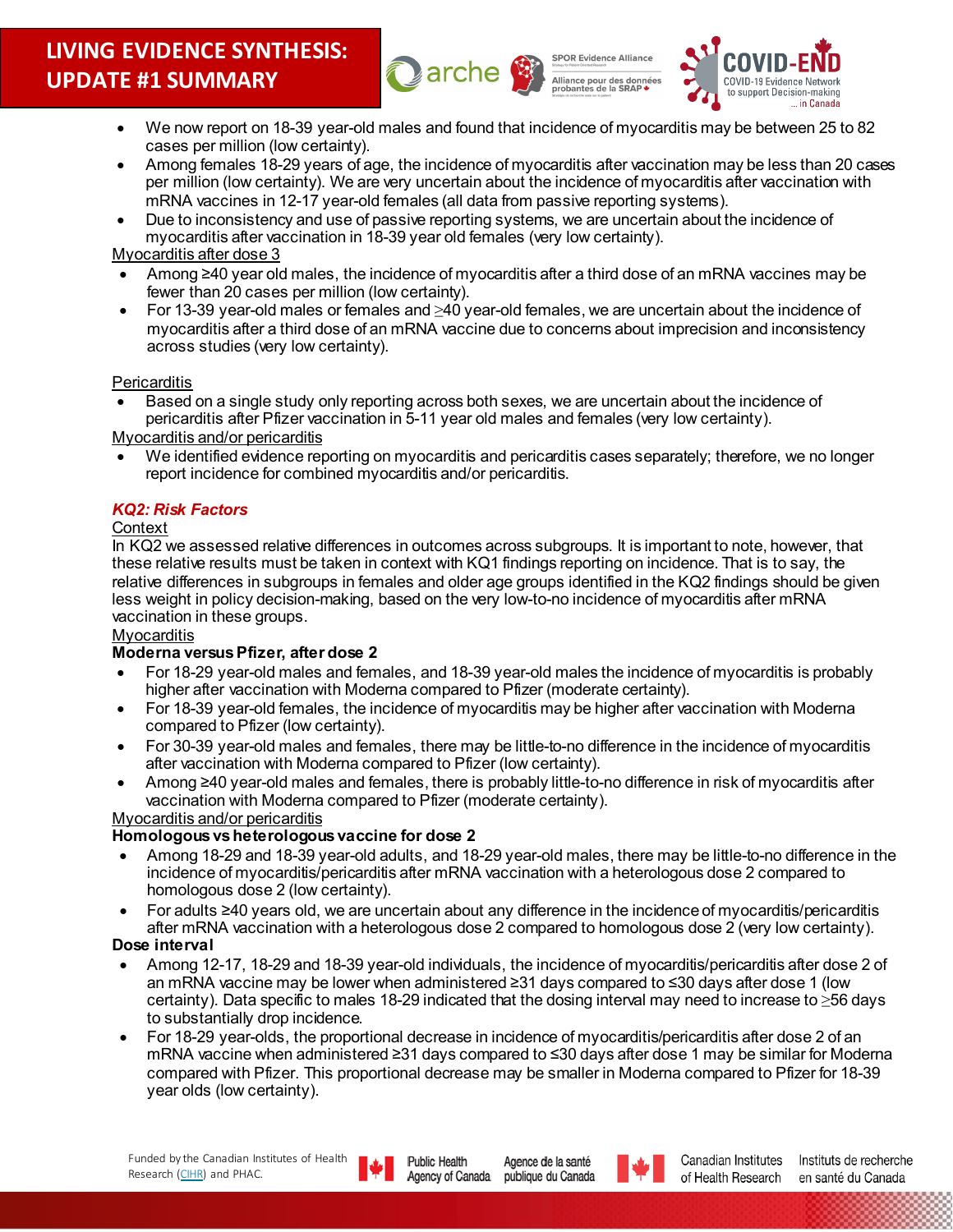

• Among ≥40 year-old people, incidence of myocarditis/pericarditis after dose 2 of an mRNA vaccine may be higher when administered ≥31 days compared with ≤30 days after dose 1 (low certainty). In this group, the proportional increase in incidence of myocarditis/pericarditis after dose 2 when administered ≥31 days compared to ≤30 days after dose 1 may be greater for Moderna compared with Pfizer.

**Darche** 

#### **Clinical Comorbidities**

• We are uncertain if people with immunocompromise or inflammatory conditions have a different risk of myocarditis after mRNA vaccination (very low certainty from single studies using passive reporting systems and having inadequate sample sizes).

### *KQ3: Short-term Clinical Course*

- We found only one case series reporting on the short-term (<4 weeks) clinical course of cases of myocarditis after mRNA vaccination in children younger than 12 years old (mean 9 years, range 9 to 11). Among the 8 confirmed cases of myocarditis, 50% were males. All received the Pfizer vaccine product (Moderna is not authorized for younger than 18 years old).
- 75% of cases presented with symptoms after the second dose, at about 3 days (range 0 to 12) after any dose. Among tested individuals, 50% had abnormal EKG and 20% had abnormal echocardiogram. Among six patients for which outcomes were known, the symptoms resolved in five and one was still recovering.

### *KQ4: Longer-term Outcomes*

- Three reports<sup>3 13 14</sup> reported on 38 cases with follow-up approximately 90 days after diagnosis of myocarditis following vaccination with an mRNA COVID-19 vaccine.
- Among 14 patients hospitalized for myocarditis after vaccination in the two smaller case series (n=14), patients were males aged 13-19 years and followed up for ~90-105 days after diagnosis. In the case series of 5 patients,<sup>13</sup> repeat cardiac MRI was undertaken in 2 patients, with both showing persistent but decreased late gadolinium enhancement similar to the distribution of the initial MRI but no new abnormalities. Further, 3 patients had self-resolving mild intermittent chest pain after discharge, 1 had recurrent chest pain after discontinuing the NSAID prescribed at discharge, and 3 had recurrent symptoms that prompted emergency department visits post-discharge. In the series of 9 patients,<sup>14</sup> none were on heart failure medication at 90 day follow-up.
- In the larger case series (n=43),<sup>3</sup> among cases of myocarditis and/or pericarditis (n=2) with long-term followup (n=24, mean follow-up time 89 days), the majority were males aged 12 to 17 years. Nine out of 18 patients receiving ECG had abnormal findings; 2 out of 17 with an echocardiogram showed abnormalities. Few (8%) patients were on medications such as NSAIDs and colchicine after discharge, and 46% had no symptoms, medications, or exercise restrictions at follow-up.

### *CQ1: Hypothesized Mechanisms*

- We included 20 papers,  $15-34$  including narrative reviews, opinion pieces, letters to the editor, case reports, case series, a retrospective study, and a protocol for a prospective observational study.
- Across the included papers, we identified 16 hypotheses that are presented in Table 4. Additional details for each hypothesis are available in Supplementary Table 7.
- All hypotheses related to myocarditis rather than pericarditis. The most commonly discussed hypotheses were: hyper immune/inflammatory response; autoimmunity triggered by molecular mimicry or other mechanism; delayed hypersensitivity (serum sickness); eosinophilic myocarditis; and hypersensitivity to vaccine vehicle components (e.g., polyethylene glycol [PEG] and tromethamine; lipid nanoparticle sheath).
- A number of novel hypotheses were put forward by single papers, such as low residual levels of doublestrand RNA (dsRNA), hyperviscosity inducing cardiac problems, and strenuous exercise induced secretion of proinflammatory IL-6.
- A number of papers discussed observed differences in incidence by sex (see KQ1) which could be attributed to sex steroid hormones or under-diagnosis in females.
	- Some opinions from our content experts (Drs Ian Paterson, Andrew Mackie, Bruce McManus) include:
	- The hyper immune/inflammatory response hypothesis raises the question of whether the response is systemic or specific to the heart. It is more likely systemic with concurrent subtle changes in other organs whereas the heart may be more susceptible. Further, it is easier to detect myopericarditis due to chest pain symptoms and measurable changes in cardiac biomarkers and imaging.



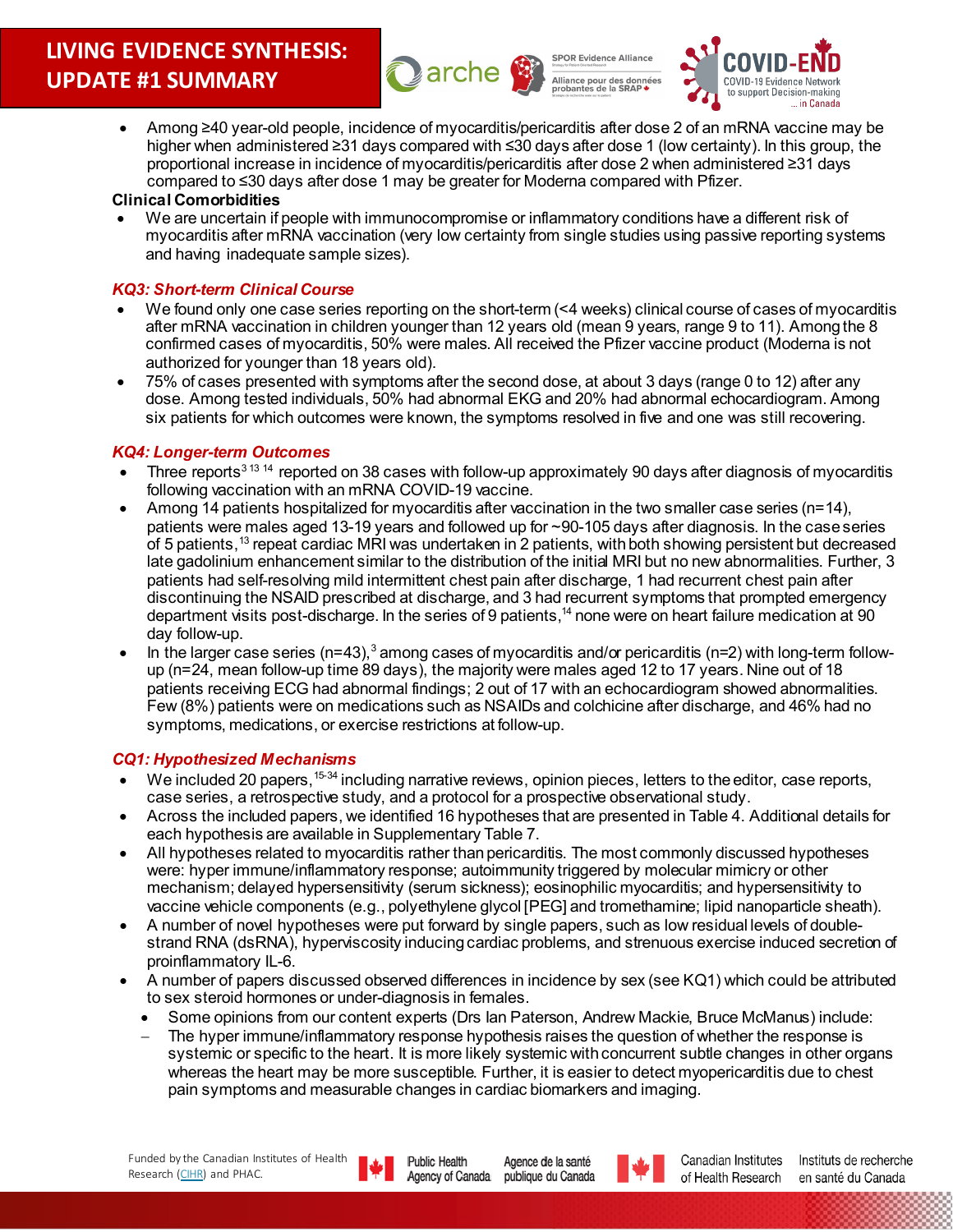

**SPOR Evidence Alliance** Alliance pour des données



- While autoimmunity triggered by molecular mimicry or other mechanism is among the more commonly discussed hypothesis, the observed response timing after the second vaccine dose (1-5 days) is considered early for this type of mechanism. If this is occurring after exposure to partial antigens (epitopes of SARs-CoV2 spike protein) being made from the mRNA vaccines, the question arises as to why this isn't the main hypothesis for myocarditis after COVID infection where there is exposure to entire SARs-CoV2 spike protein. Additionally, vaccines using adenoviral vector-based platforms produce the spike protein but have not been implicated in causing higher than background rates of myocarditis.
- The delayed hypersensitivity hypothesis is supported by earlier work of other viruses (e.g., coxsackieviruses, echoviruses).
- − Eosinophilic myocarditis is a very different entity and is not likely to be the mechanism behind all cases of post-vaccination cardiac inflammation. If this was the predominant mechanism of vaccine related myocarditis, then the rate of myocarditis would be similar to the rate of true allergic reactions to the vaccine.
- − Hypersensitivity to vaccine vehicle components is among the more commonly discussed hypothesis; however, this is not likely to account for a major mechanism as allergic reactions have been very rare with the vaccines. The difference in incidence seen across sexes may point away from an allergic reaction predominating.
- The mechanism(s) may be very similar to that for myocarditis with COVID-19 infection, but at a lower incidence due to the much smaller quantity of spike protein exposure.
- − One potential hypothesis that was not described in the examined articles relates to microvessel partial or complete thrombosis with multi-focal ischemic injury related to endothelial ACE2 expression and fibrinplatelet interactions in susceptible individuals.
- Several limitations exist:
	- − Little direct empiric evidence was available to support or refute the proposed hypotheses. Where direct empiric evidence was available, it most often came from case reports or small series.
	- When assessing laboratory findings in case reports/series/retrospective studies, it is not clear whether any differences seen (e.g., increases in NK cells, autoantibodies) reflect a causal pathological immune response or reactive adaptive responses to the myocardial inflammation.
	- Due to the emergence of many studies since some of the articles were written, statements supporting or refuting several of the mechanisms may no longer be accurate; for example, articles stating no reports of eosinophilia are out-dated due to reports finding evidence of this.
	- − A limitation to understanding the mechanism(s) of vaccine related myocarditis is the lack of invasive investigation (e.g., biopsy, tissue morphology, special studies to detect injury, immune activity, virus, etc.) given the typically mild course of the clinical conditions observed.
	- − Another limitation is difficulty confirming a causal link. For example, an important proportion of cases observed or reported may not be vaccine-related and this will contribute to the heterogeneity of presentations, clinical characteristics, and resulting hypotheses.
- Choi et al.,<sup>55</sup> described a fatal case of myocarditis after mRNA vaccination and compared the case to another fatality reported by Verma et al.,<sup>34</sup> both of which had comprehensive clinicopathological analysis. The two cases were remarkably different, suggesting "that myocarditis after COVID-19 mRNA vaccination is heterogenous, both clinically and histologically."<sup>55</sup> Moreover, there are likely multiple mechanisms leading to post-COVID-19 vaccination related myocarditis which may arise due to differences in the individuals affected.

### *Implications*

- Adolescent and young adult males are likely at increased risk of myocarditis after an mRNA vaccination. This risk should be considered when making vaccine product recommendations for this group.
- Our findings suggest that Pfizer over Moderna and waiting more than 30 days between dose 1 and dose 2 may be preferred, especially in younger males.
- As the incidence of myocarditis after mRNA vaccination remains a rare adverse event, the findings must be considered alongside the overall benefits of vaccination and with detailed risk-benefit analyses to support policy recommendations for optimal dosing intervals and vaccine products for different populations.



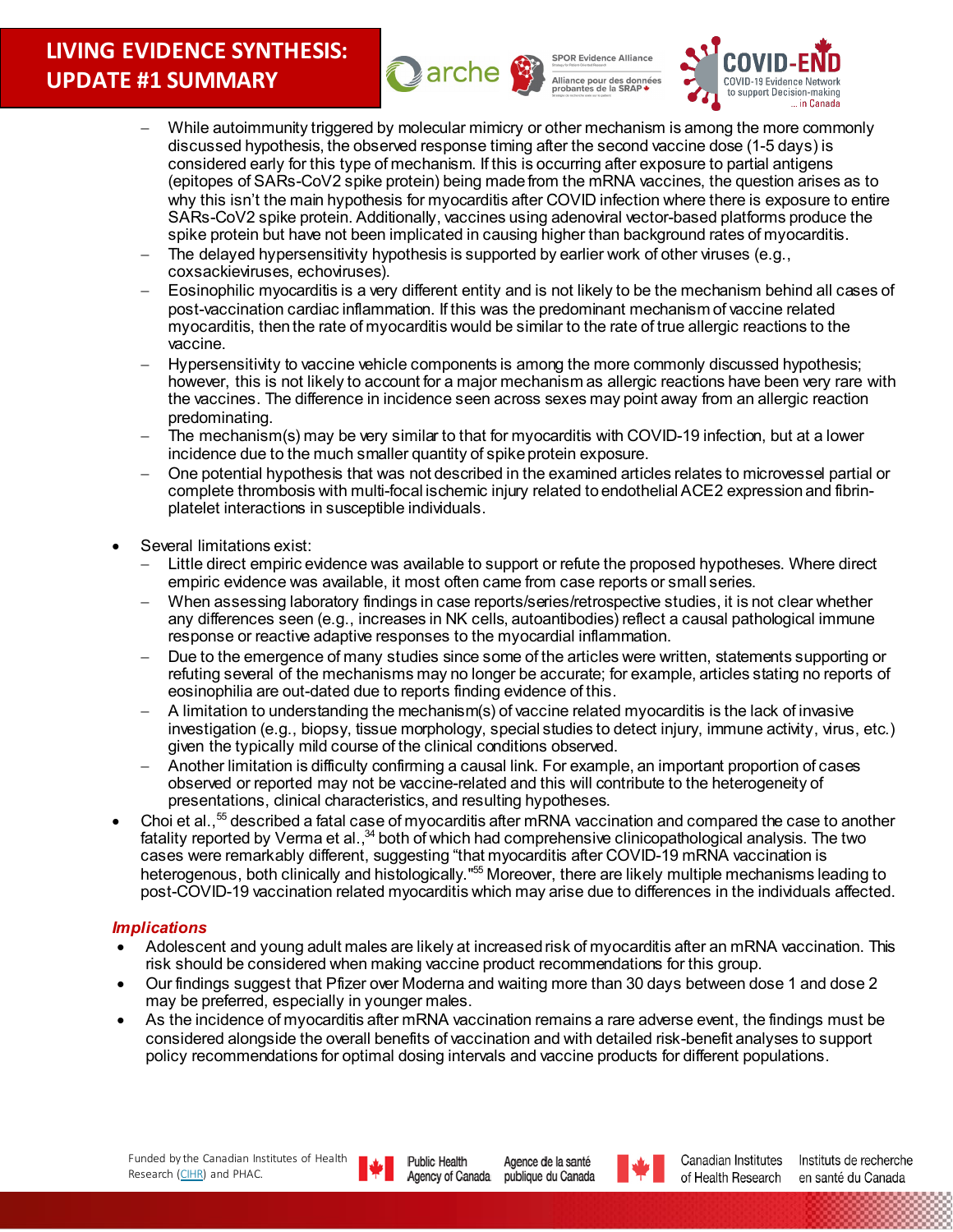



### *Future Directions*

Incidence, etc.

- As the COVID-19 pandemic enters its third year, continued surveillance of myocarditis after mRNA vaccines, especially in younger ages, after dose 3 (and subsequent doses) and in previous cases is needed to support continued decision making as regular COVID-19 boosters become a possibility for the future.
- Additional monitoring of populations with clinical comorbidities of interest (e.g., cardiac conditions, previous history of myocarditis, immunocompromised, etc.) is also needed in order to protect the already medically vulnerable.
- More longer term follow-up for vaccine related myocarditis is needed to better understand the natural history. Hypothesized Mechanisms:
- A greater understanding of myocarditis associated with COVID-19 illness will likely yield insights into mechanisms for myocarditis associated with COVID-19 vaccines. Vaccine-related myocarditis may be a 'lesser' version of COVID-19 associated myocarditis, and exploring some of the mechanisms in the COVID-19 myocarditis literature may be valuable.
- More in-depth investigation of presenting cases is essential to understand mechanisms and confirm or refute existing hypotheses, including bloodwork, tissue biopsy, immunological analysis etc. To this end multi-center (e.g., national) prospective observational studies are required.

### *References*

- 1. Buchan SA, Seo CY, Johnson C, et al. Epidemiology of myocarditis and pericarditis following mRNA vaccines in Ontario, Canada: by vaccine product, schedule and interval. *medRxiv* 2021 doi: 10.1101/2021.12.02.21267156
- 2. Husby A, Hansen JV, Fosbol E, et al. SARS-CoV-2 vaccination and myocarditis or myopericarditis: population based cohort study. *BMJ* 2021;375:e068665. doi[: https://dx.doi.org/10.1136/bmj-2021-](https://dx.doi.org/10.1136/bmj-2021-068665) [068665](https://dx.doi.org/10.1136/bmj-2021-068665)
- 3. Klein N. Vaccine Safety Datalink Rapid Cycle Analyses: Uptake and Safety of COVID-19 Vaccines in 5–11 and 12–17-Year-Olds. Presentation Jan 5, 2022 to U.S. Advisory Committee on Immunization Practices. 2022. Available at [https://www.cdc.gov/vaccines/acip/meetings/downloads/slides-2022-01-05/04-COVID-Klein-](https://www.cdc.gov/vaccines/acip/meetings/downloads/slides-2022-01-05/04-COVID-Klein-508.pdf)[508.pdf](https://www.cdc.gov/vaccines/acip/meetings/downloads/slides-2022-01-05/04-COVID-Klein-508.pdf)
- 4. Patone M, Mei WX, Handunnetthi L., et al. Risk of myocarditis following sequential COVID-19 vaccinations by age and sex. *medRxiv* 2021 doi: 10.1101/2021.12.23.21268276
- 5. Niesen MJM, Pawlowski C, O'Horo JC, et al. Three doses of COVID-19 mRNA vaccination are safe based on adverse events reported in electronic health records. *medRxiv* 2021;09 doi: <https://dx.doi.org/10.1101/2021.11.05.21265961>
- 6. Straus W, Urdaneta V, Esposito DB, et al. Myocarditis after mRNA-1273 vaccination: A populationbased analysis of 151 million vaccine recipients worldwide. *medRxiv* 2021;12 doi: <https://dx.doi.org/10.1101/2021.11.11.21265536>
- 7. Su J. Adverse events among children ages 5–11 years after COVID-19 vaccination: updates from vsafe and the Vaccine Adverse Event Reporting System (VAERS). Presentation Dec 16 2022 to U.S. Advisory Committee on Immunization Practices. Available at: <https://www.cdc.gov/vaccines/acip/meetings/downloads/slides-2021-12-16/05-COVID-Su-508.pdf>
- 8. Su JR. COVID-19 vaccine safety updates: Primary series in children and adolescents ages 5–11 and 12–15 years, and booster doses in adolescents ages 16–24 years. Presentation Jan 5, 2022 to U.S. Advisory Committee on Immunization Practices, 2022. Available at: <https://www.cdc.gov/vaccines/acip/meetings/downloads/slides-2022-01-05/02-COVID-Su-508.pdf>
- 9. Tan JTC, Tan C, Teoh J, et al. Adverse reactions and safety profile of the mRNA COVID-19 vaccines among Asian military personnel. *Ann Acad Med Singapore* 2021;50(11):827-37. doi: <https://dx.doi.org/10.47102/annals-acadmedsg.2021345>
- 10. Lane S, Yeomans A, Shakir S. Systematic review of spontaneous reports of myocarditis and pericarditis in transplant recipients and immunocompromised patients following COVID-19 mRNA vaccination, 2021. *medRxiv*. doi: 2021.12.20.21268102
- 11. Machado PM, Lawson-Tovey S, Strangfeld A, et al. Safety of vaccination against SARS-CoV-2 in people with rheumatic and musculoskeletal diseases: results from the EULAR Coronavirus



Agence de la santé publique du Canada

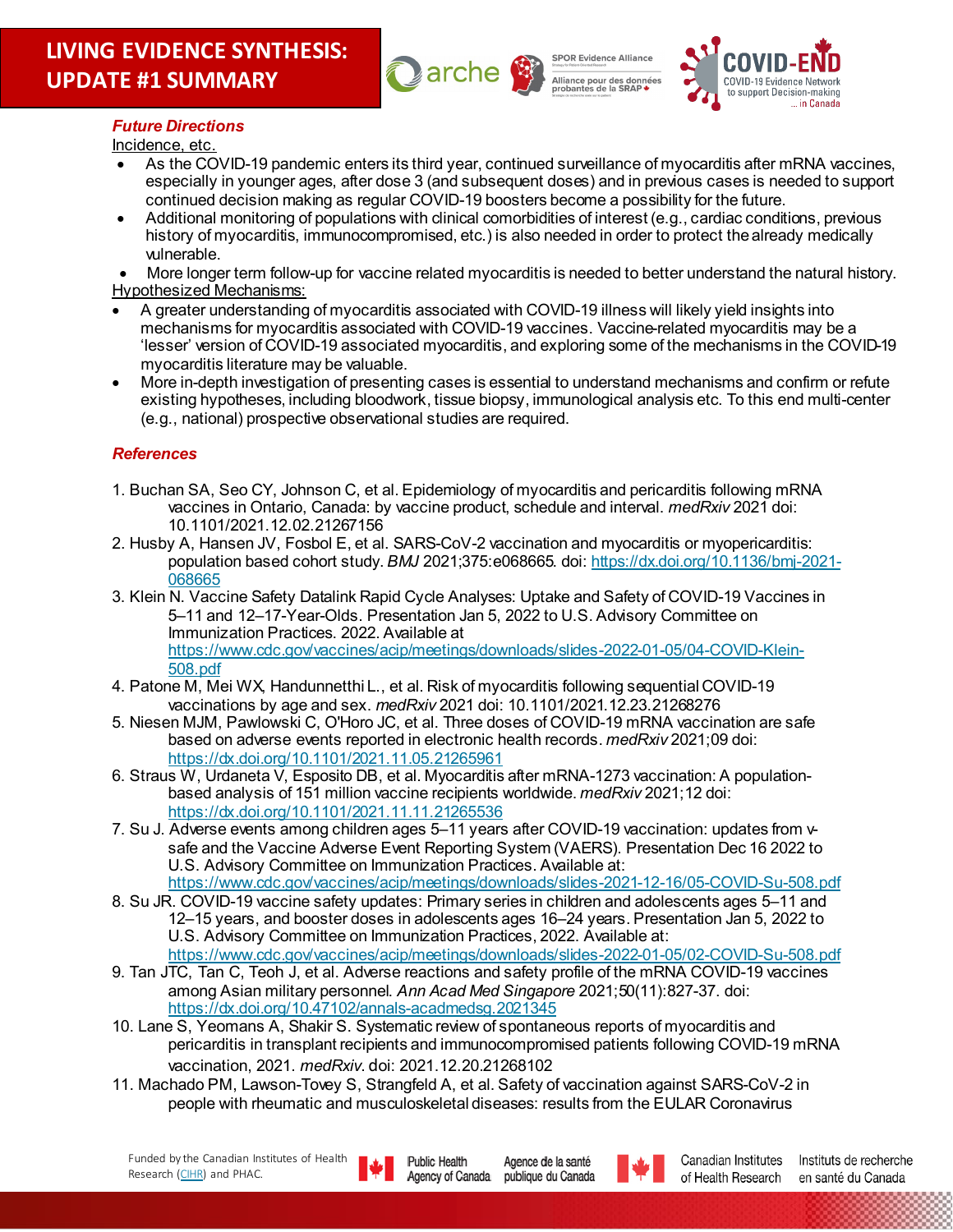

Vaccine (COVAX) physician-reported registry. *Ann Rheum Dis* 2021;31:31. doi: <https://dx.doi.org/10.1136/annrheumdis-2021-221490>

*Darche* 

12. Su J. Adverse events among children ages 5–11 years after COVID-19 vaccination: updates from vsafe and the Vaccine Adverse Event Reporting System (VAERS). Presentation Dec 16 222 to U.S. Advisory Committee on Immunization Practices. Available at: <https://www.cdc.gov/vaccines/acip/meetings/downloads/slides-2021-12-16/05-COVID-Su-508.pdf>

**SPOR Evidence Alliance** 

Alliance pour des données

- 13. Chelala L, Jeudy J, Hossain R, et al. Cardiac MRI findings of myocarditis after COVID-19 mRNA vaccination in adolescents. *Am J Roentgenology* 2021;27:27. doi: <https://dx.doi.org/10.2214/AJR.21.26853>
- 14. Patel T, Kelleman M, West Z, et al. Comparison of MIS-C related myocarditis, classic viral myocarditis, and COVID-19 vaccine related myocarditis in children. medRxiv doi: <https://doi.org/10.1101/2021.10.05.21264581>
- 15. AbdelMassih A, El Shershaby M, Gaber H, et al. Can sarcopenia index serve as a predictor of myocarditis from mRNA based COVID-19 vaccine, insights from clustered cases and potential involvement of micro-RNAs in its pathogenesis (preprint), 2021. doi: 10.21203/rs.3.rs-1036153/v1
- 16. Boursier C, Chevalier E, Filippetti L, et al. <sup>68</sup>Ga-DOTATOC digital-PET imaging of inflammatory cell infiltrates in myocarditis following COVID-19 vaccination. *Eur J Nucl Med Mol Imaging* 2021;08:08. doi[: https://dx.doi.org/10.1007/s00259-021-05609-4](https://dx.doi.org/10.1007/s00259-021-05609-4)
- 17. Bozkurt B, Kamat I, Hotez PJ. Myocarditis with COVID-19 mRNA vaccines. *Circulation* 2021;144(6):471-84. doi: 10.1161/circulationaha.121.056135
- 18. Chouchana L, Blet A, Al-Khalaf M, et al. Features of inflammatory heart reactions following mRNA COVID-19 vaccination at a global level. *Clin Pharmacol Ther* 2021;03:03. doi: <https://dx.doi.org/10.1002/cpt.2499>
- 19. d'Angelo T, Cattafi A, Carerj ML, et al. Myocarditis after SARS-CoV-2 vaccination: a vaccine-Induced reaction? *Can J Cardiol* 2021;09:09. doi[: https://dx.doi.org/10.1016/j.cjca.2021.05.010](https://dx.doi.org/10.1016/j.cjca.2021.05.010)
- 20. Das BB, Kohli U, Ramachandran P, et al. Myopericarditis after messenger RNA Coronavirus Disease 2019 Vaccination in Adolescents 12 to 18 Years of Age. *J Pediatr* 2021;238:26-32.e1. doi: <http://dx.doi.org/10.1016/j.jpeds.2021.07.044>
- 21. Ehrlich P, Klingel K, Ohlmann-Knafo S, et al. Biopsy-proven lymphocytic myocarditis following first mRNA COVID-19 vaccination in a 40-year-old male: case report. *Clin Res Cardiol* 2021;110(11):1855-59. doi[: http://dx.doi.org/10.1007/s00392-021-01936-6](http://dx.doi.org/10.1007/s00392-021-01936-6)
- 22. Elkazzaz MR, Alshuwaier G, Ahmed AK. Crosstalk among strenuous exercise, IL-6 and S-Protein Based Vaccines for COVID-19 may explain the rare adverse effects of myocarditis and thrombosis in recently vaccinated young people. A prospective observational study. *Protocol Exchange* 2022[. https://doi.org/10.21203/rs.3.pex-1744/v1](https://doi.org/10.21203/rs.3.pex-1744/v1)
- 23. Hajra A, Gupta M, Ghosh B, et al. Proposed pathogenesis, characteristics, and management of COVID-19 mRNA vaccine-related myopericarditis. *Am J Cardiovasc Drugs* 2021;24:24. doi: <https://dx.doi.org/10.1007/s40256-021-00511-8>
- 24. Heymans S, Cooper LT. Myocarditis after COVID-19 mRNA vaccination: clinical observations and potential mechanisms. *Nature Reviews Cardiology* 2021;09:09. doi: <https://dx.doi.org/10.1038/s41569-021-00662-w>
- 25. Kadkhoda K. Post RNA-based COVID vaccines myocarditis: Proposed mechanisms. *Vaccine* 2021;09:09. doi[: https://dx.doi.org/10.1016/j.vaccine.2021.11.093](https://dx.doi.org/10.1016/j.vaccine.2021.11.093)
- 26. Kounis NG, Koniari I, Mplani V, et al. The pathogenesis of potential myocarditis induced by COVID-19 vaccine. *Am J Emerg Med* 2021;12:12. doi[: https://dx.doi.org/10.1016/j.ajem.2021.11.016](https://dx.doi.org/10.1016/j.ajem.2021.11.016)
- 27. Kounis NG, Mplani V, Koniari I, et al. Hypersensitivity myocarditis and COVID-19 vaccines. *Kardiol Pol* 2021;02:02. doi[: https://dx.doi.org/10.33963/KP.a2021.0166](https://dx.doi.org/10.33963/KP.a2021.0166)
- 28. Milano G, Gal J, Creisson A, et al. Myocarditis and COVID-19 mRNA vaccines: a mechanistic hypothesis involving dsRNA. *Future Virol* 2021 doi[: https://dx.doi.org/10.2217/fvl-2021-0280](https://dx.doi.org/10.2217/fvl-2021-0280)
- 29. Parra-Lucares A, Toro L, Weitz-Munoz S, et al. Cardiomyopathy associated with Anti-SARS-CoV-2 vaccination: what do we know? *Viruses* 2021;13(12):13. doi: <https://dx.doi.org/10.3390/v13122493>
- 30. Switzer C, Loeb M. Evaluating the relationship between myocarditis and mRNA vaccination. *Expert Rev Vaccines* 2021:1-7. doi[: https://dx.doi.org/10.1080/14760584.2022.2002690](https://dx.doi.org/10.1080/14760584.2022.2002690)



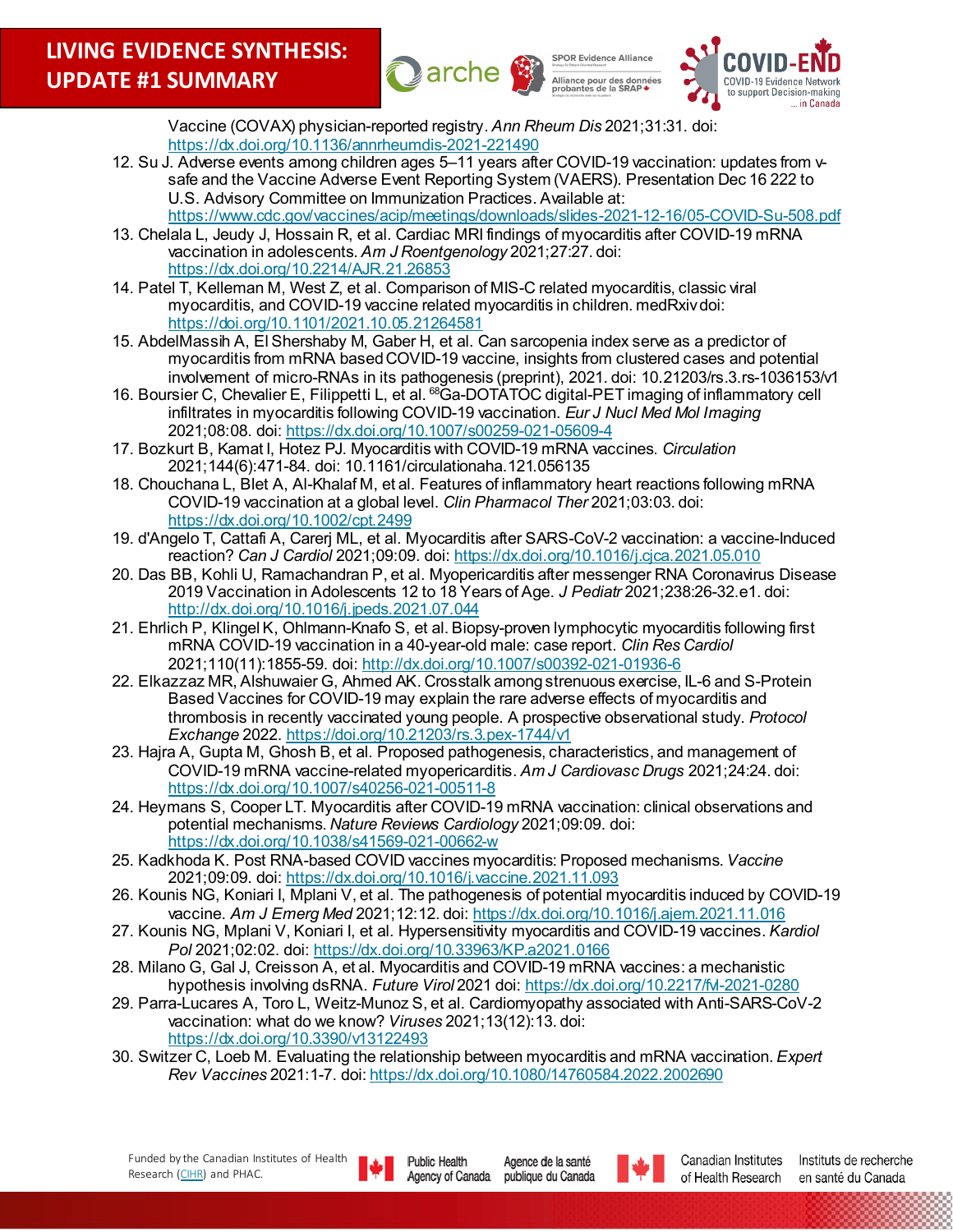

**SPOR Evidence Alliance** 

31. Takeda M, Ishio N, Shoji T, et al. Eosinophilic myocarditis following coronavirus disease 2019 (COVID-19) vaccination. *Circ J* 2021;25:25. doi[: https://dx.doi.org/10.1253/circj.CJ-21-0935](https://dx.doi.org/10.1253/circj.CJ-21-0935)

**Darche** 

- 32. Truong DT, Dionne A, Muniz JC, et al. Clinically suspected myocarditis temporally related to COVID-19 vaccination in adolescents and young adults. *Circulation* 2021;06:06. doi: <https://dx.doi.org/10.1161/CIRCULATIONAHA.121.056583>
- 33. Tsilingiris D, Vallianou NG, Karampela I, et al. Potential implications of lipid nanoparticles in the pathogenesis of myocarditis associated with the use of mRNA vaccines against SARS-CoV-2. *Metabol Open* 2022;13:100159. doi[: https://dx.doi.org/10.1016/j.metop.2021.100159](https://dx.doi.org/10.1016/j.metop.2021.100159)
- 34. Verma AK, Lavine KJ, Lin C-Y. Myocarditis after Covid-19 mRNA vaccination. *NEJM* 2021;385(14):1332-34. doi: 10.1056/NEJMc2109975
- 35. Høeg TB, Krug A, Stevenson J, et al. SARS-CoV-2 mRNA vaccination-associated myocarditis in children ages 12-17: a stratified national database analysis. 2021 doi: <https://dx.doi.org/10.1101/2021.08.30.21262866>
- 36. Levin D, Shimon G, Fadlon-Derai M, et al. Myocarditis following COVID-19 vaccination a case series. *Vaccine* 2021;39(42):6195-200. doi[: https://dx.doi.org/10.1016/j.vaccine.2021.09.004](https://dx.doi.org/10.1016/j.vaccine.2021.09.004)
- 37. Mevorach D, Anis E, Cedar N, et al. Myocarditis after BNT162b2 mRNA vaccine against Covid-19 in Israel. *N Engl J Med* 2021 doi[: https://dx.doi.org/10.1056/NEJMoa2109730](https://dx.doi.org/10.1056/NEJMoa2109730)
- 38. Montgomery J, Ryan M, Engler R, et al. Myocarditis following immunization with mRNA COVID-19 vaccines in members of the US military. *JAMA Cardiol* 2021;29:29. doi: <https://dx.doi.org/10.1001/jamacardio.2021.2833>
- 39. Su JR. Myopericarditis following COVID-19 vaccination : updates from the Vaccine Adverse Event Reporting System (VAERS). Presentatio Oct 21, 2021 to U.S. Advisory Committee on Immunization Practices. 2021. Available at: [https://www.cdc.gov/vaccines/acip/meetings/downloads/slides-2021-10-20-21/07-COVID-Su-](https://www.cdc.gov/vaccines/acip/meetings/downloads/slides-2021-10-20-21/07-COVID-Su-508.pdf)[508.pdf](https://www.cdc.gov/vaccines/acip/meetings/downloads/slides-2021-10-20-21/07-COVID-Su-508.pdf)
- 40. Klein NP. Myocarditis analysis in the Vaccine Safety Datalink: rapid cycle analyses and "head-tohead" product comparisons. Presentation Oct 221 to US Advisory Committee on Immunization Practices. 2021. Available at[: https://www.cdc.gov/vaccines/acip/meetings/downloads/slides-](https://www.cdc.gov/vaccines/acip/meetings/downloads/slides-2021-10-20-21/08-COVID-Klein-508.pdf)[2021-10-20-21/08-COVID-Klein-508.pdf](https://www.cdc.gov/vaccines/acip/meetings/downloads/slides-2021-10-20-21/08-COVID-Klein-508.pdf)
- 41. Chua GT, Kwan MYW, Chui CSL, et al. Epidemiology of acute myocarditis/pericarditis in Hong Kong aolescents following Comirnaty vaccination. *Clin Infect Dis* 2021;28:28. doi: <https://dx.doi.org/10.1093/cid/ciab989>
- 42. Farahmand R, Trottier CA, Kannam JP, et al. Incidence of myopericarditis and myocardial Injury in Coronavirus Disease 2019 vaccinated subjects. *Am J Cardiol* 2022;164:123-30. doi: <https://dx.doi.org/10.1016/j.amjcard.2021.10.022>
- 43. Fleming-Nouri A, Haimovich AD, Yang D, et al. Myopericarditis in young adults presenting to the emergency department after receiving a second COVID-19 mRNA vaccine. *Acad Emerg Med* 2021;28(7):802-05. doi[: https://dx.doi.org/10.1111/acem.14307](https://dx.doi.org/10.1111/acem.14307)
- 44. Abraham N, Spruin, Rossi T, et al. Myocarditis and/or pericarditis risk after mRNA COVID-19 vaccination: a Canadian head to head comparison of BNT162b2 and mRNA-1273 Vaccines. JVAC-D-21-03106, Available at SSRN[: https://ssrn.com/abstract=3988612](https://ssrn.com/abstract=3988612)
- 45. Katie S, David MD, Jodi LL, et al. Risk of myopericarditis following COVID-19 mRNA vaccination in a large integrated health system: a comparison of completeness and timeliness of two methods, 2021. *medRxiv* doi[: https://medrxiv.org/cgi/content/short/2021.12.21.21268209](https://medrxiv.org/cgi/content/short/2021.12.21.21268209)
- 46. Foltran D, Delmas C, Flumian C, et al. Myocarditis and pericarditis in adolescents after first and second doses of mRNA COVID-19 vaccines. *Eur Heart J Qual Care Clin Outcomes* 2021;26:26. doi:<https://dx.doi.org/10.1093/ehjqcco/qcab090>
- 47. Hannah GR, Julianne MG, Ruiling L, et al. Safety monitoring of mRNA vaccines administered during the initial 6 months of the U.S. COVID-19 vaccination program: reports to Vaccine Adverse Events Reporting System (VAERS) and v-safe, 2021. medRxiv <https://medrxiv.org/cgi/content/short/2021.10.26.21265261>
- 48. June Choe Y, Yi S, Hewang I, et al. Safety and effectiveness of BNT162b2 mRNA Covid-19 vaccine in adolescents. *Vaccine* 2022;40(5): 691-94. doi: 10.1016/j.vaccine.2021.12.044



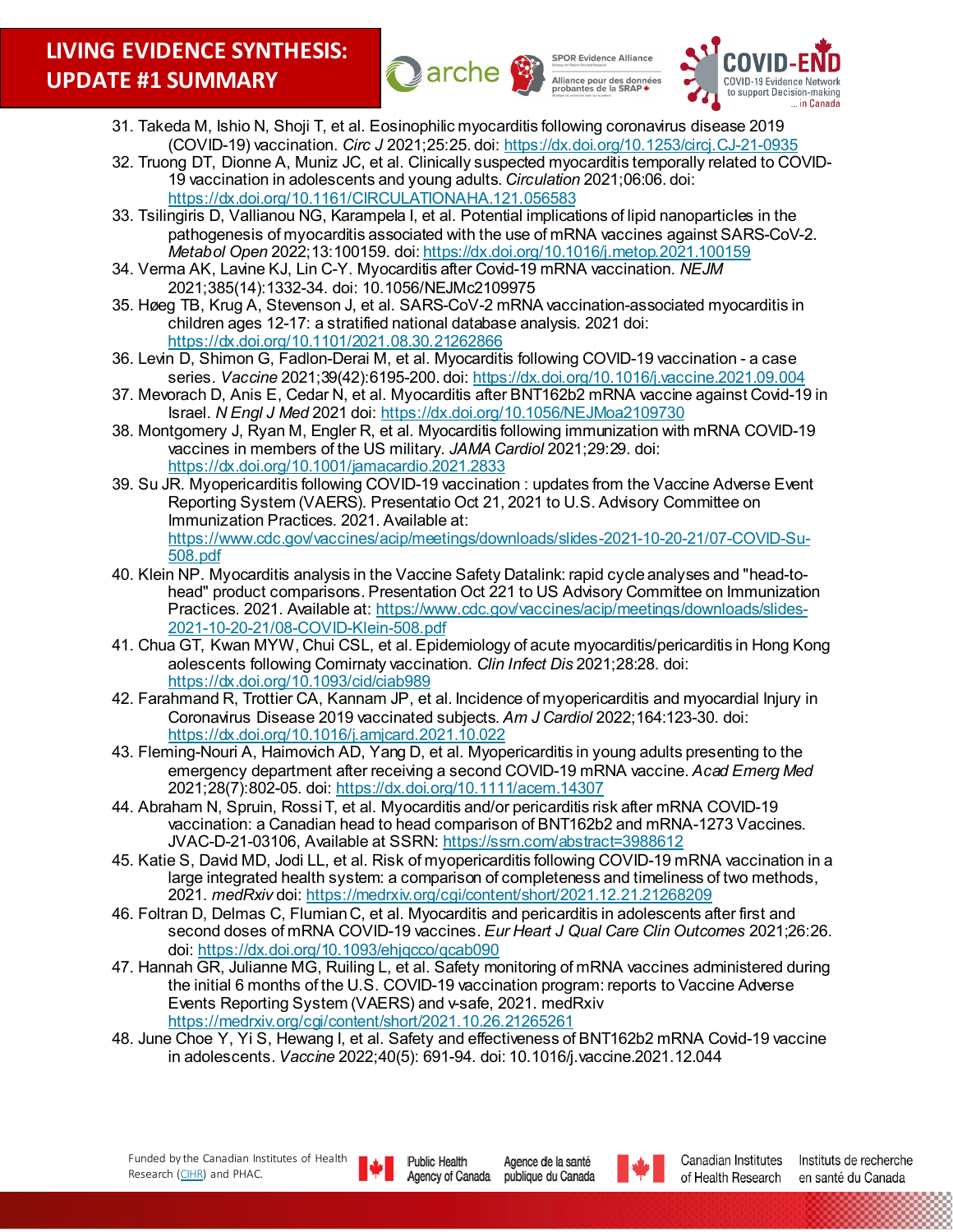



- 49. Lane S, Yeomans A, Shakir S. Reports of myocarditis and pericarditis following mRNA COVID-19 vaccines: A systematic review of spontaneously reported data from the UK, Europe, and the US and of the literature. *medRxiv* 2021;14 doi[: https://dx.doi.org/10.1101/2021.09.09.21263342](https://dx.doi.org/10.1101/2021.09.09.21263342)
- 50. Laurent C, Alice B, Mohammad A-K, et al. Cardiac inflammation after COVID-19 mRNA vaccines: a global pharmacovigilance analysis. *medRxiv* 2021 doi: <https://dx.doi.org/10.1101/2021.08.12.21261955>
- 51. Li M, Yuan J, Lv G, et al. Myocarditis and pericarditis following COVID-19 vaccination: inequalities in age and vaccine types. *J Personlaized Med.* 2021;11(11):28. doi: <https://dx.doi.org/10.3390/jpm11111106>
- 52. Prajwal MP, Changye L, Zhoutian S, et al. Comparison of adverse events between COVID-19 and Flu vaccines, 2021. medRxi[v https://medrxiv.org/cgi/content/short/2021.09.22.21263711](https://medrxiv.org/cgi/content/short/2021.09.22.21263711)
- 53. Singh A, Khillan R, Mishra Y, et al. The safety profile of COVID-19 vaccinations in the United States. *Am J Infect Control* 2022;50(1):15-19. doi[: https://dx.doi.org/10.1016/j.ajic.2021.10.015](https://dx.doi.org/10.1016/j.ajic.2021.10.015)
- 54. Hause AM, Baggs J, Marquez P, et al. COVID-19 vaccine safety in children aged 5-11 years United States, November 3-December 19, 2021. *MMWR* 2021;70(5152):1755-60. doi: <https://dx.doi.org/10.15585/mmwr.mm705152a1>
- 55. Choi S, Lee S, Seo JW, et al. Myocarditis-induced sudden death after BNT162b2 mRNA COVID-19 vaccination in Korea: case report focusing on histopathological findings. *J Korean Med Sci* 2021;36(40):e286. doi: 10.3346/jkms.2021.36.e286
- 56. Mungmunpuntipantip R, Wiwanitkit V. Response to case report on myocarditis and pericarditis after COVID-19 vaccination. *J Am Coll Emerg Physicians Open* 2021;2(5):e12559. doi: 10.1002/emp2.12559



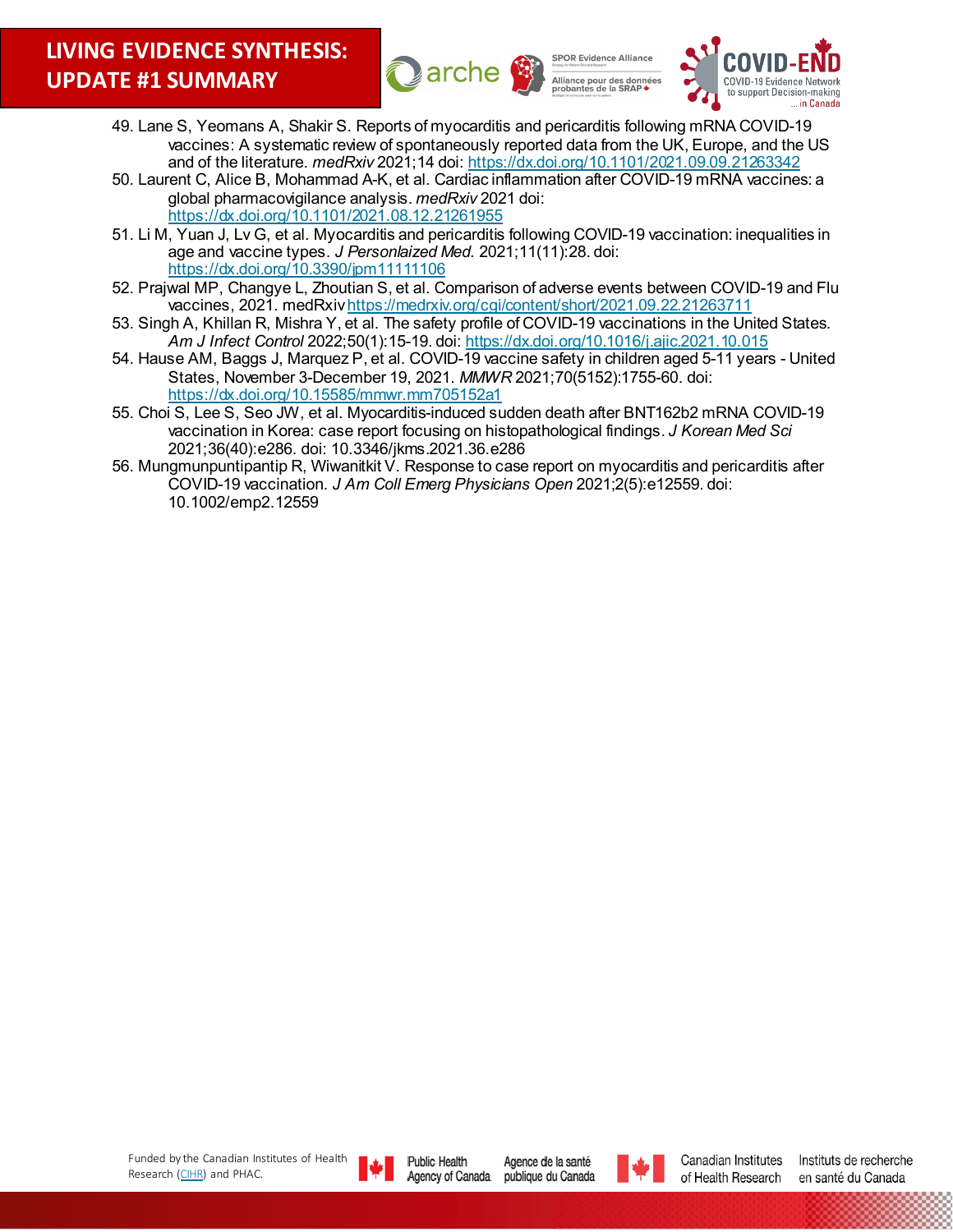



### Table 1**: Summary of Findings for Incident Rates after Receipt of Either mRNA Vaccine (KQ1)**

<span id="page-9-0"></span>

| Sex | Age                               | Studies (data source and<br>date)<br>Country<br>*passive surveillance | Risk interval;<br>Confirmed cases (Y/N) | Incidence rates per million doses<br>after dose 2 of either mRNA vaccine<br>unless otherwise stated<br>*weighted average across age groups<br>‡weighted average across products<br>texcess incidence | <b>Conclusions</b>                                                                                                | <b>Certainty about</b><br>conclusions using<br><b>GRADE</b> |
|-----|-----------------------------------|-----------------------------------------------------------------------|-----------------------------------------|------------------------------------------------------------------------------------------------------------------------------------------------------------------------------------------------------|-------------------------------------------------------------------------------------------------------------------|-------------------------------------------------------------|
|     | <b>Myocarditis (after dose 2)</b> |                                                                       |                                         |                                                                                                                                                                                                      |                                                                                                                   |                                                             |
| м   | $5-11v$                           | VAERS* Dec 19<br>US.                                                  | 7d; Y                                   | 2.3 to 4.1† (Pfizer)                                                                                                                                                                                 | Among 5-11 year old males, the<br>incidence of myocarditis after vaccination                                      | Low                                                         |
|     |                                   | VAERS* Dec 9<br><b>US</b>                                             | 12 d; Y                                 | 2.98 (both sexes; Pfizer)                                                                                                                                                                            | with the Pfizer vaccine may be fewer<br>than 20 cases per million.                                                |                                                             |
|     |                                   | VSD Dec 30<br><b>US</b>                                               | 21 d; Y                                 | 0 myocarditisevents/173,645 (both<br>sexes; Pfizer)                                                                                                                                                  |                                                                                                                   |                                                             |
|     | 12-17y                            | VAERS* Jun 18a<br>US.                                                 | Any; Y                                  | 139.5* (Pfizer)                                                                                                                                                                                      | Among 12-17 year old males, the<br>incidence of myocarditis after vaccination                                     | Low <sup>a,t</sup>                                          |
|     |                                   | COVaxON* Sep 4<br>Canada                                              | 7 d; Y                                  | 88.1 (Pfizer)                                                                                                                                                                                        | with the Pfizer vaccine is probably<br>between 50 and 139 cases per million.                                      |                                                             |
|     |                                   | VAERS* Oct 6<br><b>US</b>                                             | 7 d; Y                                  | 49.6* (Pfizer)                                                                                                                                                                                       |                                                                                                                   |                                                             |
|     | $12-39y$                          | DVR/DPR Oct 5<br>Denmark                                              | 14d; Y                                  | 87.71                                                                                                                                                                                                | Among 12-39y males, we are uncertain<br>about incidence of myocarditis after<br>vaccination with an mRNA vaccine. | Very Low <sup>c</sup>                                       |
|     | 18-29y                            | Singapore Military                                                    | Any; Y                                  | $71.4*$                                                                                                                                                                                              | Among 18-29 year old males, the<br>incidence of myocarditis after vaccination                                     | Moderate <sup>®</sup>                                       |
|     |                                   | COVaxON* Sep 4<br>Canada                                              | 7 d; Y                                  | 147.2‡ (18-24y)                                                                                                                                                                                      | with an mRNA vaccine is probably<br>between 28 to 147 cases per million.                                          |                                                             |
|     |                                   | Israel Defense Forces Mar<br>$\overline{7}$                           | 7d; Y                                   | 50.7 (Pfizer; 18-24y)                                                                                                                                                                                |                                                                                                                   |                                                             |
|     |                                   | Moderna Global Safety<br>Database* Sep 30<br>Worldwide                | 7 d; Y                                  | 27.9*† (Ages 18-24y; Moderna)                                                                                                                                                                        |                                                                                                                   |                                                             |
|     |                                   | VAERS* Oct 6<br><b>USA</b>                                            | 7 d; Y                                  | $27.8*$                                                                                                                                                                                              |                                                                                                                   |                                                             |
|     |                                   | Israel MOH May 31                                                     | 30d; Y                                  | 82.0†* (Pfizer)                                                                                                                                                                                      |                                                                                                                   |                                                             |
|     | 18-39y                            | Singapore Military                                                    | Any; Y                                  | $60.2*$                                                                                                                                                                                              | Among 18-39 year old males, the                                                                                   | Low                                                         |
|     |                                   | US Military Apr 30                                                    | 4 d (all cases); Y                      | 44 (median 25y [IQR: 20-51y])                                                                                                                                                                        | incidence of myocarditis after vaccination                                                                        |                                                             |
|     |                                   | Moderna Global Safety<br>Database* Sep 30<br>Worldwide                | 7 d; Y                                  | 25.4* (Moderna)                                                                                                                                                                                      | with an mRNA vaccine may be between<br>25 and 82 cases per million.                                               |                                                             |
|     |                                   | COVaxON* Sep 4<br>Canada                                              | 7 d; Y                                  | $82.2*$                                                                                                                                                                                              |                                                                                                                   |                                                             |
| F   | $5-11y$                           | VAERS* Dec 19<br><b>US</b>                                            | 7 d; Y                                  | $0-1.8$ † (Pfizer)                                                                                                                                                                                   | Among 5-11 year old females, the<br>incidence of myocarditis after vaccination                                    | Low                                                         |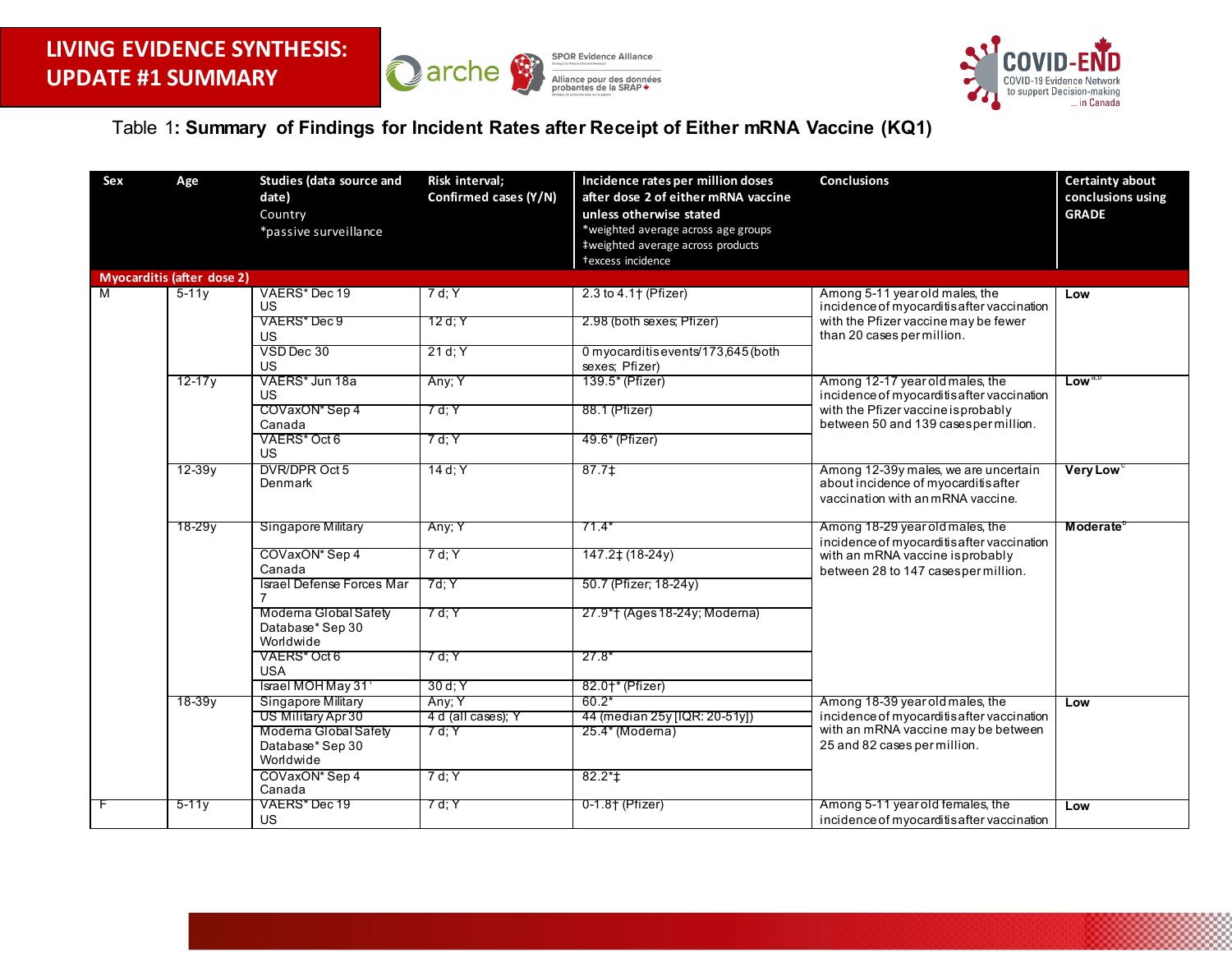

**SPOR Evidence Alliance** Alliance pour des données<br>probantes de la SRAP +



| Sex | Age                               | <b>Studies (data source and</b><br>date)<br>Country<br>*passive surveillance | Risk interval;<br>Confirmed cases (Y/N) | Incidence rates per million doses<br>after dose 2 of either mRNA vaccine<br>unless otherwise stated<br>*weighted average across age groups<br>‡weighted average across products<br>texcess incidence | <b>Conclusions</b>                                                                   | <b>Certainty about</b><br>conclusions using<br><b>GRADE</b> |
|-----|-----------------------------------|------------------------------------------------------------------------------|-----------------------------------------|------------------------------------------------------------------------------------------------------------------------------------------------------------------------------------------------------|--------------------------------------------------------------------------------------|-------------------------------------------------------------|
|     |                                   | VAERS*Dec9<br>US.                                                            | 12 d; Y                                 | 2.98 (both sexes, Pfizer)                                                                                                                                                                            | with the Pfizer vaccine may be fewer<br>than 20 cases per million.                   |                                                             |
|     |                                   | VSD Dec 30<br><b>US</b>                                                      | 21 d; Y                                 | 0 myocarditisevents/173,645 (both<br>sexes; Pfizer)                                                                                                                                                  |                                                                                      |                                                             |
|     | $12 - 17y$                        | VAERS* Jun 18a<br>US                                                         | Any; Y                                  | $13.1*$ (Pfizer)                                                                                                                                                                                     | Among 12-17 year old females, we are<br>uncertain about the incidence of             | Very Low <sup>a</sup>                                       |
|     |                                   | COVaxON* Sep 4<br>Canada                                                     | 7 d; Y                                  | 9.7 (Pfizer)                                                                                                                                                                                         | myocarditis after vaccination with mRNA<br>vaccines.                                 |                                                             |
|     |                                   | VAERS* Oct 6<br>US.                                                          | 7 d; Y                                  | $5.2^*$ (Pfizer)                                                                                                                                                                                     |                                                                                      |                                                             |
|     | 18-29y                            | VAERS* Oct 6<br>US.                                                          | 7 d; Y                                  | $3.8*$                                                                                                                                                                                               | Among 18-29 year old females, the<br>incidence of presenting with myocarditis        | Low                                                         |
|     |                                   | Moderna Global Safety<br>Database* Sep 30<br>Worldwide                       | 7 d; Y                                  | 0*† (Ages 18-24; Moderna)                                                                                                                                                                            | after vaccination with an mRNA vaccine<br>may be fewer than 20 cases per million.    |                                                             |
|     |                                   | COVaxON* Sep 4<br>Canada                                                     | 7 d; Y                                  | 34.6‡                                                                                                                                                                                                |                                                                                      |                                                             |
|     |                                   | Israel MOHMay 31                                                             | 30 d; Y                                 | 8.9†* (16-29y; Pfizer)                                                                                                                                                                               |                                                                                      |                                                             |
|     | 18-39y                            | COVaxON* Sep 4<br>Canada                                                     | 7 d; Y                                  | $22.8*$                                                                                                                                                                                              | Among 18-39 year old females, we are<br>uncertain about the incidence of             | Very Low <sup>a</sup>                                       |
|     |                                   | Moderna Global Safety<br>Database* Sep 30<br>Worldwide                       | 7 d; Y                                  | 2.7* (Moderna)                                                                                                                                                                                       | myocarditis after vaccination with an<br>mRNA vaccine.                               |                                                             |
|     | <b>Myocarditis (after dose 3)</b> |                                                                              |                                         |                                                                                                                                                                                                      |                                                                                      |                                                             |
| M   | $13-39y$                          | NIMS/NHS Nov 15<br><b>UK</b>                                                 | 28 d; Y                                 | $13 + (Pfizer)$<br>0 events/8,856 (Moderna)                                                                                                                                                          | Among 13-39 year old males, we are<br>uncertain about the incidence of               | Very Low <sup>c</sup>                                       |
|     |                                   |                                                                              | 7 d; Y                                  | $0+1$                                                                                                                                                                                                | myocarditis after vaccination with mRNA<br>vaccines.                                 |                                                             |
|     | ≥40y                              | NIMS/NHS Nov 15<br>UK                                                        | 28 d; Y                                 | 3† (Pfizer)<br>0 events/143,066 (Moderna)                                                                                                                                                            | Among ≥40 year old males, the incidence<br>of myocarditis after vaccination with the | Low                                                         |
|     |                                   |                                                                              | 7 d; Y                                  | $0+1$                                                                                                                                                                                                | with mRNA vaccinesmay be fewer than<br>20 cases per million.                         |                                                             |
| F   | $13-39y$                          | NIMS/NHS Nov 15<br>UK.                                                       | 28d:Y                                   | $0+1$                                                                                                                                                                                                | Among 13-39 year old females, we are<br>uncertain about the incidence of             | Very Low                                                    |
|     |                                   |                                                                              | 7 d; Y                                  | 0†‡                                                                                                                                                                                                  | myocarditis after vaccination with mRNA<br>vaccines.                                 |                                                             |
|     | ≥40у                              | NIMS/NHS Nov 15                                                              | 28 d; Y                                 | $0+1$                                                                                                                                                                                                | Among ≥40 year old females, we are                                                   | Very Low                                                    |
|     |                                   | UK                                                                           | 7 d; Y                                  | $0+$                                                                                                                                                                                                 | uncertain about the incidence of                                                     |                                                             |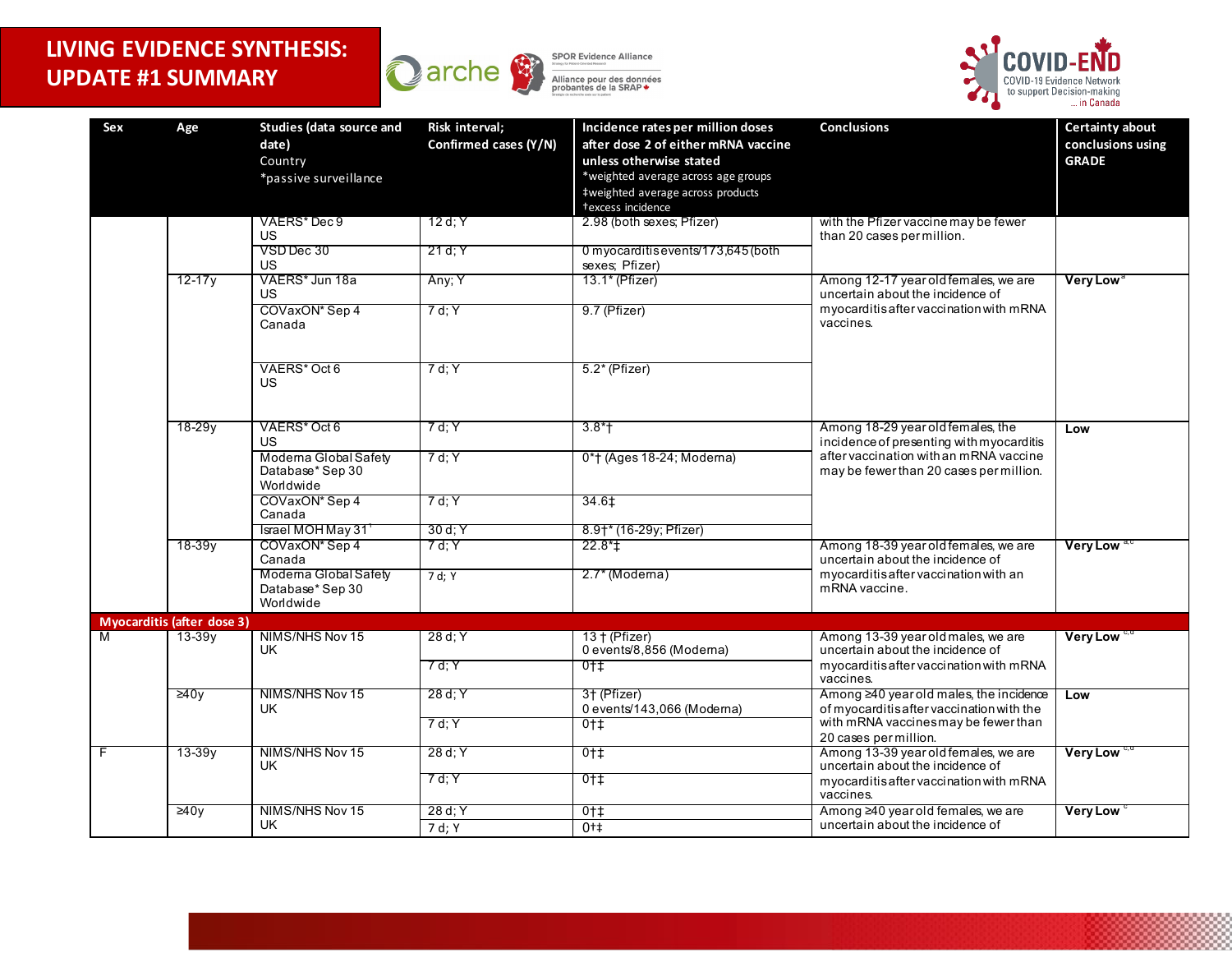

**SPOR Evidence Alliance** Alliance pour des données



| Sex                 | Age      | Studies (data source and<br>date)<br>Country<br>*passive surveillance | Risk interval;<br>Confirmed cases (Y/N) | Incidence rates per million doses<br>after dose 2 of either mRNA vaccine<br>unless otherwise stated<br>*weighted average across age groups<br>‡weighted average across products<br>texcess incidence | <b>Conclusions</b>                                                                                                     | <b>Certainty about</b><br>conclusions using<br><b>GRADE</b> |
|---------------------|----------|-----------------------------------------------------------------------|-----------------------------------------|------------------------------------------------------------------------------------------------------------------------------------------------------------------------------------------------------|------------------------------------------------------------------------------------------------------------------------|-------------------------------------------------------------|
|                     |          | Mayo Clinic Oct 17<br>US                                              | 14d: Y                                  | 41.5±                                                                                                                                                                                                | myocarditis after vaccination with mRNA<br>vaccines.                                                                   |                                                             |
| <b>Pericarditis</b> |          |                                                                       |                                         |                                                                                                                                                                                                      |                                                                                                                        |                                                             |
| M                   | $5 - 11$ | VSD Dec 30<br>US.                                                     | 21d:Y                                   | 2.3 (both sexes; Pfizer)                                                                                                                                                                             | Among 5-11 year old males, we are<br>uncertain about the incidence of<br>pericarditis after vaccination with Pfizer.   | Very Low c.e                                                |
| F                   | $5 - 11$ | VSD Dec 30<br>US.                                                     | 21d:Y                                   | 2.3 (both sexes; Pfizer)                                                                                                                                                                             | Among 5-11 year old females, we are<br>uncertain about the incidence of<br>pericarditis after vaccination with Pfizer. | Very Low <sup>c</sup>                                       |

<sup>1</sup>Crude incident rates w ere converted to excess incidence rates using the estimated adjusted IRRs from the study (excess=crude incidence –(crude incidence / aIRR); for males: aIRR 16-19 y 8.96 (95% CI, 4.50 to 17.83); 20-24 y 6.13 (95% CI 3.16 to 11.88); 25-29 y 3.58 (95% CI 1.82 to 7.01); ≥30 y 1.00 (95% CI, 0.61 to 1.64) (note: for the 30-39y old data w e used an average of the 25-29 and ≥30y aIRRs); for females: 16-19y 2.95 (0.42–20.91), 20-24 y 7.56 (1.47–38.96), 25-29y 0, ≥30y 0.82 (0.33–2.02)(not used)

### **Explanations for GRADE:**

In the plain-language conclusions, we have used "probably", "may be" and "uncertain" to reflect level of certainty in the evidence based on GRADE of moderate, low, or very low , respectively.

a All studies used data from passive reporting systems and w ere thus at high risk of bias from likely underestimation.

<sup>b</sup> Rated up for estimated incidence likely to be more than twice our clinically important threshold of 20 cases per million, highly unlikely to be seen by chance and credible to be higher than for other age categories.(Citation: Guyatt et al. 2011 [https://doi.org/10.1016/j.jclinepi.2011.06.004\)](https://doi.org/10.1016/j.jclinepi.2011.06.004)

<sup>c</sup> Rated dow n for inconsistency for only one study or for a large incidence range within one age/sex category

<sup>d</sup> Rated dow n for imprecision; sample size of 13-39 year olds getting 3rd dose w as not sufficient in this UK study.

<sup>e</sup> Rated dow n for indirectness of findings to entire population, based on large differences in estimates in analyses for males across age groups indicating one estimate (or even a range of estimates) for all ages (for both sexes or males) is not credible.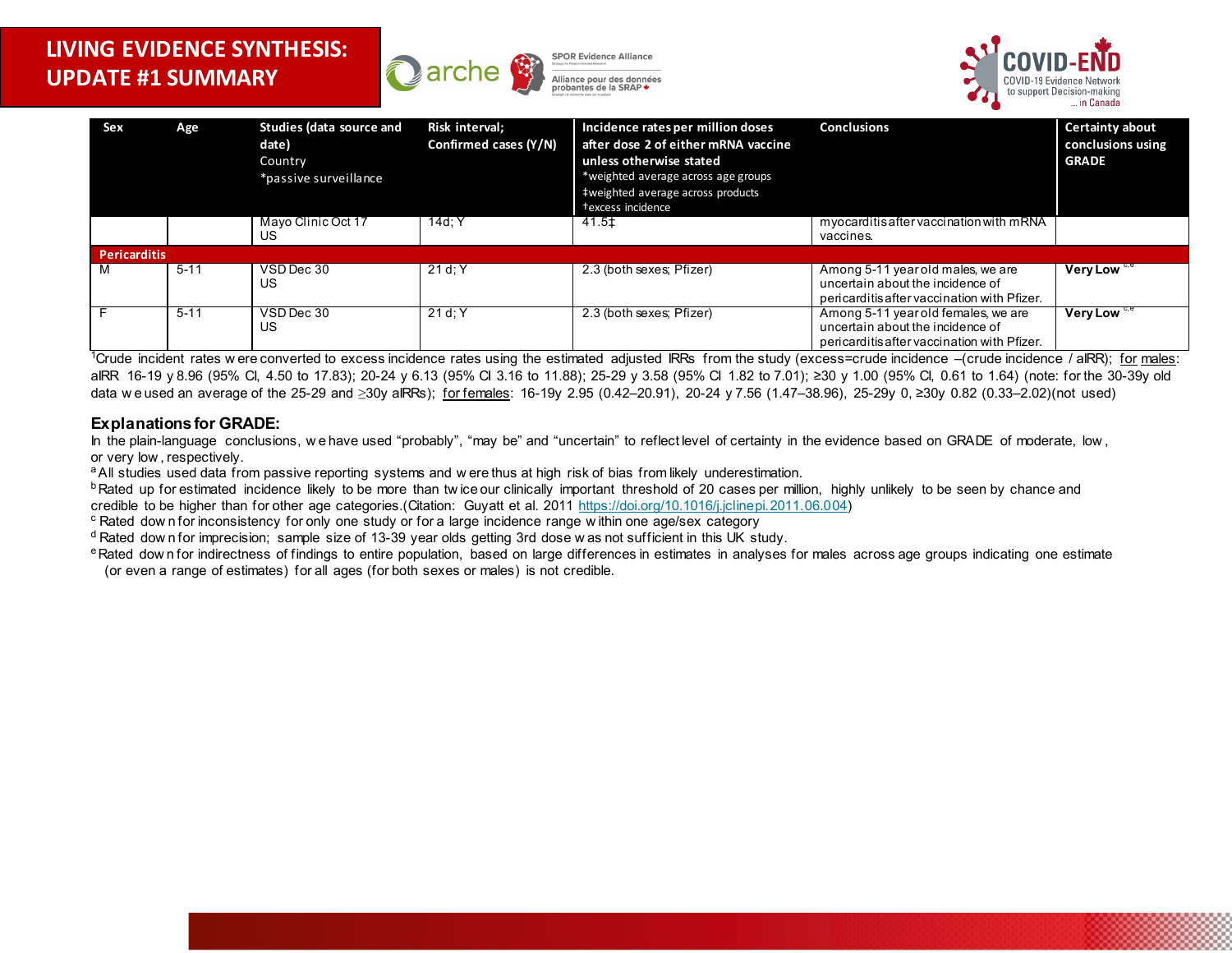



### **Table 2. Summary of Findings for Possible Risk Factors for myocarditis after mRNA vaccination (KQ2)**

<span id="page-12-0"></span>

| Sex                | Age                                           | Data source &<br>date<br>Country<br>*passive<br>surveillance | Risk interval;<br>confirmed<br>cases (Y/N) | Incidence/reporting rate per million<br>doses after dose 2<br>(95% CI)<br>*weighted average across multiple age<br>groups <sup>1</sup> | Relative measures<br>(95% CI)<br>$aRR =$ adjusted risk ratio<br>$RD =$ risk difference | <b>Conclusions</b>                                                                                                                                                  | <b>Certainty about</b><br>conclusions<br>using GRADE |
|--------------------|-----------------------------------------------|--------------------------------------------------------------|--------------------------------------------|----------------------------------------------------------------------------------------------------------------------------------------|----------------------------------------------------------------------------------------|---------------------------------------------------------------------------------------------------------------------------------------------------------------------|------------------------------------------------------|
| <b>Myocarditis</b> |                                               |                                                              |                                            |                                                                                                                                        |                                                                                        |                                                                                                                                                                     |                                                      |
| M                  | Moderna vs Pfizer (ref), dose 2<br>$18 - 29y$ | VAERS Oct 6*                                                 | 7d; Y                                      | Modema: 23.9*                                                                                                                          |                                                                                        | Among 18-29 year old males,                                                                                                                                         | <b>Moderate</b>                                      |
|                    |                                               | <b>US</b>                                                    |                                            | Pfizer: 26.0*                                                                                                                          |                                                                                        | there is probably a higher<br>incidence of myocarditis<br>following vaccination with                                                                                |                                                      |
|                    |                                               | COVaxON Sep 4*<br>Canada                                     | Any; Y                                     | Moderna: 299.5 (171.2, 486.4) (18-24y)<br>Pfizer: 35.5 (7.3, 103.7) (18-24y)                                                           |                                                                                        | Moderna compared with<br>Pfizer.                                                                                                                                    |                                                      |
|                    | 18-39                                         | VAERS Oct 6*<br><b>US</b>                                    | 7d: Y                                      | Modema: 19.2*<br>Pfizer: 16.5*                                                                                                         |                                                                                        | Among 18-39 year old males,<br>there is probably a higher                                                                                                           | Moderate                                             |
|                    |                                               | VSD Oct 9<br><b>US</b>                                       | 7d: Y                                      |                                                                                                                                        | RD: 19.1<br>aRR: 2.14 (0.93 to 4.98)                                                   | incidence of myocarditis<br>following vaccination with                                                                                                              |                                                      |
|                    |                                               | Singapore Military                                           | Any; Y                                     | Modema: 135.3*<br>Pfizer: 0 events/27.632                                                                                              |                                                                                        | Moderna compared with<br>Pfizer.                                                                                                                                    |                                                      |
|                    | Canada                                        | COVaxON Sep 4*                                               | Any; Y                                     | Modema: 144.5*<br>Pfizer: 19.9*                                                                                                        |                                                                                        |                                                                                                                                                                     |                                                      |
|                    | $30-39y$                                      | VAERS Oct 6*<br><b>US</b>                                    | 7d: Y                                      | Modema: 6.7<br>Pfizer: 5.2                                                                                                             |                                                                                        | Among 30-39 year old males,<br>there may be little-to-no<br>difference in the incidence of<br>myocarditisafter vaccination<br>with Moderna compared with<br>Pfizer. | $Low$ <sup>a,p</sup>                                 |
|                    | 12-39y                                        | NIMS Nov 15<br><b>UK</b>                                     | 7d: Y                                      | Moderna: IRR <sup><math>z</math></sup> = 54.65 (29.74, 100.40)<br>Pfizer: $IRR^2 = 8.05(5.37, 12.06)$                                  |                                                                                        | Among 12-39 year old males,<br>there may be a higher                                                                                                                | <b>Low</b>                                           |
|                    |                                               | NIMS Nov 15<br><b>UK</b>                                     | 28d; Y                                     | Moderna: $IRR2 = 16.52 (9.10, 30.00)$<br>Pfizer: $IRR^2 = 3.41 (2.44, 4.78)$                                                           |                                                                                        | incidence of myocarditis<br>following vaccination with<br>Moderna compared with<br>Pfizer.                                                                          |                                                      |
|                    | $\geq 40y$                                    | VAERS Oct 6*<br><b>US</b>                                    | 7d: Y                                      | Modema: 1.52* (40-64y)<br>Pfizer: 0.98* (40-64y)                                                                                       |                                                                                        | Among ≥40 year old males,<br>there is probably little-to-no                                                                                                         | Moderate <sup>'</sup>                                |
|                    |                                               | NIMS Nov 15<br>UK                                            | 7d; Y                                      | Moderna: 0 events<br>Pfizer: $IRR^2 = 0.65(0.27, 1.59)$                                                                                |                                                                                        | difference in risk of<br>myocarditisafter vaccination                                                                                                               |                                                      |
|                    |                                               | NIMS Nov 15<br><b>UK</b>                                     | 28d; Y                                     | Moderna: 0 events<br>Pfizer: $IRR^2 = 0.79(0.51, 1.23)$                                                                                |                                                                                        | with Moderna compared with<br>Pfizer.                                                                                                                               |                                                      |
|                    |                                               | COVaxON Sep 4*<br>Canada                                     | Any; Y                                     | Moderna: $0.0(0.0-35.6)$<br>Pfizer: 0.0 (0.0-23.3)                                                                                     |                                                                                        |                                                                                                                                                                     |                                                      |
| F                  | $18 - 29y$                                    | COVaxON Sep 4*<br>Canada                                     | Any; Y                                     | Moderna: 69.1 (14.2-201.9) (18-24y)<br>Pfizer: 0.0 (0.0-50.5) (18-24y)                                                                 |                                                                                        | Among 18-29 year old<br>females, there is probably a                                                                                                                | <b>Moderate</b>                                      |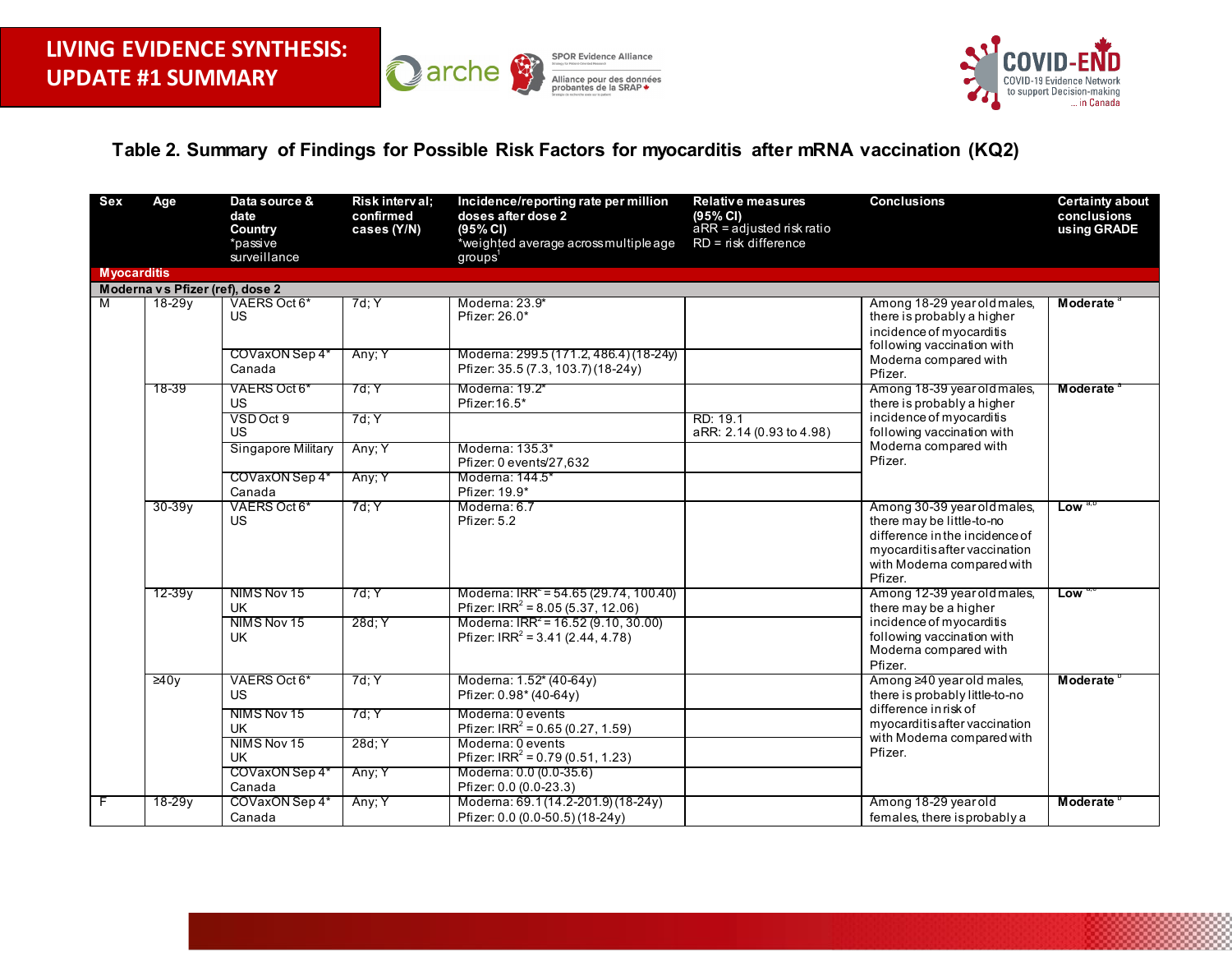





| Sex                  | Age                             | Data source &<br>date<br>Country<br>*passive<br>surveillance | Risk interval;<br>confirmed<br>cases (Y/N) | Incidence/reporting rate per million<br>doses after dose 2<br>(95% CI)<br>weighted average across multiple age<br>groups <sup>1</sup>                                              | Relative measures<br>(95% CI)<br>$\overline{a}RR = \overline{a}d$ justed risk ratio<br>$RD =$ risk difference | <b>Conclusions</b>                                                                                                                                                                                                                     | <b>Certainty about</b><br>conclusions<br>using GRADE |
|----------------------|---------------------------------|--------------------------------------------------------------|--------------------------------------------|------------------------------------------------------------------------------------------------------------------------------------------------------------------------------------|---------------------------------------------------------------------------------------------------------------|----------------------------------------------------------------------------------------------------------------------------------------------------------------------------------------------------------------------------------------|------------------------------------------------------|
|                      |                                 | VAERS Oct 6*<br><b>US</b>                                    | 7d: Y                                      | Modema: $5.5^*$<br>Pfizer: 2.0*                                                                                                                                                    |                                                                                                               | higher incidence of<br>myocarditisfollowing<br>vaccination with Moderna<br>compared with Pfizer.                                                                                                                                       |                                                      |
|                      | 18-39                           | VAERS Oct 6*<br>US.                                          | 7d: Y                                      | Modema $:3.1*$<br>Pfizer: 1.4*                                                                                                                                                     |                                                                                                               | Among 18-39 year old<br>females, there may be a                                                                                                                                                                                        | Low <sup>o</sup>                                     |
|                      |                                 | COVaxON Sep 4*<br>Canada                                     | Any; Y                                     | Modema: 36.8*<br>Pfizer: 8.9*                                                                                                                                                      |                                                                                                               | higher incidence of<br>myocarditisfollowing<br>vaccination with Moderna<br>compared with Pfizer.                                                                                                                                       |                                                      |
|                      | $30-39y$                        | VAERS Oct 6*<br>US.                                          | 7d; Y                                      | Modema: 0.4<br>Pfizer: 0.7                                                                                                                                                         |                                                                                                               | Among 30-39 year old<br>females, there may be little-to-<br>no difference in incidence of<br>myocarditis after vaccination<br>with Moderna compared with<br>Pfizer                                                                     | $Low$ <sup>a,t</sup>                                 |
|                      | 12-39y                          | NIMS Nov 15<br><b>UK</b><br>NIMS Nov 15<br>UK.               | 7 d; Y<br>28d; Y                           | Moderna: IRR <sup><math>2</math></sup> = 28.49 (6.22, 130.41)<br>Pfizer: $IRR^2 = 3.11 (1.23, 7.86)$<br>Moderna: $IRR2 = 7.55(1.67, 34.12)$<br>Pfizer: $IRR^2 = 1.37 (0.67, 2.80)$ |                                                                                                               | Among 12-39 year old<br>females, there may be a<br>higher incidence of<br>myocarditisfollowing<br>vaccination with Moderna<br>compared with Pfizer.                                                                                    | $Low^{\circ}$                                        |
|                      | $\geq 40y$                      | COVaxON Sep 4*<br>Canada<br>NIMS Nov 15<br><b>UK</b>         | Any; Y<br>7 d; Y                           | Modema: 0.0 (0.0, 40.9)<br>Pfizer: 0.0 (0.0, 23.5)<br>Modema: 0 events<br>Pfizer: IRR <sup>2</sup> = $0.80(0.33, 1.97)$                                                            |                                                                                                               | Among ≥40 year old females,<br>there is probably little-to-no<br>difference in the incidence of<br>myocarditis after vaccination                                                                                                       | Moderate                                             |
|                      |                                 | NIMS Nov 15<br>UK.<br>VAERS Oct 6*<br><b>US</b>              | 28d; Y<br>7d; Y                            | Modema: 0 events<br>Pfizer: $IRR^2 = 1.00 (0.64, 1.55)$<br>Modema: $0.8*(40-64y)$<br>Pfizer: 0.74* (40-64y)                                                                        |                                                                                                               | with Moderna compared with<br>Pfizer.                                                                                                                                                                                                  |                                                      |
|                      | <b>Myocarditis/pericarditis</b> |                                                              |                                            |                                                                                                                                                                                    |                                                                                                               |                                                                                                                                                                                                                                        |                                                      |
|                      |                                 | Homologous vs heterologous dose 2                            |                                            |                                                                                                                                                                                    |                                                                                                               |                                                                                                                                                                                                                                        |                                                      |
| <b>Both</b><br>sexes | $18 - 29y$                      | COVaxON Sep 4*<br>Canada                                     | Any; Y                                     | Mod-Mod: 162.0 (108.5, 232.6) (18-<br>24y<br>Mod-Pfiz: 0.0 (0.0, 218.8) (18-24y)<br>Pfiz-Mod: 203.9 (142.0, 283.6) (18-24y)<br>Pfiz-Pfiz: 26.9 (14.3, 45.9) (18-24y)               |                                                                                                               | Among 18-29 year old adults,<br>there may be little-to-no<br>difference in the incidence of<br>myocarditis/pericarditisafter<br>vaccination with an mRNA<br>vaccine using a heterologous<br>dose 2 compared with<br>homologous dose 2. | Low                                                  |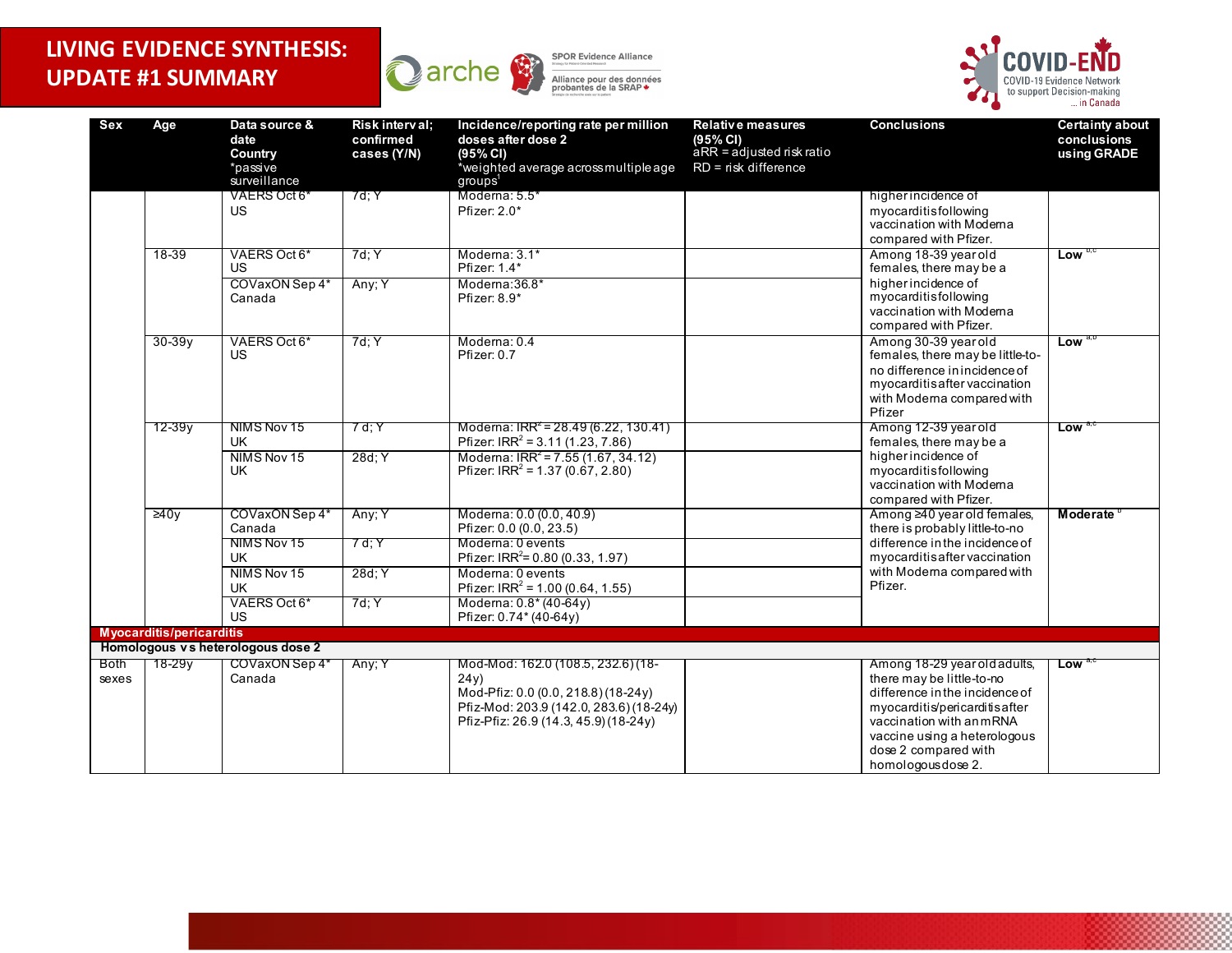





| Sex                   | Age        | Data source &<br>date<br>Country<br>*passive<br>surveillance | Risk interval:<br>confirmed<br>cases (Y/N) | Incidence/reporting rate per million<br>doses after dose 2<br>(95% CI)<br>weighted average across multiple age<br>groups' | <b>Relative measures</b><br>(95% CI)<br>$\overline{a}RR = \overline{a}d$ justed risk ratio<br>$RD =$ risk difference | <b>Conclusions</b>                                                                                                                                                                                                                     | <b>Certainty about</b><br>conclusions<br>using GRADE |
|-----------------------|------------|--------------------------------------------------------------|--------------------------------------------|---------------------------------------------------------------------------------------------------------------------------|----------------------------------------------------------------------------------------------------------------------|----------------------------------------------------------------------------------------------------------------------------------------------------------------------------------------------------------------------------------------|------------------------------------------------------|
|                       | 18-39y     | COVaxON Sep 4*<br>Canada                                     | Any; Y                                     | Mod-Mod: 72.1*<br>Mod-Pfiz: 0.0<br>Pfiz-Mod: 100.3*<br>Pfiz-Pfiz: 17.7*                                                   |                                                                                                                      | Among 18-39 year old adults,<br>there may be little-to-no<br>difference in the incidence of<br>myocarditis/pericarditisafter<br>vaccination with an mRNA<br>vaccine using a heterologous<br>dose 2 compared with<br>homologous dose 2. | $Low$ $\alpha$                                       |
|                       | 240y       | COVaxON Sep 4*<br>Canada                                     | Any; Y                                     | Mod-Mod: 10.2(4.7, 19.4)<br>Mod-Pfiz: 12.5(0.3, 69.7)<br>Pfiz-Mod: 3.8 (0.8, 11.0)<br>Pfiz-Pfiz: 5.4 (3.1, 8.6)           |                                                                                                                      | Among ≥40 year old adults,<br>we are uncertain about any<br>difference in incidence of<br>myocarditis/pericarditisafter<br>vaccination with an mRNA<br>vaccine using heterologous<br>dose 2 compared with<br>homologous dose 2.        | Very Low <sup>a,</sup>                               |
| M                     | 18-29 v    | COVaxON Sep 4*<br>Canada                                     | Any; Y                                     | Mod-Mod: 288.4 (18-24y)<br>Mod-Pfiz: 0 (18-24y)<br>Pfiz-Mod: 337.6 (18-24y)<br>Pfiz-Pfiz: 46.6 (18-24y)                   |                                                                                                                      | Among 18-29 year old males,<br>there may be little-to-no<br>difference in incidence of<br>myocarditis/pericarditisafter<br>vaccination with an mRNA<br>vaccine using heterologous<br>dose 2, compared with<br>homologous dose 2.       | $Low$ <sup>a,</sup>                                  |
| Dose interval<br>Both | $12 - 17y$ | COVaxON Sep 4*                                               | Any; Y                                     | <30 d: 101.9 (55.7-170.9) (Pfizer only)                                                                                   |                                                                                                                      | Among 12 to 17 year old                                                                                                                                                                                                                | Low                                                  |
| sexes                 |            | Canada                                                       |                                            | 31-55 d: 37.7 (21.6-61.3) (Pfizer only)<br>≥56 d: 55.7 (20.4-121.2) (Pfizer only)                                         |                                                                                                                      | people, incidence of<br>myocarditis/pericarditisafter<br>dose 2 of Pfizer may be lower<br>when administered ≥31 days<br>compared with administration<br>$\leq$ 30 days after dose 1.                                                   |                                                      |
|                       | 18-29y     | COVaxON Sep 4<br>Canada                                      | Any; Y                                     | <30 d: 199.2* (18-24y)<br>31-55 d: 109.4* (18-24y)<br>$≥56 d: 56.7*(18-24v)$                                              |                                                                                                                      | Among 18 to 29 year old<br>people, incidence of<br>myocarditis/pericarditisafter<br>dose 2 of an mRNA vaccine<br>may be lower when<br>administered ≥31 days<br>compared with administration<br>$\leq$ 30 days after dose 1.            | Low                                                  |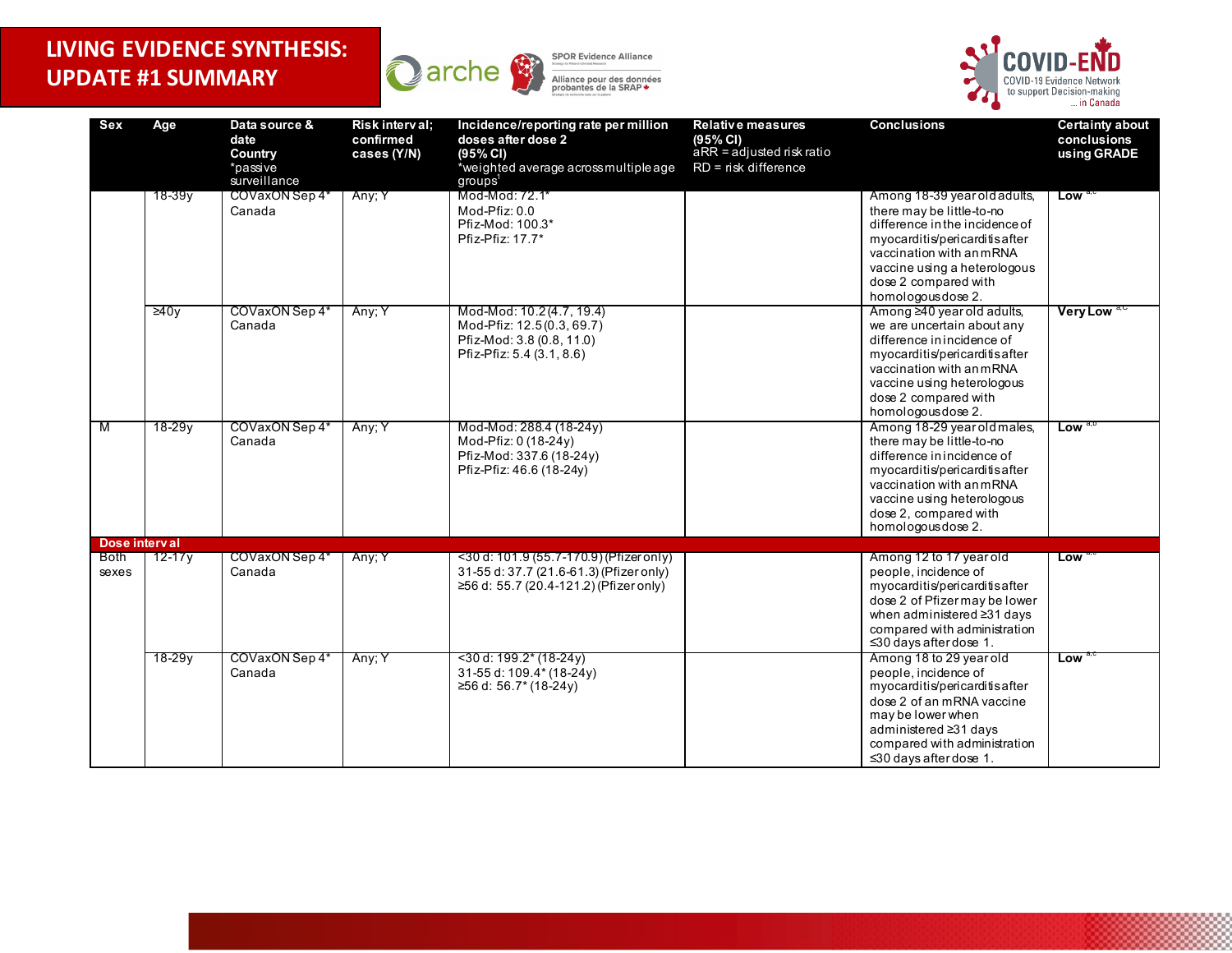





| Sex | Age        | Data source &<br>date<br>Country<br>*passive<br>surveillance | Risk interval;<br>confirmed<br>cases (Y/N) | Incidence/reporting rate per million<br>doses after dose 2<br>(95% CI)<br>weighted average across multiple age<br>groups <sup>1</sup>                                                                      | Relative measures<br>(95% CI)<br>$\overline{a}RR = \overline{a}djusted$ risk ratio<br>$RD =$ risk difference | <b>Conclusions</b>                                                                                                                                                                                                                                                           | <b>Certainty about</b><br>conclusions<br>using GRADE |
|-----|------------|--------------------------------------------------------------|--------------------------------------------|------------------------------------------------------------------------------------------------------------------------------------------------------------------------------------------------------------|--------------------------------------------------------------------------------------------------------------|------------------------------------------------------------------------------------------------------------------------------------------------------------------------------------------------------------------------------------------------------------------------------|------------------------------------------------------|
|     | 18-39y     | COVaxON Sep 4*<br>Canada                                     | Any; Y                                     | $<$ 30 d: 91.3 $*$<br>31-55 d: 53.1*<br>≥56 d: 32.2*                                                                                                                                                       |                                                                                                              | Among 18 to 39 year old<br>people, incidence of<br>myocarditis/pericarditisafter<br>dose 2 of an mRNA vaccine<br>may be lower when<br>administered ≥31 days<br>compared with ≤30 days after<br>dose 1                                                                        | $Low^{\alpha}$                                       |
|     | $\geq 40v$ | COVaxON Sep 4*<br>Canada                                     | Any; Y                                     | < 30d: 0<br>$31-55d: 4.5$<br>≥56 d: 7.2                                                                                                                                                                    |                                                                                                              | Among ≥40 year old people,<br>incidence of<br>myocarditis/pericarditisafter<br>dose 2 of an mRNA vaccine<br>may be higher when<br>administered ≥31 days<br>compared with ≤30 days after<br>dose 1.                                                                           | $Low$ <sup>a,c</sup>                                 |
| - M | 18-29      | COVaxON Sep 4*<br>Canada                                     | Any; Y                                     | ≤30 d: 148.1 (18-24y)<br>31-55 d: 111.1 (18-24y)<br>≥56 d: 30.7 (18-24y)                                                                                                                                   |                                                                                                              | Among 18 to 29 year old<br>males incidence of<br>myocarditis/pericarditisafter<br>dose 2 of an mRNA vaccine<br>may be lower when<br>administered ≥56 days<br>compared with ≤55 days after<br>dose 1.                                                                         | Low <sup>a,c</sup>                                   |
|     |            | Dose interval, by Dose 2 product                             |                                            |                                                                                                                                                                                                            |                                                                                                              |                                                                                                                                                                                                                                                                              |                                                      |
|     | 18-29 v    | COVaxON Sep 4*<br>Canada                                     | Any; Y                                     | Moderna (18-24y)<br><30d: 353.1 (182.4-616.8)<br>31-55d: 184.0 (133.7-247.0)<br>≥56d: 103.2 (44.5-203.3)<br>Pfizer (18-24y)<br>$<$ 30d: 45.3 (5.5-163.7)<br>31-55d: 34.7-15.9-66)<br>≥56d: 10.1 (1.2-36.5) |                                                                                                              | Among 18 to 29 year old<br>people, the proportional<br>decrease in incidence of<br>myocarditis/pericarditisafter<br>dose 2 of an mRNA vaccine<br>when administered ≥31 days<br>compared with ≤30 days after<br>dose 1 may be similar for<br>Moderna compared with<br>Pfizer. | Low <sup>a,c</sup>                                   |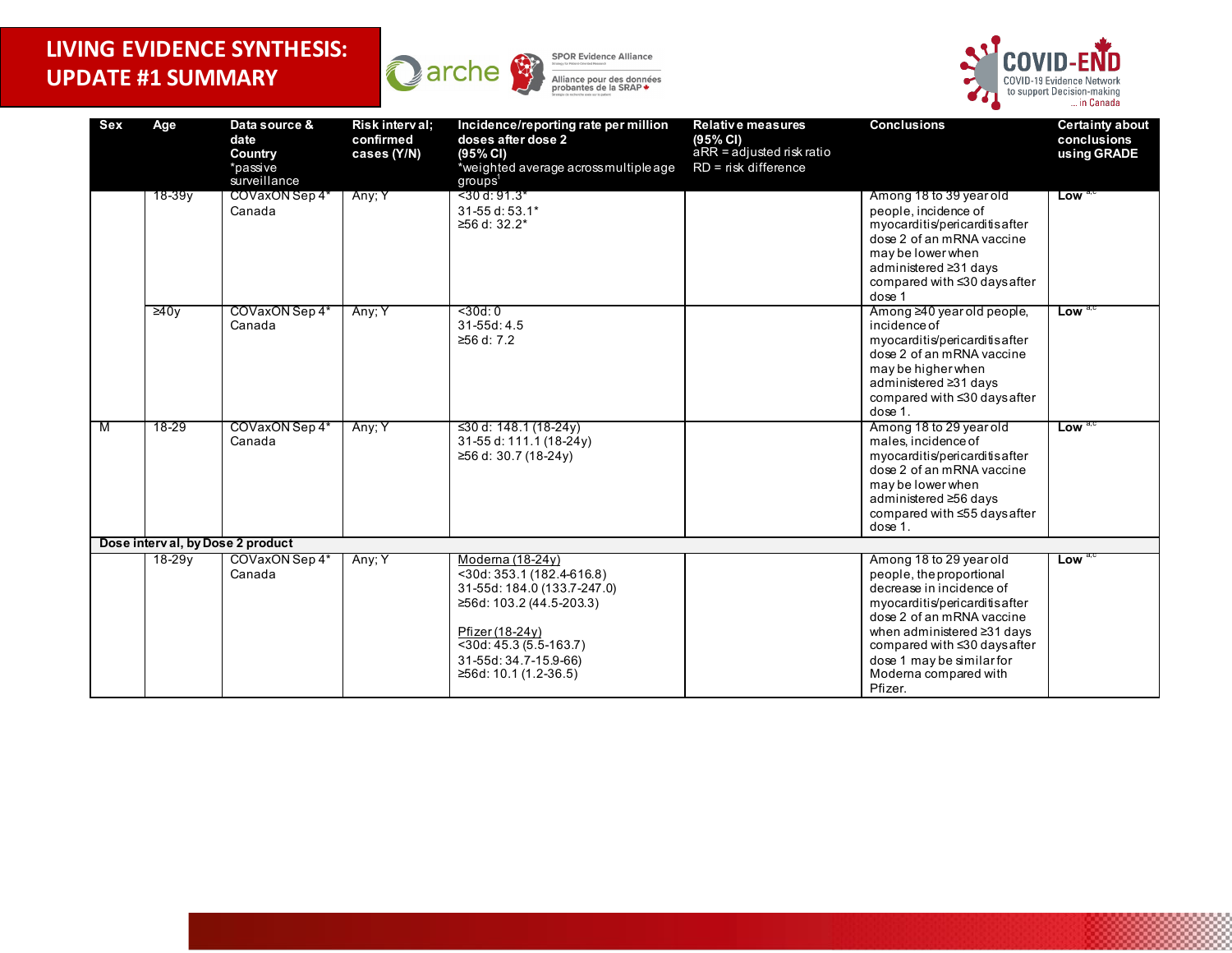





| Sex                  | Age                                          | Data source &<br>date<br>Country<br>*passive<br>surveillance | Risk interval:<br>confirmed<br>cases (Y/N) | Incidence/reporting rate per million<br>doses after dose 2<br>(95% CI)<br>*weighted average across multiple age<br>groups'                                                                                                                                                                                                                                              | <b>Relative measures</b><br>(95% CI)<br>$aRR = adjusted risk ratio$<br>$RD =$ risk difference | <b>Conclusions</b>                                                                                                                                                                                                                                                          | <b>Certainty about</b><br>conclusions<br>using GRADE |
|----------------------|----------------------------------------------|--------------------------------------------------------------|--------------------------------------------|-------------------------------------------------------------------------------------------------------------------------------------------------------------------------------------------------------------------------------------------------------------------------------------------------------------------------------------------------------------------------|-----------------------------------------------------------------------------------------------|-----------------------------------------------------------------------------------------------------------------------------------------------------------------------------------------------------------------------------------------------------------------------------|------------------------------------------------------|
|                      | 18-39y                                       | <b>COVaxON Sep 4*</b><br>Canada                              | Any; Y                                     | Moderna<br>$<$ 30d: 139.3*<br>31-55d: 89.2*<br>≥56 d: 52.9<br>Pfizer<br>$\overline{<}30d.43.4*$<br>31-55d: 17.0*<br>≥56d: 11.6*                                                                                                                                                                                                                                         |                                                                                               | Among 18 to 39 year old<br>people, the proportional<br>decrease in incidence of<br>myocarditis/pericarditisafter<br>dose 2 of an mRNA vaccine<br>when administered ≥31 days<br>compared with ≤30 days after<br>dose 1 may be smaller in<br>Moderna compared with<br>Pfizer. | Low <sup>a</sup>                                     |
|                      | 240v                                         | COVaxON Sep 4*<br>Canada                                     | Any; Y                                     | Modema<br>$\sqrt{30d: 0.0}$ (0.0-53.9)<br>31-55d: 7.4 (2.0-19.0)<br>56d: 7.5 (3.2-14.7)<br>Pfizer<br>$<$ 30d: 0.0 (0.0-34.4)<br>31-55d: 1.5 (0.0-8.3)<br>56d: 6.9 (4.0-11.1)                                                                                                                                                                                            |                                                                                               | Among ≥40 year old people,<br>the proportional increase in<br>incidence of<br>myocarditis/pericarditisafter<br>dose 2 of an mRNA vaccine<br>when administered ≥31 days<br>compared with ≤30 days after<br>dose 1 may be greater for<br>Moderna compared with<br>Pfizer.     | Low <sup>a</sup>                                     |
|                      | <b>Clinical comorbidities</b>                |                                                              |                                            |                                                                                                                                                                                                                                                                                                                                                                         |                                                                                               |                                                                                                                                                                                                                                                                             |                                                      |
| <b>Both</b><br>sexes | EULAR COVAX*<br>All ages<br>Any; N<br>Europe |                                                              |                                            | Among 4025 people with inflammatory rheumatic musculoskeletal<br>conditions (68% female) who received at least one dose of mRNA<br>vaccine, there wasone event in a young (< 30y) female after dose 2 of<br>Pfizer. There were no events in 412 people with non-inflammatory<br>rheumatic musculoskeletal conditions who received at least one dose of<br>mRNA vaccine. |                                                                                               | We are uncertain if individuals<br>with inflammatory conditions<br>have a different risk of<br>myocarditis/pericarditisafter<br>mRNA vaccination.                                                                                                                           | <b>Very Low</b>                                      |
|                      |                                              | VAERS Nov 30*<br><b>US</b>                                   | Any; N                                     | The reporting rate of myocarditis/pericarditis was higher for<br>immunocompromised patients compared with immune competent<br>individuals (Proportional reporting rate=1.36 [95% CI: 0.89-1.82]).                                                                                                                                                                       |                                                                                               | We are uncertain if individuals<br>with immunocompromise have<br>a difference risk of<br>myocarditis/pericarditisafter<br>mRNA vaccination.                                                                                                                                 | <b>Very Low</b>                                      |

1 Weighted averages across age groups were calculated based on contribution of each age to the review-level age category.

 $<sup>2</sup>$  IRRs were calculated using a self-controlled case series design in which risk estimates are calculated within individuals, rather than across individuals.</sup>

#### **Explanations for GRADE**

In the plain-language conclusions, we have used "probably", "may be" and "uncertain" to reflect level of certainty in the evidence based on GRADE of moderate, low, or very low, respectively.

<sup>a</sup> Rated down for inconsistency due to only one study providing estimates or from inconsistency between studies. Because of the large overlap in data between males 18-29y and 18-39y, and moderate certainty about higher incidence in the 18-39 yr category, we only downrated 18-29y once for inconsistency despite the large differences in effects reported between

studies.<br><sup>b</sup> Rated down for imprecision for small sample size (<10,000 per group) or very low event rate.<br><sup>c</sup> Rated down for indirectness to whole population, based on large differences in estimates in analyses for males a

 $d$  Rated down for risk of bias from use of passive surveillance and lack of case verification.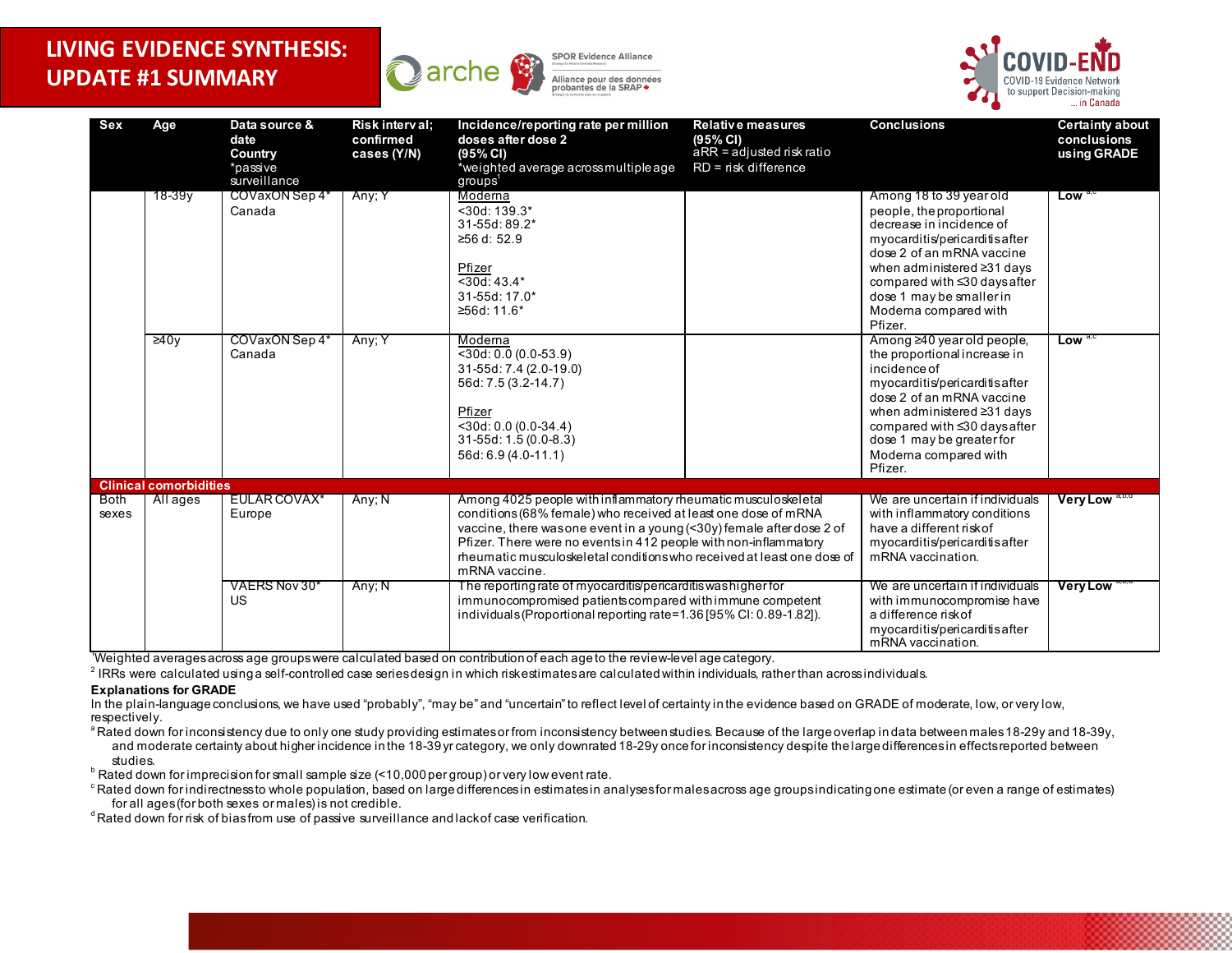



**Table 3. Case Series of Myocarditis, Pericarditis, or Myopericarditis after mRNA COVID-19 Vaccination (KQ3, KQ4)**

<span id="page-17-0"></span>

|                                                                         | <b>Characteristics and</b>                            | <b>Characteristics and</b>                                                                                                                                                                                |                                                                                 |                                                                                                                               |
|-------------------------------------------------------------------------|-------------------------------------------------------|-----------------------------------------------------------------------------------------------------------------------------------------------------------------------------------------------------------|---------------------------------------------------------------------------------|-------------------------------------------------------------------------------------------------------------------------------|
|                                                                         | short-term clinical course (KQ3)                      | short- and long-term clinical course (KQ4)                                                                                                                                                                |                                                                                 |                                                                                                                               |
| <b>Case series (country)</b>                                            | Su 2021                                               | Chelala 2021                                                                                                                                                                                              | <b>Patel 2021</b>                                                               | <b>Klein 2022</b>                                                                                                             |
|                                                                         | (US)                                                  | (US)                                                                                                                                                                                                      | (US)                                                                            | (US)                                                                                                                          |
| Date of cases last<br>updated                                           | 10 Dec 2021                                           | 14 June 2021                                                                                                                                                                                              | June 2021                                                                       | 25 Dec 2021                                                                                                                   |
| Cases, n                                                                | 8                                                     | 5                                                                                                                                                                                                         | -9                                                                              | -43                                                                                                                           |
| <b>Confirmed cases</b>                                                  | Diagnoses reviewed and met the CDC case<br>definition | Clinically confirmed through review of<br>medical records, results of biochemical<br>laboratory testing, ECG results, and<br>findingsfrom echocardiography, cardiac<br>MRI; met 2018 Lake Louise criteria | Diagnoses reviewed and met the<br>CDC case definition and troponin<br>elevation | ICD-10 used then diagnoses<br>confirmed by medical record review                                                              |
| <b>Case source</b>                                                      | <b>VAERS</b>                                          | Single medical centre in USA                                                                                                                                                                              | Single medical centre in Atlanta,<br><b>USA</b>                                 | Kaiser Permanente in Colorado,<br>Oregon, California, and<br>Washington; HealthPartners<br>Institute Minnesota; Denver Health |
| Myocarditis, %                                                          | 100%                                                  | 100%                                                                                                                                                                                                      | 100%                                                                            | 53%                                                                                                                           |
| Pericarditis, %                                                         | 0%                                                    | 0%                                                                                                                                                                                                        | 0%                                                                              | 5%                                                                                                                            |
| Myopericarditis, %                                                      | $0\%$                                                 | 0%                                                                                                                                                                                                        | $0\%$                                                                           | 42%                                                                                                                           |
| Male, %                                                                 | 50%                                                   | 100%                                                                                                                                                                                                      | 100%                                                                            | 86%                                                                                                                           |
| Median age (range), y<br><b>Ages included</b>                           | $9(6-11)$                                             | Mean = $17(16-19)$                                                                                                                                                                                        | $15.7$ (IQR 14.5-16.6)                                                          | $67\% = 12 - 15$ years<br>$33\% = 16 - 17$ years                                                                              |
|                                                                         | 5-11 years                                            |                                                                                                                                                                                                           |                                                                                 |                                                                                                                               |
| Vaccine product, n                                                      | 8 (100%) = BNT 162b2 (Pfizer)                         | $4(80\%) = BNT162b2 (Pfizer)$<br>1 (20%) = mRNA-1273 (Moderna)                                                                                                                                            | 100% mRNA vaccine                                                               | 100% = BNT 162b2 (Pfizer)                                                                                                     |
| % Patients in ICU                                                       | 0%                                                    | <b>NR</b>                                                                                                                                                                                                 | 22%                                                                             | 26%                                                                                                                           |
| % Hospitalized                                                          | NR                                                    | 100%                                                                                                                                                                                                      | 100%                                                                            | 65%                                                                                                                           |
| % Patients presenting<br>after second<br>vaccination                    | 75%                                                   | 100%                                                                                                                                                                                                      | 89%                                                                             | NR.                                                                                                                           |
| % Patients with prior<br><b>COVID-19 history</b>                        | NR.                                                   | 0%                                                                                                                                                                                                        | NR                                                                              | 5%                                                                                                                            |
| % Patients COVID-19<br>polymerase chain<br>reaction positive            | NR.                                                   | $0\%$                                                                                                                                                                                                     | NR                                                                              | NR                                                                                                                            |
| % Patients with COVID<br>nucleocapsid antibody<br>present (% of tested) | NR.                                                   | NR.                                                                                                                                                                                                       | NR.                                                                             | NR.                                                                                                                           |
| % Patients with SARS-<br>CoV-2 spike antibody                           | NR.                                                   | NR.                                                                                                                                                                                                       | NR.                                                                             | NR.                                                                                                                           |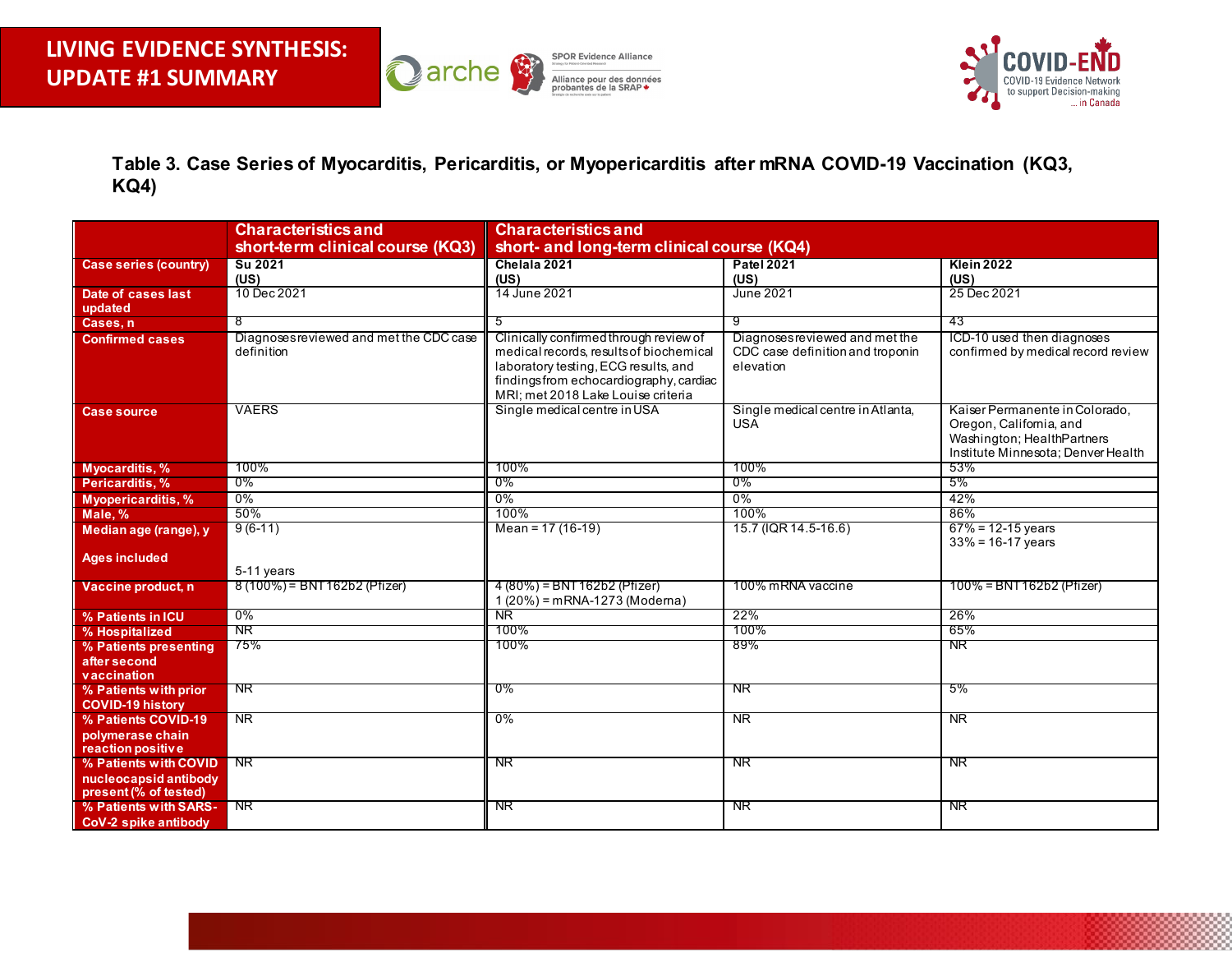





| % Patients with prior                    | NR                                                                  | 0% reported significant cardiovascular                                   | NR.                                   | $5\%$                  |
|------------------------------------------|---------------------------------------------------------------------|--------------------------------------------------------------------------|---------------------------------------|------------------------|
| myocarditis or<br>pericarditis history   |                                                                     | risk factors or history of previous<br>cardiovascular events             |                                       |                        |
|                                          |                                                                     | <b>Presentation</b>                                                      |                                       |                        |
| <b>Time between last</b>                 | $3(0-12)$                                                           | $4(3-4)$                                                                 | Median 3 days between 2 <sup>nd</sup> | $2(0-20)$              |
| vaccine and symptom                      |                                                                     |                                                                          | vaccination and hospital admission    |                        |
| onset, median days,                      | One patient with 12 day onset had                                   |                                                                          |                                       |                        |
| (range)                                  | history of headache and gastrointestinal                            |                                                                          |                                       |                        |
|                                          | symptoms 3 or 4 days before chest pain;<br>potential viral syndrome |                                                                          |                                       |                        |
| % Patients with chest                    | 88%                                                                 | 100%                                                                     | 100%                                  | $\overline{\text{NR}}$ |
| pain on presentation                     |                                                                     |                                                                          |                                       |                        |
| % Patients with other                    | <b>NR</b>                                                           | <b>NR</b>                                                                | 44% dyspnea                           | <b>NR</b>              |
| symptoms (eg,                            |                                                                     |                                                                          |                                       |                        |
| myalgia, fatigue, fever)                 |                                                                     | <b>Diagnostic evaluation</b>                                             |                                       |                        |
| % Patients with                          | 100% (all tested)                                                   | 100% (5/5 tested)                                                        | NR <sup>1</sup>                       | $\overline{\text{NR}}$ |
| troponin elevation (of                   |                                                                     |                                                                          |                                       |                        |
| tested)                                  |                                                                     |                                                                          |                                       |                        |
| <b>Median time to</b>                    | <b>NR</b>                                                           | NR.                                                                      | NR.                                   | NR <sup>1</sup>        |
| troponin peak after<br>vaccination, days |                                                                     |                                                                          |                                       |                        |
| % Patients with BNP                      | NR                                                                  | 100% normal (4/5 tested)                                                 | NR <sup>1</sup>                       | $\overline{\text{NR}}$ |
| or NT-proBNP                             |                                                                     |                                                                          |                                       |                        |
| elevation (among                         |                                                                     |                                                                          |                                       |                        |
| tested)                                  |                                                                     |                                                                          |                                       |                        |
| % Patients with CRP<br>elevation (among  | NR                                                                  | 80% (all tested)                                                         | <b>NR</b>                             | NR.                    |
| tested)                                  |                                                                     |                                                                          |                                       |                        |
| % Patients with                          | NR                                                                  | <b>NR</b>                                                                | NR                                    | NR                     |
| eosinophilia (among                      |                                                                     |                                                                          |                                       |                        |
| tested)<br>% Patients with               | 50% (6/8 tested; 2 ST elevations, 1 non-                            | $60\%$ = normal                                                          | $33% = normal$                        | $\overline{\text{NR}}$ |
| abnormal ECG (among                      | specific ST and T wave changes)                                     | 20% = ST segment elevation                                               | $67%$ = repolarization                |                        |
| tested)                                  |                                                                     | 20% = sinus bradycardia                                                  | abnormalities                         |                        |
|                                          |                                                                     |                                                                          |                                       |                        |
| % Patients with<br>abnormal cardiac MRI  | NR                                                                  | 100% = no segmental wall motions<br>abnormalities, and basilar and mid-  | NR.                                   | NR                     |
| (among tested)                           |                                                                     | cavity involvement; early and late                                       |                                       |                        |
|                                          |                                                                     | gadolinium enhancement                                                   |                                       |                        |
| % Patients with                          | 20% (5/8 tested; mitral regurgitation)                              | 20% = LVEF mildly to moderately                                          | Median (IQR) LVEF at presentation     | $\overline{\text{NR}}$ |
| abnormal                                 |                                                                     | decreased and associated with global                                     | $= 60(58-67)$                         |                        |
| echocardiogram<br>(among tested)         |                                                                     | hypokinesis; 20% = ectasia of right<br>coronary artery and left anterior |                                       |                        |
|                                          |                                                                     | descending artery; 80% = normal                                          |                                       |                        |
| % Patients with                          | NR                                                                  | 20%                                                                      | 22% with 30-55% LVEF at               | NR                     |
| LVEF<50% (among                          |                                                                     |                                                                          | presentation<br>78% with >55% LVEF at |                        |
| tested)                                  |                                                                     |                                                                          | presentation                          |                        |
|                                          |                                                                     |                                                                          |                                       |                        |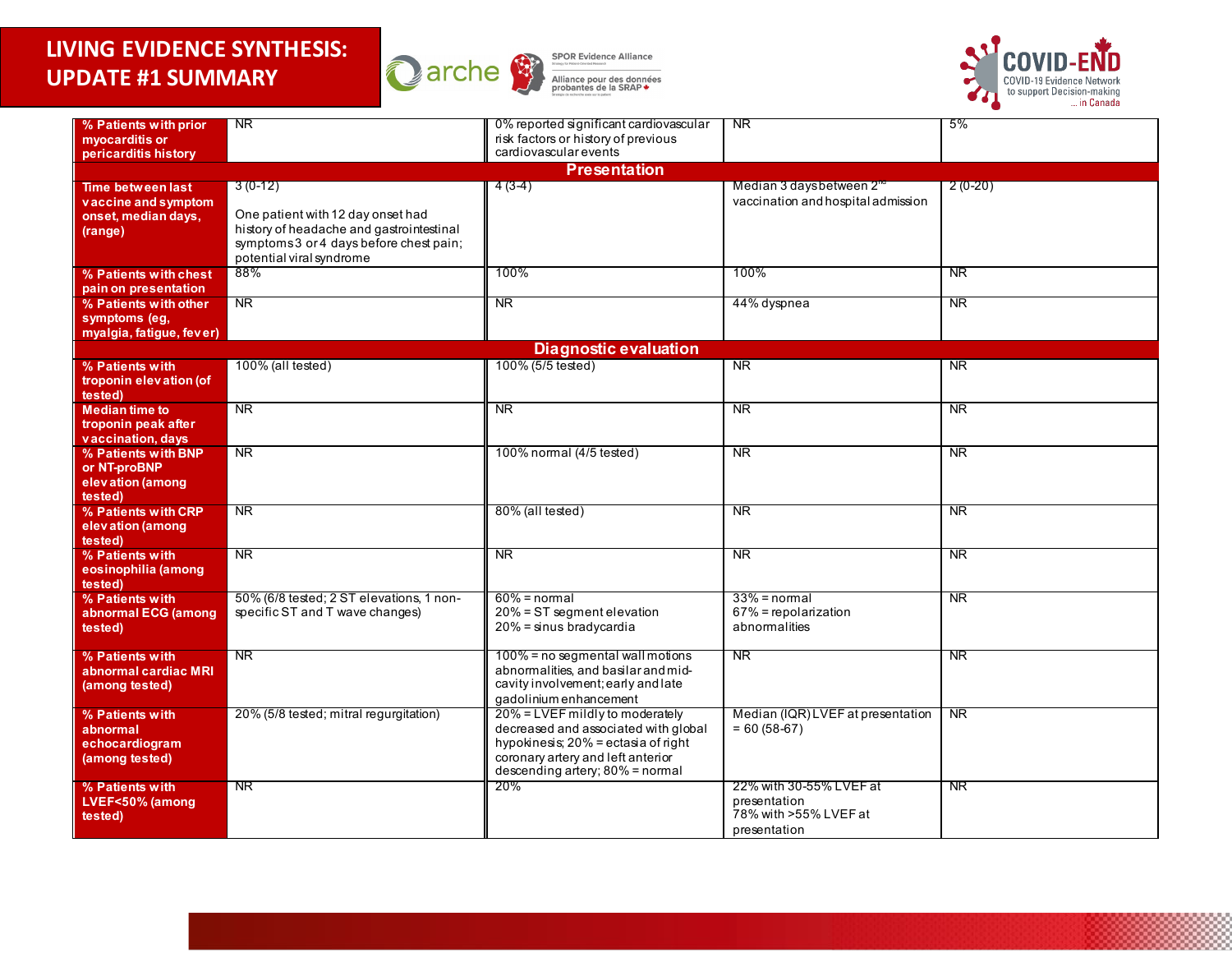

**SPOR Evidence Alliance** Alliance pour des données<br>probantes de la SRAP +



|                                      |                                      | <b>Outcome</b>                                                                |                                       |                                   |
|--------------------------------------|--------------------------------------|-------------------------------------------------------------------------------|---------------------------------------|-----------------------------------|
| % Patients with                      | 83% resolved (5/6 reports with known | 100%                                                                          | ΝR                                    | 100% discharged home              |
| symptoms resolved                    | outcomes)                            |                                                                               |                                       |                                   |
| <b>Fatalities, n</b>                 | $\overline{0}$                       | $0\%$                                                                         | 0%                                    | $0\%$                             |
| <b>Median hospitalization</b>        | NR                                   | $3(3-9)$                                                                      | <b>NR</b>                             | $2(0-7)$                          |
| length of stay, days                 |                                      |                                                                               |                                       |                                   |
| (range)                              |                                      |                                                                               |                                       |                                   |
| % Patients treated with              | NR                                   | Prescribed at discharge:                                                      | 89% Other NSAID if no aspirin         | NR.                               |
| medications for                      |                                      | 20% colchicine and metoprolol                                                 | 22% Vasopressors                      |                                   |
| myocarditis                          |                                      | 20% metoprolol                                                                | 11% IVIG                              |                                   |
|                                      |                                      | 20% NSAID                                                                     | 11% aspirin                           |                                   |
|                                      |                                      | 20% aspirin                                                                   | 0% steroids                           |                                   |
|                                      |                                      | <b>Long-term Outcomes</b>                                                     |                                       |                                   |
| <b>Number of patients</b>            | <b>NA</b>                            | $5/5(100\%)$                                                                  | $9/9(100\%)$                          | 24/43 (56%)                       |
| with follow-up data                  |                                      |                                                                               |                                       |                                   |
| <b>Mean length clinical</b>          | <b>NA</b>                            | $95(92-104)$                                                                  | $90$ (NR)                             | 88.5 (28-153)                     |
| follow-up (range), days              |                                      |                                                                               |                                       |                                   |
| % Repeat cardiac MRI                 | -NA                                  | 40%                                                                           | NR.                                   | 4%                                |
| <b>Characteristics of</b>            | <b>NA</b>                            | 2 performed, both stable biventricular                                        | <b>NR</b>                             | Normal findings                   |
| repeat cardiac MRI                   |                                      | size and function; persistent, but                                            |                                       |                                   |
|                                      |                                      | decreased, LGE that was similar in<br>distribution to the initial MRI; and an |                                       |                                   |
|                                      |                                      | absence of new areas of abnormality                                           |                                       |                                   |
|                                      | <b>NA</b>                            | $60\%$ = mild intermittent self-resolving                                     | <b>NR</b>                             | 38% chest pain                    |
| <b>Symptoms such as</b><br>chestpain |                                      | chest pain after discharge; in one                                            |                                       | 13% shortness of breath           |
|                                      |                                      | patient recurrent symptoms occurred                                           |                                       | 13% palpitations                  |
|                                      |                                      | after discontinuation of the NSAID                                            |                                       | 4% fatique                        |
|                                      |                                      | prescribed at discharge                                                       |                                       | 13% other (e.g., orthostatic      |
|                                      |                                      |                                                                               |                                       | hypotension, dizziness)           |
| <b>Medical visits</b>                | <b>NA</b>                            | $60\%$ = recurrent symptoms resulted in                                       | ECG findings at clinic follow up (1-2 | 75% electrocardiogram with 50%    |
| following discharge                  |                                      | an emergency department visit                                                 | weeks after discharge)                | abnormal                          |
|                                      |                                      |                                                                               | $83% = normal$                        | 71% echocardiogram with 12%       |
|                                      |                                      |                                                                               | $17%$ = repolarization                | abnormal                          |
|                                      |                                      |                                                                               | abnormalities                         |                                   |
| % Continued treatment                | - NA                                 | NR.                                                                           | 0% on heart failure medication        | 8% (e.g., NSAIDs, colchicine)     |
| with medications                     |                                      |                                                                               |                                       |                                   |
| % Recovered with no                  | <b>NA</b>                            | <b>NR</b>                                                                     | <b>NR</b>                             | 46% (no symptoms, medications, or |
| symptoms                             |                                      |                                                                               |                                       | exercise restrictions)            |

**Abbrev iations**: **BNP/NT-proBNP** = B-type natriuretic peptide/ N-terminal pro B-type natriuretic peptide; **CDC** = Centers for Disease Control and Prevention; **CRP** = c-reactive protein; **ECG** = echocardiogram; ICD = International Classification of Diseases; ICU = intensive care unit; IQR = interquartilerange; IVIG = intravenous immune globulin; LGE = late gadolinium enhancement; LVEF = left ventricular ejection fraction; MRI = magnetic resonance imaging; mRNA = messenger ribonucleic acid; NA = not applicable; NR = not reported; NSAID = non-steroidal anti-inflammatory drugs; **PHAC** = Public Health Agency of Canada; **VAERS** = vaccine adverse event reporting system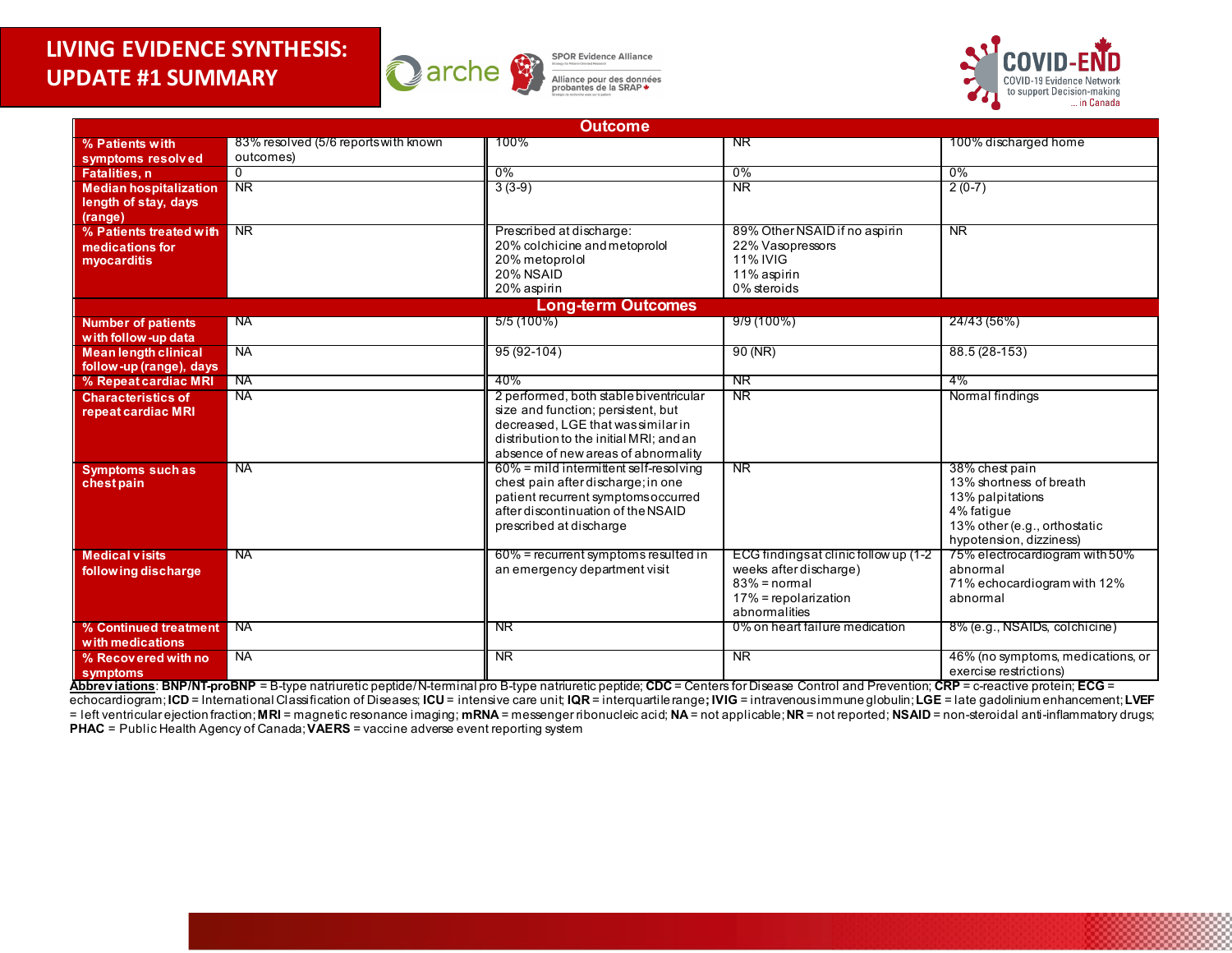



<span id="page-20-0"></span>**Table 4. Hypothesized mechanisms for myocarditis following mRNA COVID-19 vaccination and direct (i.e., on myocarditis after COVID-19 vaccine) supporting/refuting empirical evidence (CQ1)**

|                | <b>Hypothesis</b>                                                                                                                     | <b>Citations</b>                                                                                                                                                                                                                                                                                                                                 | <b>Direct Empirical Evidence</b>                                                                                                                                                                                      |                                                                                                                                                                                         |
|----------------|---------------------------------------------------------------------------------------------------------------------------------------|--------------------------------------------------------------------------------------------------------------------------------------------------------------------------------------------------------------------------------------------------------------------------------------------------------------------------------------------------|-----------------------------------------------------------------------------------------------------------------------------------------------------------------------------------------------------------------------|-----------------------------------------------------------------------------------------------------------------------------------------------------------------------------------------|
|                |                                                                                                                                       |                                                                                                                                                                                                                                                                                                                                                  | <b>Supporting</b>                                                                                                                                                                                                     | <b>Refuting</b>                                                                                                                                                                         |
| 1              | Hyper immune/inflammatory response, via<br>exposure to spike protein, mRNA strand,<br>or unknown trigger                              | $N=9$<br>Hajra et al., $2021^{23}$<br>Tsilingiris et al., 2021 <sup>33</sup><br>Heymans & Cooper,<br>2021 <sup>24</sup><br>Parra-Lucares et al.,<br>2021 <sup>29</sup><br>Bozkurt et al, 2021 <sup>17</sup><br>Das et al., 2021 <sup>20</sup><br>Boursier, 2021 <sup>16</sup><br>Switzer & Loeb, 2021 <sup>30</sup><br>Verma et al., $2021^{34}$ | - 3 case reports:<br>Muthukumar,<br>Boursier, Verma<br>- Multiple case<br>series/reports<br>reporting highest<br>incidence in<br>youth who have<br>higher<br>immunogenicity<br>and<br>reactogenicity<br>from vaccines | - 2 case reports:<br>Muthukumar,<br>Larson<br>- 1 case series:<br>Das                                                                                                                   |
| $\overline{2}$ | Delayed hypersensitivity (serum sickness)                                                                                             | $N=5$<br>Hajra et al 2021 <sup>23</sup><br>Tsilingiris et al., 2021 <sup>33</sup><br>D'Angelo et al, 2021 <sup>19</sup><br>Bozkurt et al., 2021 <sup>17</sup><br>Chouchana et al.,<br>2021 <sup>18</sup>                                                                                                                                         | - 1 case report:<br>D'Angelo<br>- 1 case series:<br>Montgomery                                                                                                                                                        | - 6 case reports:<br>Muthukumar,<br>Ammirati,<br>D'Angelo,<br>Bautista, Mclean,<br>Albert<br>- 6 case series:<br>Abu Mouch, Kim,<br>Marshall,<br>Rosner, Larson,<br>Johnston            |
| 3              | Eosinophilic myocarditis                                                                                                              | $N=4$<br>Hajra et al 2021 <sup>23</sup><br>Takeda et al. 2021 <sup>31</sup><br>D'Angelo et al, 2021 <sup>19</sup><br>Bozkurt et al, 2021 <sup>17</sup>                                                                                                                                                                                           | - 1 case report:<br>Takeda                                                                                                                                                                                            | - 6 case reports:<br>Muthukumar,<br>Ammirati,<br>D'Angelo,<br>Bautista, Mclean,<br>Albert<br>- 6 case series:<br>Abu Mouch, Kim,<br>Marshall,<br>Rosner, Larson,<br>Johnston            |
| 4              | Hypersensitivity to vaccine vehicle<br>components (e.g., polyethylene glycol<br>[PEG] and tromethamine; lipid<br>nanoparticle sheath) | $N=4$<br>Kounis et al. 2021a <sup>27</sup><br>Kounis et al. 2021b <sup>26</sup><br>Tsilingiris et al., 2021 <sup>33</sup><br>Bozkurt et al., 2021 <sup>17</sup>                                                                                                                                                                                  | - 4 case reports:<br>Sokolska,<br>Verma, Witberg<br>(1 case with<br>biopsy in series),<br>1 not cited<br>- 1 cohort study:<br>Patone                                                                                  | - 6 several case<br>reports:<br>Muthukumar,<br>Ammirati,<br>D'Angelo,<br>Bautista, Mclean,<br>Albert<br>- 6 case series:<br>Abu Mouch, Kim,<br>Marshall,<br>Rosner, Larson,<br>Johnston |



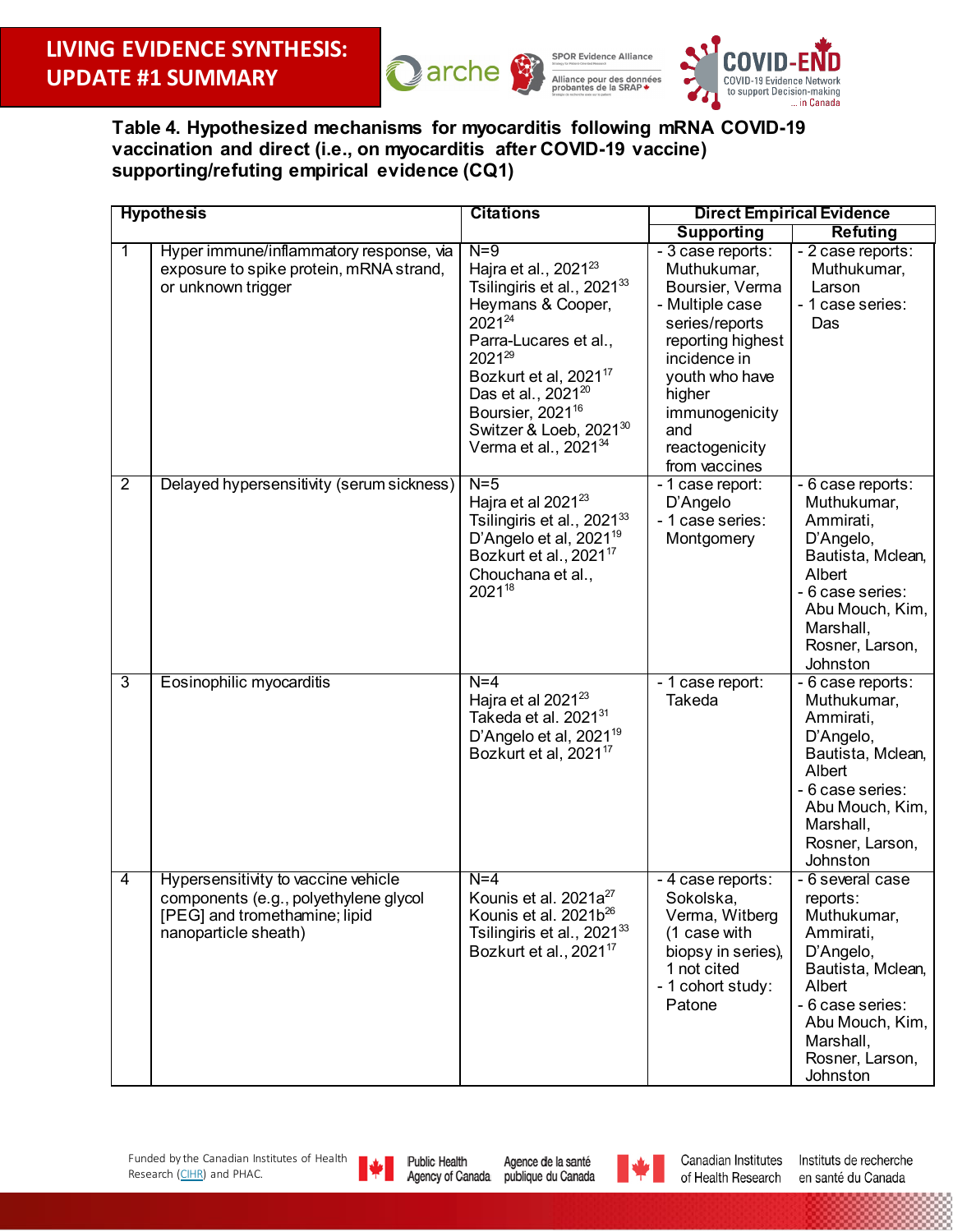



| $\overline{5}$  | Response to mRNA vaccine lipid                                                                                                                                                                                             | $N=2$                                                                                                                                                                                                                                                                                                                                                      | -1 cohort: Patone                                                                                                                                                                            | None                                                                                                                                                                                                                                                                                     |
|-----------------|----------------------------------------------------------------------------------------------------------------------------------------------------------------------------------------------------------------------------|------------------------------------------------------------------------------------------------------------------------------------------------------------------------------------------------------------------------------------------------------------------------------------------------------------------------------------------------------------|----------------------------------------------------------------------------------------------------------------------------------------------------------------------------------------------|------------------------------------------------------------------------------------------------------------------------------------------------------------------------------------------------------------------------------------------------------------------------------------------|
|                 | nanoparticles (direct deleterious effect;<br>not delayed - see hypothesis 4)                                                                                                                                               | Tsilingiris et al., 2021 <sup>33</sup><br>Kadkhoda et al., 2021 <sup>25</sup>                                                                                                                                                                                                                                                                              |                                                                                                                                                                                              |                                                                                                                                                                                                                                                                                          |
| 6               | Autoimmunity triggered by molecular<br>mimicry or other mechanism                                                                                                                                                          | $N=9$<br>Hajra et al 2021 <sup>23</sup><br>Tsilingiris et al., 2021 <sup>33</sup><br>D'Angelo et al, 2021 <sup>19</sup><br>Heyman & Cooper,<br>2021 <sup>24</sup><br>Bozkurt et al., 2021 <sup>17</sup><br>Chouchana et al.,<br>202118<br>Switzer & Loeb, 2021 <sup>30</sup><br>Parra-Lucares et al.,<br>2021 <sup>29</sup><br>Ehlrich et al., $2021^{21}$ | Molecular<br>mimicry:<br>- 2 case reports:<br>D'Angelo,<br>Ammirati,<br>1 case series:<br>Larson<br>- 1 in vitro study:<br>Vojdani<br>Other<br>autoimmune:<br>- 1 case report:<br>Muthukumar | Molecular<br>mimicry:<br>- 3<br>cohorts/registry:<br>Patone, Alberta<br>Office of the<br><b>Chief Medical</b><br>Officer of Health,<br>Australian<br>Government<br>- 2 case reports:<br>Sulemankhil,<br>Ehlrich<br>Other<br>autoimmune:<br>direct findings<br>indicated but not<br>cited |
| 7               | Low residual levels of double-strand RNA<br>(dsRNA)                                                                                                                                                                        | $N=1$<br>Milano et al 2021 <sup>4</sup>                                                                                                                                                                                                                                                                                                                    | None                                                                                                                                                                                         | None                                                                                                                                                                                                                                                                                     |
| $\overline{8}$  | Dysregulated micro-RNA response                                                                                                                                                                                            | N=1<br>AbdelMassih et al.<br>202115                                                                                                                                                                                                                                                                                                                        | None                                                                                                                                                                                         | None                                                                                                                                                                                                                                                                                     |
| 9               | Production of anti-idiotype antibodies<br>against immunogenic regions of antigen-<br>specific antibodies                                                                                                                   | $N=1$<br>Tsilingiris et al., 2021 <sup>33</sup>                                                                                                                                                                                                                                                                                                            | None                                                                                                                                                                                         | None                                                                                                                                                                                                                                                                                     |
| $\overline{10}$ | Trigger of pre-existing dysregulated<br>immune pathways in certain individuals<br>with predispositions (e.g., resulting in a<br>polyclonal B-cell expansion, immune<br>complex formation, and inflammation <sup>17</sup> ) | $N=2$<br>Bozkurt et al., 2021 <sup>17</sup><br>Switzer & Loeb, 2021 <sup>30</sup>                                                                                                                                                                                                                                                                          | None                                                                                                                                                                                         | For specific<br>predispositions:<br>1 - case report:<br>Muthukumar<br>1 - case series:<br>Abu Mouch                                                                                                                                                                                      |
|                 | 11   Antibody-dependent enhancement of<br>immunity or other forms of immune<br>enhancement with re-exposure to virus<br>after vaccine                                                                                      | $N=1$<br>Bozkurt et al., 2021 <sup>17</sup>                                                                                                                                                                                                                                                                                                                | <b>None</b>                                                                                                                                                                                  | Multiple case<br>reports and series<br>reviewed and<br>tabulated, having<br>no evidence of<br>acute COVID-19<br>infections after<br>vaccine when<br>presenting with<br>myocarditis                                                                                                       |
| 12              | Direct cell invasion via the spike protein<br>interacting with the angiotensin-converting<br>enzyme 2 (ACE2) widely expressed and<br>prevalent in cardiomyocytes <sup>18</sup>                                             | $N=2$<br>Chouchana et al.,<br>202118<br>Switzer & Loeb, 2021 <sup>30</sup>                                                                                                                                                                                                                                                                                 | None                                                                                                                                                                                         | - 2 cases: Verma                                                                                                                                                                                                                                                                         |
| 13              | Cardiac pericyte expression of ACE2 with<br>immobilized immune complex on the                                                                                                                                              | $N=1$<br>Kadkhoda et al., 2021 <sup>25</sup>                                                                                                                                                                                                                                                                                                               | None                                                                                                                                                                                         | None                                                                                                                                                                                                                                                                                     |



Agence de la santé **Public Health** Agency of Canada publique du Canada

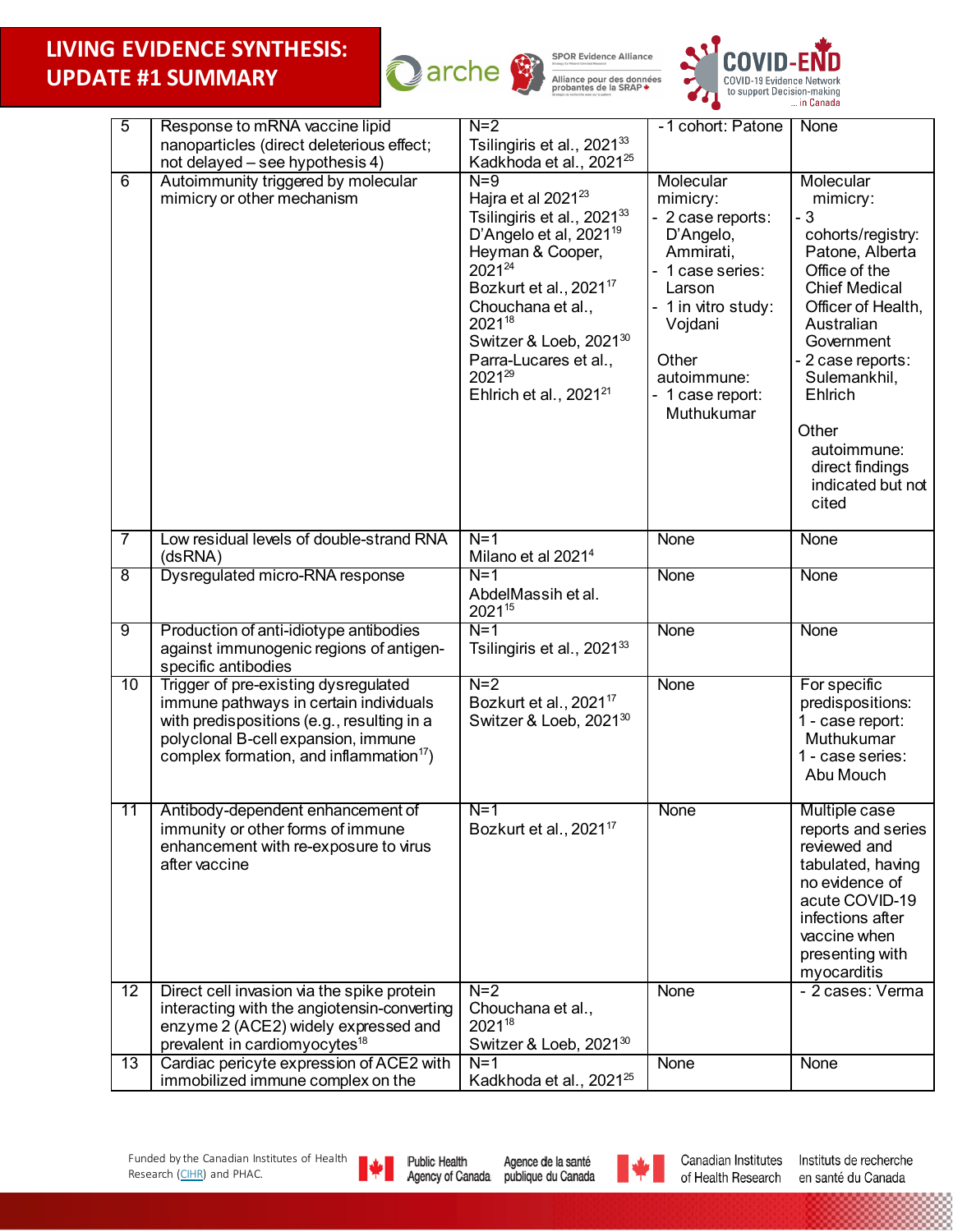

Alliance pour des données<br>probantes de la SRAP \*



|    | surface of pericytes activation of the<br>complement system                                               |                                                                                                                                                                                                        |                                                                                                      |                                                                                |
|----|-----------------------------------------------------------------------------------------------------------|--------------------------------------------------------------------------------------------------------------------------------------------------------------------------------------------------------|------------------------------------------------------------------------------------------------------|--------------------------------------------------------------------------------|
| 14 | Spike-activated neutrophils (expressing<br>ACE2) augmenting inflammatory<br>response                      | $N=2$<br>Kadkhoda et al., 2021 <sup>25</sup><br>Choi et al., 2021 <sup>55</sup>                                                                                                                        | -1 case report:<br>Choi                                                                              | None                                                                           |
| 15 | Hyperviscosity-induced cardiac problem                                                                    | $N=1$<br>Mungmunpuntipantip &<br>Wiwanitkit, 2021 <sup>56</sup>                                                                                                                                        | None                                                                                                 | None                                                                           |
| 16 | Strenuous exercise induced secretion of<br>proinflammatory IL-6                                           | $N=1$<br>Elkazzaz et al., $2022^{22}$                                                                                                                                                                  | None                                                                                                 | None                                                                           |
|    | <b>Observation</b>                                                                                        |                                                                                                                                                                                                        |                                                                                                      |                                                                                |
|    | Differences in incidence by sex could be<br>due to sex steroid hormones or under-<br>diagnosis in females | $N=5$<br>Tsilingiris et al., 2021 $^{33}$<br>Heymans & Cooper,<br>$2021^{24}$<br>Bozkurt et al., 2021 <sup>17</sup><br>Chouchana et al.,<br>2021 <sup>18</sup><br>Parra-Lucares et al.,<br>$2021^{29}$ | Sex hormones:<br>None<br>Underdiagnosis in<br>women: CDC,<br><b>Bozkurt</b><br>(unpublished<br>data) | Sex hormones:<br>- 1 cohort:<br>Montgomery<br>Underdiagnosis in<br>women: None |





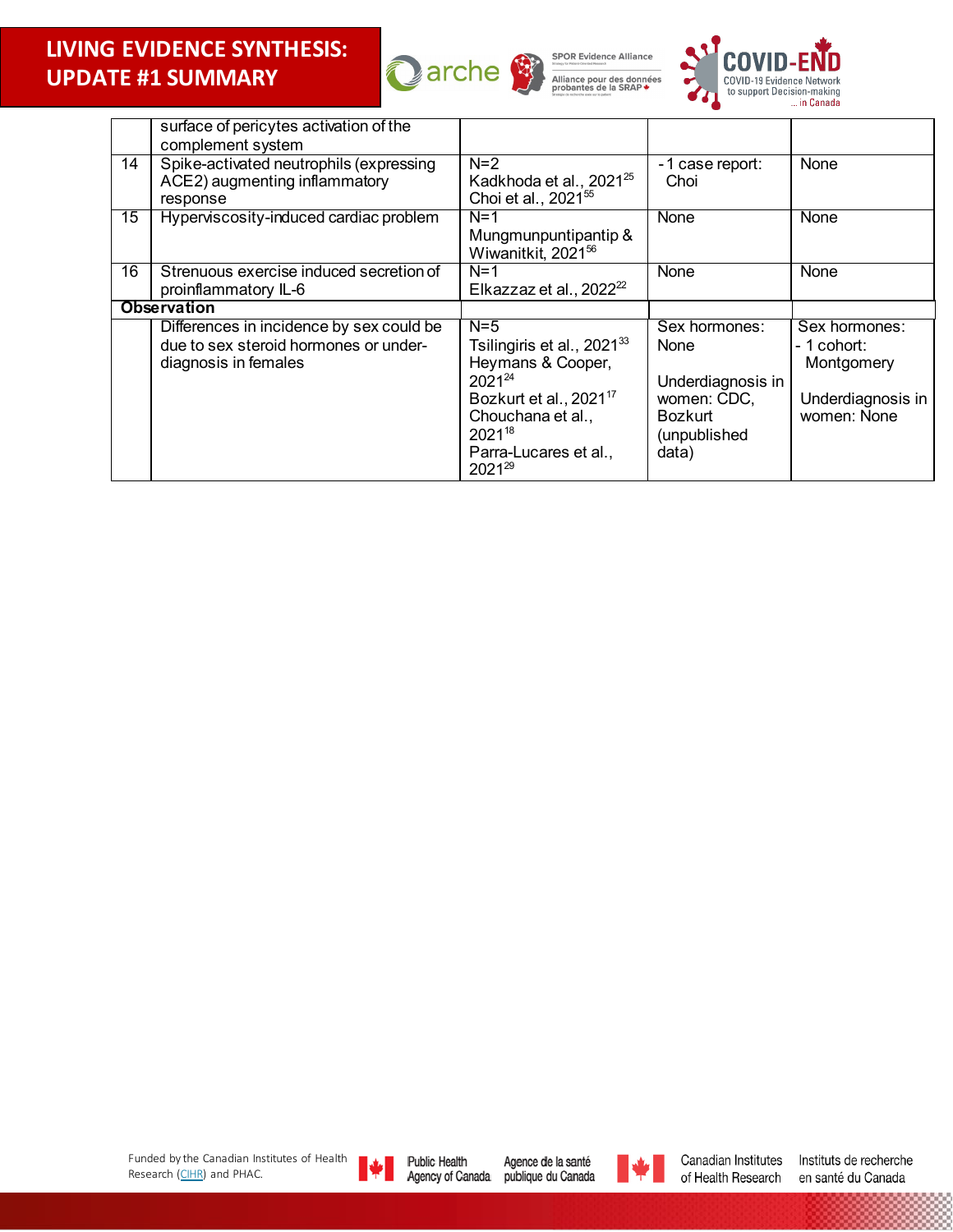



### *Appendix 1. Supplementary Tables*

<span id="page-23-0"></span>**Supplementary Table 1. Eligibility criteria for a living evidence synthesis on myocarditis after mRNA COVID-19 vaccination.**

| <b>Population/Problem</b>    | People of any age; data must be reported using age categories                                                        |
|------------------------------|----------------------------------------------------------------------------------------------------------------------|
|                              | (e.g., 0-4, 5-11, 12-17, 18-29, 30-39, ≥40 years).                                                                   |
| <b>Intervention/Exposure</b> | KQ1: mRNA vaccines approved in Canada: BNT162b2<br>mRNA/PfizerBioNTech/Comirnaty, mRNA-1273/Moderna                  |
|                              | Spikevax (alternative manufacturers of same vaccine are                                                              |
|                              | eligible), by type of vaccine and dose.                                                                              |
|                              | KQ2: Same as KQ1, plus potential risk/protective factors: pre-<br>existing conditions [e.g. cardiac diseases,        |
|                              | immunocompromise], previous SARS-CoV-2 infection                                                                     |
|                              | (symptomatic or asymptomatic) or other viral infections,                                                             |
|                              | length of vaccine dosing interval.                                                                                   |
|                              | KQ3: Confirmed myocarditis or pericarditis after mRNA COVID-                                                         |
|                              | 19 vaccination.                                                                                                      |
|                              | KQ4: Confirmed myocarditis or pericarditis after mRNA COVID-<br>19 vaccination.                                      |
|                              | CQ1: Confirmed myocarditis or pericarditis after mRNA COVID-<br>19 vaccination.                                      |
|                              | Note: At least one dose of the vaccine needs to be with an                                                           |
|                              | mRNA vaccine; one or more other doses may have been                                                                  |
|                              | with a non-mRNA vaccine.                                                                                             |
| <b>Control/Comparator</b>    | KQ1: People previously vaccinated with mRNA COVID-19                                                                 |
|                              | vaccine but no longer at risk for outcome, previously                                                                |
|                              | vaccinated with other vaccines (i.e., controlling for                                                                |
|                              | confounders associated with vaccine uptake), or                                                                      |
|                              | unvaccinated people; or no comparator.                                                                               |
|                              | KQ2: People with myocarditis after vaccination with mRNA<br>COVID-19 vaccine but without the risk/protective factor. |
|                              | KQ3: No comparator.                                                                                                  |
|                              | KQ4: No comparator, but will include data on any comparisons                                                         |
|                              | with people vaccinated and not experiencing myocarditis<br>or pericarditis.                                          |
|                              | CQ1: People previously vaccinated with mRNA COVID-19                                                                 |
|                              | vaccine who did not experience myocarditis or                                                                        |
|                              | pericarditis; or no comparator.                                                                                      |
| <b>Outcome</b>               | KQ1: Incidence rate/cummulative risk of confirmed myocarditis                                                        |
|                              | (including myopericarditis) or pericarditis by dose;                                                                 |
|                              | subgroups based on time post-vaccination (0-7d vs 8-28d<br>vs longer. Effect measures: incidence rate/cummulative    |
|                              | risk (may be risk difference if accounting for background                                                            |
|                              | rate in control group); relative/absolute effects between                                                            |
|                              | groups (eg. rate ratio or relative risk (RR) between                                                                 |
|                              | vaccine types or doses). Will include rates of myocarditis                                                           |
|                              | or pericarditis (reported collectively) if there is no other                                                         |
|                              | data specifc to myocarditis or pericarditis.<br>KQ2: Ratio measures of incidence/reported events by                  |
|                              | risk/protective factor (e.g., RR or odds ratios), adjusted                                                           |
|                              | for key confounders (e.g., previous COVID-19 illness and                                                             |
|                              | severity) when reported.                                                                                             |
|                              | KQ3: Characteristics of the patients (e.g., age, sex, pre-existing                                                   |
|                              | conditions [e.g., cardiac diseases] and infections [e.g.,                                                            |



**Public Health** Agence de la santé Agency of Canada publique du Canada

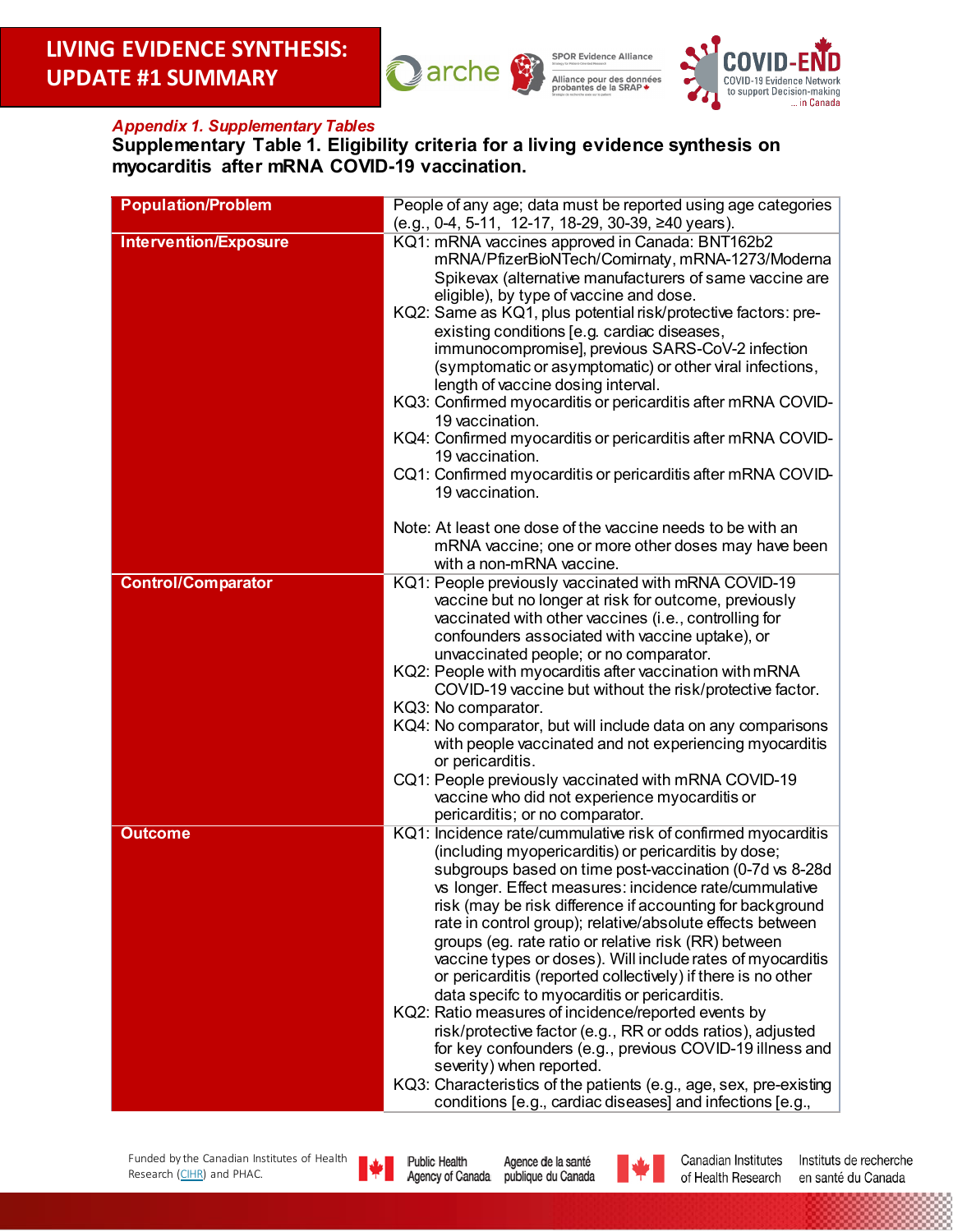**SPOR Evidence Alliance** 野 **Q**arche Alliance pour des données<br>probantes de la SRAP \*



|                                      | recent/past SARS-CoV-2 infection], race/ethnicity) and                                                       |
|--------------------------------------|--------------------------------------------------------------------------------------------------------------|
|                                      | case presentation (e.g., timing/dose/type of vaccine,                                                        |
|                                      | diagnostics, illness severity, treatments provided, short-                                                   |
|                                      | term outcomes).                                                                                              |
|                                      | KQ4: Any outcomes measured ≥4 weeks after onset of<br>myocarditis or pericarditis (e.g., re-hospitalization, |
|                                      | functional capacity, chest pain).                                                                            |
|                                      | CQ1: Authors' summaries of any hypotheses or findings after                                                  |
|                                      | investigating potential mechanisms (e.g., histology,                                                         |
|                                      | experiments with viral spike glycoprotein of SARS-CoV-2                                                      |
|                                      | [encoded by mRNA vaccine]), gene panels, serology for                                                        |
|                                      | innate and acquired immune system components,                                                                |
|                                      | autoimmune antibodies).<br>Any setting and country.                                                          |
| <b>Setting</b>                       |                                                                                                              |
| <b>Study design</b>                  | KQ1: Large (>10,000 vaccinated people) sample or                                                             |
|                                      | multisite/health system-based observational studies; reports or                                              |
|                                      | databases of confirmed cases using surveillance data.                                                        |
|                                      | KQ2: Observational studies (including case control studies)                                                  |
|                                      | with n ≥10 with the risk/protective factor; data for subset of                                               |
|                                      | people with myocarditis or pericarditis may come from passive<br>reporting systems.                          |
|                                      | KQ3: Case series N>10; data may come from medical record                                                     |
|                                      | review of cases reported to passive suveillance systems (if                                                  |
|                                      | reporting more than age, sex, and dose and type of vaccine).                                                 |
|                                      | KQ4: Case series N>10; data may come from medical record                                                     |
|                                      | review of cases reported to passive suveillance systems.                                                     |
|                                      | CQ1: Any primary study, systematic review, or expert opinion                                                 |
|                                      | article/letter on the topic.                                                                                 |
|                                      | Letters and commentaries will be included if they provide                                                    |
|                                      | sufficient data.                                                                                             |
| <b>Publication Language</b>          | English full texts.                                                                                          |
|                                      |                                                                                                              |
|                                      | We will cite those excluded based on language.                                                               |
| <b>Publication Year &amp; Status</b> | Oct 2020-onwards (vaccines were authorized mid-Sept 2020).                                                   |
|                                      | Pre-prints will be included.                                                                                 |

Funded by the Canadian Institutes of Health Research [\(CIHR\)](http://www.cihr-irsc.gc.ca/e/193.html) and PHAC.



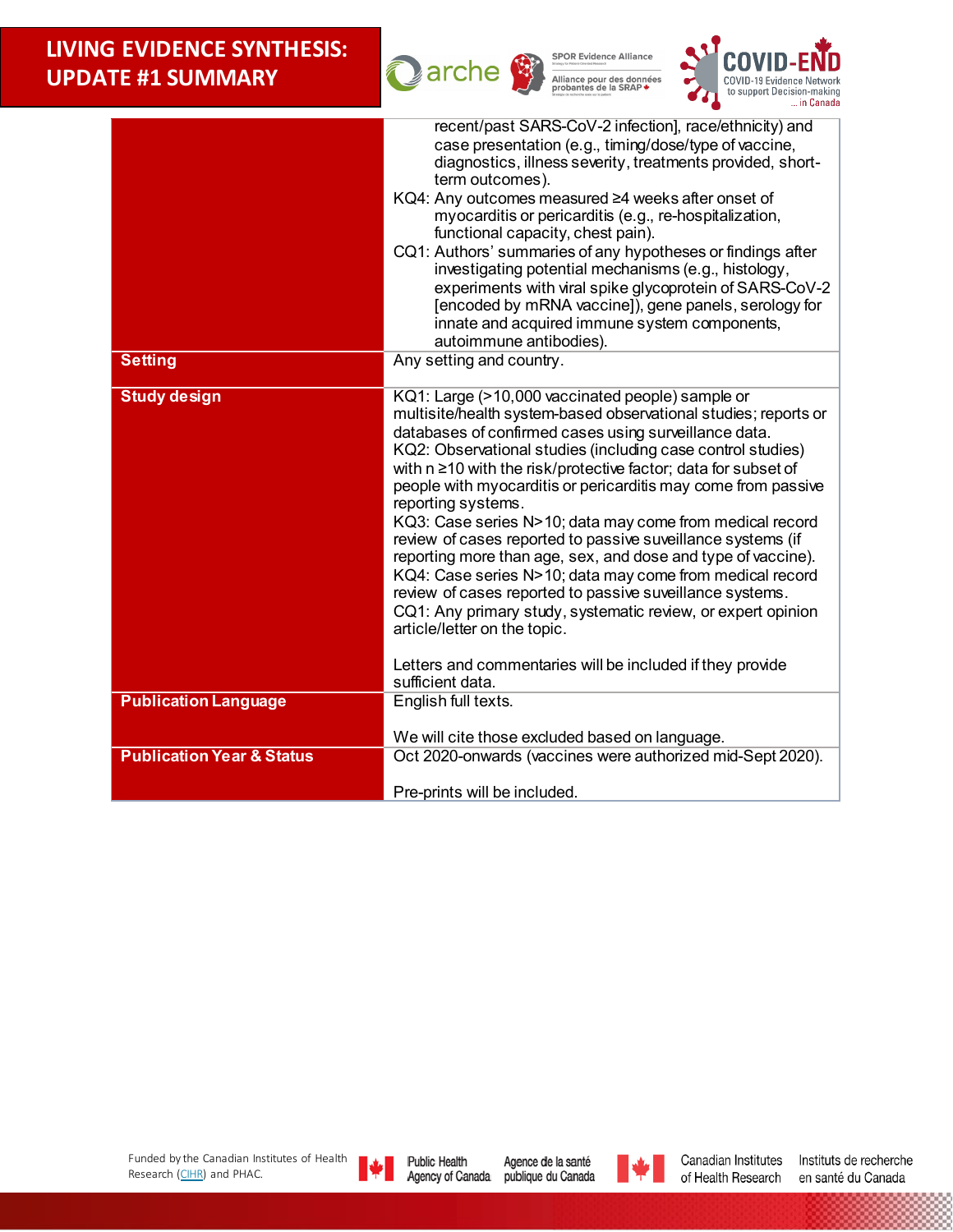



### **Supplementary Table 2. Study characteristics of active surveillance/registry studies contributing to KQ1.**

<span id="page-25-0"></span>

| <b>Dataset</b><br><b>Dates</b>              | <b>Vaccines</b><br><b>Studied</b>                                                    | Sample Size;<br>Demographics;                                                                                          | <b>Study Group(s)</b>                                                            | Outcome(s); Risk<br>Interval; Case                                                                                                  | <b>Analysis</b>                                                                                          | <b>Results</b>                                                                                                                                                |                                   |                                      |                                                                                                                                                    |
|---------------------------------------------|--------------------------------------------------------------------------------------|------------------------------------------------------------------------------------------------------------------------|----------------------------------------------------------------------------------|-------------------------------------------------------------------------------------------------------------------------------------|----------------------------------------------------------------------------------------------------------|---------------------------------------------------------------------------------------------------------------------------------------------------------------|-----------------------------------|--------------------------------------|----------------------------------------------------------------------------------------------------------------------------------------------------|
| Country                                     |                                                                                      | <b>Previous Covid-19</b><br>diagnoses                                                                                  |                                                                                  | Ascertainment                                                                                                                       |                                                                                                          |                                                                                                                                                               |                                   |                                      |                                                                                                                                                    |
| Dose 3                                      |                                                                                      |                                                                                                                        |                                                                                  |                                                                                                                                     |                                                                                                          |                                                                                                                                                               |                                   |                                      |                                                                                                                                                    |
| <b>NIMS</b><br>Dec 1 2020 to<br>Nov 15 2021 | Pfizer-<br>BioNTech<br>Moderna                                                       | 21,554,158 with at<br>least one dose, aged<br>$\geq$ 13 y                                                              | Pfizer<br>Dose 1 n=20,391,600;<br>Dose 2: n=17,294,004;<br>Dose 3: n= 10,599,183 | Hospitalization due to<br>myocarditis<br>Risk interval: 28 d after                                                                  | Incidence rate ratio using<br>self-controlled case series<br>(SCCS) method, stratified<br>by sex and age | Excess events per 1 mil persons exposed (95% CI)<br>$1-28d$<br>Pfizer<br>40y                                                                                  | Dose 1                            | Dose 2                               | Dose 3                                                                                                                                             |
| England<br>Patone 2021                      | Dose 1, 2 or 3<br>Interval                                                           | Previous COVID in<br>54.7% of total sample<br>People with history of                                                   | Moderna<br>Dose 1 n=1,162,558;<br>Dose 2: n=1,039,919;                           | any dose<br>Cases identified by ICD-10<br>codes: $40, 400, 401,$                                                                    |                                                                                                          | Female<br>Male<br>$\frac{\geq 40y}{\text{Female}}$                                                                                                            | <b>NR</b><br>3(1, 5)<br><b>NR</b> | <b>NR</b><br>12(10, 13)<br><b>NR</b> | <b>NR</b><br>13(7, 15)<br><b>NR</b>                                                                                                                |
| (7268)                                      | betw een doses<br><b>NR</b>                                                          | myocarditis in<br>previous 2 years<br>excluded                                                                         | Dose 3: n= 343,716                                                               | 1408, 1409, 141, 1410-412,<br>1418, 1514                                                                                            |                                                                                                          | Male<br>Moderna                                                                                                                                               | <b>NR</b>                         | <b>NR</b>                            | 3(2, 4)                                                                                                                                            |
|                                             |                                                                                      |                                                                                                                        |                                                                                  |                                                                                                                                     |                                                                                                          | $<$ 40 $y$<br>Female<br>Male<br>$\geq 40y$                                                                                                                    | <b>NR</b><br>12(1, 17)            | 8(4, 9)<br>101 (95, 104)             | <b>NR</b>                                                                                                                                          |
|                                             |                                                                                      |                                                                                                                        |                                                                                  |                                                                                                                                     |                                                                                                          | Female<br>Male                                                                                                                                                | <b>NR</b><br><b>NR</b>            | NR.<br><b>NR</b>                     | <b>NR</b><br>${\sf NR}$                                                                                                                            |
| Mayo Clinic<br>Enterprise                   | Pfizer-<br>BioNTech                                                                  | 47,999 receiving<br>exactly 3 doses (78%                                                                               | Received 3 homologous<br>doses                                                   | Myocarditis                                                                                                                         | Rates                                                                                                    |                                                                                                                                                               |                                   |                                      | Events: 1 in female >40 years old (Moderna; 1 d after dose 3)                                                                                      |
| Dec 1 2020 to<br>Oct 17 2021<br><b>USA</b>  | (78%)<br>Dose 1 & 2 18-<br>28 d apart,<br>Dose $3 \ge 28$ d<br>after 2 <sup>nd</sup> | Pfizer)<br>Female 56.1%<br>Mean age: Pfizer 64 y<br>(SD 17); Moderna 65                                                | Mean time dose 1 to 2:<br>28.6 d<br>Mean time dose 2 to 3:                       | Risk interval: 0-14 d after<br>each dose<br>Cases identified via<br>electronic health records                                       |                                                                                                          | Rate: 0.00% (95% CI 0% to 0.01%)<br>5,047 recipients of three doses of BNT162b2 and 558 recipients of three doses<br>of mRNA-1273 were under 40 years of age. |                                   |                                      |                                                                                                                                                    |
| Niesen, 2021<br>(4913)                      | Moderna<br>Dose 1 & 2:<br>25-35 d apart;<br>dose $3 \ge 28$ d<br>after dose 2        | $y$ (SD 13)<br>Hispanic or Latino 2%;<br>Not Hispanic or Latino<br>95%; Unknow n 3%<br>Covid-19 diagnoses<br><b>NR</b> | 173.0 d                                                                          | using a BERT-based<br>classification model;<br>identified cases were<br>manually review ed and<br>confirmed by two<br>investigators |                                                                                                          | older.                                                                                                                                                        |                                   |                                      | 33,662 recipients of three doses of BNT162b2 (57% female) and 9,582<br>recipients of three doses of mRNA-1273 (51% female) were 40 years of age or |
| Age $5+$                                    | Dose 3                                                                               |                                                                                                                        |                                                                                  |                                                                                                                                     |                                                                                                          |                                                                                                                                                               |                                   |                                      |                                                                                                                                                    |
|                                             |                                                                                      |                                                                                                                        |                                                                                  |                                                                                                                                     |                                                                                                          |                                                                                                                                                               |                                   |                                      |                                                                                                                                                    |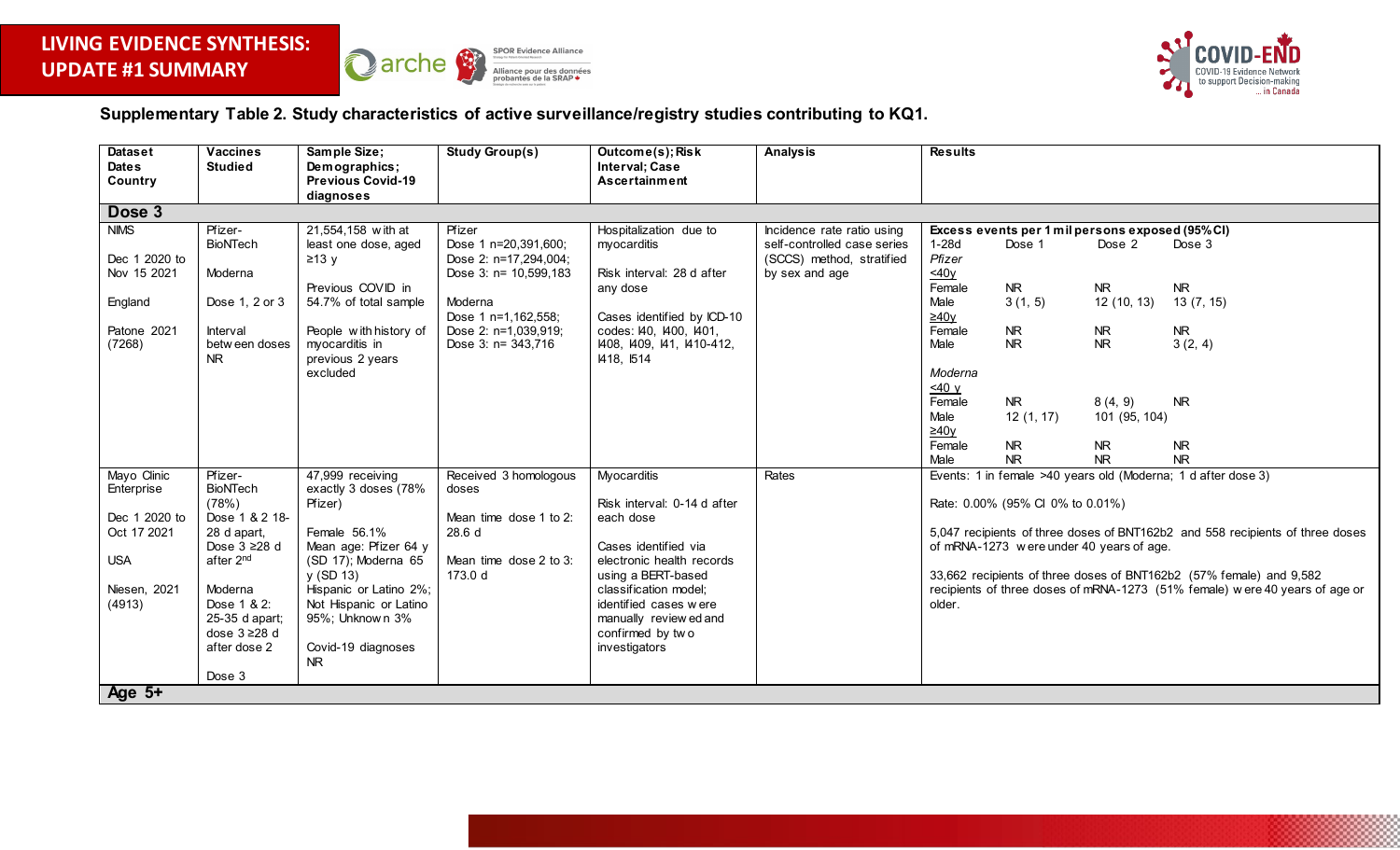



| <b>Dataset</b><br><b>Dates</b>                                                                                                      | <b>Vaccines</b><br><b>Studied</b>                                                                                                                                                                                                           | Sample Size;<br>Demographics;                                                                                                                                                                                                        | <b>Study Group(s)</b>                                                                                                                                                                                                                             | Outcome(s); Risk<br><b>Interval</b> ; Case                                                                                                                                                                                                                                                                                | <b>Analysis</b>                                                                                                                  | <b>Results</b>                                                                                                                                                                                                                                                                                                                                                                                 |
|-------------------------------------------------------------------------------------------------------------------------------------|---------------------------------------------------------------------------------------------------------------------------------------------------------------------------------------------------------------------------------------------|--------------------------------------------------------------------------------------------------------------------------------------------------------------------------------------------------------------------------------------|---------------------------------------------------------------------------------------------------------------------------------------------------------------------------------------------------------------------------------------------------|---------------------------------------------------------------------------------------------------------------------------------------------------------------------------------------------------------------------------------------------------------------------------------------------------------------------------|----------------------------------------------------------------------------------------------------------------------------------|------------------------------------------------------------------------------------------------------------------------------------------------------------------------------------------------------------------------------------------------------------------------------------------------------------------------------------------------------------------------------------------------|
| Country                                                                                                                             |                                                                                                                                                                                                                                             | <b>Previous Covid-19</b>                                                                                                                                                                                                             |                                                                                                                                                                                                                                                   | Ascertainment                                                                                                                                                                                                                                                                                                             |                                                                                                                                  |                                                                                                                                                                                                                                                                                                                                                                                                |
|                                                                                                                                     |                                                                                                                                                                                                                                             | diagnoses                                                                                                                                                                                                                            |                                                                                                                                                                                                                                                   |                                                                                                                                                                                                                                                                                                                           |                                                                                                                                  |                                                                                                                                                                                                                                                                                                                                                                                                |
| VSD Dec 30<br>Thru Dec 30<br>2021<br><b>USA</b><br><b>Klein 2022</b>                                                                | Pfizer<br>Dose 1:<br>587,786<br>Dose 2:<br>556035                                                                                                                                                                                           | <b>Total doses: 1143821</b><br>5-11y: 431,485<br>12-15y: 750,772<br>16-17y: 393,049                                                                                                                                                  | 1. Participants aged 5-<br>11 y receiving at least 1<br>dose of Pfizer<br>2. Participants aged 12-<br>17 y receiving at least 1<br>dose of Pfizer<br>2. Similar vaccinee in<br>comparison interval<br>(days 22-42) after<br>COVID-19 vaccination. | Myocarditis, pericarditis, or<br>myopericarditis<br>Risk interval: 21 d<br>Initial chart review followed<br>with adjudication by an<br>infectious disease clinician<br>and/or a cardiologist to<br>confirm cases meet CDC<br>case definition                                                                              | Excess cases based on<br>comparison interval,<br>adjusted for age group,<br>sex, race/ethnicity, VSD<br>site, and calendar date. | $5-11$<br>0 verified cases of myocarditis or myopericarditis<br>1 verified case of acute pericarditis in an 11 year-old.<br>$12 - 17$<br>12-15 years: 29 cases<br>16-17 years: 14 cases<br>43 validated cases among 12-17-year-olds, 0-21 days after vaccination<br>39 validated cases among 12-17-year-olds, 0-7 days after vaccination<br>Interval<br><b>Excess Cases</b><br>2-sided p-value |
|                                                                                                                                     |                                                                                                                                                                                                                                             |                                                                                                                                                                                                                                      |                                                                                                                                                                                                                                                   |                                                                                                                                                                                                                                                                                                                           |                                                                                                                                  | $0-21d$<br>Dose 1<br>0.7<br>0.873<br>70.8<br>Dose 2<br>< 0.001<br>$0-7d$<br>Dose 1<br>0.3<br>0.836<br>70.2<br>Dose 2<br>< 0.001                                                                                                                                                                                                                                                                |
| Age 12+                                                                                                                             |                                                                                                                                                                                                                                             |                                                                                                                                                                                                                                      |                                                                                                                                                                                                                                                   |                                                                                                                                                                                                                                                                                                                           |                                                                                                                                  |                                                                                                                                                                                                                                                                                                                                                                                                |
| Danish<br>Vaccination<br>Register &<br>Danish Patient<br>Register<br>Oct 1 2020 to<br>Oct 5 2021<br>Denmark<br>Husby 2021<br>(4309) | Pfizer<br>n=3,482,295<br>(98% with 2<br>doses)<br>Median (IQR)<br>$35(24-36)$<br>days between<br>dose 1 & dose<br>2<br>Moderna<br>n=498,814<br>(96.9% with 2<br>doses)<br>Median (IQR)<br>$31(28-35)$<br>days between<br>dose 1 & dose<br>2 | 4,931,775 individuals<br>contributing 4,717,464<br>person years<br>Pfizer<br>n=3,482,295<br>(98% with 2 doses)<br>Moderna<br>n=498,814<br>$(96.9%$ with 2 doses)<br>Excluded individuals<br>w ith a positive<br>COVID-19 test result | Danish residents 12y or<br>older and either<br>1) receiving Pfizer<br>2) receiving Moderna<br>3) Unvaccinated (14 d<br>pre-vaccination period)                                                                                                    | Myocarditis or<br>myopericarditis<br>Risk interval: 28 d after<br>any dose<br>Defined myocarditis or<br>myopericarditis as a<br>hospital diagnosis code of<br>myocarditis or pericarditis<br>(ICD-10 codes listed in<br>table S1) and co-<br>occurrence of elevated<br>troponin levels, with a<br>hospital stay >24 hours | 14 d pre-risk period before<br>vaccination for each dose                                                                         | Absolute rate per 100,000 vaccinated persons (95% CI)<br>Moderna<br>Pfizer<br>12-39v<br>Males, dose 2 9.80 (4.20, 22.84)<br>1.54(0.62, 3.81)<br>Other age/sex categories NR                                                                                                                                                                                                                    |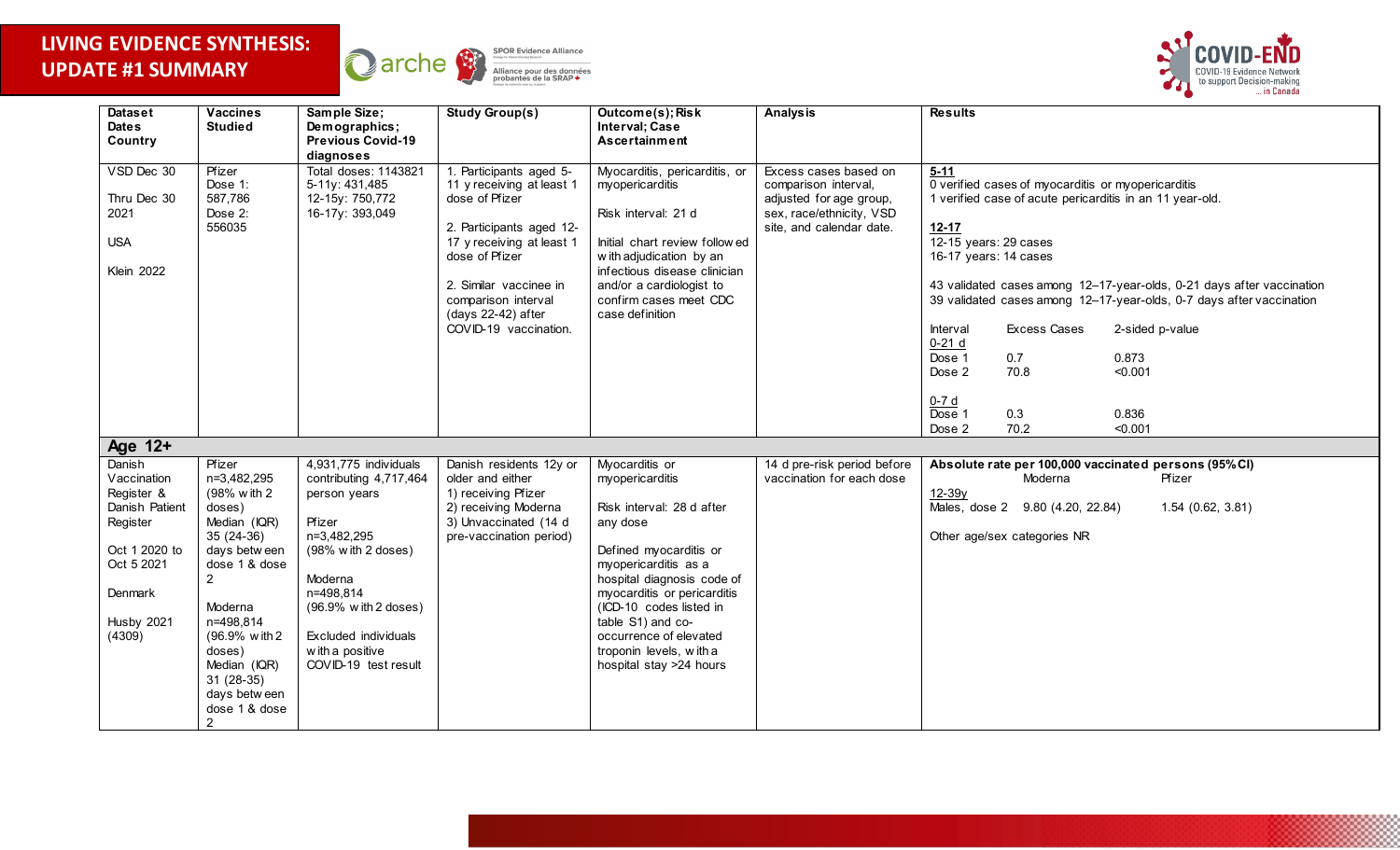



| <b>Dataset</b> | Vaccines         | Sample Size:             | <b>Study Group(s)</b>  | Outcome(s); Risk            | <b>Analysis</b>            | <b>Results</b> |                                     |                                                                                  |
|----------------|------------------|--------------------------|------------------------|-----------------------------|----------------------------|----------------|-------------------------------------|----------------------------------------------------------------------------------|
| <b>Dates</b>   | <b>Studied</b>   | Demographics;            |                        | <b>Interval</b> ; Case      |                            |                |                                     |                                                                                  |
| Country        |                  | <b>Previous Covid-19</b> |                        | Ascertainment               |                            |                |                                     |                                                                                  |
|                |                  | diagnoses                |                        |                             |                            |                |                                     |                                                                                  |
| Age 16+        |                  |                          |                        |                             |                            |                |                                     |                                                                                  |
| Singapore      | Pfizer           | 127,081 doses            | Singapore military     | Myocarditis                 | Incidence rates and rate   |                |                                     | 3 events; all male, 18-21y, all Moderna none with history of cardiac conditions. |
| Military       | (37, 367)        | administered to          | personnel receiving at |                             | ratios after dose 2 versus |                |                                     |                                                                                  |
|                | individuals with | 64,661 people (96.5%     | least 1 dose of an     | Risk interval: NR           | dose 1 for both mRNA       |                | Overall rate: 2.4 per 100,000 doses |                                                                                  |
| Jan 14 to Aug  | $1+$ dose)       | with 2 doses)            | mRNA COVID-19          |                             | vaccines together and      |                |                                     |                                                                                  |
| 3 2021         |                  |                          | vaccine                | Case ascertainment via      | separately, with 95%       |                |                                     | Reporting rate per 100,000 doses administered (95% CI)                           |
|                | Moderna          | 92.1% male               |                        | military doctor or hospital | confidence intervals       | Any product    | Dose 1                              | Dose 2                                                                           |
| Singapore      | (27, 294)        |                          |                        | diagnosis                   |                            | 18-19 y        |                                     |                                                                                  |
|                | individuals with | Previous or              |                        |                             |                            | Female         | 0/955                               | 0/903                                                                            |
| Tan 2021       | $1+$ dose)       | concurrent COVID-19      |                        |                             |                            | Male           | 0/11,120                            | 2/10,521                                                                         |
| (4421)         |                  | diagnosis NR             |                        |                             |                            | $20 - 29y$     |                                     |                                                                                  |
|                | Homologous       |                          |                        |                             |                            | Female         | 0/2,819                             | 0/2,717                                                                          |
|                | dose 2           |                          |                        |                             |                            | Male           | 0/32,850                            | 1/31,656                                                                         |
|                | administered     |                          |                        |                             |                            | $30 - 39y$     |                                     |                                                                                  |
|                | betw een 21      |                          |                        |                             |                            | Female         | 0/671                               | 0/656                                                                            |
|                | and 56 days      |                          |                        |                             |                            | Male           | 0/7,807                             | 0/7,625                                                                          |
|                | after dose 1     |                          |                        |                             |                            |                |                                     |                                                                                  |
|                |                  |                          |                        |                             |                            |                |                                     | Note: Only male data included in report; too few females for valid estimates     |

AIRS = Advanced Incidence Reporting System

CAEFISS = Canadian Adverse Events Follow ing Immunization Surveillance System is a federal system established in 1987 and includes both active and passive surveillance [19]. Adverse events follow ing immunization (AEFI) reports are submitted to CAEFISS by provincial/territorial/federal public health authorities. AEFI reporting to public health authorities is mandatory in all provinces and territories in Canada except for the Yukon Territory and New foundland.

CCVCSS = Canadian COVID-19 Vaccination Coverage Surveillance System

INSPQ = Institut National de Santé Publique du Québec (INSPQ)

KPN = Kaiser Permanente Northw est

NIMS = NHS Immunisation Management Service database

VAERS = Vaccine Adverse Event Reporting System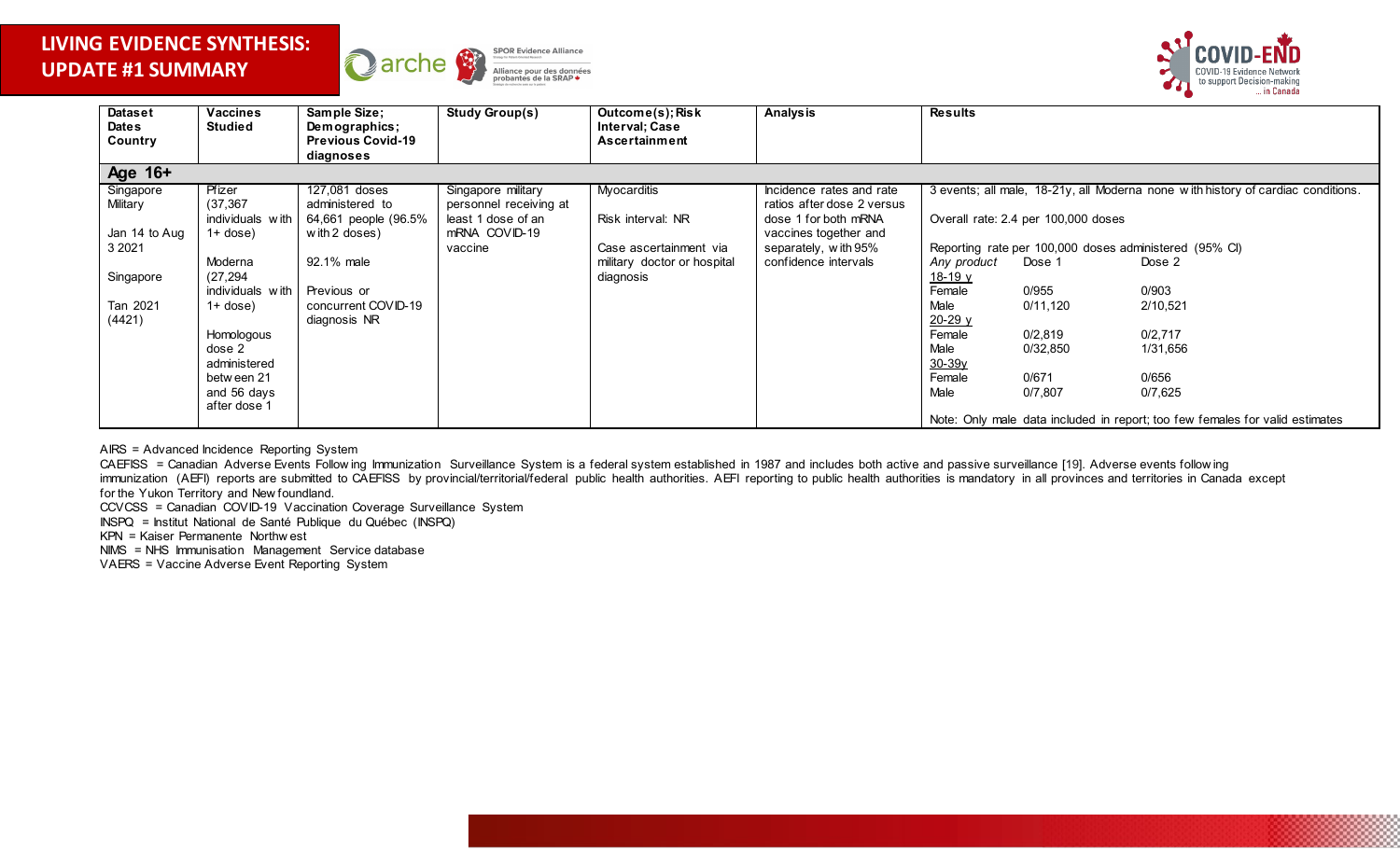



### **Supplementary Table 3. Study characteristics of passive surveillance/reporting sources contributing to KQ1.**

<span id="page-28-0"></span>

| <b>Dataset</b><br>Dates of data<br><b>Country of Data</b>                                                                        | <b>Vaccines Studied</b>                                                                                                                                                                                                                                                   | Outcome(s); Case Ascertainment & Risk<br>Interval                                                                                                                                                                                                                  | Analysis                                                                                                                                           | <b>Results</b>                                                                                                                                                                                                                                                                                                                                                                                                                                                                                                                                                                                                                                                                                                                  |
|----------------------------------------------------------------------------------------------------------------------------------|---------------------------------------------------------------------------------------------------------------------------------------------------------------------------------------------------------------------------------------------------------------------------|--------------------------------------------------------------------------------------------------------------------------------------------------------------------------------------------------------------------------------------------------------------------|----------------------------------------------------------------------------------------------------------------------------------------------------|---------------------------------------------------------------------------------------------------------------------------------------------------------------------------------------------------------------------------------------------------------------------------------------------------------------------------------------------------------------------------------------------------------------------------------------------------------------------------------------------------------------------------------------------------------------------------------------------------------------------------------------------------------------------------------------------------------------------------------|
| $5y+$                                                                                                                            |                                                                                                                                                                                                                                                                           |                                                                                                                                                                                                                                                                    |                                                                                                                                                    |                                                                                                                                                                                                                                                                                                                                                                                                                                                                                                                                                                                                                                                                                                                                 |
| VAERS Dec 9<br>Nov 2 to Dec 10 2021<br><b>USA</b><br>Su 2021 (7935)<br>VAERS Dec 19<br>Thru Dec 19 2021<br><b>USA</b><br>Su 2022 | Pfizer-BioNTech<br>7.141.428 doses<br>Dose 1: 5,126,642 (72%)<br>Dose 2: 2,014,786 (28%)<br>Dose interval NR<br>Pfizer-BioNTech<br>Dose 1 or 2 (5-17 y)<br>5-11 y: n=8,674,37<br>12-17 y: n=18,707,169<br>Dose 3 (16-24 y)<br>16-17y: n= 47,040<br>18-24 y: $n = 929,842$ | Myocarditis in 5-11yo<br>Risk interval: 0-12 d after any dose<br>(VAERS)<br>Cases reported to VAERS confirmed using<br>CDC working case definition<br>Myocarditis<br>Risk interval: 7 d<br>Cases reported to VAERS confirmed using<br>CDC w orking case definition | Incidence<br>Reporting rate per million doses,<br>compared to estimated background<br>rate of 0.2 to 1.9 per 1 million person<br>7-day risk period | Events:<br>VAERS: 8 (50% female); 2 after dose 1, 6 after dose 2<br>Crude incidence rate per million:<br>Either dose: $8/7,141,428 = 1.12$<br>Dose 1: $2/5,126,642 = 0.39$<br>Dose 2: $6/2.014.786 = 2.98$<br>Reporting rate of myocarditis (per 1 million doses administered)<br>Dose 1<br>Dose 2<br>$5 - 11y$<br>Male<br>$4.3*$<br>0.00<br>2.0<br>NE.<br>Female<br>$12 - 15y$<br>Male<br>$4.8*$<br>45.7*<br>1.0<br>$3.8*$<br>Female<br>16-17 $v$<br>Male<br>$6.1*$<br>$70.2*$<br>$7.6*$<br>0.00<br>Female<br>*Exceeds background incidence<br>Reporting rate per 1 million Dose 3 in adolescents and young adults<br>Events: 4 Verified cases; 2 among 16-17y, 2 among 18-24 y<br>16-17y: $2/47,040 = 42.5$ per million doses |
| $12y+$                                                                                                                           |                                                                                                                                                                                                                                                                           |                                                                                                                                                                                                                                                                    |                                                                                                                                                    | 18-24y: 2/929,842 = 2.2 per million doses                                                                                                                                                                                                                                                                                                                                                                                                                                                                                                                                                                                                                                                                                       |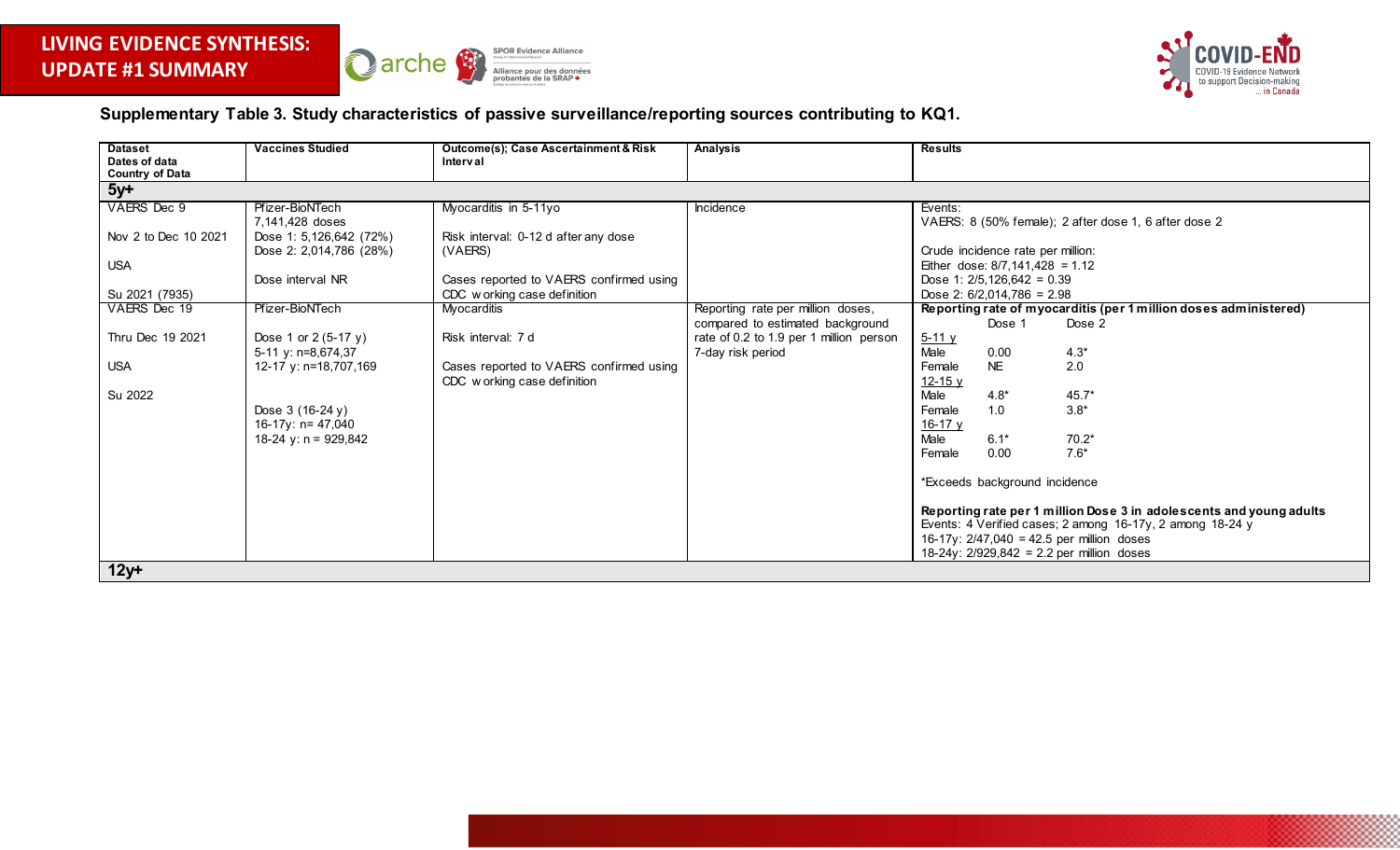



| <b>Dataset</b>          | <b>Vaccines Studied</b>      | Outcome(s); Case Ascertainment & Risk      | <b>Analysis</b>                       | <b>Results</b> |                                                                            |        |                     |               |           |
|-------------------------|------------------------------|--------------------------------------------|---------------------------------------|----------------|----------------------------------------------------------------------------|--------|---------------------|---------------|-----------|
| Dates of data           |                              | Interval                                   |                                       |                |                                                                            |        |                     |               |           |
| <b>Country of Data</b>  |                              |                                            |                                       |                |                                                                            |        |                     |               |           |
| Moderna Global Safety   | Moderna (275,252,007 doses)  | Myocarditis and/or myopericarditis         | Cumulative incidence of               |                | Reported Rate per 100,000 doses Within 7 Days                              |        |                     |               |           |
| Database                |                              |                                            | myocarditis/myopericarditis was       |                | Dose 1                                                                     | Dose 2 |                     | Expected rate | <b>RD</b> |
|                         |                              | Risk interval: 7 d after any dose          | assessed by calculating the reported  | $<$ 18 years   |                                                                            |        |                     |               |           |
| Dec 18 2020 to Sep 30   |                              |                                            | rate after any known                  | All            | 0.26                                                                       | 0.56   | 1.67                |               |           |
| 2021                    |                              | Brighton Collaboration case definition and | dose of mRNA-1273 according to age    | Females        | $\Omega$                                                                   | 0.15   | 1.74                | $-1.59$       |           |
|                         |                              | CDC working case definitions for acute     | and sex, compared to population-      | Males          | 0.56                                                                       | 1.02   | 2.12                | $-1.1$        |           |
| Global                  |                              | myocarditis                                | based incidence (US Military)         | 18-24y         |                                                                            |        |                     |               |           |
|                         |                              |                                            |                                       | All            | 0.65                                                                       | 2.56   | 1.67                |               |           |
| Strauss 2021 (4889)     |                              |                                            |                                       | Females        | 0.20                                                                       | 0.44   | 1.23                | $-0.79$       |           |
|                         |                              |                                            |                                       | Males          | 1.15                                                                       | 4.91   | 2.12                | 2.79          |           |
|                         |                              |                                            |                                       | $25 - 39y$     |                                                                            |        |                     |               |           |
|                         |                              |                                            |                                       | All            | 0.28                                                                       | 0.78   | 1.67                |               |           |
|                         |                              |                                            |                                       | Females        | 0.09                                                                       | 0.19   | 1.23                |               |           |
|                         |                              |                                            |                                       | Males          | 0.48                                                                       | 1.44   | 2.12                |               |           |
| COVaxON and Public      | Moderna                      | Myocarditis                                | Crude rate per million doses, by dose |                | Rate per million doses (95% CI), BC level 1-2 cases on or after 1 Jun 2021 |        |                     |               |           |
| Health Case and Contact |                              |                                            |                                       | Pfizer         | Dose 1                                                                     | Dose 2 |                     |               |           |
| ManagementSolution      | Pfizer-BioNTech              | 7-day risk interval                        |                                       | $12 - 17y$     |                                                                            |        |                     |               |           |
|                         |                              |                                            |                                       | All            | 21.5 (10.7-38.4)                                                           |        | 49.7 (30.8-76.0)    |               |           |
| Jun 1 2020 to Sep 4     |                              |                                            |                                       | Female         | $8.1(1.0-29.1)$                                                            |        | $9.7(1.2-35.1)$     |               |           |
| 2021                    | Dose 1 or dose 2 (19,740,741 | Group of specialized nurses and            |                                       | Male           | 34.2 (15.6-64.9)                                                           |        | 88.1 (53.0-137.5)   |               |           |
|                         | doses total)                 | physicians classified cases according to   |                                       | $18-24y$       |                                                                            |        |                     |               |           |
| Canada                  |                              | Brighton Collaboration definition for      |                                       | <b>All</b>     | $10.7(2.2 - 31.3)$                                                         |        | 19.0 (3.9-55.5)     |               |           |
|                         |                              | myocarditis (level 1-2)                    |                                       | Female         | $7.9(0.2 - 44.1)$                                                          |        | $0.0(0.0-50.5)$     |               |           |
| Buchan 2021 (7142)      |                              |                                            |                                       | Male           | 13.1 (1.6-47.3)                                                            |        | 35.5 (7.3-103.7)    |               |           |
|                         |                              |                                            |                                       | 25-39 y<br>All | $9.3(3.0-21.7)$                                                            |        | 12.8 (3.5-32.9)     |               |           |
|                         |                              |                                            |                                       | Female         | $0.0(0.0-14.3)$                                                            |        | $13.1(1.6-47.5)$    |               |           |
|                         |                              |                                            |                                       | Male           | 17.9 (5.8-41.8)                                                            |        | 12.6 (1.5-45.4)     |               |           |
|                         |                              |                                            |                                       |                |                                                                            |        |                     |               |           |
|                         |                              |                                            |                                       | Moderna        | Dose 1                                                                     | Dose 2 |                     |               |           |
|                         |                              |                                            |                                       | 18-24 y        |                                                                            |        |                     |               |           |
|                         |                              |                                            |                                       | All            | $0.0(0.0-39.8)$                                                            |        | 195.5 (117.7-305.3) |               |           |
|                         |                              |                                            |                                       | Female         | $0.0(0.0-95.1)$                                                            |        | 69.1 (14.2-201.9)   |               |           |
|                         |                              |                                            |                                       | Male           | $0.0(0.0-68.7)$                                                            |        | 299.5 (171.2-486.4) |               |           |
|                         |                              |                                            |                                       | 25-39 y        |                                                                            |        |                     |               |           |
|                         |                              |                                            |                                       | All            | 16.2 (3.3-47.3)                                                            |        | 48.9 (23.5-90.0)    |               |           |
|                         |                              |                                            |                                       | Female         | $0.0 (0.0 - 45.4)$                                                         |        | $21.5(2.6 - 77.7)$  |               |           |
|                         |                              |                                            |                                       | Male           | 28.8 (5.9-84.3)                                                            |        | 72.1 (31.1-142.0)   |               |           |
|                         |                              |                                            |                                       |                | Note: Moderna not authorized for use in 12-17y in Canada                   |        |                     |               |           |
|                         |                              |                                            |                                       |                |                                                                            |        |                     |               |           |

\*Indicates passive surveillance system with mandatory/legal reporting requirements for healthcare providers of adverse events after COVID-19 vaccines.

\*\*Number of administered vaccine doses from European Center for Disease Control (EDCD), up to end of Week 41 2021 (Oct 16 2021). Period of vaccine doses is shorter than event reporting to account for time period between re vaccine and experiencing the event of interest (i.e., individuals vaccinated on October 19 are unlikely to be reporting myocarditis as an AE on that same day)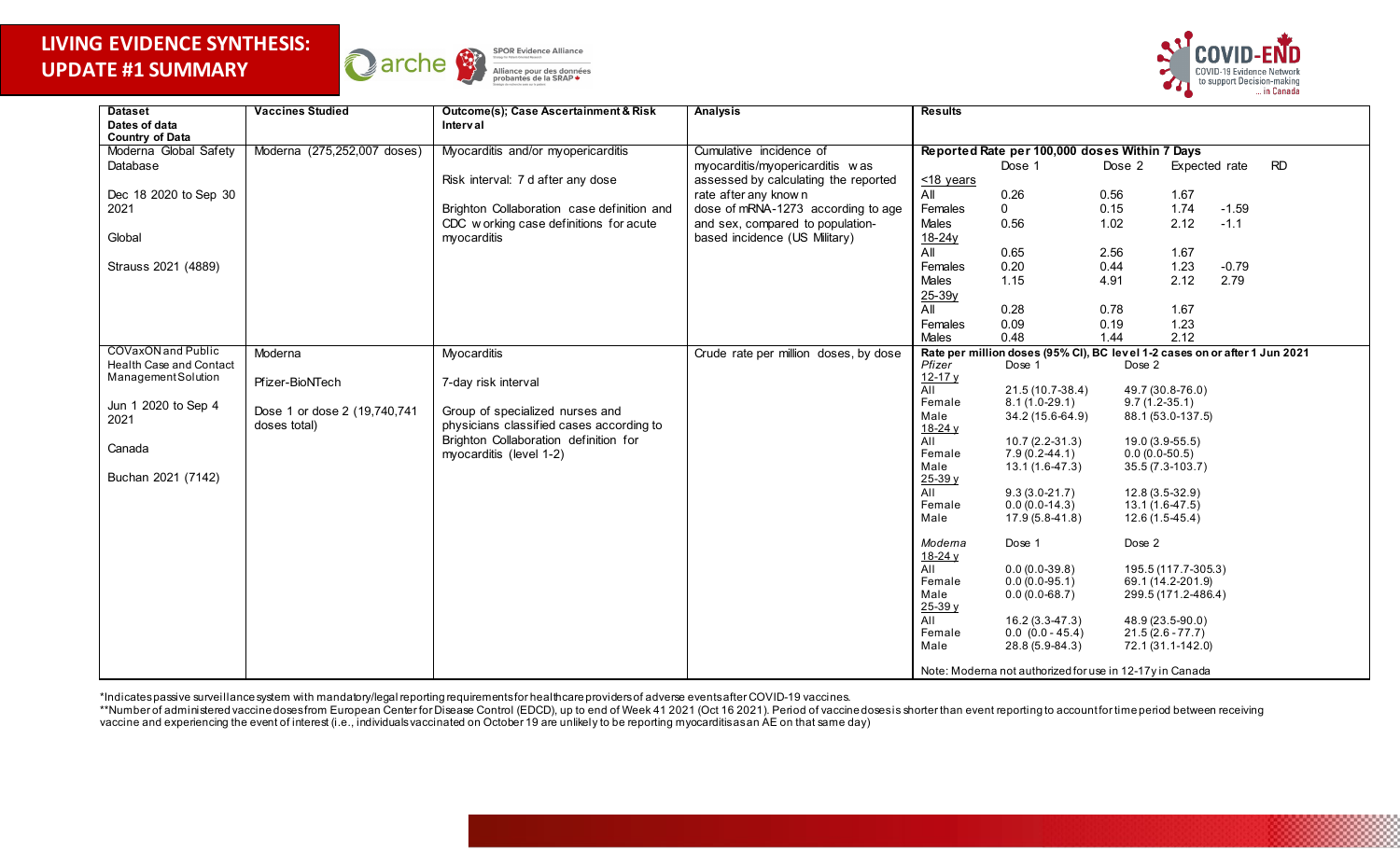



CAEFISS: Canadian Adverse Events Following Immunization Surveillance System, Managed by PHAC, monitors the safety of marketed vaccines in Canada through both passive and active reporting strategies. Reports are submitted b health authorities in provinces and territories, who in turn receive them from local public health units. Provincial and territorial authorities also receive reports from federal authorities that provide immunization in th surveillance is also carried out by 12 pediatric centres across Canada, which screen all hospital admissions for potential vaccine-related adverse events.

CVP: Canada Vigilance Program. Passive surveillance program that collects reports of suspected adverse reactions to health products. Reports are submitted by health professionals and consumers on a voluntary basis either d Canada or to the market authorization holder, who in turn is required to submit reports of adverse events to Health Canada through the Canada Vigilance Program.

EudraVigilance – Passive surveillance system for the European Economic Area. Healthcare providers and patients can report any adverse effects from medical products, including vaccines. Patients, consumers and healthcare pr report suspected side effects to either the national medicines regulatory authority or the pharmaceutical company that holds the marketing authorisation for the medicine. These reports are then transmitted electronically t VAERS - Vaccine Adverse Events Reporting System. Passive surveillance system for the United States, to which healthcare providers and patients can report adverse events from medical products, including vaccines. Providers report to VAERS adverse events (including administration errors, serious adverse events, cases of multisystem inflammatory syndrome, and cases of COVID-19 that result in hospitalization or death) that occur after receipt o vaccine. Limitations include possible bias in reporting, inconsistent data quality, and incomplete information; in addition, VAERS has no direct comparison group. The VAERS system was not designed to assess causality; ther generally cannot be used to determine whether a causal association between an adverse event and a vaccine exists

Yellow Card - The Yellow Card scheme is a passive surveillance system to which anybody can voluntarily report any suspected adverse reactions or side effects to the vaccine. The reports are continually reviewed to detect p effects that may require requiatory action, and to differentiate these from things that would have happened regardless of the vaccine or medicine being administered, for instance due to underlying or undiagnosed illness.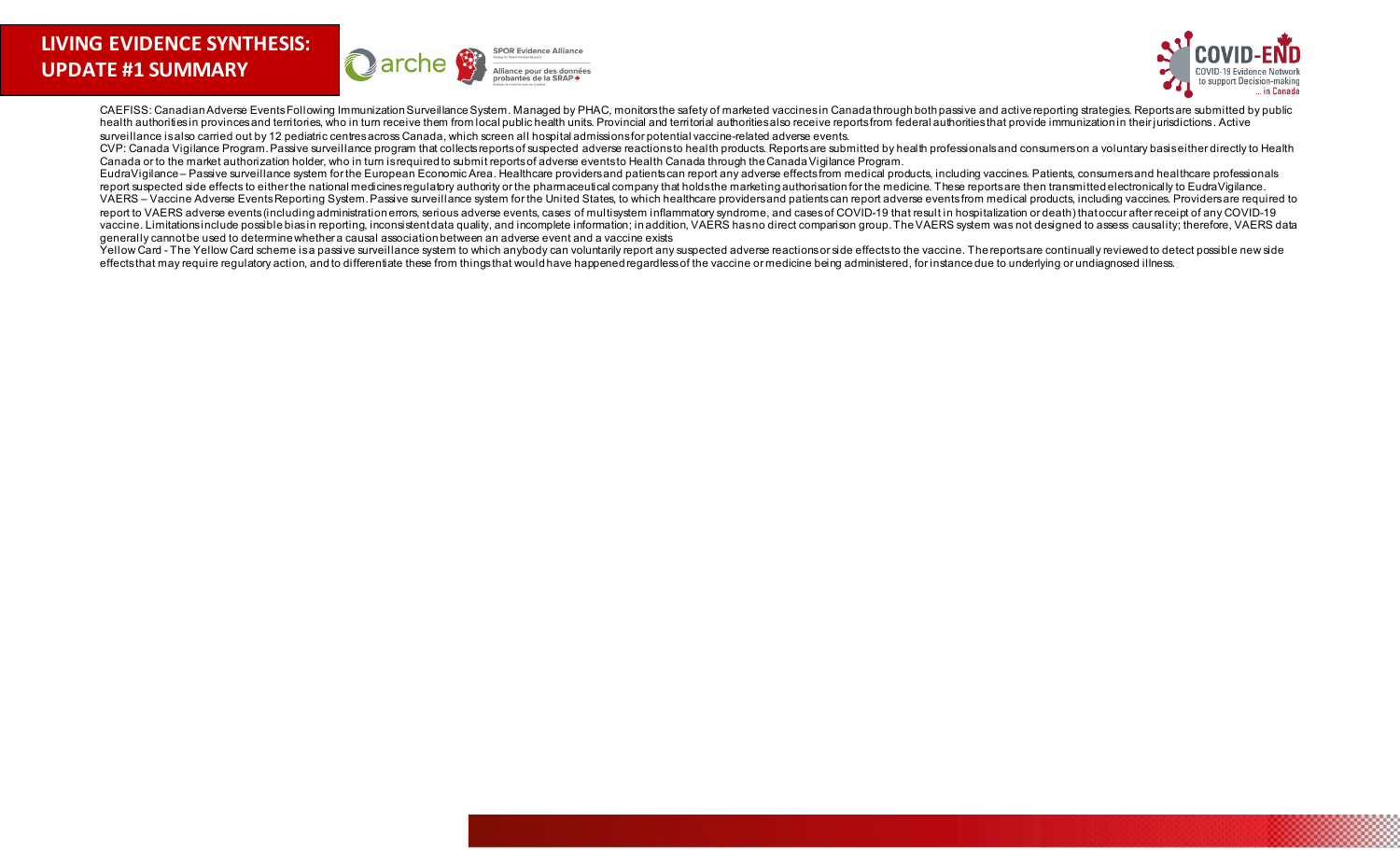



### **Supplementary Table 4. Study characteristics of studies/reporting systems contributing to KQ2.**

<span id="page-31-0"></span>

| <b>Dataset</b>                  | <b>Vaccines Studied</b> | <b>Sample Size;</b>       | Outcome(s)                   | <b>Outcome measures</b>     | <b>Results</b>            |                                                       |                  |                                                                                                 |  |  |
|---------------------------------|-------------------------|---------------------------|------------------------------|-----------------------------|---------------------------|-------------------------------------------------------|------------------|-------------------------------------------------------------------------------------------------|--|--|
| Dates of data (mmm dd yyyy)     | Manufacturer            | Demographics;             | Myo-, peri-and/or            | Analysis (e.g., adjustment  | Stratified by age and sex |                                                       |                  |                                                                                                 |  |  |
| <b>Country of Data</b>          | Dose #                  | Previous Covid-19         | myopericarditis;             | for confounders)            |                           |                                                       |                  | If required, zero cell correction proportional to the reciprocal of the size of the contrasting |  |  |
| Author year (RefID)             |                         | diagnoses                 | Case Ascertainment & Risk    |                             |                           | study arm $(i.e., # events = 1/n of the other arm)$   |                  |                                                                                                 |  |  |
|                                 |                         |                           | Interval:                    |                             |                           |                                                       |                  |                                                                                                 |  |  |
|                                 |                         |                           | Risk/protective factors      |                             |                           |                                                       |                  |                                                                                                 |  |  |
|                                 |                         |                           | considered                   |                             |                           |                                                       |                  |                                                                                                 |  |  |
| Danish Vaccination Register     | Pfizer                  | 4931775 individuals       | Myocarditisor                | Estimated crude rate ratio: |                           | Absolute rate per 100,000 vaccinated persons (95% CI) |                  |                                                                                                 |  |  |
| (DVR) & Danish Patient Register | n=3482295               | contributing 4 717 464    | myopericarditis              | Moderna compared to Pfizer  |                           | Moderna                                               | Pfizer           | cRR                                                                                             |  |  |
| (DPR) Oct 5                     | $(98%$ with 2 doses)    | person years              |                              |                             |                           |                                                       |                  |                                                                                                 |  |  |
|                                 | Median (IQR) 35 (24-36) |                           | 28d risk interval            |                             | Overall<br>All            | 4.2(2.6, 6.4)                                         | 1.4(1.0, 1.8)    | 3.0                                                                                             |  |  |
| Oct 1 2020 to Oct 5 2021        | days between dose 1 &   | Excluded individuals with |                              |                             | Female                    | 2.0(0.7, 4.8)                                         | 1.3(0.8, 1.9)    | 1.54                                                                                            |  |  |
|                                 | dose 2                  | a positive COVID-19 test  | Defined myocarditis or       |                             | Male                      | 6.3(3.6, 10.2)                                        | 1.5(1.0, 2.2)    | 4.2                                                                                             |  |  |
| Denmark                         |                         | result                    | myopericarditisasa hospital  |                             |                           |                                                       |                  |                                                                                                 |  |  |
|                                 | Moderna                 |                           | diagnosiscode of             |                             | $\frac{12-39y}{All}$      | 5.7(3.3, 9.3)                                         | 1.6(1.0, 2.6)    | 3.56                                                                                            |  |  |
| Husby 2021 (4309)               | n=498814                |                           | myocarditis or pericarditis  |                             | Males, dose 2             | 9.80(4.20, 22.84)                                     | 1.54(0.62, 3.81) | 6.36                                                                                            |  |  |
|                                 | $(96.9%$ with 2 doses)  |                           | (ICD-10 codeslisted in table |                             |                           |                                                       |                  |                                                                                                 |  |  |
|                                 | Median (IQR) 31 (28-35) |                           | S1) and co-occurrence of     |                             |                           |                                                       |                  |                                                                                                 |  |  |
|                                 | days between dose 1 &   |                           | elevated troponin levels,    |                             | cRR by age                |                                                       |                  |                                                                                                 |  |  |
|                                 | dose 2                  |                           | with a hospital stay >24     |                             | Events                    | Person years                                          | cRR              |                                                                                                 |  |  |
|                                 |                         |                           | hours                        |                             | <u>12-39y</u>             |                                                       |                  |                                                                                                 |  |  |
|                                 |                         |                           |                              |                             | Moderna<br>16             | 40,875                                                | 3.43             |                                                                                                 |  |  |
|                                 |                         |                           |                              |                             | 17<br>Pfizer              | 149,192                                               |                  |                                                                                                 |  |  |
|                                 |                         |                           |                              |                             | $40 - 59y$                |                                                       |                  |                                                                                                 |  |  |
|                                 |                         |                           |                              |                             | Moderna<br>$\leq$ 3       | 13,347                                                | 3.89             |                                                                                                 |  |  |
|                                 |                         |                           |                              |                             | 10<br>Pfizer              | 172,888                                               |                  |                                                                                                 |  |  |
|                                 |                         |                           |                              |                             | $\geq 60y$                |                                                       |                  |                                                                                                 |  |  |
|                                 |                         |                           |                              |                             | Modema<br>4               | 20,219                                                | 1.77             |                                                                                                 |  |  |
|                                 |                         |                           |                              |                             | 21<br>Pfizer              | 187,510                                               |                  |                                                                                                 |  |  |
|                                 |                         |                           |                              |                             |                           |                                                       |                  |                                                                                                 |  |  |
|                                 |                         |                           |                              |                             | cRR by sex                |                                                       |                  |                                                                                                 |  |  |
|                                 |                         |                           |                              |                             | Events                    | Person years                                          | cRR              |                                                                                                 |  |  |
|                                 |                         |                           |                              |                             | Female                    |                                                       |                  |                                                                                                 |  |  |
|                                 |                         |                           |                              |                             | Modema<br>16              | 38,088                                                | 4.09             |                                                                                                 |  |  |
|                                 |                         |                           |                              |                             | 26<br>Pfizer              | 253,135                                               |                  |                                                                                                 |  |  |
|                                 |                         |                           |                              |                             | <u>Male</u><br>Moderna    |                                                       |                  |                                                                                                 |  |  |
|                                 |                         |                           |                              |                             | 5                         | 36,352                                                | 1.60             |                                                                                                 |  |  |
|                                 |                         |                           |                              |                             | 22<br>Pfizer              | 256,455                                               |                  |                                                                                                 |  |  |
|                                 |                         |                           |                              |                             |                           |                                                       |                  |                                                                                                 |  |  |
|                                 |                         |                           |                              |                             |                           |                                                       |                  |                                                                                                 |  |  |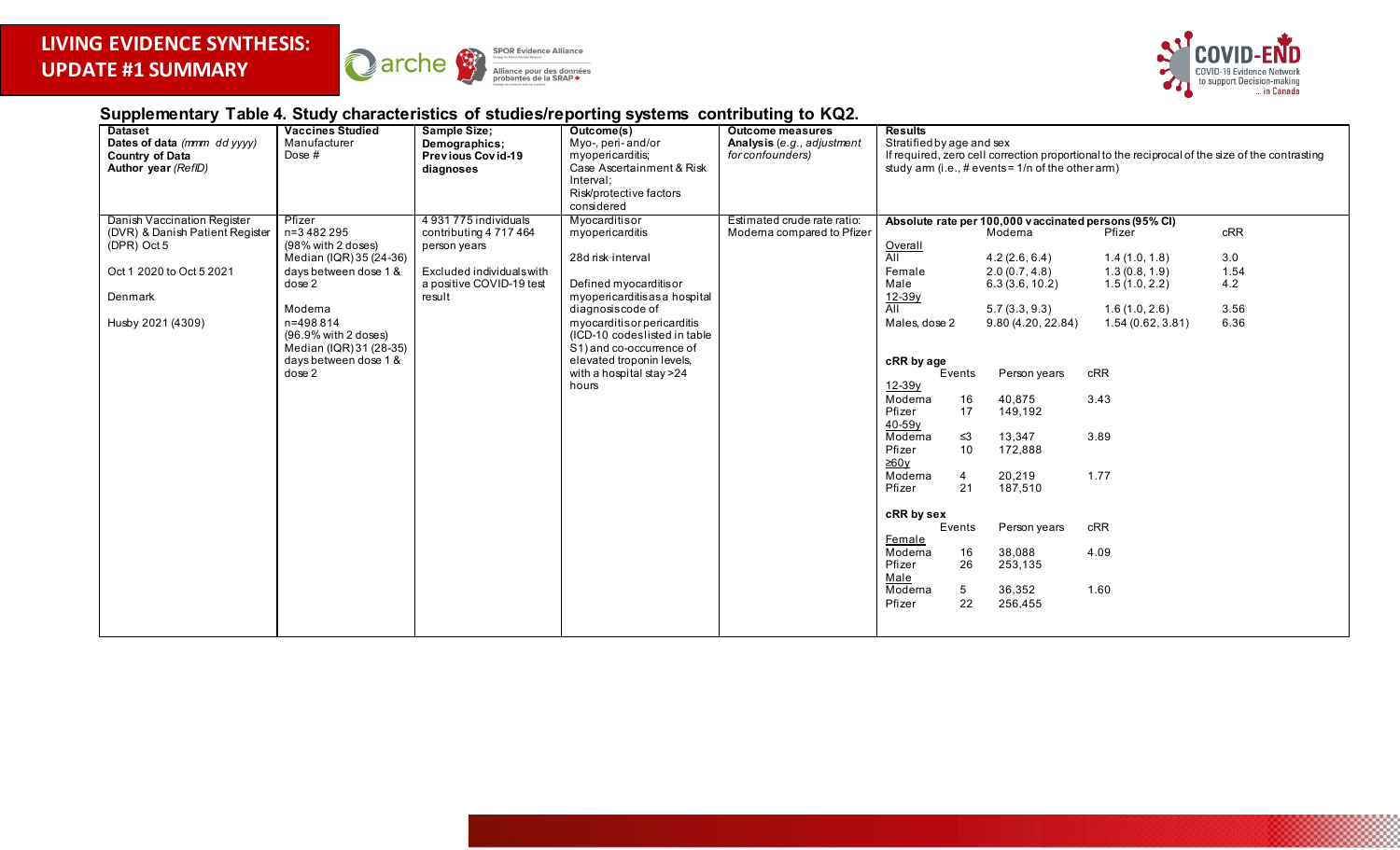



| <b>Dataset</b><br>Dates of data (mmm dd yyyy)<br><b>Country of Data</b><br>Author year (RefID) | <b>Vaccines Studied</b><br>Manufacturer<br>Dose # | Sample Size;<br>Demographics;<br>Previous Covid-19<br>diagnoses | Outcome(s)<br>Myo-, peri-and/or<br>myopericarditis;<br>Case Ascertainment & Risk | <b>Outcome measures</b><br>Analysis (e.g., adjustment<br>for confounders) | <b>Results</b><br>Stratified by age and sex<br>If required, zero cell correction proportional to the reciprocal of the size of the contrasting<br>study arm $(i.e., # events = 1/n of the other arm)$ |                                                                      |                               |  |  |  |
|------------------------------------------------------------------------------------------------|---------------------------------------------------|-----------------------------------------------------------------|----------------------------------------------------------------------------------|---------------------------------------------------------------------------|-------------------------------------------------------------------------------------------------------------------------------------------------------------------------------------------------------|----------------------------------------------------------------------|-------------------------------|--|--|--|
|                                                                                                |                                                   |                                                                 | Interval:<br>Risk/protective factors<br>considered                               |                                                                           |                                                                                                                                                                                                       |                                                                      |                               |  |  |  |
| NIMS                                                                                           | Pfizer or Moderna                                 | 21,554,158 with at least                                        | <b>Hospitalization due to</b>                                                    | Eventsper million doses                                                   | IRR (95% CI) - 0-28d                                                                                                                                                                                  |                                                                      |                               |  |  |  |
| Dec 1 2020 to Nov 15 2021                                                                      | Pfizer<br>Dose 1 n=20,391,600;                    | one dose, aged ≥13 y<br>Previous COVID in 54.7%                 | myocarditis<br>28d risk interval                                                 | IRR calculated through self-<br>control case series method                | Dose 1<br>Females<br>40y                                                                                                                                                                              | Dose 2                                                               | Dose 3                        |  |  |  |
| England                                                                                        | Dose 2: n=17,294,004;<br>Dose $3: n = 10,599,183$ | of total sample.                                                | Cases identified by ICD-10                                                       | estimated crude ratio                                                     | Moderna<br>2.88 (0.56, 14.74)                                                                                                                                                                         | 7.55 (1.67, 34.12)                                                   | <b>NE</b>                     |  |  |  |
| Patone 2021 (7268)                                                                             | Moderna                                           | People with history of<br>myocarditisin previous2               | codes: I40, I400, I401, I408,<br>1409, 141, 1410-412, 1418,                      | measures comparing Pfizer<br>to Moderna by age group, by                  | Pfizer<br>1.44(0.78, 2.66)<br><u>≥40y</u>                                                                                                                                                             | 1.37(0.67, 2.80)                                                     | <b>NE</b>                     |  |  |  |
|                                                                                                | Dose 1 n=1,162,558;                               | years excluded                                                  | 1514                                                                             | dose                                                                      | Moderna<br>0 events                                                                                                                                                                                   | 0 events                                                             | 0 events                      |  |  |  |
|                                                                                                | Dose 2: n=1,039,919;<br>Dose $3: n = 343, 716$    |                                                                 | Pfizer vs. Moderna, by dose                                                      |                                                                           | 1.42 (0.96, 2.09)<br>Pfizer                                                                                                                                                                           | 1.00(0.64, 1.55)                                                     | 1.64 (0.91, 2.96)             |  |  |  |
|                                                                                                | Dosing interval NR                                |                                                                 |                                                                                  |                                                                           | Males<br>40y<br>Moderna<br>2.34 (1.03, 5.34)                                                                                                                                                          | 16.52 (9.10, 30.00)                                                  | <b>NR</b>                     |  |  |  |
|                                                                                                |                                                   |                                                                 |                                                                                  |                                                                           | Pfizer<br>1.66(1.14, 2.41)                                                                                                                                                                            | 3.41(2.44, 4.78)                                                     | 7.60 (1.92, 30.15)            |  |  |  |
|                                                                                                |                                                   |                                                                 |                                                                                  |                                                                           | $\geq 40y$<br>$M$ <sub>o</sub> derna<br>0 events<br>Pfizer<br>$0.97$ (0.65, 1.47)                                                                                                                     | 0 events<br>0.79(0.51, 1.23)                                         | 0 events<br>2.48 (1.46, 4.19) |  |  |  |
|                                                                                                |                                                   |                                                                 |                                                                                  |                                                                           | IRR (95% CI) - 1-7d                                                                                                                                                                                   |                                                                      |                               |  |  |  |
|                                                                                                |                                                   |                                                                 |                                                                                  |                                                                           | Dose 1<br>Females                                                                                                                                                                                     | Dose 2                                                               | Dose 3                        |  |  |  |
|                                                                                                |                                                   |                                                                 |                                                                                  |                                                                           | 40y<br>Moderna NR<br>Pfizer<br>1.36 (0.42, 4.39)                                                                                                                                                      | 28.49 (6.22, 130.41)<br>3.11 (1.23, 7.86)                            | <b>NR</b><br><b>NR</b>        |  |  |  |
|                                                                                                |                                                   |                                                                 |                                                                                  |                                                                           | 240y<br>Moderna 0 events<br>Pfizer<br>1.40(0.72, 2.74)                                                                                                                                                | 0 events<br>0.80(0.33, 1.97)                                         | 0 events<br>2.32 (1.09, 4.94) |  |  |  |
|                                                                                                |                                                   |                                                                 |                                                                                  |                                                                           | Males<br>40y<br>Moderna<br>Pfizer<br>2.98 (1.75, 5.07)                                                                                                                                                | 7.97 (3.17, 20.05) 54.65 (29.74, 100.40) NR<br>8.05 (5.37, 12.06) NR |                               |  |  |  |
|                                                                                                |                                                   |                                                                 |                                                                                  |                                                                           | $\geq 40y$<br>Moderna<br>0 events<br>Pfizer<br>$0.84$ (0.37, 1.91)                                                                                                                                    | 0 events<br>0.65(0.27, 1.59)                                         | 0 events<br>0.99(0.31, 3.15)  |  |  |  |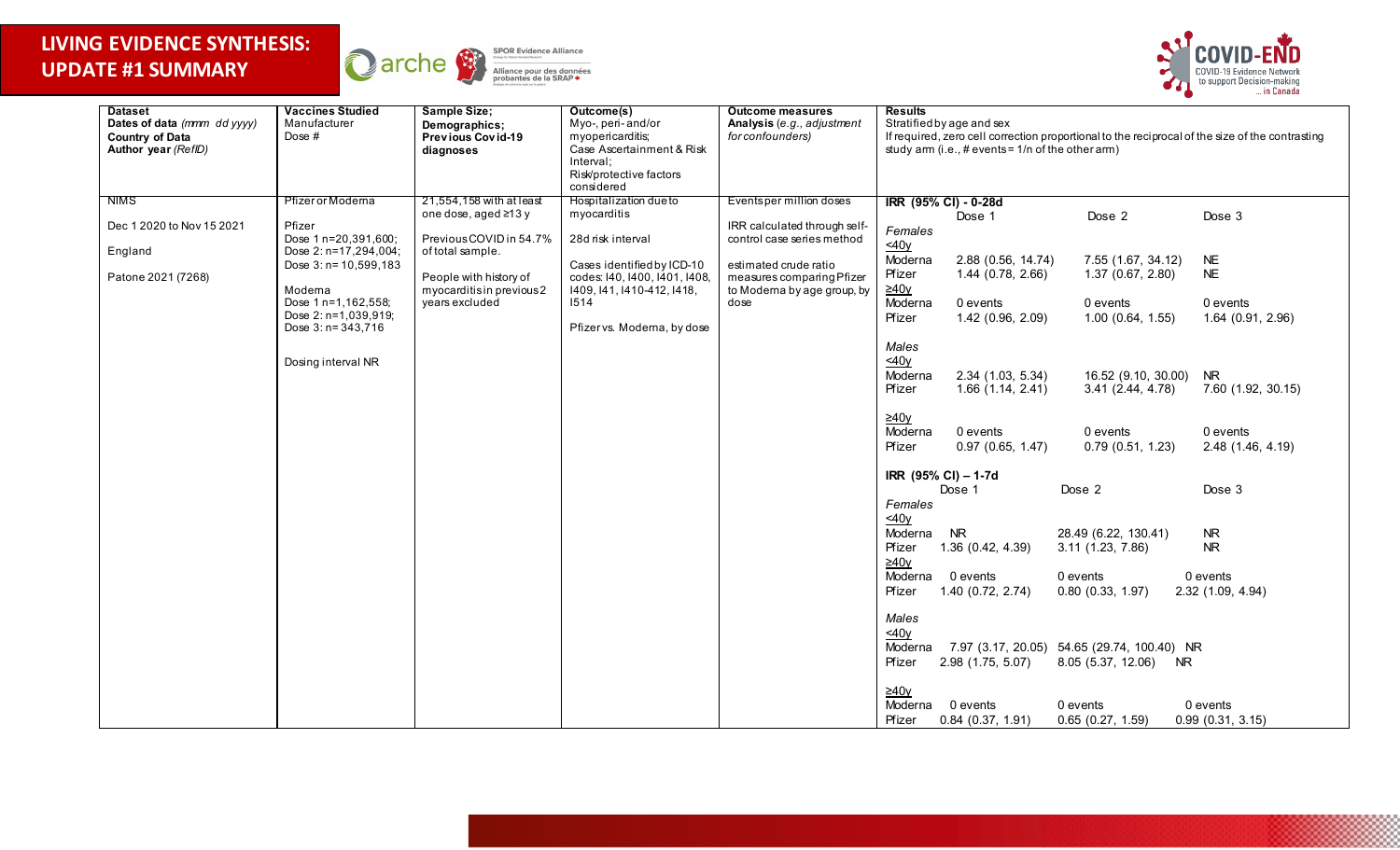



| <b>Dataset</b>              | <b>Vaccines Studied</b> | Sample Size;         | Outcome(s)                  | <b>Outcome measures</b>          | <b>Results</b>         |                                                                                                 |            |                     |                  |                |
|-----------------------------|-------------------------|----------------------|-----------------------------|----------------------------------|------------------------|-------------------------------------------------------------------------------------------------|------------|---------------------|------------------|----------------|
| Dates of data (mmm dd yyyy) | Manufacturer            | Demographics;        | Myo-, peri-and/or           | Analysis (e.g., adjustment       |                        | Stratified by age and sex                                                                       |            |                     |                  |                |
| <b>Country of Data</b>      | Dose #                  | Previous Covid-19    | myopericarditis;            | for confounders)                 |                        | If required, zero cell correction proportional to the reciprocal of the size of the contrasting |            |                     |                  |                |
| Author year (RefID)         |                         | diagnoses            | Case Ascertainment & Risk   |                                  |                        | study arm $(i.e., # events = 1/n of the other arm)$                                             |            |                     |                  |                |
|                             |                         |                      | Interval;                   |                                  |                        |                                                                                                 |            |                     |                  |                |
|                             |                         |                      | Risk/protective factors     |                                  |                        |                                                                                                 |            |                     |                  |                |
|                             |                         |                      | considered                  |                                  |                        |                                                                                                 |            |                     |                  |                |
| VAERS Oct 6                 | Pfizer or Moderna       | 366,062,239 doses of | Myocarditis                 | Reporting rate of myocarditis    | Moderna vs. Pfizer     |                                                                                                 |            |                     |                  |                |
|                             |                         | mRNA vaccine (either |                             | per 1 mil doses administered     |                        |                                                                                                 |            | Eventsper mil doses | crude Risk Ratio |                |
| To Oct 6 2021               | Dose 1 or Dose 2        | dose 1 ordose 2)     | 7 day risk period           |                                  |                        |                                                                                                 | Dose 1     | Dose 2              | Dose 1           | Dose 2         |
|                             |                         |                      |                             | Compared to background           | <u>18-24</u><br>Female |                                                                                                 |            |                     |                  |                |
| US                          | Dosing interval NR      | Doses NR by age/sex  | Reports verified to meet    | risk of 0.2 to 1.9 per 1 million |                        | Moderna                                                                                         | 0.6        | $5.3*$              | 3.0              | 2.12           |
|                             |                         | categories           | case definition by provider | person 7 day risk period         |                        | Pfizer                                                                                          | 0.2        | $2.5*$              |                  |                |
| Su 2021 (7936)              |                         |                      | interview or medical record |                                  | Male                   | Moderna                                                                                         | $6.1*$     | $38.5*$             | 2.65             | 1.05           |
|                             |                         | Previous COVID-19    | review                      | estimated crude Rate Ratios      |                        | Pfizer                                                                                          | $2.3*$     | $36.8*$             |                  |                |
|                             |                         | infection NR         |                             | (for 18+ only; Moderna not       | 25-29                  |                                                                                                 |            |                     |                  |                |
|                             |                         |                      | Pfizer vs. Modema           | authorized in <18y)              | Female                 | Moderna                                                                                         | 0.4        | $5.7*$              | $2^{\circ}$      | 4.75           |
|                             |                         |                      |                             |                                  |                        | Pfizer                                                                                          | 0.2        | 1.2                 |                  |                |
|                             |                         |                      |                             |                                  | Male                   | Moderna                                                                                         | $3.4*$     | $17.2*$             | 2.62             | 1.59           |
|                             |                         |                      |                             |                                  |                        | Pfizer                                                                                          | 1.3        | 10.8                |                  |                |
|                             |                         |                      |                             |                                  |                        |                                                                                                 |            |                     |                  |                |
|                             |                         |                      |                             |                                  | $\frac{30-39}{Female}$ | Moderna                                                                                         | 0.5        | 0.4                 | 0.83             | 0.57           |
|                             |                         |                      |                             |                                  |                        | Pfizer                                                                                          | 0.6        | 0.7                 |                  |                |
|                             |                         |                      |                             |                                  | Male                   | Moderna                                                                                         | 2.3        | 6.7                 | 4.6              | 1.29           |
|                             |                         |                      |                             |                                  |                        | Pfizer                                                                                          | 0.5        | 5.2                 |                  |                |
|                             |                         |                      |                             |                                  | 40-49                  |                                                                                                 |            |                     |                  |                |
|                             |                         |                      |                             |                                  |                        | $\overline{2}$                                                                                  | 1.27       |                     |                  |                |
|                             |                         |                      |                             |                                  |                        |                                                                                                 |            |                     |                  |                |
|                             |                         |                      |                             |                                  | Male                   | Moderna                                                                                         | 0.2        | 2.9                 | 0.67             | 1.45           |
|                             |                         |                      |                             |                                  |                        | Pfizer                                                                                          | 0.3        | $2.0\,$             |                  |                |
|                             |                         |                      |                             |                                  | $50 - 64$              |                                                                                                 |            |                     |                  |                |
|                             |                         |                      |                             |                                  | Female                 | Moderna                                                                                         | 0.5        | 0.4                 | 1.67             | 0.8            |
|                             |                         |                      |                             |                                  |                        | Pfizer                                                                                          | 0.3        | 0.5                 |                  |                |
|                             |                         |                      |                             |                                  | Male                   | Moderna                                                                                         | 0.5        | 0.6                 | 2.5              | $\overline{2}$ |
|                             |                         |                      |                             |                                  |                        |                                                                                                 |            |                     |                  |                |
|                             |                         |                      |                             |                                  |                        | Pfizer                                                                                          | 0.2        | 0.3                 |                  |                |
|                             |                         |                      |                             |                                  | $\frac{65+}{$ Female   | Moderna                                                                                         |            |                     | <b>NE 1.0</b>    |                |
|                             |                         |                      |                             |                                  |                        | Pfizer                                                                                          | 0.0        | 0.3<br>0.3          |                  |                |
|                             |                         |                      |                             |                                  | Male                   |                                                                                                 | 0.1        |                     |                  |                |
|                             |                         |                      |                             |                                  |                        | Moderna<br>Pfizer                                                                               | 0.1<br>0.2 | 0.3<br>0.1          | 0.5              | 3              |
|                             |                         |                      |                             |                                  |                        |                                                                                                 |            |                     |                  |                |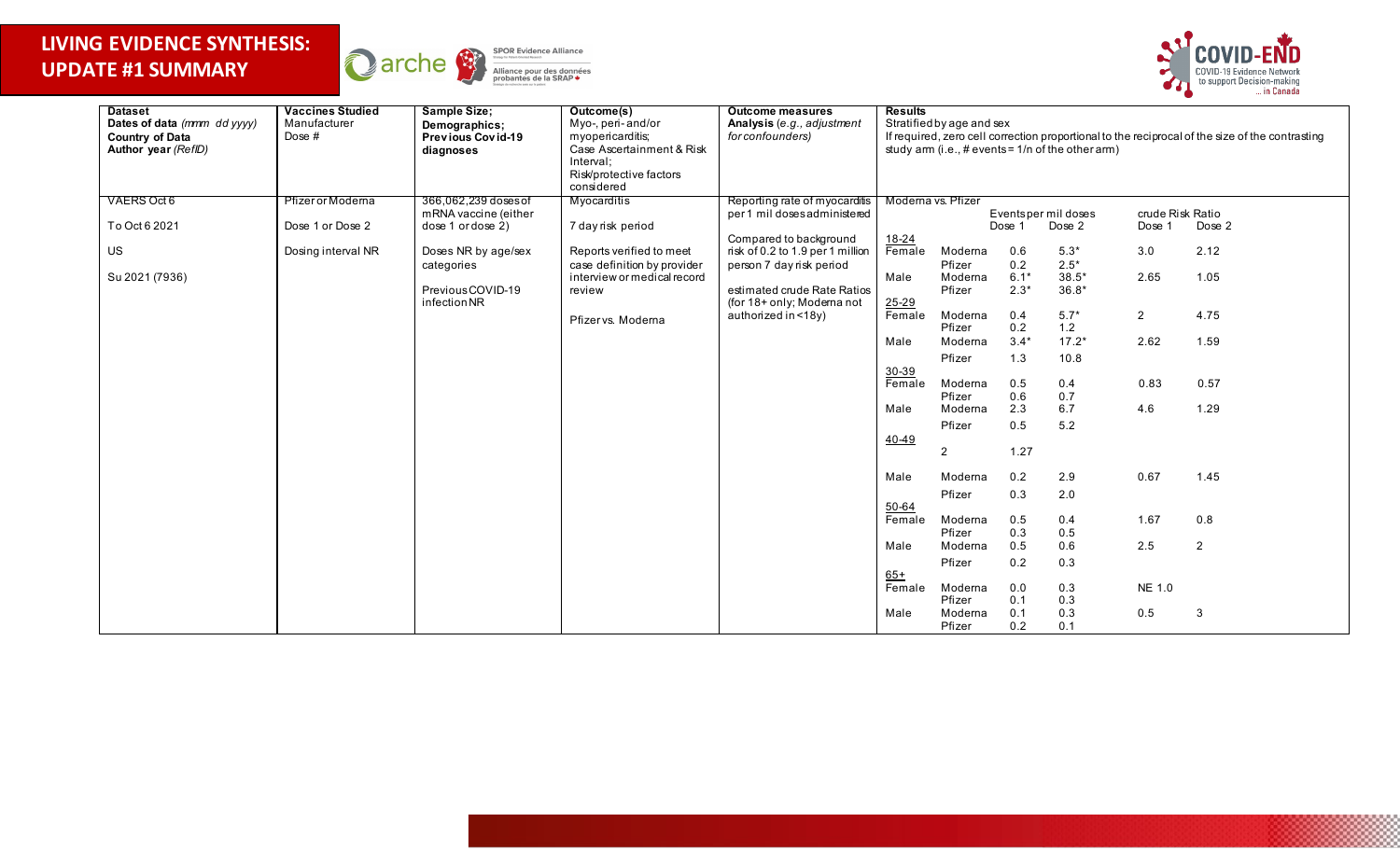



| <b>Dataset</b><br>Dates of data (mmm dd yyyy)<br><b>Country of Data</b><br>Author year (RefID)                                                 | <b>Vaccines Studied</b><br>Manufacturer<br>Dose $#$                         | Sample Size;<br>Demographics;<br><b>Previous Covid-19</b><br>diagnoses | Outcome(s)<br>Myo-, peri-and/or<br>myopericarditis;<br>Case Ascertainment & Risk<br>Interval:<br>Risk/protective factors                                                                                                                                                                                         | <b>Outcome measures</b><br>Analysis (e.g., adjustment<br>for confounders)                                                                   | <b>Results</b><br>Stratified by age and sex<br>If required, zero cell correction proportional to the reciprocal of the size of the contrasting<br>study arm $(i.e., # events = 1/n of the other arm)$                                                                                                                                                                                                                                                                                                                                                                                                             |  |  |
|------------------------------------------------------------------------------------------------------------------------------------------------|-----------------------------------------------------------------------------|------------------------------------------------------------------------|------------------------------------------------------------------------------------------------------------------------------------------------------------------------------------------------------------------------------------------------------------------------------------------------------------------|---------------------------------------------------------------------------------------------------------------------------------------------|-------------------------------------------------------------------------------------------------------------------------------------------------------------------------------------------------------------------------------------------------------------------------------------------------------------------------------------------------------------------------------------------------------------------------------------------------------------------------------------------------------------------------------------------------------------------------------------------------------------------|--|--|
| Singapore Military<br>Jan 14 to Aug 3 2021                                                                                                     | Pfizer<br>(37.367 individuals with<br>$1+$ dose)                            | 127,081 doses<br>administered to 64,661<br>military membets (96.5%     | considered<br>Myocarditis<br>Risk interval NR                                                                                                                                                                                                                                                                    | Descriptive report only;<br>crude numbers estimated by<br><b>ARCHE</b>                                                                      | 3 events; all male, 18-21y, all after dose 2 of Moderna; 0 cases with history of cardiac<br>conditions.                                                                                                                                                                                                                                                                                                                                                                                                                                                                                                           |  |  |
|                                                                                                                                                |                                                                             | with 2 doses)                                                          |                                                                                                                                                                                                                                                                                                                  |                                                                                                                                             | Overall rate: 2.4 per 100,000 doses                                                                                                                                                                                                                                                                                                                                                                                                                                                                                                                                                                               |  |  |
| Singapore<br>Tan 2021 (4421)                                                                                                                   | Modema<br>(27,294 individuals with<br>$1 +$ dose)                           | 92.1% male                                                             | Case ascertainment via<br>military doctor or hospital<br>diagnosis                                                                                                                                                                                                                                               |                                                                                                                                             | OR<br>Dose 2<br>Dose 1                                                                                                                                                                                                                                                                                                                                                                                                                                                                                                                                                                                            |  |  |
|                                                                                                                                                | Homologous dose 2<br>administered between<br>21 and 56 days after<br>dose 1 | <b>Previous or concurrent</b><br>COVID-19 diagnosis NR                 | Pfizer vs Moderna                                                                                                                                                                                                                                                                                                |                                                                                                                                             | 18-20 y<br>Pfizer<br>Male<br>0/3,789<br>0/3,762<br>0/323<br>Female<br>0/326<br>Moderna<br>2/6,759<br>Male<br>0/7,331<br>0/629<br>0/580<br>Female                                                                                                                                                                                                                                                                                                                                                                                                                                                                  |  |  |
|                                                                                                                                                |                                                                             |                                                                        |                                                                                                                                                                                                                                                                                                                  |                                                                                                                                             | 20-29 y<br>Pfizer<br>0/18,278<br>0/18,203<br>Male<br>0/1,562<br>Female<br>0/1,568<br>Moderna<br>0/14,572<br>1/13,453<br>Male<br>0/1,251<br>0/1, 155<br>Female<br>$30-39y$<br>Pfizer<br>0/5,667<br>0/5,713<br>Male<br>0/491<br>0/487<br>Female                                                                                                                                                                                                                                                                                                                                                                     |  |  |
|                                                                                                                                                |                                                                             |                                                                        |                                                                                                                                                                                                                                                                                                                  |                                                                                                                                             | Moderna<br>0/2,094<br>0/1,958<br>Male<br>0/180<br>0/169<br>Female                                                                                                                                                                                                                                                                                                                                                                                                                                                                                                                                                 |  |  |
| COVaxON and Public Health<br>Case and Contact Management<br>Solution<br>(Passive)<br>Dec 14 2020 to Sep 4 2021<br>Canada<br>Buchan 2021 (7142) | Pfizer, Moderna<br>One or two doses<br>Dose interval NR                     | 19,740,741 doses<br>Demographics NR<br>History of COVID-19 NR          | Myocarditis (product type)<br>Myocarditis/pericarditis<br>Group of specialized nurses<br>and physicians classified<br>cases according to Brighton<br>Collaboration definition<br>(level 1-3; myocarditis<br>meeting level 1-2);<br>Risk interval: any time after<br>vaccination (97.1% onset<br>within 30 days). | Rate ratios, unadjusted (for<br>inter-dose interval) and<br>adjusted for dose 1 product<br>and interval (for dose 2,<br>Moderna vs. Pfizer) | All ages and sexes:<br>Inter-dose interval $\leq 30$ vs. $\geq 56$ d (ref), crude RR (95% CI):<br>Moderna: 5.2 (2.6-10.0)<br>Pfizer: 5.5 (3.1-9.6)<br>18-24 y, males: Dose 2: Moderna vs. Pfizer (ref), adjusted RR (95% Cl): 6.6 (3.3-13.2)<br>Rate per million doses (95% CI), cases on or after 1 Jun 2021 (myocarditis and/or<br>pericarditis)<br>Pfizer<br>Dose 1<br>Dose 2<br>$12 - 17y$<br>27.3 (14.9 - 45.8) 54.4 (34.5 - 81.7)<br>12-17 y, male<br>$34.2(15.6 - 64.9)$ $97.3(60.3 - 148.8)$<br>12-17y, female<br>$20.1(6.5-47.0)$ $9.7(1.2-35.1)$<br>18-24 $y$<br>$17.9(5.8 - 41.7)$ $44.3(17.8 - 91.3)$ |  |  |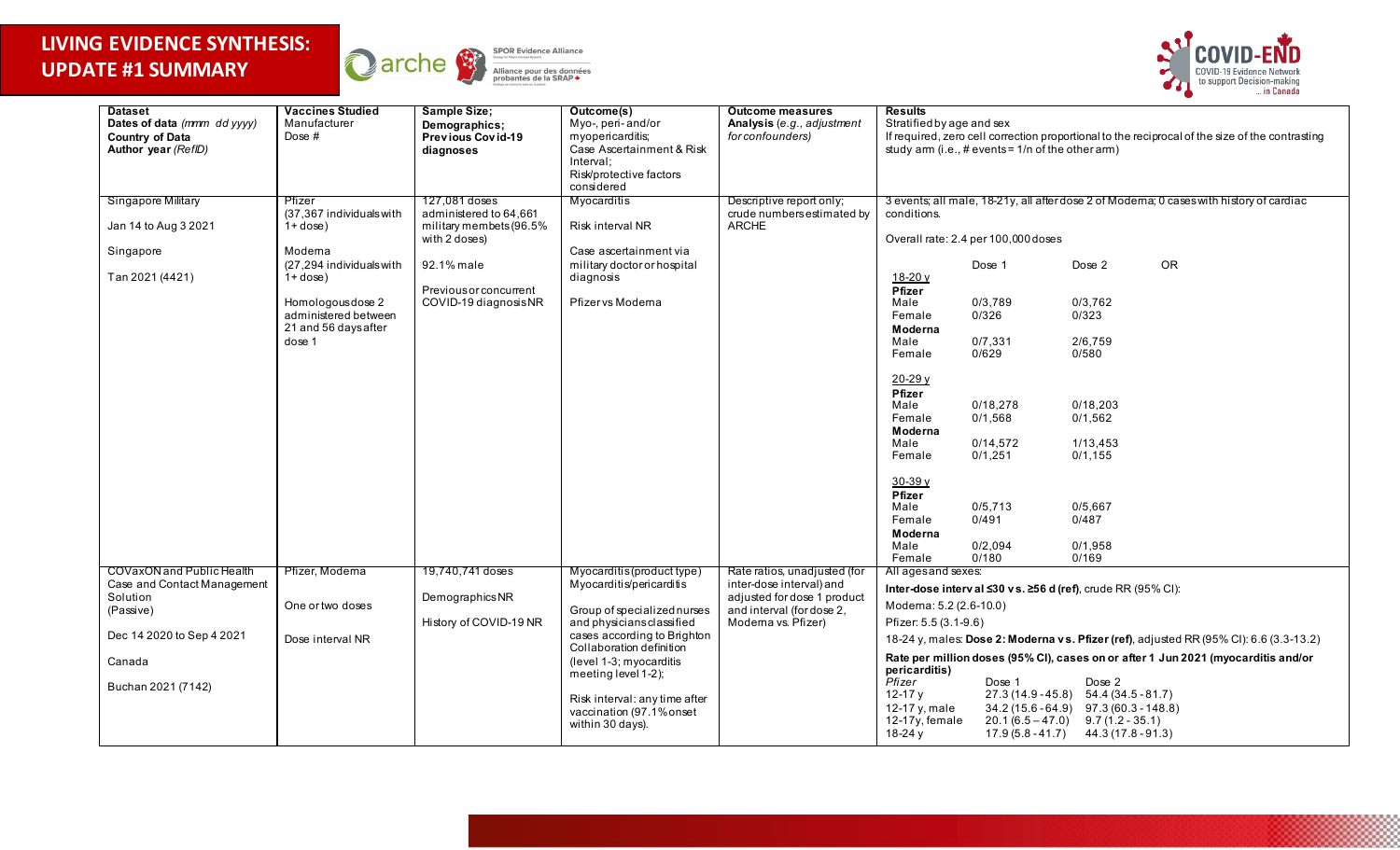



| <b>Dataset</b>              | <b>Vaccines Studied</b> | Sample Size;      | Outcome(s)                  | <b>Outcome measures</b>    | <b>Results</b>            |                                                     |                                                                                                 |
|-----------------------------|-------------------------|-------------------|-----------------------------|----------------------------|---------------------------|-----------------------------------------------------|-------------------------------------------------------------------------------------------------|
| Dates of data (mmm dd yyyy) | Manufacturer            | Demographics;     | Myo-, peri-and/or           | Analysis (e.g., adjustment | Stratified by age and sex |                                                     |                                                                                                 |
| <b>Country of Data</b>      | Dose $#$                | Previous Covid-19 | myopericarditis;            | for confounders)           |                           |                                                     | If required, zero cell correction proportional to the reciprocal of the size of the contrasting |
| Author year (RefID)         |                         | diagnoses         | Case Ascertainment & Risk   |                            |                           | study arm $(i.e., # events = 1/n of the other arm)$ |                                                                                                 |
|                             |                         |                   | Interval:                   |                            |                           |                                                     |                                                                                                 |
|                             |                         |                   | Risk/protective factors     |                            |                           |                                                     |                                                                                                 |
|                             |                         |                   | considered                  |                            |                           |                                                     |                                                                                                 |
|                             |                         |                   | Inter-dose interval ≤30 vs. |                            | 18-24 y, male             | $26.2(7.1 - 67.0)$                                  | $59.2(19.2 - 138.1)$                                                                            |
|                             |                         |                   | $\geq 56$ d;                |                            | 18-24 y, female           | $7.9(0.2 - 44.1)$                                   | $27.4(3.3 - 99.0)$                                                                              |
|                             |                         |                   | Moderna dose 2 vs. Pfizer   |                            | 25-39 y                   | $13.0(5.2 - 26.8)$                                  | $16.0(5.2 - 37.4)$                                                                              |
|                             |                         |                   | dose 2                      |                            | 25-39 y, male             | $21.5(7.9 - 46.7)$                                  | $12.6(1.5 - 45.4)$                                                                              |
|                             |                         |                   |                             |                            | 25-39 y, female           | $3.9(0.1 - 21.6)$                                   | $19.7(4.1 - 57.6)$                                                                              |
|                             |                         |                   |                             |                            | ≥40v                      | $5.9(1.2 - 17.3)$                                   | $0.0(0.0 - 11.7)$                                                                               |
|                             |                         |                   |                             |                            | $\geq 40$ y, male         | $7.8(0.9 - 28.3)$                                   | $0.0(0.0 - 23.3)$                                                                               |
|                             |                         |                   |                             |                            | $\geq 40$ y, female       | $4.0(0.1 - 22.3)$                                   | $0.0(0.0 - 23.5)$                                                                               |
|                             |                         |                   |                             |                            | ≥12y                      |                                                     | $15.6(10.4 - 22.4)$ 29.0 (20.2 - 40.3)                                                          |
|                             |                         |                   |                             |                            | $\geq$ 12, male           |                                                     | 21.8 (13.5 - 33.3) 45.3 (30.1 - 65.5)                                                           |
|                             |                         |                   |                             |                            | $\geq$ 12, female         | $8.9(3.9 - 17.6)$                                   | $11.9(4.8 - 24.5)$                                                                              |
|                             |                         |                   |                             |                            | Modema                    | Dose 1                                              | Dose 2                                                                                          |
|                             |                         |                   |                             |                            | 12-17 $y$                 | <b>NA</b>                                           | <b>NA</b>                                                                                       |
|                             |                         |                   |                             |                            | 18-24 y                   | $21.6(2.6 - 77.9)$                                  | 195.5 (117.7 - 305.3)                                                                           |
|                             |                         |                   |                             |                            | 18-24 $y$ , male          | $37.2(4.5 - 134.6)$                                 | 299.5 (171.2 - 486.4)                                                                           |
|                             |                         |                   |                             |                            | 18-24 y, female           | $0.0(0.0 - 95.1)$                                   | 69.1 (14.2 - 201.9)                                                                             |
|                             |                         |                   |                             |                            | $25-39y$                  | $16.2(3.3 - 47.3)$                                  | 58.7 (30.3 - 102.6)                                                                             |
|                             |                         |                   |                             |                            | 25-39 y, male             | $28.8(5.9 - 84.3)$                                  | $90.1(43.2 - 165.7)$                                                                            |
|                             |                         |                   |                             |                            | $25-39y$ , female         | $0.0(0.0 - 45.4)$                                   | $21.5(2.6 - 77.7)$                                                                              |
|                             |                         |                   |                             |                            | ≥40v                      | $30.0(11.0 - 65.2)$ $0.0(0.0 - 19.0)$               |                                                                                                 |
|                             |                         |                   |                             |                            | $\geq 40$ y, male         | $36.7(10.0 - 93.9)$ $0.0(0.0 - 35.6)$               |                                                                                                 |
|                             |                         |                   |                             |                            | $\geq 40$ y, female       | $22.0(2.7 - 79.4)$                                  | $0.0(0.0 - 40.9)$                                                                               |
|                             |                         |                   |                             |                            |                           |                                                     | Rate per million doses (95% Cl), BC level 1-2 Myocarditis cases on or after 1 Jun 2021          |
|                             |                         |                   |                             |                            | Pfizer                    | Dose 1                                              | Dose 2                                                                                          |
|                             |                         |                   |                             |                            | $12 - 17y$                | 21.5 (10.7-38.4)                                    | 49.7 (30.8-76.0)                                                                                |
|                             |                         |                   |                             |                            | 12-17 y, male             | 34.2 (15.6-64.9)                                    | 88.1 (53.0-137.5)                                                                               |
|                             |                         |                   |                             |                            | 12-17 y, female           | $8.1(1.0-29.1)$                                     | $9.7(1.2-35.1)$                                                                                 |
|                             |                         |                   |                             |                            | 18-24 $v$                 | $10.\overline{7}$ (2.2-31.3)                        | 19.0 (3.9-55.5)                                                                                 |
|                             |                         |                   |                             |                            | 18-24 y, male             | 13.1 (1.6-47.3)                                     | 35.5 (7.3-103.7)                                                                                |
|                             |                         |                   |                             |                            | 18-24 y, female           | $7.9(0.2-44.1)$                                     | $0.0(0.0-50.5)$                                                                                 |
|                             |                         |                   |                             |                            | 25-39 y                   | $9.3(3.0-21.7)$                                     | 12.8 (3.5-32.9)                                                                                 |
|                             |                         |                   |                             |                            | 25-39 y, male             | 17.9 (5.8-41.8)                                     | 12.6 (1.5-45.4)                                                                                 |
|                             |                         |                   |                             |                            | 25-39 y, female           | $0.0(0.0-14.3)$                                     | 13.1 (1.6-47.5)                                                                                 |
|                             |                         |                   |                             |                            | ≥40 у                     | $0.0(0.0-7.3)$                                      | $0.0(0.0-11.7)$                                                                                 |
|                             |                         |                   |                             |                            | $≥40y$ , male             | $0.0(0.0-14.4)$                                     | $0.0(0.0-23.3)$                                                                                 |
|                             |                         |                   |                             |                            | $\geq 40$ y, female       | $0.0(0.0-14.8)$                                     | $0.0(0.0 - 23.5)$                                                                               |
|                             |                         |                   |                             |                            | Modema                    | Dose 1                                              | Dose 2<br><b>NA</b>                                                                             |
|                             |                         |                   |                             |                            | 12-17 $y$                 | NA                                                  |                                                                                                 |
|                             |                         |                   |                             |                            | 18-24 $v$                 | $0.0(0.0-39.8)$                                     | 195.5 (117.7-305.3)                                                                             |
|                             |                         |                   |                             |                            | 18-24 y, male             | $0.0(0.0-68.7)$                                     | 299.5 (171.2-486.4)                                                                             |
|                             |                         |                   |                             |                            | 18-24 y, female           | $0.0(0.0-95.1)$                                     | 69.1 (14.2-201.9)                                                                               |
|                             |                         |                   |                             |                            | $25-39y$                  | 16.2 (3.3-47.3)                                     | 48.9 (23.5-90.0)                                                                                |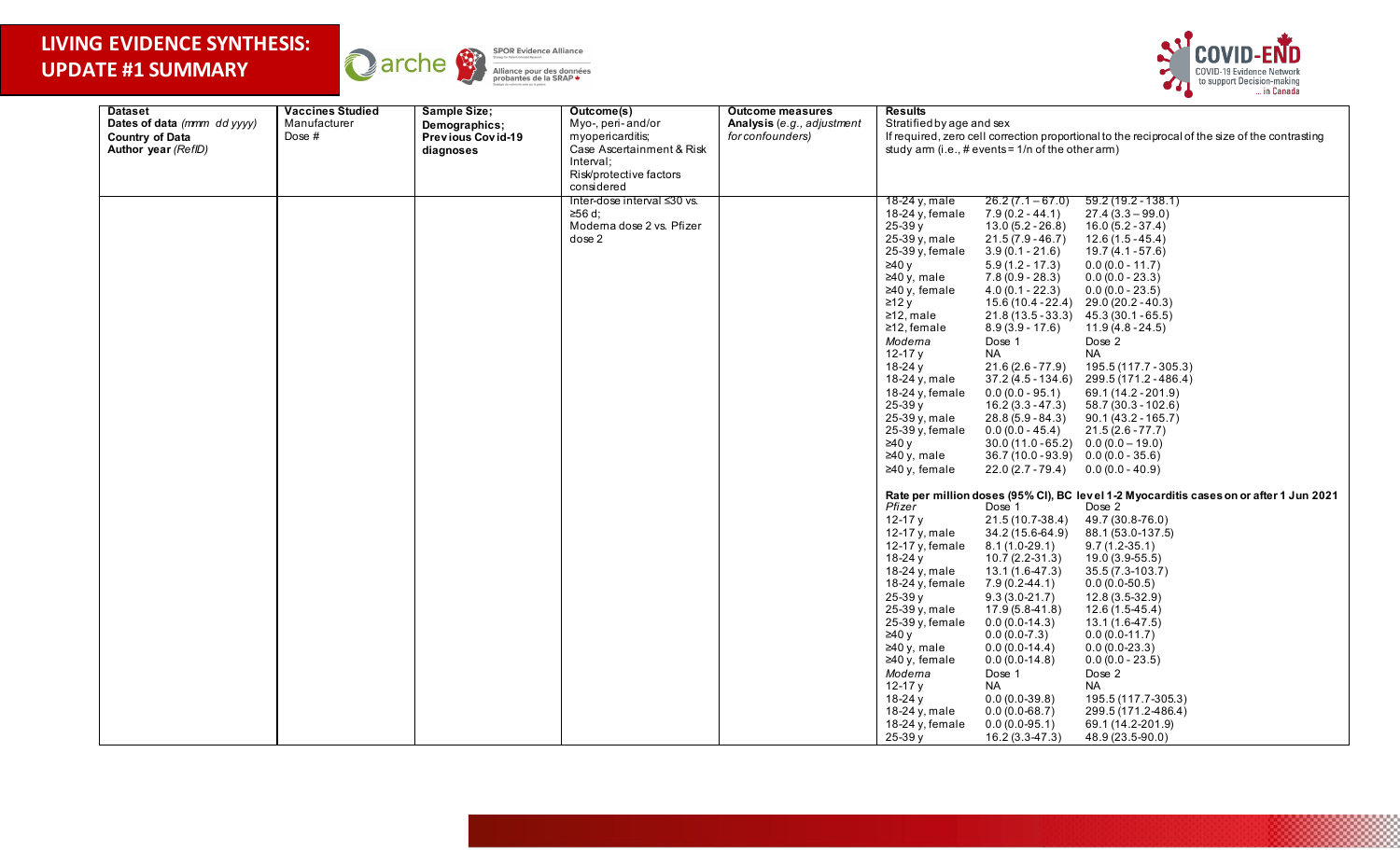



| <b>Dataset</b>              | <b>Vaccines Studied</b> | Sample Size;      | Outcome(s)                | <b>Outcome measures</b>    | <b>Results</b>                                      |                     |                    |                                                                                                 |
|-----------------------------|-------------------------|-------------------|---------------------------|----------------------------|-----------------------------------------------------|---------------------|--------------------|-------------------------------------------------------------------------------------------------|
| Dates of data (mmm dd yyyy) | Manufacturer            | Demographics;     | Myo-, peri-and/or         | Analysis (e.g., adjustment | Stratified by age and sex                           |                     |                    |                                                                                                 |
| Country of Data             | Dose #                  | Previous Covid-19 | myopericarditis;          | for confounders)           |                                                     |                     |                    | If required, zero cell correction proportional to the reciprocal of the size of the contrasting |
| Author year (RefID)         |                         | diagnoses         | Case Ascertainment & Risk |                            | study arm $(i.e., # events = 1/n of the other arm)$ |                     |                    |                                                                                                 |
|                             |                         |                   | Interval;                 |                            |                                                     |                     |                    |                                                                                                 |
|                             |                         |                   | Risk/protective factors   |                            |                                                     |                     |                    |                                                                                                 |
|                             |                         |                   | considered                |                            |                                                     |                     |                    |                                                                                                 |
|                             |                         |                   |                           |                            | 25-39 y, male                                       | 28.8 (5.9-84.3)     |                    | 72.1 (31.1-142.0)                                                                               |
|                             |                         |                   |                           |                            | 25-39 y, female                                     | $0.0 (0.0 - 45.4)$  | $21.5(2.6 - 77.7)$ |                                                                                                 |
|                             |                         |                   |                           |                            | ≥40v                                                | 10.0 (1.2-36.1)     | $0.0(0.0-19.0)$    |                                                                                                 |
|                             |                         |                   |                           |                            | $\geq 40$ y, male                                   | 18.3 (2.2-66.2)     | $0.0(0.0-35.6)$    |                                                                                                 |
|                             |                         |                   |                           |                            | $\geq 40$ y, female                                 | $0.0(0.0 - 40.5)$   | $0.0(0.0 - 40.9)$  |                                                                                                 |
|                             |                         |                   |                           |                            |                                                     |                     |                    |                                                                                                 |
|                             |                         |                   |                           |                            | Rate per million doses (95% CI), by product         |                     |                    |                                                                                                 |
|                             |                         |                   |                           |                            |                                                     | Pfizer-Pfizer       |                    | Modema-Pfizer                                                                                   |
|                             |                         |                   |                           |                            | Male                                                | $25.0(19.3-32.0)$   |                    | $14.6(0.4-81.2)$                                                                                |
|                             |                         |                   |                           |                            | Female                                              | $5.9(3.5-9.5)$      |                    | $0.0(0.0-58.5)$                                                                                 |
|                             |                         |                   |                           |                            | $12 - 17y$                                          | 53.8 (37.7-74.5)    |                    | NA.                                                                                             |
|                             |                         |                   |                           |                            | 18-24 y                                             | 26.9 (14.3-45.9)    |                    | $0.0(0.0-218.8)$                                                                                |
| Buchan 2021 (7142) cont     |                         |                   |                           |                            | $25-39y$                                            | 13.4 (7.5-22.1)     |                    | $0.0(0.0-107.0)$                                                                                |
|                             |                         |                   |                           |                            | ≥40 y                                               | $5.4(3.1-8.6)$      |                    | 12.5 (0.3-69.7)                                                                                 |
|                             |                         |                   |                           |                            |                                                     | Moderna-Moderna     |                    | Pfizer-Modema                                                                                   |
|                             |                         |                   |                           |                            | Male                                                | 58.3 (42.4-78.3)    |                    | 72.5 (53.8-95.6)                                                                                |
|                             |                         |                   |                           |                            | Female                                              | $9.5(3.8-19.6)$     |                    | 13.1 (6.0-25.0)                                                                                 |
|                             |                         |                   |                           |                            | $12 - 17y$                                          | <b>NA</b>           |                    | <b>NA</b>                                                                                       |
|                             |                         |                   |                           |                            | $18 - 24y$                                          | 162.0 (108.5-232.6) |                    | 203.9 (142.0-283.6)                                                                             |
|                             |                         |                   |                           |                            | 25-39 y                                             | $30.1(16.0-51.4)$   |                    | 52.0 (32.2-79.5)                                                                                |
|                             |                         |                   |                           |                            | ≥40 y                                               | 10.2 (4.7-19.4)     |                    | $3.8(0.8-11.0)$                                                                                 |
|                             |                         |                   |                           |                            |                                                     |                     |                    |                                                                                                 |
|                             |                         |                   |                           |                            |                                                     |                     |                    | Rate per million doses (95% CI), males 18-24 y, 2 doses by interval and product                 |
|                             |                         |                   |                           |                            |                                                     | Events              | Doses              | Rate (95% CI)                                                                                   |
|                             |                         |                   |                           |                            | Pfizer-Pfizer                                       |                     |                    |                                                                                                 |
|                             |                         |                   |                           |                            | Interval ≤30 d                                      | $\overline{2}$      | 21,160             | 94.5 (11.4-341.4)                                                                               |
|                             |                         |                   |                           |                            | Interval 31-55 d                                    | 8                   | 124,235            | 64.4 (27.8-126.9)                                                                               |
|                             |                         |                   |                           |                            | Interval ≥56 d                                      | $\overline{1}$      | 90,424             | $11.1(0.3-61.6)$                                                                                |
|                             |                         |                   |                           |                            | Moderna-Moderna                                     |                     |                    |                                                                                                 |
|                             |                         |                   |                           |                            | Interval ≤30 d                                      | 4                   | 10,623             | 376.5 (102.6-964.1)                                                                             |
|                             |                         |                   |                           |                            | Interval 31-55 d                                    | 20                  | 60,352             | 331.4 (202.4-511.8)                                                                             |
|                             |                         |                   |                           |                            | Interval ≥56 d                                      | 3                   | 22,641             | 132.5 (27.3-387.2)                                                                              |
|                             |                         |                   |                           |                            | Modema-Pfizer                                       |                     |                    |                                                                                                 |
|                             |                         |                   |                           |                            | Interval $\leq 30$ d                                | 0                   | 1,058              | $0.0(0.0-3486.7)$                                                                               |
|                             |                         |                   |                           |                            | Interval 31-55 d                                    | 0                   | 5,402              | $0.0(0.0-682.9)$                                                                                |
|                             |                         |                   |                           |                            | Interval ≥56 d                                      | 0                   | 2,393              | $0.0(0.0-1541.5)$                                                                               |
|                             |                         |                   |                           |                            | Pfizer-Modema                                       |                     |                    |                                                                                                 |
|                             |                         |                   |                           |                            | Interval ≤30 d                                      | 6                   | 7,720              | 777.2 (285.2-1691.6)                                                                            |
|                             |                         |                   |                           |                            | Interval 31-55 d                                    | 20                  | 62,717             | 318.9 (194.8-492.5)                                                                             |
|                             |                         |                   |                           |                            | Interval ≥56 d                                      | 3                   | 15,456             | 194.1 (40.0-567.2)                                                                              |
|                             |                         |                   |                           |                            |                                                     |                     |                    |                                                                                                 |
|                             |                         |                   |                           |                            |                                                     |                     |                    | Rate per million doses (95% CI), dose 2 by product and interval                                 |
|                             |                         |                   |                           |                            | Pfizer                                              | ≤30 d               | 31-55 d            | ≥56 d                                                                                           |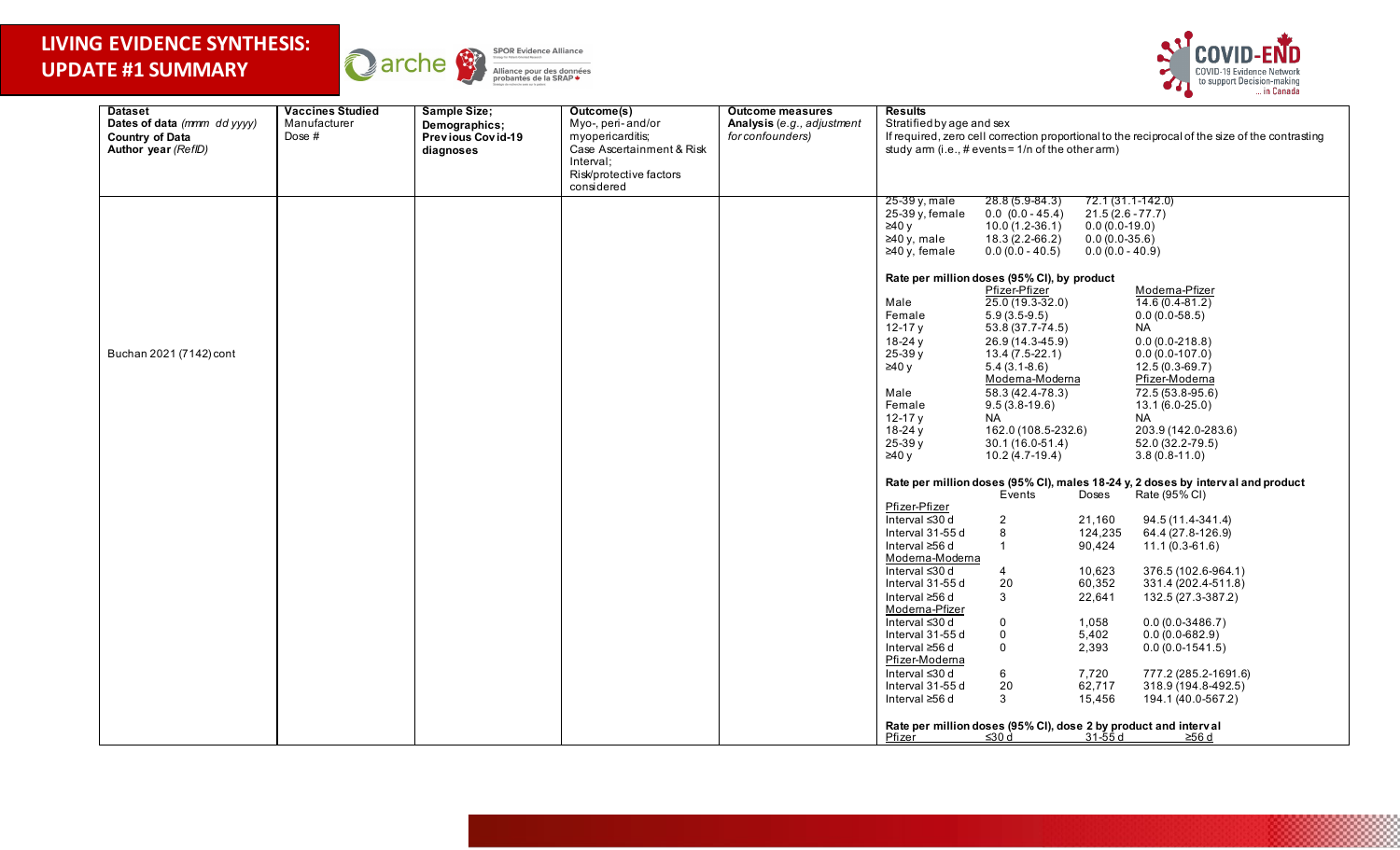



| <b>Dataset</b><br>Dates of data (mmm dd yyyy)<br>Country of Data<br>Author year (RefID) | <b>Vaccines Studied</b><br>Manufacturer<br>Dose $#$                                | Sample Size;<br>Demographics;<br><b>Previous Covid-19</b><br>diagnoses                          | Outcome(s)<br>Myo-, peri-and/or<br>myopericarditis;<br>Case Ascertainment & Risk<br>Interval:<br>Risk/protective factors<br>considered | <b>Outcome measures</b><br>Analysis (e.g., adjustment<br>for confounders) | <b>Results</b><br>Stratified by age and sex<br>If required, zero cell correction proportional to the reciprocal of the size of the contrasting<br>study arm (i.e., # events = $1/n$ of the other arm)                                                                                                                                                                                                                                                                                                                                                                                                    |  |  |
|-----------------------------------------------------------------------------------------|------------------------------------------------------------------------------------|-------------------------------------------------------------------------------------------------|----------------------------------------------------------------------------------------------------------------------------------------|---------------------------------------------------------------------------|----------------------------------------------------------------------------------------------------------------------------------------------------------------------------------------------------------------------------------------------------------------------------------------------------------------------------------------------------------------------------------------------------------------------------------------------------------------------------------------------------------------------------------------------------------------------------------------------------------|--|--|
|                                                                                         |                                                                                    |                                                                                                 |                                                                                                                                        |                                                                           | 12-17 $v$<br>55.7 (20.4-121.2)<br>101 9 (55.7-170.9) 37.7 (21.6-61.3)<br>18-24 $y$<br>45.3 (5.5-163.7)<br>34.7-15.9-66)<br>$10.1(1.2-36.5)$<br>25-39 y<br>42.5 (11.6-108.7)<br>8.7 (2.8-20.3)<br>12.3 (4.5-26.7)<br>≥40 y<br>$6.9(4.0-11.1)$<br>$0.0(0.0-34.4)$<br>$1.5(0.0-8.3)$<br>31-55 d<br>Moderna<br>≤30 d<br>$\geq$ 56 d<br><b>NA</b><br><b>NA</b><br><b>NA</b><br>12-17 $v$<br>18-24 $v$<br>353.1 (182.4-616.8) 184.0 (133.7-247.0) 103.2 (44.5-203.3)<br>$25-39y$<br>$39.5(8.1 - 115.4)$<br>45.0 (29.1-66.4)<br>29.4 (10.8-64)<br>≥40 y<br>$0.0(0.0-53.9)$<br>7.4 (2.0-19.0)<br>$7.5(3.2-14.7)$ |  |  |
| <b>Clinical Comorbidities</b>                                                           |                                                                                    |                                                                                                 |                                                                                                                                        |                                                                           |                                                                                                                                                                                                                                                                                                                                                                                                                                                                                                                                                                                                          |  |  |
| EULAR COVAX<br>Feb 5 to Jul 27 2021<br>Europe (30 countries)                            | Pfizer ( $n=3600$ )<br>Mean (SD) dose<br>interval: 28 (12) days<br>Moderna (n=428) | Reports of AEs in 4028<br>inflammatory (n=3218) or<br>non-inflammatory (n=412)<br>RMD patients. | Myocarditis or pericarditis<br>Risk interval NR                                                                                        | Crude ORs estimated from<br>reported counts.                              | One event in a young (<30) female in I-RMD group with systemic lupus erythematosus after<br>$2nd$ dose of Pfizer.<br>No eventsin NI-RMD group.<br>estimated OR                                                                                                                                                                                                                                                                                                                                                                                                                                           |  |  |
| Machado 2021 (3588)                                                                     | Mean (SD) dose<br>interval: 30 (8) days<br>74% with 2 doses; 1%<br>with 3 doses    | 70% female, meanage<br>61.6 (SD 15.2) years<br>History of COVID-19 NR                           | Case ascertainment not<br>reported<br>Inflammatory RMD vs. Non-<br>inflammatory RMD                                                    |                                                                           | $OR = (1/3599) / ((1/3600)/428)$<br>$OR = 428.1$                                                                                                                                                                                                                                                                                                                                                                                                                                                                                                                                                         |  |  |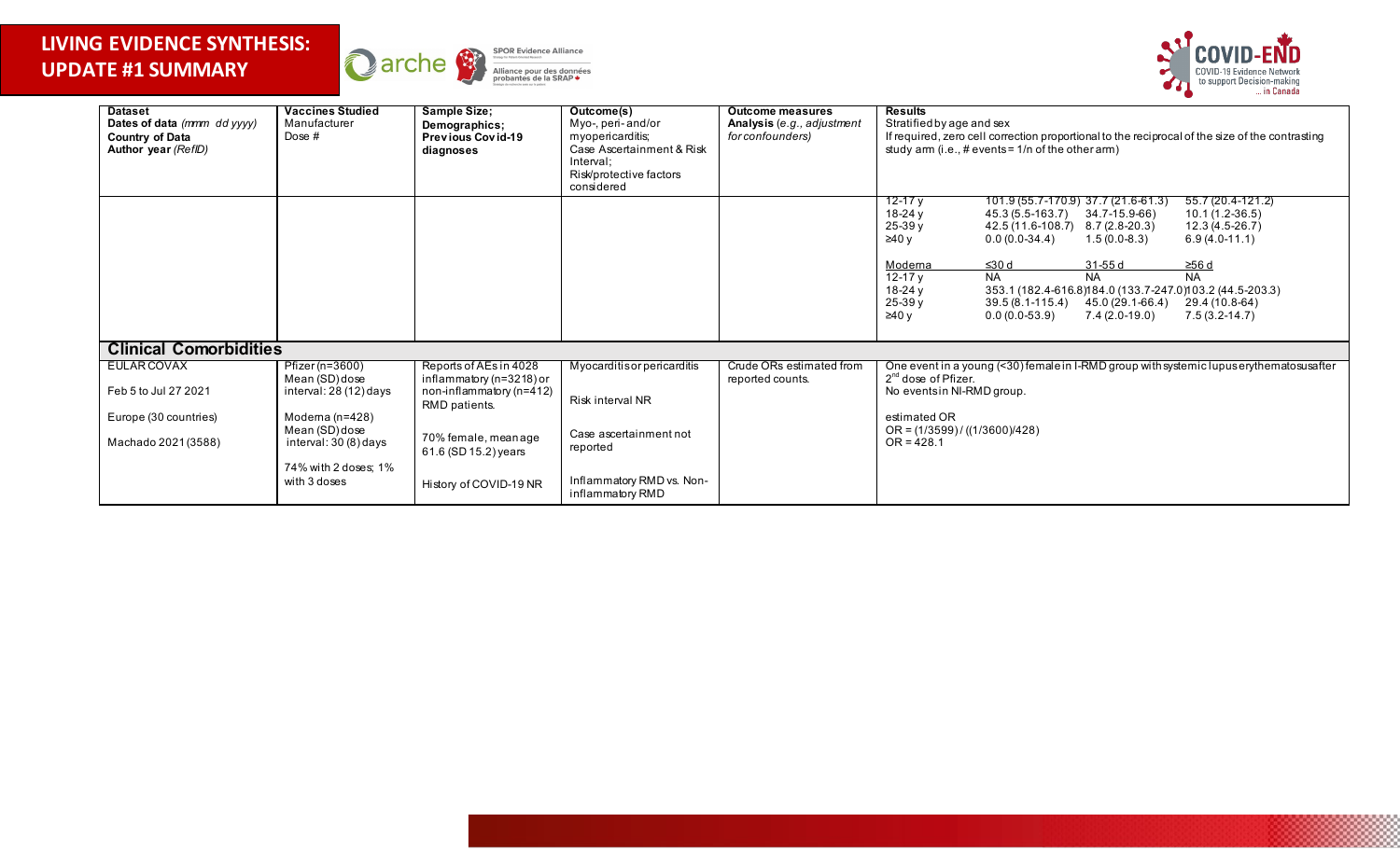



| <b>Dataset</b><br>Dates of data (mmm dd yyyy)<br><b>Country of Data</b><br>Author year (RefID) | <b>Vaccines Studied</b><br>Manufacturer<br>Dose $#$        | <b>Sample Size:</b><br>Demographics;<br><b>Previous Covid-19</b><br>diagnoses                                                                                                                                                                                                                                                                                                                                                                  | Outcome(s)<br>Myo-, peri-and/or<br>myopericarditis;<br>Case Ascertainment & Risk<br>Interval:<br>Risk/protective factors<br>considered                                                                                                                                                                                                                       | <b>Outcome measures</b><br>Analysis (e.g., adjustment<br>for confounders) | <b>Results</b><br>Stratified by age and sex<br>If required, zero cell correction proportional to the reciprocal of the size of the contrasting<br>study arm (i.e., # events = $1/n$ of the other arm) |
|------------------------------------------------------------------------------------------------|------------------------------------------------------------|------------------------------------------------------------------------------------------------------------------------------------------------------------------------------------------------------------------------------------------------------------------------------------------------------------------------------------------------------------------------------------------------------------------------------------------------|--------------------------------------------------------------------------------------------------------------------------------------------------------------------------------------------------------------------------------------------------------------------------------------------------------------------------------------------------------------|---------------------------------------------------------------------------|-------------------------------------------------------------------------------------------------------------------------------------------------------------------------------------------------------|
| VAERS Nov 30<br>Up to Nov 30 2021<br>Europe, US<br>Lane 2021 (7884)                            | Pfizer or Moderna<br>At least 1 dose<br>Dosing interval NR | 3066 VAERS reports of<br>myocarditisor pericarditis<br>Demographics of total<br>population not reported.<br>The whole population had<br>a biasof younger males<br>experiencing myocarditis<br>or pericarditisfollowing<br>COVID-19 mRNA<br>vaccinations (20), whereas<br>from the<br>immunocompromised<br>population 52.6% of these<br>events occurred in males<br>and 50.9% were under 60<br>years of age<br>Previous COVID-19<br>diagnosisNR | Myocarditis/pericarditis<br>Approximately 70% of<br>reported events occurred<br>within 14 days of vaccination<br>No case validation<br>Reports with comorbidities<br>or concurrent medication<br>indicative of transplantation,<br>HIV infection, or cancer<br>("immunocompromised"<br>population) were compared<br>with each overall database<br>population | Proportional reporting rates                                              | 3066 cases, of which 57 (1.86%) were in immunocompromised individuals<br>PRR=1.36 [95% CI: 0.89-1.82]<br>Myocarditis/AEs (Immunocompromised)<br>Myocarditis/AEs (Non-immunocompromised)               |

CAEFISS: Canadian Adverse Events Following Immunization Surveillance System, Managed by PHAC, monitors the safety of marketed vaccines in Canada through both passive and active reporting strategies. Reports are submitted b health authorities in provinces and territories, who in turn receive them from local public health units. Provincial and territorial authorities also receive reports from federal authorities that provide immunization in th surveillance is also carried out by 12 pediatric centres across Canada, which screen all hospital admissions for potential vaccine-related adverse events.

CVP: Canada Vigilance Program. Passive surveillance program that collects reports of suspected adverse reactions to health products. Reports are submitted by health professionals and consumers on a voluntary basis either d Canada or to the market authorization holder, who in turn is required to submit reports of adverse events to Health Canada through the Canada Vigilance Program.

EudraVigilance – Passive surveillance system for the European Economic Area. Healthcare providers and patients can report any adverse effects from medical products, including vaccines. Patients, consumers and healthcare pr report suspected side effects to either the national medicines regulatory authority or the pharmaceutical company that holds the marketing authorisation for the medicine. These reports are then transmitted electronically t EULAR COVAX- The European Alliance of Associations for Rheumatology Coronavirus Vaccine physician-reported registry. Data are entered voluntarily by rheumatologists or other members of the clinical rheumatology team; patients are eligible for inclusion if they registry have a pre-existing inflammatory/rheumatic and musculoskeletal disease or non-inflammatory rheumatic and musculoskeletal disease (NI-RMD) and have received one or more doses of any vaccine against SARS-CoV-2. Data are entered directly into an online data entry system or transferred from national registries (for Portugal). Patients with NI-RMDs are included as a control group.

VAERS - Vaccine Adverse Events Reporting System. Passive surveillance system for the United States, to which healthcare providers and patients can report adverse events from medical products, including vaccines. Providers report to VAERS adverse events (including administration errors, serious adverse events, cases of multisystem inflammatory syndrome, and cases of COVID-19 that result in hospitalization or death) that occur after receipt o vaccine. Limitations include possible bias in reporting, inconsistent data quality, and incomplete information; in addition, VAERS has no direct comparison group. The VAERS system was not designed to assess causality; ther generally cannot be used to determine whether a causal association between an adverse event and a vaccine exists

Yellow Card - The Yellow Card scheme is a passive surveillance system to which anybody can voluntarily report any suspected adverse reactions or side effects to the vaccine. The reports are continually reviewed to detect p effects that may require regulatory action, and to differentiate these from things that would have happened regardless of the vaccine or medicine being administered, for instance due to underlying or undiagnosed illness.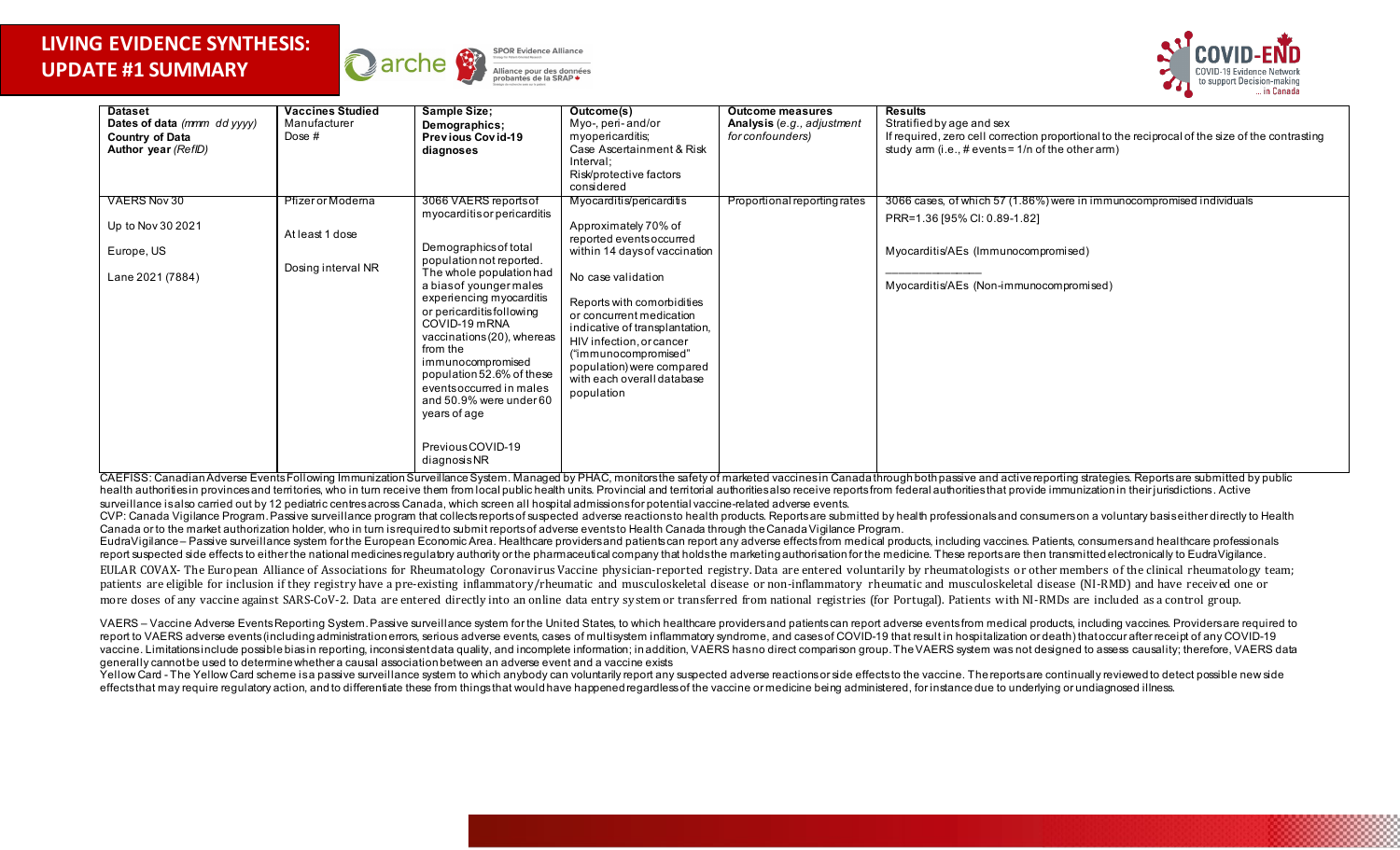

**SPOR Evidence Alliance** Alliance pour des données<br>probantes de la SRAP +

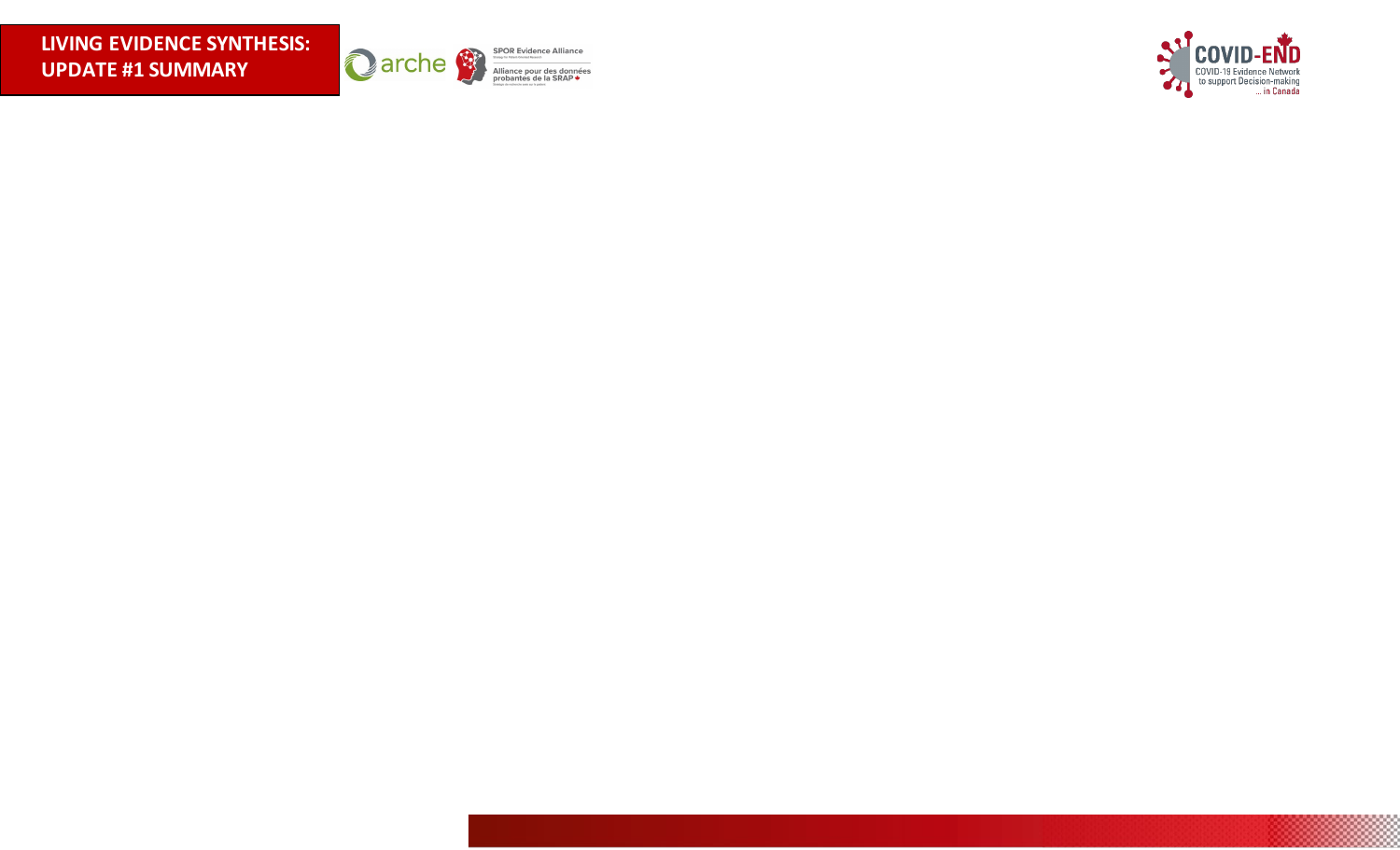



**Supplementary Table 5. Summary of risk of bias assessment for observational studies/surveillance data contributing to KQ1**

<span id="page-40-0"></span>

| <b>Dataset</b>              | Were the two<br>groups similar<br>and recruited<br>from the same<br>population? | Was<br>vaccination<br>status<br>measured in a<br>reliable or valid<br>way? | Were<br>confounding<br>factors<br>identified and<br>appropriately<br>addressed in<br>design or<br>analysis? | Were the<br>outcomes<br>measured in a<br>valid and<br>reliable way? | Was the follow<br>up time long<br>enough for<br>outcomes to<br>occur? | Were the large<br>majority of<br>cases likely to<br>have been<br>identified? | Overall<br>assessment of<br>risk of bias |
|-----------------------------|---------------------------------------------------------------------------------|----------------------------------------------------------------------------|-------------------------------------------------------------------------------------------------------------|---------------------------------------------------------------------|-----------------------------------------------------------------------|------------------------------------------------------------------------------|------------------------------------------|
|                             | <b>Active surveillance studies</b>                                              |                                                                            |                                                                                                             |                                                                     |                                                                       |                                                                              |                                          |
| Husby 2021<br>Ref ID 4309   |                                                                                 |                                                                            | U                                                                                                           | υ                                                                   |                                                                       | U                                                                            | Some risk                                |
| Klein 2022                  | Y                                                                               | Y                                                                          | U                                                                                                           | Y                                                                   | $\checkmark$                                                          | Y                                                                            | Some risk                                |
| Niesen 2021<br>Ref ID 4913  | <b>NA</b>                                                                       | ν                                                                          | N                                                                                                           |                                                                     |                                                                       | Υ                                                                            | High                                     |
| Patone 2021<br>Ref ID 7268  | Y                                                                               | Y                                                                          | U                                                                                                           | N                                                                   | Y                                                                     | U                                                                            | High                                     |
| Tan 2021<br>Ref ID 4421     | <b>NA</b>                                                                       | ⋎                                                                          | <sup>N</sup>                                                                                                | U                                                                   | U                                                                     | N.                                                                           | High                                     |
|                             | Passive surveillance studies                                                    |                                                                            |                                                                                                             |                                                                     |                                                                       |                                                                              |                                          |
| Buchan 2021<br>Ref ID 7142  |                                                                                 |                                                                            | U                                                                                                           |                                                                     | N                                                                     |                                                                              | High                                     |
| Strauss 2021<br>Ref ID 4889 | <b>NA</b>                                                                       | U                                                                          | N                                                                                                           | Υ                                                                   | U                                                                     | U                                                                            | High                                     |
| Su 2021<br>Ref ID 7935      | <b>NA</b>                                                                       | Y                                                                          | U                                                                                                           | Υ                                                                   | Ϋ                                                                     | N                                                                            | High                                     |
| Su 2022                     | Y                                                                               | $\overline{\mathsf{Y}}$                                                    | U                                                                                                           | $\check{ }$                                                         | $\checkmark$                                                          | N                                                                            | High                                     |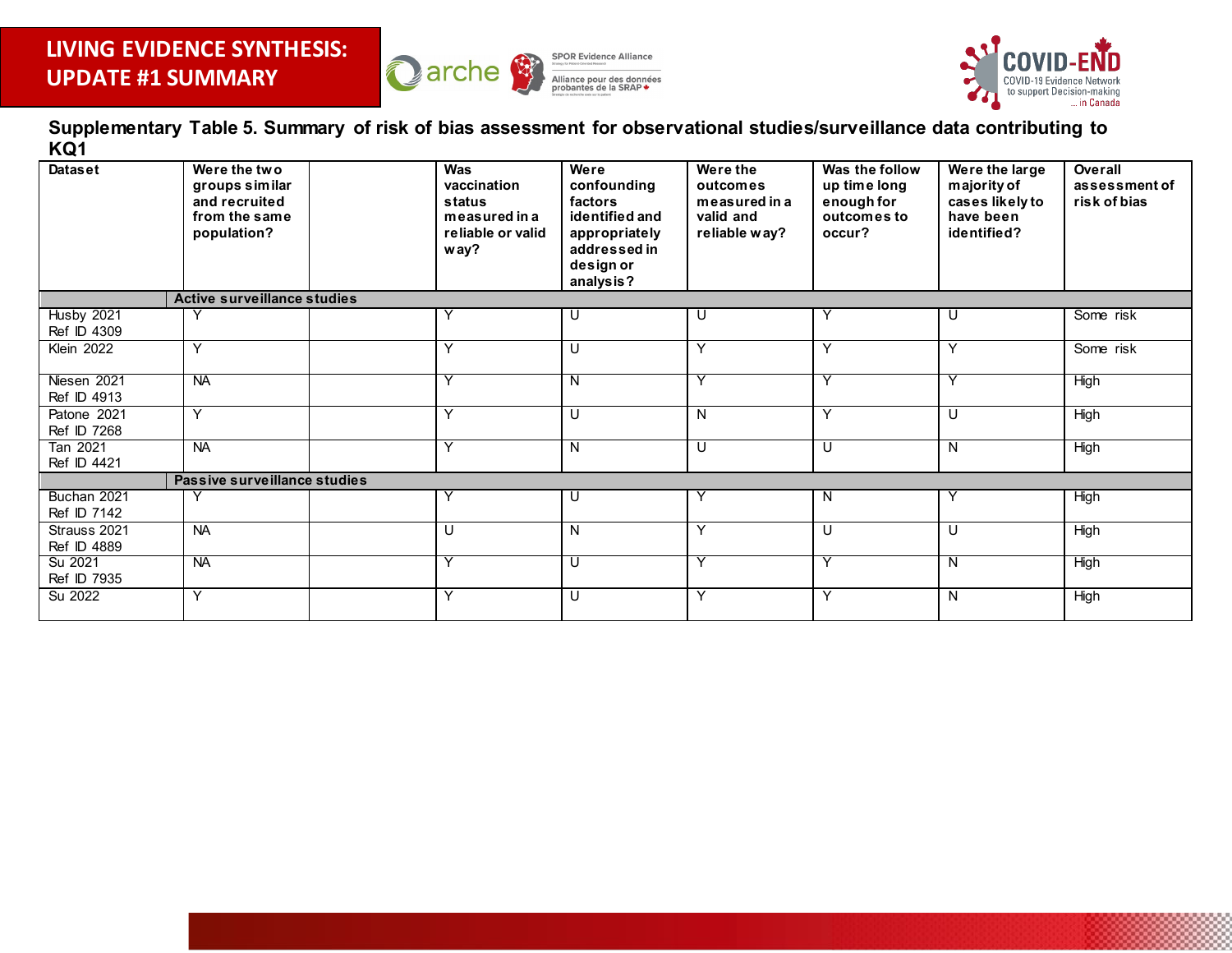



**Supplementary Table 6. Summary of risk of bias assessment for observational studies/surveillance data contributing to KQ2.** 

<span id="page-41-0"></span>

| <b>Dataset</b>                     | Were the<br>two groups<br>similar and<br>recruited<br>from the<br>same<br>population? | Were the<br>risk/protective<br>factors<br>measured<br>similarly to<br>assign<br>individuals to<br>exposed and<br>unexposed<br>groups? | Were the<br>risk/protective<br>factors<br>measured in a<br>valid and<br>reliable way? | Were<br>confounding<br>factors<br>identified<br>and<br>appropriately<br>addressed in<br>design or<br>analysis? | Were groups/<br>participants<br>free of the<br>outcome at<br>the start of<br>the study (or<br>at time<br>risk/protective<br>factor was<br>measured)? | Were the<br>outcomes<br>measured<br>in a valid<br>and<br>reliable<br>way? | Was the<br>follow-up<br>time long<br>enough for<br>outcome<br>to occur? | Was<br>follow-up<br>complete,<br>and if not.<br>were<br>reasons<br>described<br>and<br>explored? | Overall<br>assessment<br>of risk of<br>bias |
|------------------------------------|---------------------------------------------------------------------------------------|---------------------------------------------------------------------------------------------------------------------------------------|---------------------------------------------------------------------------------------|----------------------------------------------------------------------------------------------------------------|------------------------------------------------------------------------------------------------------------------------------------------------------|---------------------------------------------------------------------------|-------------------------------------------------------------------------|--------------------------------------------------------------------------------------------------|---------------------------------------------|
| Abraham 2021<br>Ref ID 7215        | U                                                                                     |                                                                                                                                       | Υ                                                                                     | N                                                                                                              | Υ                                                                                                                                                    | Y                                                                         | Y                                                                       | Y                                                                                                | High                                        |
| Buchan 2021<br>Ref ID 7142         | $\overline{U}$                                                                        |                                                                                                                                       | Y                                                                                     | N                                                                                                              |                                                                                                                                                      |                                                                           | N                                                                       | Y                                                                                                | High                                        |
| Husby 2021<br>Ref ID 4309          | Y                                                                                     | Υ                                                                                                                                     | Y                                                                                     | Y                                                                                                              | Υ                                                                                                                                                    | Y                                                                         | Y                                                                       | Y                                                                                                | Low                                         |
| Lane 2021<br>Ref ID 7884           | Ÿ                                                                                     |                                                                                                                                       | N                                                                                     | N                                                                                                              | U                                                                                                                                                    | N                                                                         | U                                                                       | N                                                                                                | <b>High</b>                                 |
| Machado 2021<br><b>Ref ID 3588</b> | N                                                                                     | Y                                                                                                                                     | Y                                                                                     | N                                                                                                              | U                                                                                                                                                    | N                                                                         | N                                                                       | N                                                                                                | <b>High</b>                                 |
| Patone 2021<br>Ref ID 7268         | N                                                                                     | Υ                                                                                                                                     | Y                                                                                     | Y                                                                                                              | V                                                                                                                                                    | N                                                                         | Y                                                                       | Y                                                                                                | High                                        |
| Su 2021<br>Ref ID 7936             | $\cup$                                                                                | Y                                                                                                                                     | Y                                                                                     | N                                                                                                              | Υ                                                                                                                                                    | Y                                                                         | Y                                                                       | $\mathsf{N}$                                                                                     | High                                        |
| Tan 2021<br>Ref ID 4421            | Y                                                                                     | Y                                                                                                                                     | Υ                                                                                     | N                                                                                                              | U                                                                                                                                                    | U                                                                         | U                                                                       | Y                                                                                                | <b>High</b>                                 |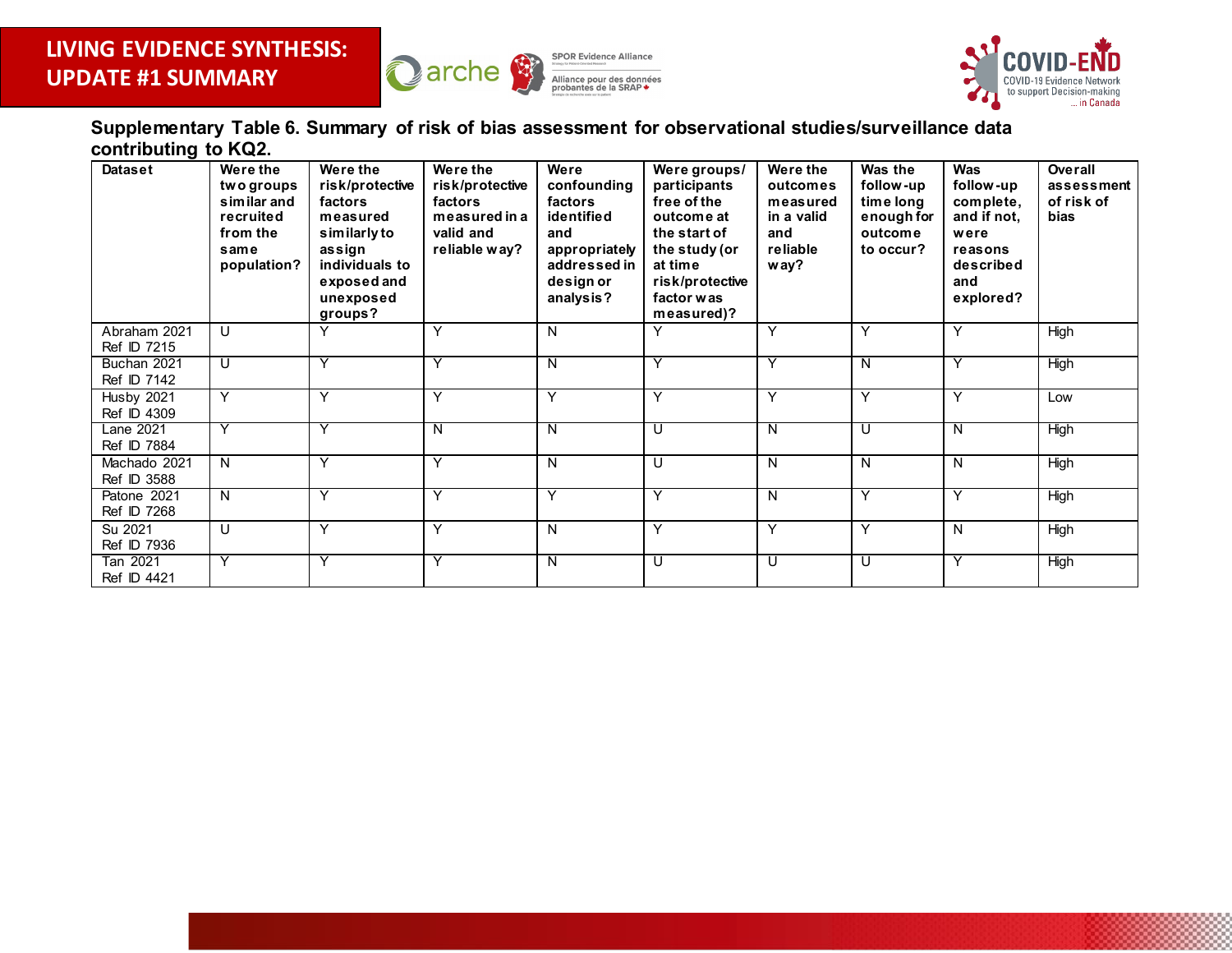



### **Supplementary Table 7. Hypothesized mechanisms for myocarditis following COVID-19 vaccination and direct (myocarditis after COVID-19 vaccine) supporting/refuting empirical evidence\* (CQ1)**

<span id="page-42-0"></span>

| <b>Citation</b><br>(citation type)<br>Specific as pect<br>of hypothesis, as<br>applicable | Main discussion points by authors, verbatim quotes and in-text citations                                                                                                                                                                                                                                                                                                                                                                                                                                                                                                                                                                                                                                                                                                                                                                                                                                                                                                                                                                                                                                                                                                                                                                                                                                  | Direct empiric evidence<br>supporting/refuting hypothesis (i.e.,<br>specific to COVID-19 vaccines)*                                                                                                                                                                                                                                                                                                                                                                                                                                                                                                                                                                                      |
|-------------------------------------------------------------------------------------------|-----------------------------------------------------------------------------------------------------------------------------------------------------------------------------------------------------------------------------------------------------------------------------------------------------------------------------------------------------------------------------------------------------------------------------------------------------------------------------------------------------------------------------------------------------------------------------------------------------------------------------------------------------------------------------------------------------------------------------------------------------------------------------------------------------------------------------------------------------------------------------------------------------------------------------------------------------------------------------------------------------------------------------------------------------------------------------------------------------------------------------------------------------------------------------------------------------------------------------------------------------------------------------------------------------------|------------------------------------------------------------------------------------------------------------------------------------------------------------------------------------------------------------------------------------------------------------------------------------------------------------------------------------------------------------------------------------------------------------------------------------------------------------------------------------------------------------------------------------------------------------------------------------------------------------------------------------------------------------------------------------------|
|                                                                                           | Hypothesis 1: Hyper immune/inflammatory response                                                                                                                                                                                                                                                                                                                                                                                                                                                                                                                                                                                                                                                                                                                                                                                                                                                                                                                                                                                                                                                                                                                                                                                                                                                          |                                                                                                                                                                                                                                                                                                                                                                                                                                                                                                                                                                                                                                                                                          |
| Hajra et al.,<br>$2021^{23}$<br>(narrative review)<br>Exposure to spike<br>protein        | • Children developed a more robust immune response than adults during SARS-CoV-2<br>infection, as demonstrated by multisystem inflammatory syndrome in children. In addition,<br>mRNA vaccines produced more potent immunogenicity and reactogenicity in younger<br>recipients and after the second dose. Similarly, the propensity of young adults to develop<br>myocarditis follow ing the second dose of vaccine supports the hypothesis of the vaccine-<br>associated maladaptive immune response causing cardiac injury [35, 38, 45-47, 56, 58].<br>• Larson et al. [38] performed a cardiac biopsy in one patient before initiating steroids, and this<br>did not demonstrate myocardial infiltrates.<br>• Muthukumar et al. [54] demonstrated an increase in a specific natural killer (NK) cell subset<br>and multiple autoantibodies in a 52-year-old male with COVID-19 vaccine-associated<br>myocarditis. In contrast, the interleukin (IL)-17 level was not raised, unlike other causes of<br>myocarditis. The authors hypothesized that such unique immune changes might be<br>contributing to a specific subtype of vaccine-associated myocarditis with rapid recovery.<br>• This systemic immune response, w hen exaggerated in predisposed individuals, might cause<br>organ damage [59]. | Supporting:<br>Multiple case series/reports reporting on<br>adolescents having higher incidence<br>after second dose.<br>Muthukumar et al. In-depth evaluation of a<br>case of presumed myocarditis after the<br>second dose of COVID-19 mRNA<br>vaccine. Circulation. 2021;144:487-98.<br>Case report; increase in NK cells<br>(lymphocytes)<br>Refuting:<br>Larson et al. Myocarditis after BNT162b2<br>and mRNA-1273 Vaccination.<br>Circulation. 2021 ;144:506-508. Case<br>report; no myocardial infiltrates.<br>Muthukumar et al. (see above). Case<br>report; no IL-17 cytokine release (hence<br>different cytokines possibly involved than<br>with other types of myocarditis). |
| Tsilingiris et al.,<br>$2021^{33}$<br>(article)<br>Exposure to<br>mRNA strand             | • mRNA strands are immunogenic and may themselves trigger an immune response directed<br>against cardiomy ocyte epitopes or adversely influence the my ocardium in the frame of an<br>exaggerated systemic reaction [22].                                                                                                                                                                                                                                                                                                                                                                                                                                                                                                                                                                                                                                                                                                                                                                                                                                                                                                                                                                                                                                                                                 | None                                                                                                                                                                                                                                                                                                                                                                                                                                                                                                                                                                                                                                                                                     |
| Hevmans &<br>Cooper, 2021 <sup>24</sup><br>(letter)<br>Exposure to<br>mRNA strand         | • The immune system might detect the mRNA in the vaccine as an antigen, resulting in the<br>activation of proinflammatory cascades and immunological pathways in the heart. Although<br>nucleoside modifications of mRNA reduce their innate immunogenicity, the immune response<br>to mRNA might still drive the activation of an aberrant innate and acquired immune response,<br>w hich can explain the stronger immune response seen w ith mRNA vaccines than w ith other                                                                                                                                                                                                                                                                                                                                                                                                                                                                                                                                                                                                                                                                                                                                                                                                                             | None                                                                                                                                                                                                                                                                                                                                                                                                                                                                                                                                                                                                                                                                                     |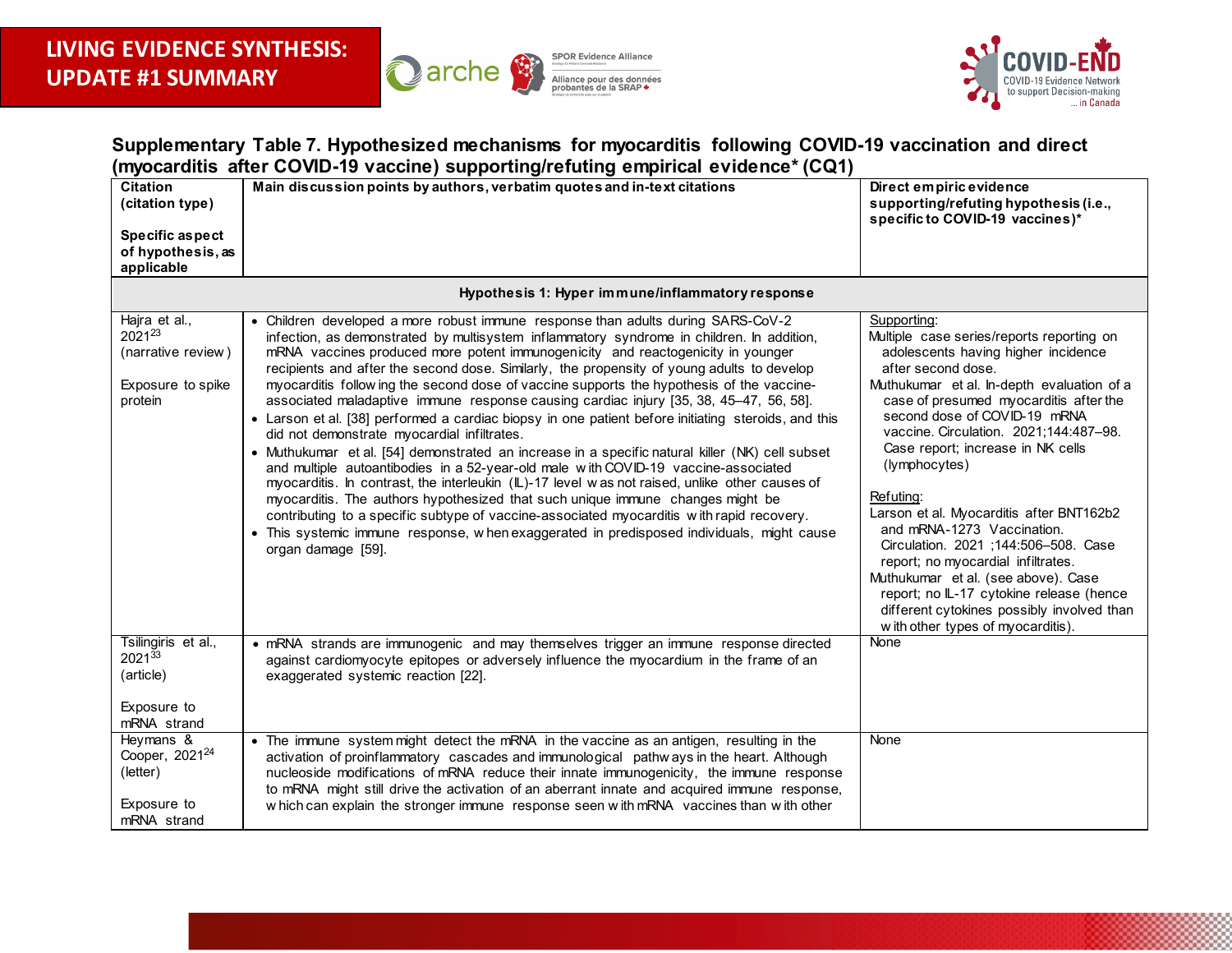





|                                                                                                                    | types of COVID-19 vaccine. How ever, this hypothesis is not supported by the lack of immune-<br>related adverse effects in other organs in w hich the mRNA vaccine is being uptaken.                                                                                                                                                                                                                                                                                                                                                                                                                                                                                                                                                                                                                                                                                                                                                                                                                                                                                                                                                                                                                                                                                                                                                                                                                               |                                                                                                                                                                                                                                                                                                                        |
|--------------------------------------------------------------------------------------------------------------------|--------------------------------------------------------------------------------------------------------------------------------------------------------------------------------------------------------------------------------------------------------------------------------------------------------------------------------------------------------------------------------------------------------------------------------------------------------------------------------------------------------------------------------------------------------------------------------------------------------------------------------------------------------------------------------------------------------------------------------------------------------------------------------------------------------------------------------------------------------------------------------------------------------------------------------------------------------------------------------------------------------------------------------------------------------------------------------------------------------------------------------------------------------------------------------------------------------------------------------------------------------------------------------------------------------------------------------------------------------------------------------------------------------------------|------------------------------------------------------------------------------------------------------------------------------------------------------------------------------------------------------------------------------------------------------------------------------------------------------------------------|
| Parra-Lucares et<br>al., 2021 <sup>29</sup><br>(case report and<br>narrative review)<br>Exposure to<br>mRNA strand | • This [mRNA] exogenous nucleotide material can be immunogenic and stimulate an innate<br>immune response in organisms, generating an abnormal response with the potential to affect<br>tissues other than the target cells of the therapy. To prevent this, nucleoside modifications are<br>made to the mRNA used to decrease this unw anted immune response [55,59]. How ever, in<br>patients with a genetic predisposition, it may not be sufficient to prevent it. The activation of<br>cells that express the Toll-like receptor and dendritic cells exposed to mRNA can activate pro-<br>inflammatory cascades [59–61], which may have effects at the myocardial level.<br>• An exhaustive study of immunological mediators was conducted in one case [Muthukumar et<br>al.]. Elevated plasma levels of interleukin-1 receptor (IL-1R) antagonist, interleukin 5 (IL-5),<br>and interleukin 16 (IL-16) were observed, with no changes in interleukin 6 (IL-6), tumor<br>necrosis factor (TNF), interleukin 1 beta (IL-1), interleukin 2 (IL-2), or interferon gamma (IFN).<br>This patient also had increased plasma levels of natural killer (NK) cells, which destroy<br>infected cells and participate in the innate immune response [65-67]. These preliminary data<br>suggest a role for the abnormal activation of innate immunity in the development of vaccine-<br>associated myocardial compromise. | Supporting:<br>Muthukumar A et al. In-depth evaluation of<br>a case of presumed myocarditis after the<br>second dose of COVID-19 mRNA<br>vaccine. Circulation. 2021;144:487-498.<br>Case report (52 year-old) data with panel<br>of 48 cytokines and chemokines;<br>elevated levels of some cytokines and<br>NK cells. |
| Bozkurt et al.<br>202117<br>(narrative review)<br>Exposure to                                                      | • Exposure to mRNA strand: The immune system may therefore detect the mRNA in the vaccine<br>as an antigen, resulting in activation of proinflammatory cascades and immunologic pathways<br>that may play a role in the development of myocarditis as part of a systemic reaction in certain<br>individuals.<br>• Exposure to spike protein: By 1 case report, SARS-CoV-2 spike IgM and IgG neutralizing                                                                                                                                                                                                                                                                                                                                                                                                                                                                                                                                                                                                                                                                                                                                                                                                                                                                                                                                                                                                           | Supporting:<br>Unknown trigger, with surge in NK cells &<br>dysregulated cytokine expression:<br>Muthukumar A et al. In-depth evaluation of<br>a case of presumed myocarditis after the                                                                                                                                |
| mRNA strand or<br>spike protein or<br>unknown trigger                                                              | antibody levels w ere not significantly different in the patient with myocarditis than in individuals<br>without myocarditis post-COVID-19 mRNA vaccination,[17](Mathukumar et al.) arguing<br>against a hyperimmune response.<br>• Unspecified trigger: Surge in NK cells - Same patient had a 2-fold increase in the frequency of<br>NK cells [17], w hich are the classical population of innate lymphoid cells, expressing a<br>heterogeneous repertoire of germine encoded receptors that allows them to destroy cells that                                                                                                                                                                                                                                                                                                                                                                                                                                                                                                                                                                                                                                                                                                                                                                                                                                                                                   | second dose of COVID-19 mRNA<br>vaccine. Circulation. 2021;144:487-498.<br>Case report data with panel of 48<br>cytokines and chemokines; elevated<br>levels of some cytokines and NK cells                                                                                                                            |
|                                                                                                                    | are infected by viruses, cancer cells, or cells that are rejected. The surge in NK cells may have<br>either contributed to the pathology or the disease resolution process.<br>• Unspecified trigger: Dysregulated cytokine expression: (A) patient with myocarditis had<br>elevated levels of IL-1 (interleukin 1) receptor antagonist, IL-5, IL-16, but not proinflammatory<br>cytokines such as IL-6, tumor necrosis factor, IL-1B, IL-2, or interferon-y levels. How ever, the<br>patient had diminished levels of leukemia inhibitory factor, varying bidirectional profiles for IL-<br>10, macrophage migration inhibitory factor, and vascular endothelial grow th factor relative to<br>an unvaccinated individual or a vaccinated individual without myocarditis.[17]                                                                                                                                                                                                                                                                                                                                                                                                                                                                                                                                                                                                                                     | Refuting:<br>Exposure to spike protein:<br>Muthukumar A et al. In-depth evaluation of<br>a case of presumed myocarditis after the<br>second dose of COVID-19 mRNA<br>vaccine. Circulation. 2021;144:487-498.<br>Case report data; similar spike IgM and<br>IgG neutralizing antibody levels                            |
|                                                                                                                    | • Bozkurt notes: It is not clear whether the differences seen in this patient regarding relative<br>increases in NK cells, autoantibodies, and a dysregulated cytokine profile reflect a causal<br>pathological immune response or reactive adaptive responses to myocardial inflammation                                                                                                                                                                                                                                                                                                                                                                                                                                                                                                                                                                                                                                                                                                                                                                                                                                                                                                                                                                                                                                                                                                                          |                                                                                                                                                                                                                                                                                                                        |
| Das et al., 2021 <sup>20</sup><br>(case series)                                                                    | • Exposure to spike protein: Anti-spike IgG antibody titers in a small subset of our patients were<br>variable (data not shown) and did not correlate with the extent of cardiac injury.<br>• Exposure to unknow n trigger: Furthermore, Muthukumar et al. conducted detailed<br>immunologic investigation in a 52-year-old man w ho developed myocarditis 3 days after<br>receiving the second dose of Moderna mRNA COVID-19 vaccine and reported that his                                                                                                                                                                                                                                                                                                                                                                                                                                                                                                                                                                                                                                                                                                                                                                                                                                                                                                                                                        | Refuting:<br>Exposure to spike protein or other<br>unknown trigger, with antibody response:<br>Their case series data (n=25, 12-18)<br>years)(Das)                                                                                                                                                                     |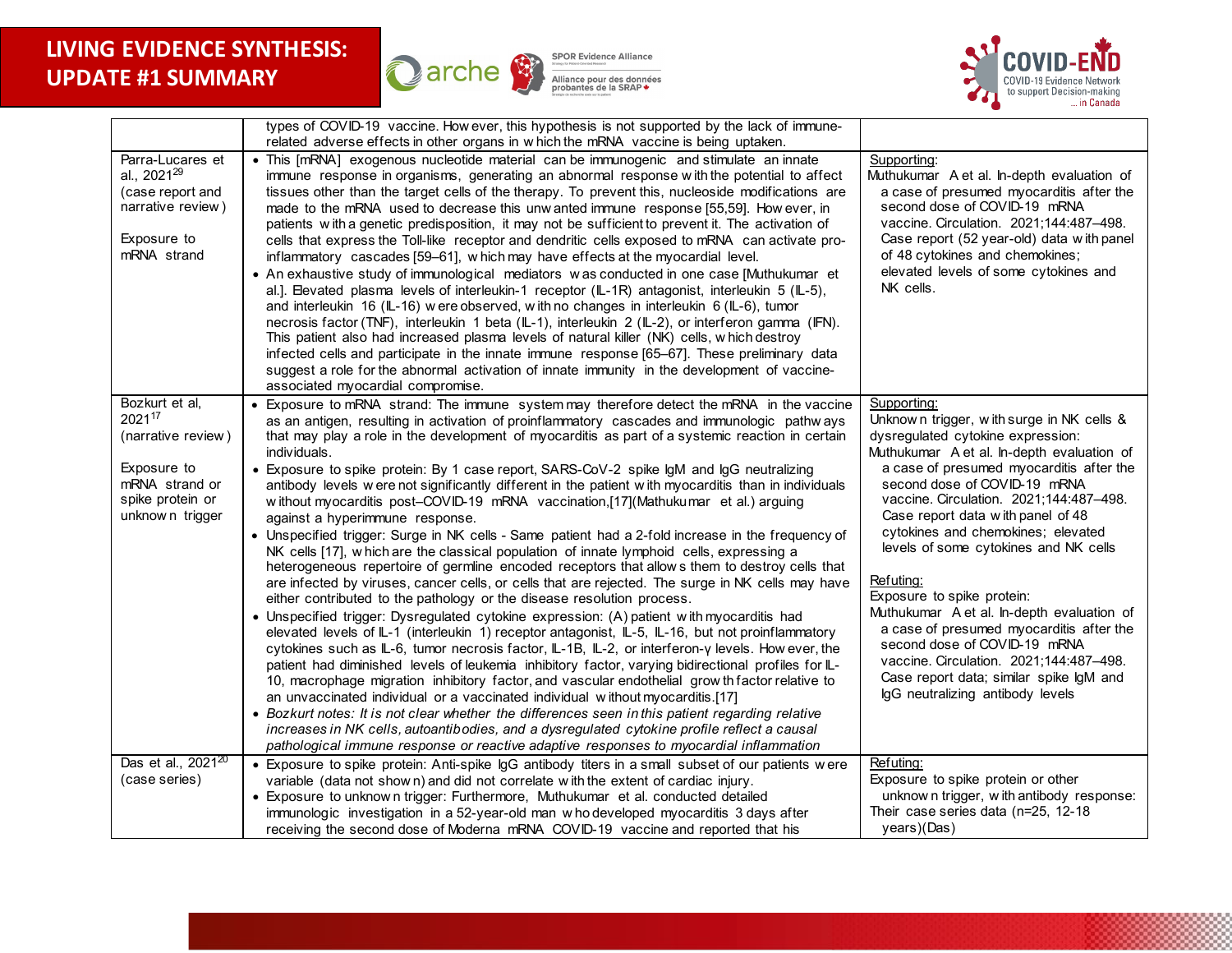





| Exposure to spike<br>protein and other<br>unknow n trigger<br>Boursier et al.,,<br>202116                     | antibody responses to 18 different SARS-CoV-2 antigens did not differ from (and w ere low er<br>for some antigens) vaccinated controls who did not develop complications.[16]<br>• The DOTATOC-PET images show ed an increase in myocardial uptake relative to blood<br>activity, predominantly in the lateral and inferior walls. Myocardial/blood SUV max ratio was                                                                                                                 | Muthukumar A et al. In-depth evaluation of<br>a case of presumed myocarditis after the<br>second dose of COVID-19 mRNA<br>vaccine. Circulation. 2021;144:487-498.<br>Case report data; antibody responses to<br>18 different SARS-CoV-2 antigens same<br>as controls.<br>Supporting:<br>Two cases (18 and 21-year old males) with                                                                                                                                                                                            |
|---------------------------------------------------------------------------------------------------------------|---------------------------------------------------------------------------------------------------------------------------------------------------------------------------------------------------------------------------------------------------------------------------------------------------------------------------------------------------------------------------------------------------------------------------------------------------------------------------------------|------------------------------------------------------------------------------------------------------------------------------------------------------------------------------------------------------------------------------------------------------------------------------------------------------------------------------------------------------------------------------------------------------------------------------------------------------------------------------------------------------------------------------|
| (case reports)<br>Exposure to<br>unknow n trigger                                                             | >2.2 in both cases and, thus, higher than what we commonly observe in non-myocarditis<br>patients. This likely reflects a myocardial infiltrate of inflammatory cells overexpressing<br>somatostatin receptors (lymphocytes, macrophages, activated monocytes) [1-4], presumably<br>within specific antigenic sites.                                                                                                                                                                  | PET findings supporting myocardial<br>infiltrate.                                                                                                                                                                                                                                                                                                                                                                                                                                                                            |
| Switzer & Loeb,<br>202130<br>(narrative review)<br>Exposure to<br>unknow n trigger                            | • A potential avenue for vaccine-associated myocarditis may be a nonspecific innate<br>inflammatory immune response.                                                                                                                                                                                                                                                                                                                                                                  | None                                                                                                                                                                                                                                                                                                                                                                                                                                                                                                                         |
| Verma et al.,<br>202134<br>(letter to the editor<br>describing 2<br>cases)<br>Exposure to<br>unknow n trigger | • Case 1: 45 year old w omen; endomyocardial biopsy specimen show ed an inflammatory<br>infiltrate predominantly composed of T-cells and macrophages, admixed with eosinophils, B<br>cells, and plasma cells. Case 2: 42 year old man; autopsy revealed biventricular<br>myocarditisAn inflammatory infiltrate admixed with macrophages, T-cells, eosinophils, and B<br>cells was observed.                                                                                           | Supporting:<br>Biopsy and autopsy findings from their two<br>cases; show ing inflammatory infiltrate.                                                                                                                                                                                                                                                                                                                                                                                                                        |
|                                                                                                               | Hypothesis 2: Delayed hypersensitivity (serum sickness)                                                                                                                                                                                                                                                                                                                                                                                                                               |                                                                                                                                                                                                                                                                                                                                                                                                                                                                                                                              |
| Hajra et al.,<br>$2021^{23}$<br>(article)                                                                     | • The development of symptoms within 1-4 days of the second dose of vaccine could be<br>explained by a delayed hypersensitivity or serum sickness-like reaction. Additionally, patients<br>w ho developed myocarditis following the first dose had a history of COVID-19 infection. In both<br>cases, initial exposure caused sensitization to viral antigen with subsequent exposure forming<br>antigen-antibody complexes and eventual damage to cardiac myocytes [33, 40, 55, 60]. | Supporting:<br>3 case series/reports reporting highest<br>incidence after second dose, or history of<br>previous COVID if experiencing<br>myocarditis after first dose:<br>D'Angelo T et al. Myocarditis after SARS-<br>CoV-2 vaccination: a vaccine-induced<br>reaction? Can J Cardiol. 2021<br>Montgomery J et al. Myocarditis Following<br>Immunization With mRNA COVID-19<br>Vaccines in Members of the US Military.<br>JAMA Cardiol. 2021<br>Shay DK et al. Myocarditis Occurring After<br>Immunization With mRNA-Based |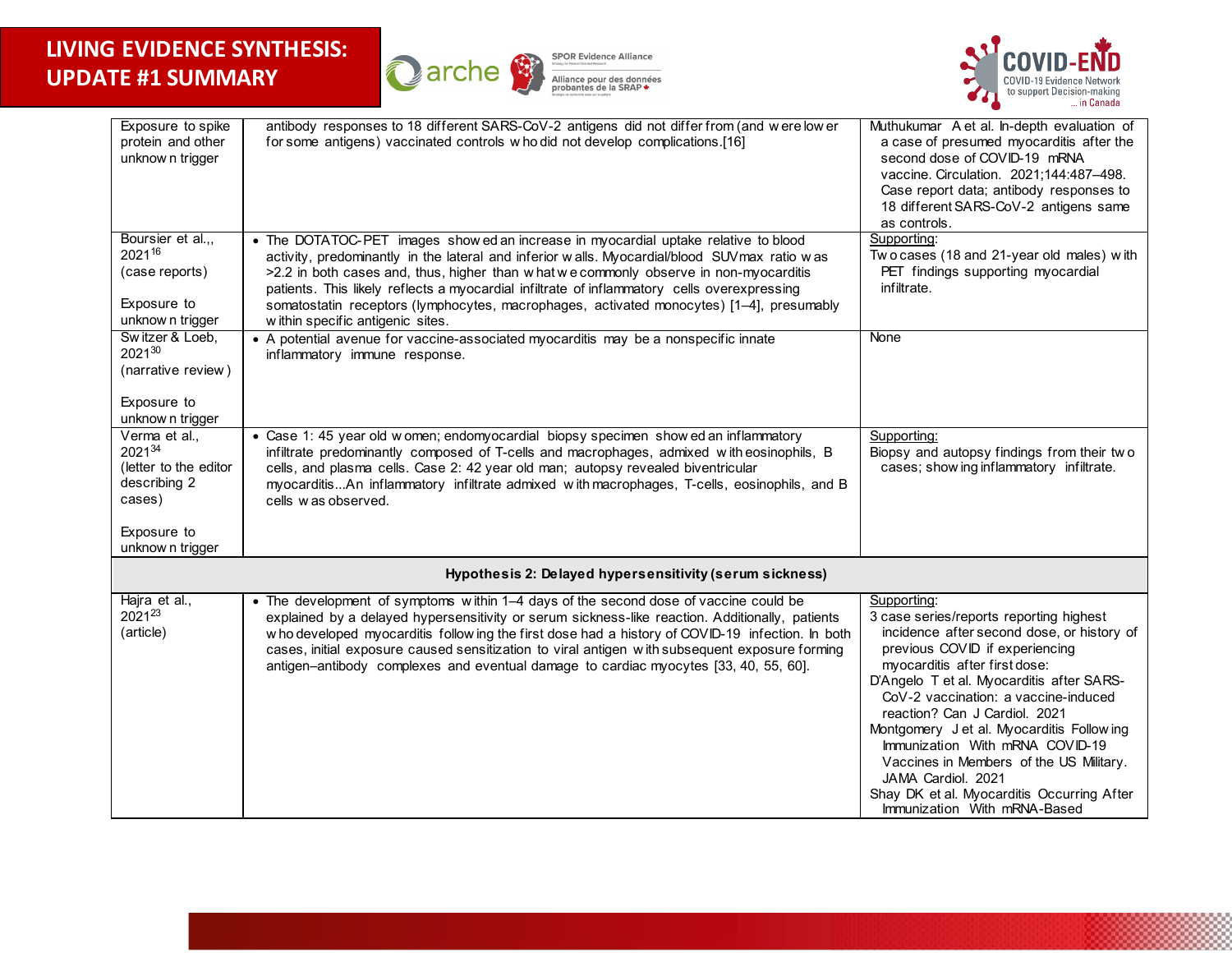





|                                                        |                                                                                                                                                                                                                                                                                                                                                                                                                                                                                                                                                                                                                                                                                                                                                                        | COVID-19 Vaccines, JAMA Cardiol<br>[Internet]. 2021 [cited 2021 Sep 16]                                                                                                                                                                                                                                                                                                                                                                                                                                                                                                                                                                                                                                                                                                                                                                                                                                                                                                                                                                                                                                                                                                                                                        |
|--------------------------------------------------------|------------------------------------------------------------------------------------------------------------------------------------------------------------------------------------------------------------------------------------------------------------------------------------------------------------------------------------------------------------------------------------------------------------------------------------------------------------------------------------------------------------------------------------------------------------------------------------------------------------------------------------------------------------------------------------------------------------------------------------------------------------------------|--------------------------------------------------------------------------------------------------------------------------------------------------------------------------------------------------------------------------------------------------------------------------------------------------------------------------------------------------------------------------------------------------------------------------------------------------------------------------------------------------------------------------------------------------------------------------------------------------------------------------------------------------------------------------------------------------------------------------------------------------------------------------------------------------------------------------------------------------------------------------------------------------------------------------------------------------------------------------------------------------------------------------------------------------------------------------------------------------------------------------------------------------------------------------------------------------------------------------------|
| Tsilingiris et al.,<br>$2021^{33}$<br>(article)        | • In the foreground stand immune or autoimmune mediated processes as possible mechanisms,<br>and the highest frequency of occurrence after the second vaccine dose (after allow ing for a<br>presumed sensitization process to take place after the first dose) seems to strengthen this<br>notion.                                                                                                                                                                                                                                                                                                                                                                                                                                                                    | None                                                                                                                                                                                                                                                                                                                                                                                                                                                                                                                                                                                                                                                                                                                                                                                                                                                                                                                                                                                                                                                                                                                                                                                                                           |
| D'Angelo et al,<br>2021 <sup>19</sup><br>(case report) | • In fact, the first vaccine dose may have presumably acquired sensitization. Moreover, the<br>hypothesis of a delayed hypersensitivity after the second dose would be concordant either with<br>the timing of symptoms, and with the mild peripheral eosinophilia seen in our case.                                                                                                                                                                                                                                                                                                                                                                                                                                                                                   | Supporting:<br>Case report data; 30 year-old male after<br>second dose.                                                                                                                                                                                                                                                                                                                                                                                                                                                                                                                                                                                                                                                                                                                                                                                                                                                                                                                                                                                                                                                                                                                                                        |
| Bozkurt et al<br>202117<br>(narrative review)          | • Reports to date do not suggest a delayed hypersensitivity reaction, such as serum sickness-<br>like reaction or eosinophilic myocarditis as a cause for myocarditis after mRNA COVID-19<br>vaccination.[15](D'Angelo et al.) Although rare, delayed localized skin hypersensitivity<br>reactions have been described with mRNA COVID-19 vaccination with a median latency of 7<br>days, [59] (Johnson et al.) unlike myocarditis emerging earlier within 3 to 4 days after<br>vaccination. None of the case reports published to date had evidence of eosinophilia in<br>peripheral blood or immune complex deposition or eosinophilic infiltrates in endomyocardial<br>biopsy samples arguing against hypersensitivity, allergic or eosinophilic myocarditis.[8-17] | Refutina:<br>Several case reports and series; no<br>eosinophilia:<br>Marshall M et al. Symptomatic<br>acute myocarditis in seven adolescents<br>following Pfizer-BioNTech COVID-19<br>vaccination. Pediatrics. Published online<br>June 4, 2021.<br>Rosner CM et al. Myocarditis temporally<br>associated with COVID-19 vaccination.<br>Circulation. 2021;144:503-506.<br>Abu Mouch S et al. Myocarditis following<br>COVID-19 mRNA vaccination. Vaccine.<br>2021;39:3790-3793.<br>Larson KF et al. Myocarditis after<br>BNT162b2 and mRNA-1273<br>vaccination. Circulation. 2021;144:507-<br>509.<br>Ammirati E et al. Temporal relation<br>between second dose BNT162b2<br>mRNA Covid-19 vaccine and cardiac<br>involvement in a patient with previous<br>SARS-COV-2 infection. Int J Cardiol<br>Heart Vasc. 2021;34:100774.<br>Bautista GJ et al. Acute myocarditis after<br>administration of the BNT162b2 vaccine<br>against COVID-19. Rev Esp Cardiol<br>(Engl Ed). Published online April 27,<br>2021;S1885-5857(21)00133-X.<br>Mclean K, Johnson T. Myopericarditis in a<br>previously healthy adolescent male<br>following COVID-19 vaccination: a case<br>report. Acad Emerg Med. Published<br>online June 16, 2021. |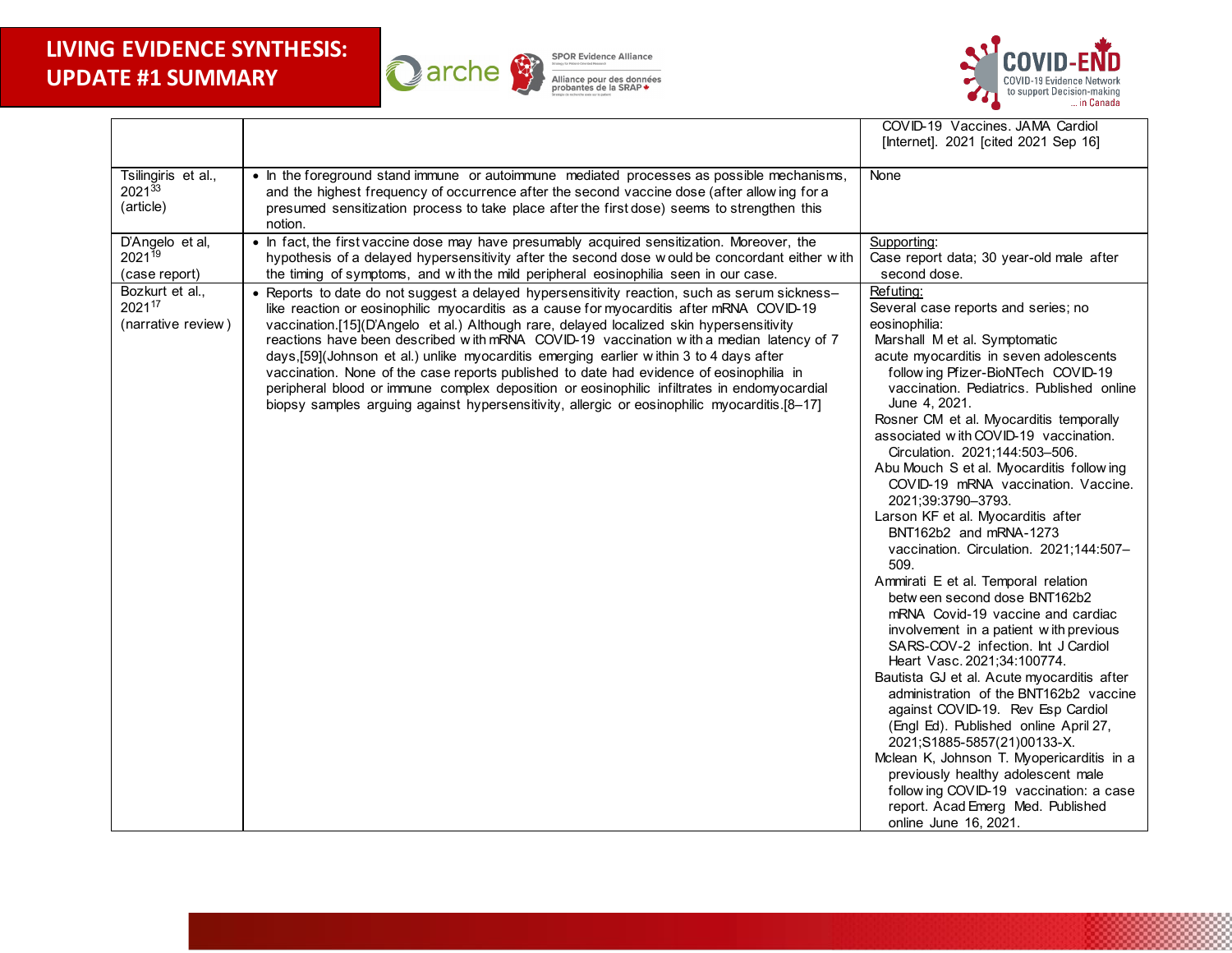

**SPOR Evidence Alliance** Alliance pour des données<br>probantes de la SRAP +



| Chouchana et al.,                                                        | • This may be related to greater adaptive immune response in younger individuals, which may                                                                                                                                                                                                                                                                                                                                                                                                                                                                                                                      | D'Angelo T et al. Myocarditis after SARS-<br>CoV-2 vaccination: a vaccine induced<br>reaction? Can J Cardiol. Published<br>online June 9, 2021;S0828-<br>282X(21)00286-5.<br>Albert E et al. Myocarditis following<br>COVID-19 vaccination. Radiol Case<br>Rep. 2021;16:2142-2145.<br>Muthukumar A et al. In-depth evaluation of<br>a case of presumed myocarditis after<br>the second dose of COVID-19 mRNA<br>vaccine. Circulation. 2021;144:487-498.<br>Johnston MS et al. Delayed localized<br>hypersensitivity reactions to the<br>Moderna COVID-19 vaccine: a case<br>series. JAMA Dermatol. 2021;157:716-<br>720. Skin reactions rare and delayed<br>more than myocarditis.<br>None |
|--------------------------------------------------------------------------|------------------------------------------------------------------------------------------------------------------------------------------------------------------------------------------------------------------------------------------------------------------------------------------------------------------------------------------------------------------------------------------------------------------------------------------------------------------------------------------------------------------------------------------------------------------------------------------------------------------|--------------------------------------------------------------------------------------------------------------------------------------------------------------------------------------------------------------------------------------------------------------------------------------------------------------------------------------------------------------------------------------------------------------------------------------------------------------------------------------------------------------------------------------------------------------------------------------------------------------------------------------------------------------------------------------------|
| 202118<br>(retrospective<br>study on Vigibase<br>case and<br>discussion) | lead to greater increases of CD4+ Th17+ cell populations, predisposing individuals to<br>developing myocarditis. It would be interesting to see if the recently reported mRNA diagnostic<br>of Th17 activation in myocarditis is also positive in these patients.[41]                                                                                                                                                                                                                                                                                                                                            |                                                                                                                                                                                                                                                                                                                                                                                                                                                                                                                                                                                                                                                                                            |
|                                                                          | <b>Hypothesis 3: Eosinophilic myocarditis</b>                                                                                                                                                                                                                                                                                                                                                                                                                                                                                                                                                                    |                                                                                                                                                                                                                                                                                                                                                                                                                                                                                                                                                                                                                                                                                            |
| Hajra et al 2021 <sup>23</sup><br>(narrative review)                     | • Small pox vaccine and tetanus toxoid vaccine have been found to cause myocardial damage<br>following immunization. Endomyocardial biopsy has demonstrated evidence of eosinophilic<br>myocarditis in such cases [62, 63]. Increased circulating eosinophils produced following<br>immunization infiltrate cardiac tissue. Degranulation of eosinophils causes direct myocardial<br>injury [64]. A similar mechanism might exist in the case of mRNA COVID-19 vaccine-<br>associated myocarditis. How ever, the lack of peripheral eosinophilia in a few instances<br>renders this mechanism unlikely [45, 58]. | None in this review; authors of cited reports<br>[45, 58] did not examine eosinophilia.                                                                                                                                                                                                                                                                                                                                                                                                                                                                                                                                                                                                    |
| Takeda et al.<br>202131<br>(case report)                                 | • Case report data: Interventricular septal biopsies obtained from the right ventricle revealed<br>diffuse eosinophilic infiltration of the myocardial interstitium. Eosinophilic infiltration, as well as<br>eosinophil degranulation betw een the myocardial fibers, w as observed.                                                                                                                                                                                                                                                                                                                            | Supporting:<br>Case report biopsy data, 53 year-old male;<br>no data on w hether from exposure to<br>spike protein epitope.                                                                                                                                                                                                                                                                                                                                                                                                                                                                                                                                                                |
| D'Angelo et al,<br>$2021^{19}$<br>(case report and<br>discussion)        | • Case report data: White blood cells w ere 10.4 x $10^3$ /µL (normal 4.0-10.0), with mild<br>eosinophilia $(0.9 \times 10^3/\mu L)$ , normal 0.0-0.5 x 10 <sup>3</sup> ).<br>• A further hypothesis can be represented by eosinophilic myocarditis directly after<br>immunisation, which has been reported as an extremely rare event, despite the possible<br>underdiagnosis due to its delayed development.[5]                                                                                                                                                                                                | Refuting:<br>Case report laboratory data (only mild<br>eosinophilia), 30 year-old male; no data<br>on whether from exposure to spike<br>protein epitope.                                                                                                                                                                                                                                                                                                                                                                                                                                                                                                                                   |
| Bozkurt et al,<br>202117                                                 | • (In a case report and series (n=4), there w as also no evidence of leukocytosis, eosinophilia,<br>anemia, thrombocytopenia, or transaminase elevation.[19,12](Ammirarti et al. and Kim et al.)                                                                                                                                                                                                                                                                                                                                                                                                                 | Refuting:                                                                                                                                                                                                                                                                                                                                                                                                                                                                                                                                                                                                                                                                                  |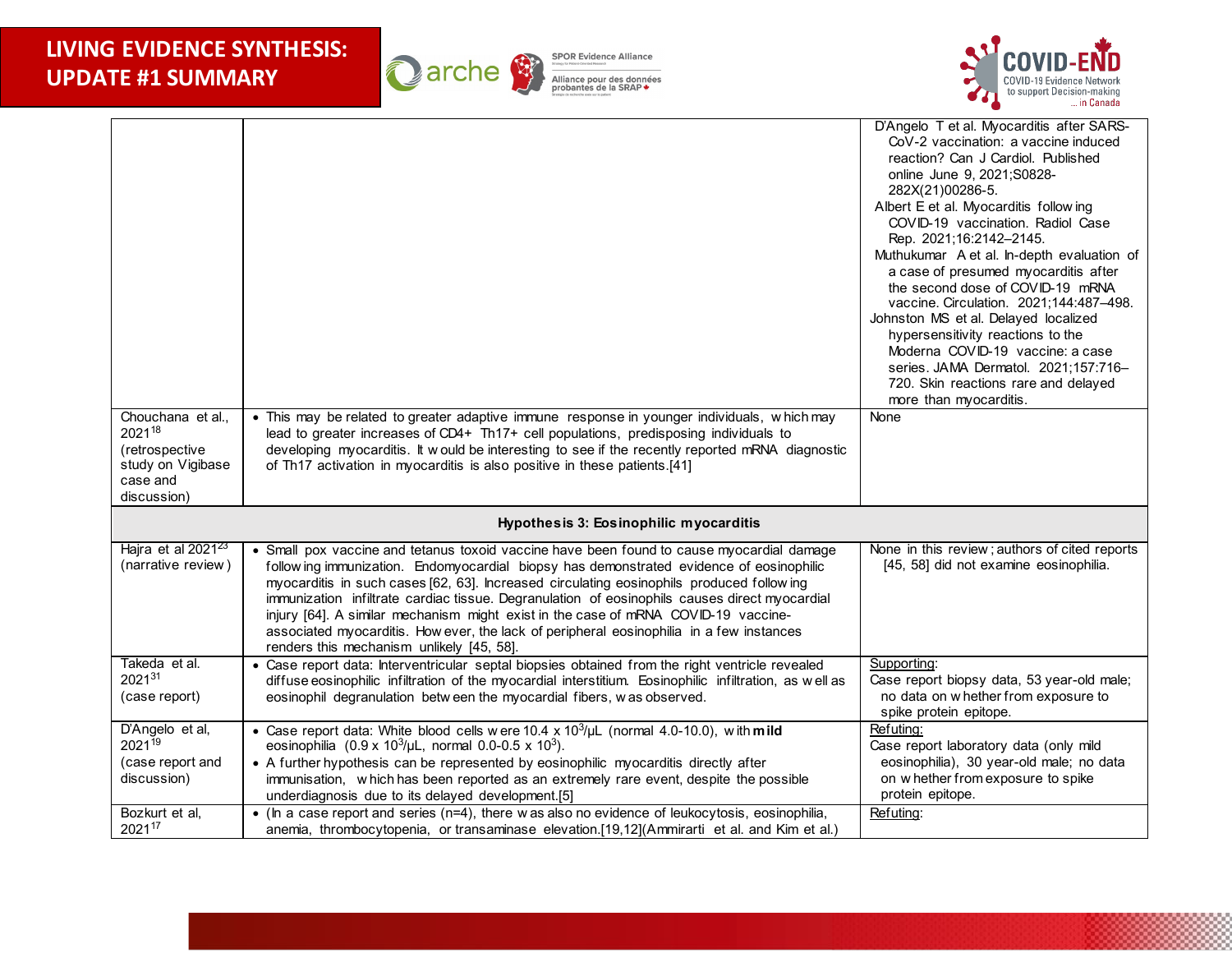

**SPOR Evidence Alliance** Alliance pour des données<br>probantes de la SRAP +



| (narrative review)                                                                          | • Reports to date do not suggest a delayed hypersensitivity reaction, such as serum sickness-<br>like reaction or eosinophilic myocarditis as a cause for myocarditis after mRNA COVID-19<br>vaccination.[15](D'Angelo T et al.) Although rare, delayed localized skin hypersensitivity<br>reactions have been described with mRNA COVID-19 vaccination with a median latency of 7<br>days, [59] (Johnson et al.) unlike myocarditis emerging earlier within 3 to 4 days after<br>vaccination. None of the case reports published to date had evidence of eosinophilia in<br>peripheral blood or immune complex deposition or eosinophilic infiltrates in endomyocardial<br>biopsy samples arguing against hypersensitivity, allergic or eosinophilic myocarditis.[8-17]                                                                                                  | Ammirati E et al. Temporal relation<br>between second dose BNT162b2 mRNA<br>Covid-19 vaccine and cardiac<br>involvement in a patient with previous<br>SARS-COV-2 infection. Int J Cardiol<br>Heart Vasc. 2021;34:100774. doi:<br>10.1016/j.ijcha.2021.100774: Case report<br>w ith no eosinophilia<br>Kim HW et al. Patients with acute<br>myocarditis following mRNA COVID-19<br>vaccination. JAMA Cardiol. Published<br>online June 29, 2021. doi:<br>10.1001/jamacardio.2021.2828. Case<br>series n=3 w ithout eosinophilia<br>D'Angelo T et al. Myocarditis after SARS-<br>CoV-2 vaccination: a vaccine induced<br>reaction? Can J Cardiol. Published online<br>June 9, 2021; S0828-282X(21) 00286-5.<br>Johnston MS et al. Delayed localized<br>hypersensitivity reactions to the<br>Moderna COVID-19 vaccine: a case<br>series. JAMA Dermatol. 2021;157:716-<br>720. doi:<br>10.1001/jamadermatol.2021.1214. Skin<br>reactions rare and delayed more than<br>myocarditis.<br>Several case reports and series; no<br>eosinophilia: (see Hypothesis 2) |
|---------------------------------------------------------------------------------------------|---------------------------------------------------------------------------------------------------------------------------------------------------------------------------------------------------------------------------------------------------------------------------------------------------------------------------------------------------------------------------------------------------------------------------------------------------------------------------------------------------------------------------------------------------------------------------------------------------------------------------------------------------------------------------------------------------------------------------------------------------------------------------------------------------------------------------------------------------------------------------|------------------------------------------------------------------------------------------------------------------------------------------------------------------------------------------------------------------------------------------------------------------------------------------------------------------------------------------------------------------------------------------------------------------------------------------------------------------------------------------------------------------------------------------------------------------------------------------------------------------------------------------------------------------------------------------------------------------------------------------------------------------------------------------------------------------------------------------------------------------------------------------------------------------------------------------------------------------------------------------------------------------------------------------------------------|
|                                                                                             | Hypothesis 4: Hypersensitivity to vaccine vehicle components (e.g., polyethylene glycol [PEG] and tromethamine; lipid nanoparticle sheath)                                                                                                                                                                                                                                                                                                                                                                                                                                                                                                                                                                                                                                                                                                                                |                                                                                                                                                                                                                                                                                                                                                                                                                                                                                                                                                                                                                                                                                                                                                                                                                                                                                                                                                                                                                                                            |
| Kounis et al.<br>$2021a^{27}$<br>(letter)<br>Hypersensitivity to<br>PEG and<br>tromethamine | • Sokolska et al. described young patient [1] had an atopic diathesis due to his previous history<br>of atopic asthma, pollen and pet allergy and, therefore, the induced myocarditis was<br>presumably hypersensitivity myocarditis.<br>• In 2 cases of myocarditis follow ing COVID-19 vaccination in the USA and in 1 in Israel, the<br>endomyocardial biopsies revealed eosinophils and other interacting and interrelated<br>inflammatory cells such as macrophages, T-cells, and B cells compatible with hypersensitivity<br>myocarditis [2](Witberg et al.)<br>• This type of myocarditis is particularly difficult to recognise because the clinical features<br>characteristic of a drug hypersensitivity reaction - including non-specific skin rash, malaise,<br>fever, and eosinophilia - are absent in most cases [not specific to COVID vaccine cases] [3]. | Supporting:<br>Sokolska JM et al. Every rose has its<br>thorns - acute myocarditis following<br>COVID-19 vaccination. Kardiol Pol. 2021;<br>79(10): 1153-1154, doi:<br>10.33963/KP.a2021.0075. 1 case with<br>allergy<br>Witberg G et al. Myocarditis after COVID-<br>19 vaccination in a large health care<br>organization. N Engl J Med. 2021 [Epub<br>ahead of print], doi:<br>10.1056/NEJMoa2110737. 1 case with<br>biopsy of 54 in series                                                                                                                                                                                                                                                                                                                                                                                                                                                                                                                                                                                                             |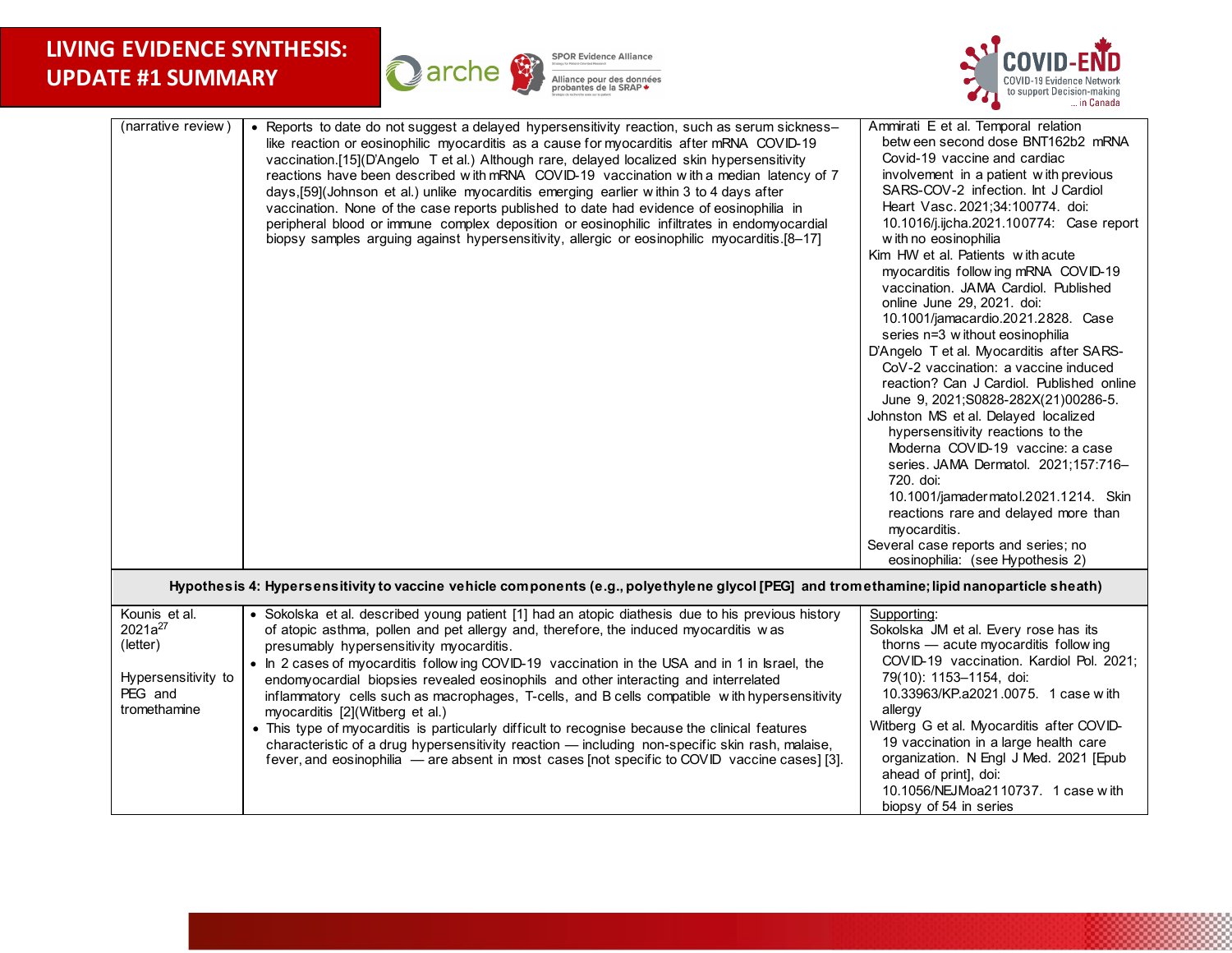





|                                                                                   |                                                                                                                                                                                                                                                                                                                                                                                                                                                                                                                                                                                                                                                                                                                                                                                                                                                                                                                                                                                                                                                                                              | No references for 2 cases in the USA with<br>eosinophilia.                                                                                                                                                                                                     |
|-----------------------------------------------------------------------------------|----------------------------------------------------------------------------------------------------------------------------------------------------------------------------------------------------------------------------------------------------------------------------------------------------------------------------------------------------------------------------------------------------------------------------------------------------------------------------------------------------------------------------------------------------------------------------------------------------------------------------------------------------------------------------------------------------------------------------------------------------------------------------------------------------------------------------------------------------------------------------------------------------------------------------------------------------------------------------------------------------------------------------------------------------------------------------------------------|----------------------------------------------------------------------------------------------------------------------------------------------------------------------------------------------------------------------------------------------------------------|
| Kounis et al.                                                                     |                                                                                                                                                                                                                                                                                                                                                                                                                                                                                                                                                                                                                                                                                                                                                                                                                                                                                                                                                                                                                                                                                              |                                                                                                                                                                                                                                                                |
| 2021b <sup>26</sup><br>(letter)<br>Hypersensitivity to<br>PEG and<br>tromethamine | • Hypersensitivity or drug induced myocarditis occurs after hypersensitivity reactions to drugs or<br>substances and is neither necrotizing nor fibrotic [7,8]. One third of patients may demonstrate<br>no peripheral eosinophilia and most patients respond well to steroids and drug cessation [9].<br>Drugs and substances that can cause hypersensitivity myocarditis include vaccines,<br>antibiotics, central nervous system drugs, antitubercular agents and a variety of other<br>undetermined drugs [10]. Hypersensitivity myocarditis can occur in 3% to 10% of cardiac<br>explants and in patients with a ventricular assist device.<br>• Two cases after mRNA vaccination described [by Verma et al.] had endomyocardial biopsies<br>revealing eosinophils and other interacting inflammatory cells such as macrophages, T-cells,<br>and B cells [11].<br>• Lymphocytic myocarditis with presence of macrophages and T cells has been diagnosed after<br>BNT162b2 COVID-19 vaccination, but staining with hematoxylin-eosin to identify eosinophils<br>w as not performed [12]. | Supporting:<br>Verma AK, Lavine KJ, Lin CY. Myocarditis<br>after Covid-19 mRNA vaccination. N Engl<br>J Med. 2021;30(385):1332-4. Two cases<br>w ith eosinophilia on biopsy.                                                                                   |
| Tsilingiris et al.,<br>$2021^{33}$                                                | • The polyethylene glycol (PEG) component and several other ingredients of the lipid<br>nanoparticle sheath have been implicated in other hypersensitivity reactions, most notably in                                                                                                                                                                                                                                                                                                                                                                                                                                                                                                                                                                                                                                                                                                                                                                                                                                                                                                        | Supporting:                                                                                                                                                                                                                                                    |
| (article)<br>Hypersensitivity to<br>PEG and lipid<br>nanoparticle<br>sheath       | extremely rare but potentially life-threatening immediate cases of anaphylaxis following mRNA<br>vaccine administration [28,29].<br>• It should be noted that in this report and in stark contrast to other available observations a<br>small overall increase in myocarditis risk w as observed after the first dose of ChAdOx1<br>vaccine [34]. (Patone et al.)                                                                                                                                                                                                                                                                                                                                                                                                                                                                                                                                                                                                                                                                                                                            | Patone et al. Risks of myocarditis,<br>pericarditis, and cardiac arrhythmias<br>associated with COVID-19 vaccination or<br>SARS-CoV-2 infection. Nat Med 2021.<br>https://doi.org/10.1038/s41591-021-<br>01630-0.                                              |
| Bozkurt et al.,<br>202117<br>(narrative review)                                   | • Reports to date do not suggest a delayed hypersensitivity reaction, such as serum sickness-<br>like reaction or eosinophilic myocarditis as a cause for myocarditis after mRNA COVID-19<br>vaccination.[15] Although rare, delayed localized skin hypersensitivity reactions have been                                                                                                                                                                                                                                                                                                                                                                                                                                                                                                                                                                                                                                                                                                                                                                                                     | Refuting:<br>Several case reports and series (see<br>Hypothesis 2).                                                                                                                                                                                            |
| Hypersensitivity:<br>excipients not<br>mentioned                                  | described with mRNA COVID-19 vaccination with a median latency of 7 days, [59] (Johnson et<br>al.) unlike myocarditis emerging earlier within 3 to 4 days after vaccination. None of the case<br>reports published to date had evidence of eosinophilia in peripheral blood or immune complex<br>deposition or eosinophilic infiltrates in endomyocardial biopsy samples arguing against<br>hypersensitivity, allergic or eosinophilic myocarditis.[8-17]<br>• Lipid nanoparticles or adjuvants used in mRNA vaccines have not been show n to result in an<br>immune or inflammatory response and have not been associated with myocarditis either.                                                                                                                                                                                                                                                                                                                                                                                                                                          | Johnston MS et al. Delayed localized<br>hypersensitivity reactions to the Moderna<br>COVID-19 vaccine: a case series, JAMA<br>Dermatol. 2021;157:716-720. doi:<br>10.1001/jamader matol.2021.1214. Skin<br>reactions rare and delayed more than<br>myocarditis |
|                                                                                   |                                                                                                                                                                                                                                                                                                                                                                                                                                                                                                                                                                                                                                                                                                                                                                                                                                                                                                                                                                                                                                                                                              |                                                                                                                                                                                                                                                                |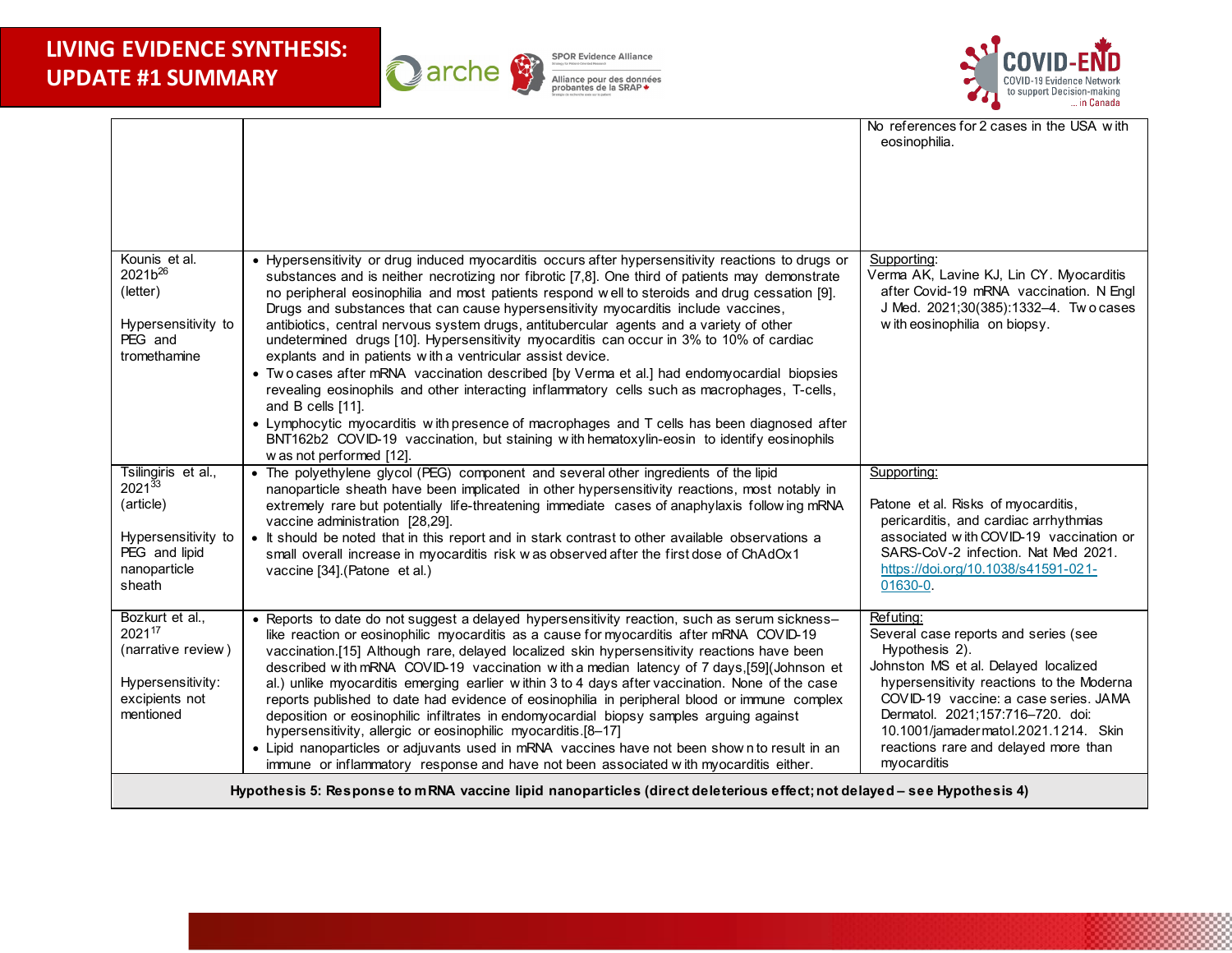





| Tsilingiris et al.,            | • To counter the inherent instability of free mRNA and facilitate its entry into selected host cells, | Supporting:                                              |
|--------------------------------|-------------------------------------------------------------------------------------------------------|----------------------------------------------------------|
| $2021^{33}$                    | a lipid nanoparticle sheath is used as a delivery vehicle; the most crucial element of the lipid      | Patone et al. Risks of myocarditis,                      |
| (article)                      | nanoparticles is the variable ionizable lipid (SM-102 for Moderna and ALC-0315 for                    | pericarditis, and cardiac arrhythmias                    |
|                                | Pfizer/BioNTech).                                                                                     | associated with COVID-19 vaccination or                  |
|                                | • The recent observation of a similar adverse event in a recipient of the non-mRNA, peptide-          | SARS-CoV-2 infection. Nat Med 2021.                      |
|                                | based NVX- CoV2373 in the frame of a phase III clinical trial with 7020 participants in the           | https://doi.org/10.1038/s41591-021-                      |
|                                | active treatment arm raises the question w hether the lipid nanoparticle sheath, w hich is a          | 01630-0                                                  |
|                                | common structural component of these platforms could be implicated in the pathogenesis of             |                                                          |
|                                | vaccine-induced myocarditis.[30] The case of myocarditis within the NVX-CoV2373 clinical trial        |                                                          |
|                                | w as review ed by an independent safety monitoring which determined that it was likely of viral       |                                                          |
|                                | origin and not related to the vaccination itself.                                                     |                                                          |
|                                | • It should be noted that in this report (Patone et al.) and in stark contrast to other available     |                                                          |
|                                | observations a small overall increase in myocarditis risk w as observed after the first dose of       |                                                          |
|                                | ChAdOx1 vaccine [34].                                                                                 |                                                          |
|                                | • One could argue that there have been up until now essentially no reports of a similar clinical      |                                                          |
|                                | picture among receivers of other non-vaccine, LPN-containing treatments. This could be a              |                                                          |
|                                | mere result of the rarity of this adverse event combined with the massive vaccination                 |                                                          |
|                                | programs, which could have allowed for the clustering and recognition of such cases.                  |                                                          |
| Kadkhoda, 2021 <sup>25</sup>   | • A more likely mechanism [than Hypothesis 13 of pericyte expression] is where the vaccine            | None                                                     |
| (letter)                       | lipid nanoparticles leak from the injection site and enter circulation where clinical injection       |                                                          |
|                                | practices are not very well observed [7]. Then the nanoparticles reach the heart and can be           |                                                          |
|                                | endocytosed by cardiac tissue including cardiac muscle, pericytes, endothelial cells, and             |                                                          |
|                                | macrophages.                                                                                          |                                                          |
|                                |                                                                                                       |                                                          |
|                                | Hypothesis 6: Autoimmunity triggered by molecular mimicry*** or other mechanism                       |                                                          |
| Hajra et al 2021 <sup>23</sup> | • Molecular mimicry: The high prevalence of myocardial damage in COVID-19 [w here there is            | Supporting:                                              |
| (narrative review)             | exposure to entire spike protein], combined with a tiny proportion of myocarditis in mRNA             | 3 case series/reports of myocarditis after               |
|                                | COVID-19 vaccine recipients [exposure to partial antigen i.e. small epitope of spike protein],        | mRNA vaccination, indicating low er rates                |
| Molecular mimicry              | indicates the possibility of molecular mimicry between SARS-CoV-2 spike protein and an                | than due to COVID-19:                                    |
|                                | unknown myocardial protein [33, 38, 58, 61].                                                          | D'Angelo T et al. Myocarditis after SARS-                |
|                                |                                                                                                       | CoV-2 vaccination: a vaccine-induced                     |
|                                |                                                                                                       | reaction? Can J Cardiol. 2021                            |
|                                |                                                                                                       | Larson KF, Ammirati E, Adler ED, Cooper                  |
|                                |                                                                                                       | LT, Hong KN, Sapon- ara G, et al.                        |
|                                |                                                                                                       | Myocarditis after BNT162b2 and mRNA-                     |
|                                |                                                                                                       | 1273 Vac-cination. Circulation. 2021                     |
|                                |                                                                                                       | Ammirati E et al. Temporal relation                      |
|                                |                                                                                                       | between second dose BNT162b2 mRNA                        |
|                                |                                                                                                       | Covid-19 vaccine and cardiac                             |
|                                |                                                                                                       | involvement in a patient with previous                   |
|                                |                                                                                                       | SARS-COV-2 infection. IJC Heart Vasc.<br>2021;34:100774. |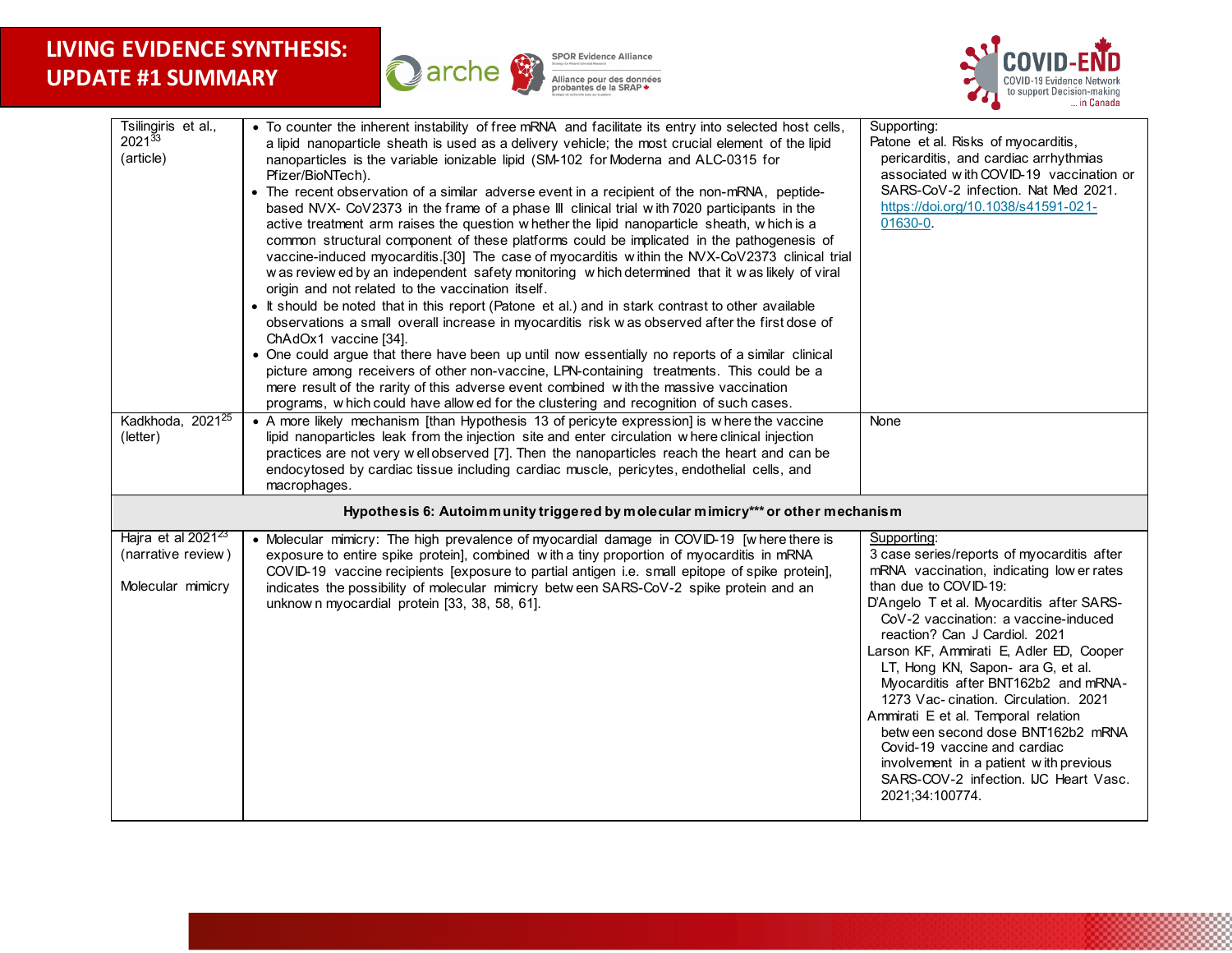





| Tsilingiris et al.,<br>$2021^{33}$<br>(article)<br>Molecular mimicry<br>and other<br>autoimmune | • Molecular mimicry: Among others, supported by the relatively frequent occurrence of<br>myocardial damage and myocarditis in the frame of SARS-CoV-2 infection, a mechanism of<br>molecular mimicry between the viral S-protein and various self-antigens (i.e., $\alpha$ -myosin) has<br>been suggested [22]. In this case, relatively similar rates of myocarditis occurrence would be<br>expected among receivers of adenoviral vector-based platforms. The currently available<br>evidence presents a rather solid counterargument against this scenario; while cases of<br>myocarditis/pericarditis in association with administration of the ChAdOx1 vaccine (Vaxzevria,<br>Astra-Zeneca) have also been reported [34](Patone et al.), they do not seem to occur more<br>frequently than expected in the absence of vaccination according to most available evidence<br>[23,24](Alberta; Australian Government), while there is so far one published only 1 case<br>reported after Janssen Ad26.COV2.S [25].( Sulemankhil et al.)<br>• Other autoimmune: In the foreground stand immune or autoimmune mediated processes as<br>possible mechanisms, and the highest frequency of occurrence after the second vaccine dose<br>(after allow ing for a presumed sensitization process to take place after the first dose) seems to<br>strengthen this notion. mRNA vaccines have been already causally implicated in a number of<br>immune-mediated adverse events such as autoimmune thrombocytopenia and thyroiditis<br>$[11, 21]$ . | Refuting:<br>Molecular mimicry:<br>More cases should occur in non-mRNA<br>vaccines, w hich introduce spike protein,<br>than have been reported:<br>Patone et al. Risks of myocarditis,<br>pericarditis, and cardiac arrhythmias<br>associated with COVID-19 vaccination or<br>SARS-CoV-2 infection. Nat Med 2021.<br>https://doi.org/10.1038/s41591-021-<br>01630-0.<br>Alberta. Office of the chief medical officer<br>of health. Myocarditis and/or Pericarditis<br>following COVID-19 Vaccines 2021.<br>https://www.alberta.ca/assets/documents<br>/health-myocarditis-and-pericarditis-<br>follow ing-covid.pdf.<br>Australian Government. Department of<br>Health. COVID-19 vaccination -<br>guidance on myocarditis and pericarditis<br>after mRNA COVID-19 vaccines. 2021.<br>Sulemankhil I, Abdelrahman M, Negi SI.<br>Temporal association between the<br>COVID-19 Ad26.COV2.S vaccine and<br>acute myocarditis: a case report and<br>literature review. Cardiovasc<br>Revascularization Med: Mol Interv<br>2021.<br>https://doi.org/10.1016/j.carrev.2021.0<br>8.012. |
|-------------------------------------------------------------------------------------------------|--------------------------------------------------------------------------------------------------------------------------------------------------------------------------------------------------------------------------------------------------------------------------------------------------------------------------------------------------------------------------------------------------------------------------------------------------------------------------------------------------------------------------------------------------------------------------------------------------------------------------------------------------------------------------------------------------------------------------------------------------------------------------------------------------------------------------------------------------------------------------------------------------------------------------------------------------------------------------------------------------------------------------------------------------------------------------------------------------------------------------------------------------------------------------------------------------------------------------------------------------------------------------------------------------------------------------------------------------------------------------------------------------------------------------------------------------------------------------------------------------------------------------------------------|---------------------------------------------------------------------------------------------------------------------------------------------------------------------------------------------------------------------------------------------------------------------------------------------------------------------------------------------------------------------------------------------------------------------------------------------------------------------------------------------------------------------------------------------------------------------------------------------------------------------------------------------------------------------------------------------------------------------------------------------------------------------------------------------------------------------------------------------------------------------------------------------------------------------------------------------------------------------------------------------------------------------------------------------------------------------------------|
| D'Angelo et al,<br>2021 <sup>19</sup><br>(case report and<br>discussion)                        | • The pathophysiology of our case w as more likely related to an autoimmune phenomenon.<br>Although the exact trigger for autoimmune myocarditis is unknown, literature evidence<br>suggests a "molecular mimicry" w hen the viral antigen resembles proteins on the myocardium.<br>When autoreactive sensitisation occurs, cytokines and lymphocytes migrate into the<br>myocardial interstitial space, inducing an inflammatory response.[3]                                                                                                                                                                                                                                                                                                                                                                                                                                                                                                                                                                                                                                                                                                                                                                                                                                                                                                                                                                                                                                                                                             | None; nothing from case report to<br>support & reference to influenza<br>vaccine-induced fulminant myocarditis.                                                                                                                                                                                                                                                                                                                                                                                                                                                                                                                                                                                                                                                                                                                                                                                                                                                                                                                                                                 |
| Molecular mimicry<br>Heyman &<br>Cooper, 2021 <sup>24</sup><br>(letter)<br>Molecular mimicry    | • Antibodies directed to SARS- CoV-2 spike glycoproteins might cross-react with structurally<br>similar human protein sequences, including myocardial a- myosin heavy chain. These<br>autoantibodies might be innocent bystanders resulting from myocardial inflammation and<br>injury, or might reflect a certain immune-genetic background that predisposes to developing<br>hyperimmunity and myocarditis upon any trigger.[9]                                                                                                                                                                                                                                                                                                                                                                                                                                                                                                                                                                                                                                                                                                                                                                                                                                                                                                                                                                                                                                                                                                          | Supporting:<br>Vojdani, A. & Kharrazian, D. Potential<br>antigenic cross-reactivity between<br>SARS- CoV-2 and human tissue with a<br>possible link to an increase in<br>autoimmune diseases. Clin. Immunol.<br>2020;217: 108480. In vitro study.**                                                                                                                                                                                                                                                                                                                                                                                                                                                                                                                                                                                                                                                                                                                                                                                                                             |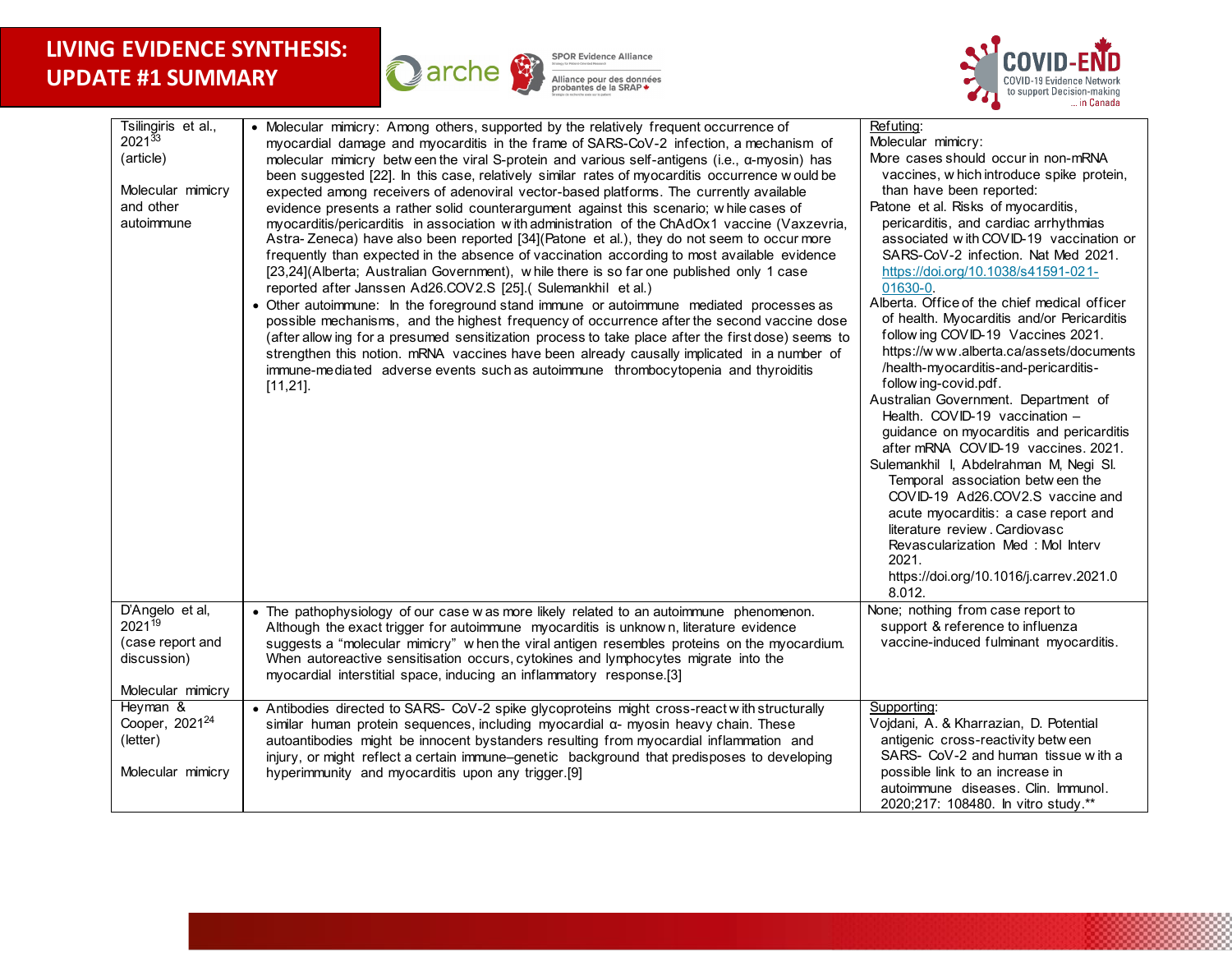





| Bozkurt et al.,<br>202117<br>(narrative review)<br>Molecular mimicry<br>and other<br>autoimmune                                      | • Molecular mimicry: Another important potential mechanism for myocarditis is molecular<br>mimicry betw een the spike protein of SARS-CoV-2 and self-antigens.[50] Antibodies against<br>SARS-CoV-2 spike glycoproteins have been experimentally show n to cross-react with<br>structurally similar human peptide protein sequences, including α-myosin.[50](Vojdani et al.)<br>How ever, severe adverse events or autoimmune reactions have been very rare.[46,47](Polack<br>et al. and Baden et al.)<br>• Other autoimmune: (One case) had higher levels of antibodies against some self-antigens<br>such as aquaporin 4, endothelial cell antigen, and proteolipid protein 1.[17](Muthukumar A et<br>al) In the patient studied, autoantibody levels peaked on day 2 along with symptoms, but they<br>did not recede as expected, as the clinical condition improved, although the follow-up w as<br>rather short. Also, the autoantibodies may not be pathogenic and could also be seen as a<br>result of myocardial inflammation. (Historically, circulating heart-reactive autoantibodies have<br>been reported at a higher frequency in patients with myocarditis and have been implicated in<br>pathogenesis. These autoantibodies are usually directed against multiple antigens, some of<br>w hich may have functional effects on cardiac myocytes.[49]) Autoantibodies are found more<br>frequently in first-degree relatives of patients with cardiomyopathy than in the healthy<br>population, raising the possibility that myocarditis may develop in a subgroup of patients with<br>the appropriate genetic background. | Supporting:<br>Molecular mimicry:<br>Vojdani, A. & Kharrazian, D. Potential<br>antigenic cross-reactivity between<br>SARS- CoV-2 and human tissue with a<br>possible link to an increase in<br>autoimmune diseases. Clin. Immunol.<br>2020;217: 108480. In vitro study (see<br>row immediately above for details).<br>Other autoimmunity:<br>Muthukumar A et al. In-depth evaluation of<br>a case of presumed myocarditis after the<br>second dose of COVID-19 mRNA<br>vaccine. Circulation. 2021;144:487-498. |
|--------------------------------------------------------------------------------------------------------------------------------------|----------------------------------------------------------------------------------------------------------------------------------------------------------------------------------------------------------------------------------------------------------------------------------------------------------------------------------------------------------------------------------------------------------------------------------------------------------------------------------------------------------------------------------------------------------------------------------------------------------------------------------------------------------------------------------------------------------------------------------------------------------------------------------------------------------------------------------------------------------------------------------------------------------------------------------------------------------------------------------------------------------------------------------------------------------------------------------------------------------------------------------------------------------------------------------------------------------------------------------------------------------------------------------------------------------------------------------------------------------------------------------------------------------------------------------------------------------------------------------------------------------------------------------------------------------------------------------------------------------------------------------------|----------------------------------------------------------------------------------------------------------------------------------------------------------------------------------------------------------------------------------------------------------------------------------------------------------------------------------------------------------------------------------------------------------------------------------------------------------------------------------------------------------------|
| Chouchana et al.,<br>202118<br>(retrospective<br>study on Vigibase<br>case and<br>discussion)<br>Molecular mimicry                   | • The mRNA is known to be a self-adjuvant for innate immune responses, and this may help to<br>explain their immunogenicity, and trigger excessive immune responses in some individuals,<br>especially when there may be presence of a cross-reacting antigen.                                                                                                                                                                                                                                                                                                                                                                                                                                                                                                                                                                                                                                                                                                                                                                                                                                                                                                                                                                                                                                                                                                                                                                                                                                                                                                                                                                         | None                                                                                                                                                                                                                                                                                                                                                                                                                                                                                                           |
| Switzer & Loeb,<br>202130<br>(narrative review)<br>Molecular mimicry<br>and other<br>autoimmune                                      | • Molecular mimicry: A potential avenue for vaccine-associated myocarditis may be a<br>nonspecific innate inflammatory immune response, or perhaps an interaction between the<br>encoded viral spike protein of the mRNA and an as-yet undetermined cardiac protein [21,56].<br>Studies have hypothesized that the antibodies generated in response to the mRNA spike<br>protein may react with surface antibodies of the cardiomyocytes of susceptible hosts,<br>provoking an inflammatory reaction and associated tissue damage [21,57].<br>• Other autoimmune: Heart-reactive auto-antibodies have been reported at elevated levels in<br>patients with myocarditis [2,57,64]. These antibodies may target multiple antigens, possibly<br>having functional effects on cardiac myocytes and contributing to the pathogenesis of vaccine-<br>induced.                                                                                                                                                                                                                                                                                                                                                                                                                                                                                                                                                                                                                                                                                                                                                                                | None                                                                                                                                                                                                                                                                                                                                                                                                                                                                                                           |
| Parra-Lucares et<br>al., 2021 <sup>29</sup><br>(case report and<br>narrative review)<br>Molecular mimicry<br>and other<br>autoimmune | • Molecular mimicry: The presence of mimicry between the spike protein and cardiac<br>autoantigens (e.g., myosin) generates anti-SARS-CoV-2 antibodies with affinity to cardiac<br>proteins, inducing an autoimmune humoral response. In in vitro studies [68] (Vojdani et al),<br>anti-SARS-CoV-2 antibodies have been show n to crosstalk with human proteins, such as<br>alpha-myosin, a structural protein of cardiomyocytes involved in myocardial muscle<br>contraction. However, to date, it has not been shown that these antibodies can generate an<br>autoimmune response in tissues that express these proteins, both in animal models and in<br>patients.                                                                                                                                                                                                                                                                                                                                                                                                                                                                                                                                                                                                                                                                                                                                                                                                                                                                                                                                                                  | Supporting:<br>Molecular mimicry:<br>Vojdani, A. & Kharrazian, D. Potential<br>antigenic cross-reactivity between<br>SARS- CoV-2 and human tissue with a<br>possible link to an increase in<br>autoimmune diseases. Clin. Immunol.<br>2020;217: 108480. In vitro study show ing                                                                                                                                                                                                                                |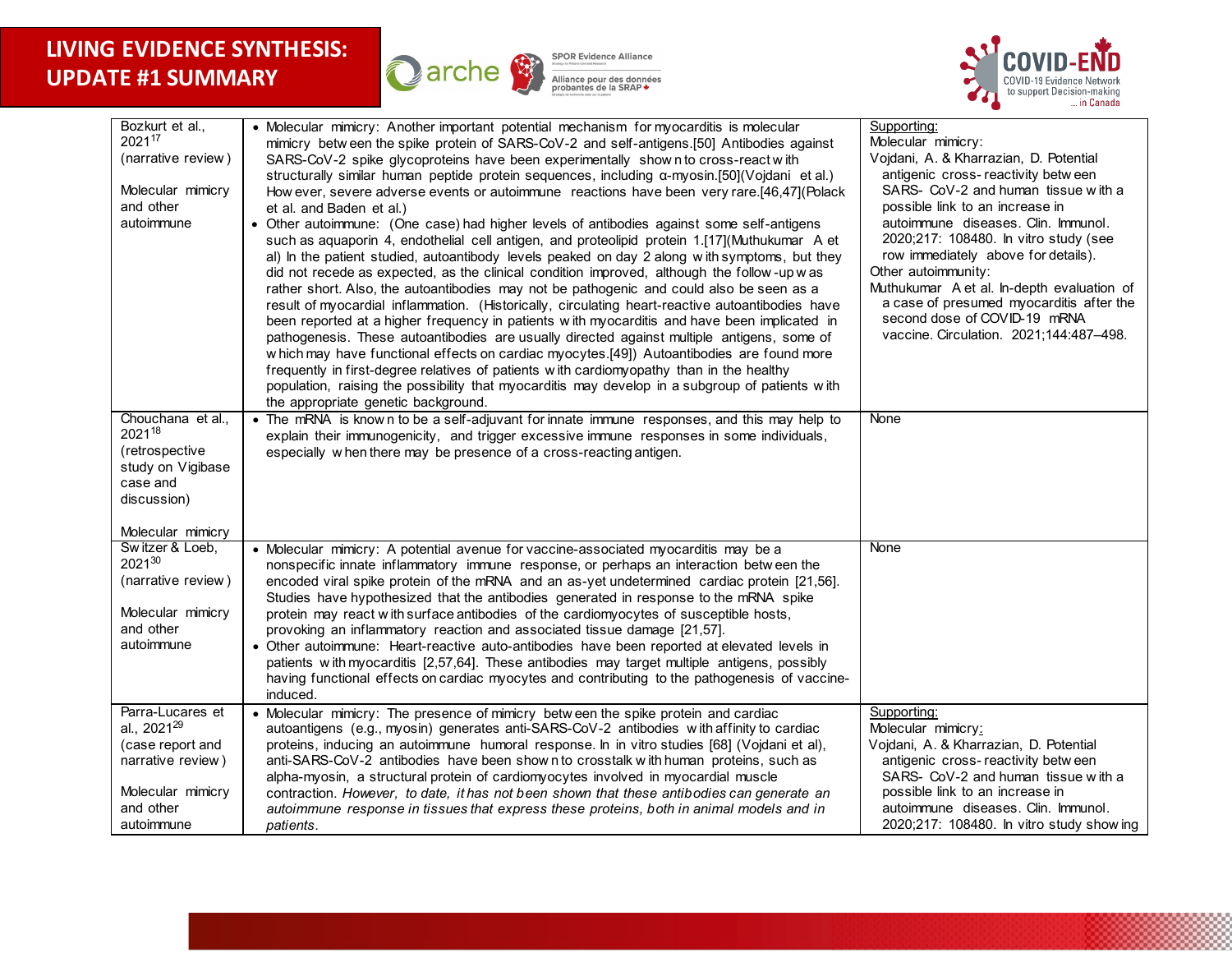





|                                                                                                                              | • Other autoimmune: The presence of antibodies against self-antigens was evaluated in the<br>clinical case described above [64](Muthukumar A et al.). Autoantibodies such as anti-                                                                                                                                                                                                                                                                                                                                                                                                                                                                                                                                                                                                                                                                                                                                                                                                                                                                                                                     | cross-reactivity with at least one protein<br>in muscle, i.e. α-myosin (see above);                                                                                                                                                                                                                                               |
|------------------------------------------------------------------------------------------------------------------------------|--------------------------------------------------------------------------------------------------------------------------------------------------------------------------------------------------------------------------------------------------------------------------------------------------------------------------------------------------------------------------------------------------------------------------------------------------------------------------------------------------------------------------------------------------------------------------------------------------------------------------------------------------------------------------------------------------------------------------------------------------------------------------------------------------------------------------------------------------------------------------------------------------------------------------------------------------------------------------------------------------------------------------------------------------------------------------------------------------------|-----------------------------------------------------------------------------------------------------------------------------------------------------------------------------------------------------------------------------------------------------------------------------------------------------------------------------------|
|                                                                                                                              | aquaporin 4, anti-endothelial antigen, or anti-proteolipid protein 1 w ere detected. These<br>autoantibodies have been previously reported in patients with myocarditis [69] and first-degree<br>relatives of patients with myocarditis, which supports the existence of a myocarditis<br>mechanism mediated by autoantibody formation. However, it has not been demonstrated that<br>these autoantibodies can cause an autoimmune response in organisms, both in the heart and<br>other tissues, so it could only be a non-causal correlation.<br>• Other autoimmune: In most cases [of patients with clinical and laboratory findings of<br>myocarditis associated with anti-SARS-CoV-2 vaccination], significant alterations in<br>autoimmune parameters observed in other pathologies were not detected, including<br>rheumatoid factor (RF), antinuclear antibodies (ANA), or elevation of inflammatory parameters<br>(C-reactive protein or erythrocyte sedimentation rate).                                                                                                                     | caution about unknown implications.<br>Other autoimmune:<br>Muthukumar A et al. In-depth evaluation of<br>a case of presumed myocarditis after the<br>second dose of COVID-19 mRNA<br>vaccine. Circulation. 2021;144:487-498.<br>Case report with detected<br>autoantibodies; caution about unknown<br>implications.<br>Refuting: |
|                                                                                                                              |                                                                                                                                                                                                                                                                                                                                                                                                                                                                                                                                                                                                                                                                                                                                                                                                                                                                                                                                                                                                                                                                                                        | Other autoimmune:<br>Indicative of direct data but no citations                                                                                                                                                                                                                                                                   |
| Ehlrich et al.,<br>202121<br>(case report in 40)<br>year-old male<br>after first dose.<br>w ith biopsy)<br>Molecular mimicry | • Case report of biopsy-proven (left ventricular endomyocardial) lymphocytic myocarditis in 40-yr<br>male after first dose. Histology and immuno-histology of the biopsies revealed acute<br>lymphocytic myocarditis. As the patient developed myocarditis a few days after the first<br>vaccination in absence of anti-SARS-CoV-2-antibodies, the pathogenesis of mRNA COVID-19<br>vaccine associated myocarditis does not appear to depend on anti-SARS CoV-2 spike protein<br>antibodies. Thus, the hypothesis of cross-reactivity of antibodies induced by mRNA<br>vaccination with myocardial antigens (molecular mimicry [7]) is not corroborated by our case.<br>Rather, the quick cardiac infiltration of immune cells after vaccination suggests that<br>myocarditis may be caused by other mechanisms.                                                                                                                                                                                                                                                                                       | Refuting:<br>Molecular mimicry (after first dose):<br>Their case report data, due to lack of anti-<br>SARS-CoV-2-antibodies                                                                                                                                                                                                       |
|                                                                                                                              | Hypothesis 7: Low residual levels of double-strand RNA (ds RNA)                                                                                                                                                                                                                                                                                                                                                                                                                                                                                                                                                                                                                                                                                                                                                                                                                                                                                                                                                                                                                                        |                                                                                                                                                                                                                                                                                                                                   |
| Milano et al<br>202128<br>(special report)                                                                                   | • The presence of low residual levels of double-strand RNA (dsRNA) has been reported in<br>mRNA COVID-19 vaccine preparationsdsRNA is known to be a strong exogenous inducer<br>of immune-inflammatory reactions involving well-identified intracellular signaling cascades and<br>mediators. <sup>28</sup><br>• The current methods used to purify IVT mRNA vaccine preparations vary in terms of technical<br>performance and, at best, allow the removal of 90% of dsRNA when using HPLC, as reported<br>by the developers of mRNA vaccines [17].<br>• dsRNA is detected by antigen-presenting cells, endothelial cells and the airway epithelium<br>[18], and gives rise to dose-related innate immune activation [17]. When packaged in lipid<br>nanoparticles, dsRNA is preferentially transferred to phagocytic monocytic-derived cells, such<br>as macrophages and dendritic cells, which are key actors in immunity [24].<br>• How ever, a relatively low level of clinical evidence is currently available in this [COVID-19<br>mRNA vaccines] context to be taken as hypothesis-generating. | None                                                                                                                                                                                                                                                                                                                              |
| Hypothesis 8: Dysregulated micro-RNA response                                                                                |                                                                                                                                                                                                                                                                                                                                                                                                                                                                                                                                                                                                                                                                                                                                                                                                                                                                                                                                                                                                                                                                                                        |                                                                                                                                                                                                                                                                                                                                   |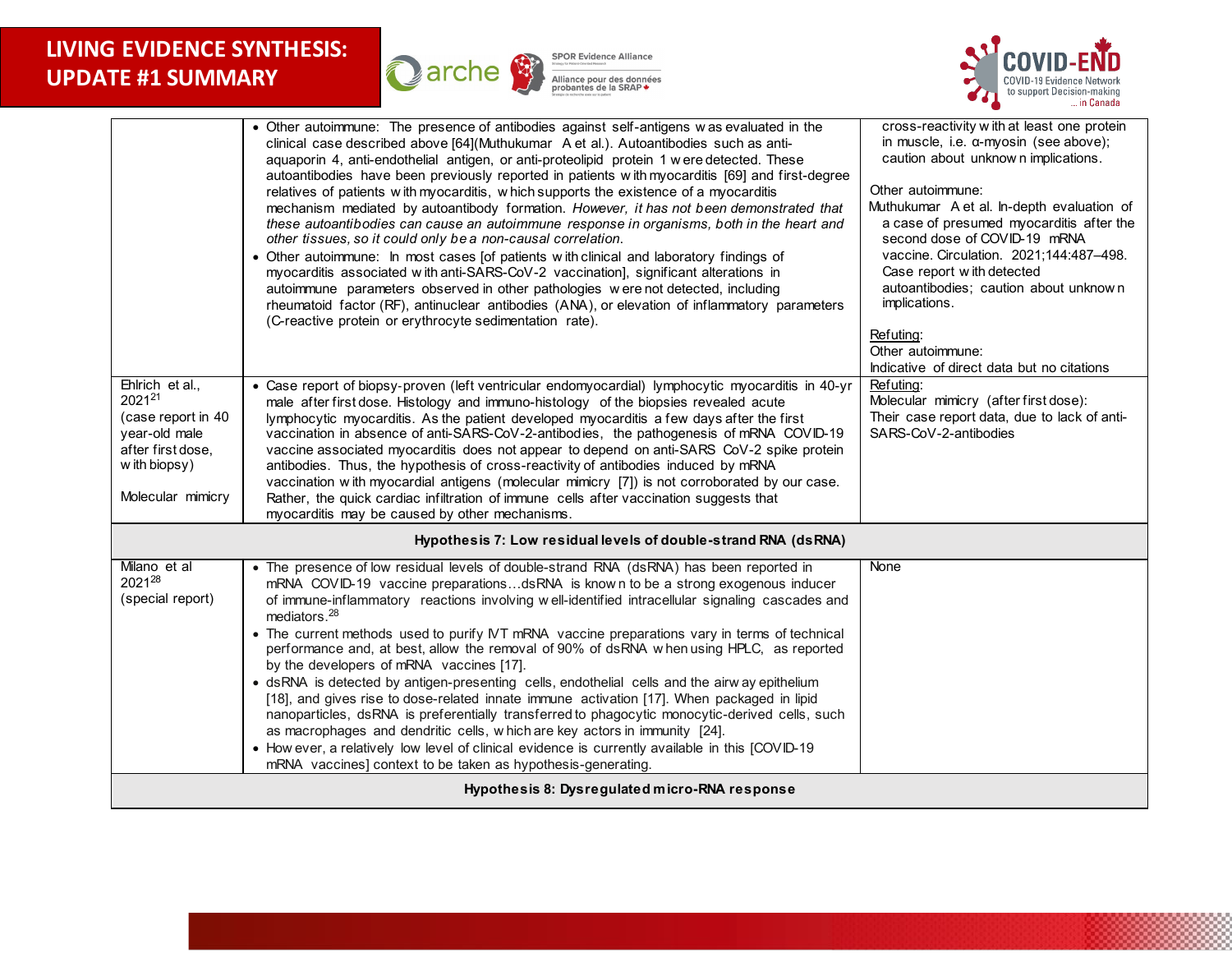





| AbdelMassih et al.<br>2021 <sup>15</sup><br>(literature review)                                                                                                                                                                  | • MicroRNAs are short non-coding RNAs that play a crucial role in the regulation of gene<br>expression during cellular processes. It is now established that some of the host-generated<br>miRNAs are know n to modulate the antiviral defense during viral infection. Recently, multiple<br>DNA and RNA viruses have been shown to produce miRNAs known as viral miRNAs (v-<br>miRNAs). viral RNA can either alter the expression of host miRNA or use cellular machinery to<br>form viral miRNAs. We hypothesize that mRNA vaccines can either trigger the release of host<br>miRNAs or contain themselves some miRNAs that can trigger [myocarditis].<br>• [In conclusion] the evidence reveals that the micro-RNAs implicated in myocarditis in general<br>are as well implicated in the pathogenesis of severe COVID-19, this can explain why patients<br>having a first dose with a history of COVID-19 can develop myocarditis from mRNA vaccines,<br>also the relatively higher likelihood of this complication in males and younger aged individuals<br>can be explained by the upregulation of key myocarditis related miRNAs in those two strata,<br>due to higher muscle mass and suggests performing a sarcopenia index in recipients of the<br>vaccine to correlate it with the likelihood of this complication.                                                                                                                                                                                                                                                  | None                                                                                                                                                                                                                                                                                                                                             |
|----------------------------------------------------------------------------------------------------------------------------------------------------------------------------------------------------------------------------------|---------------------------------------------------------------------------------------------------------------------------------------------------------------------------------------------------------------------------------------------------------------------------------------------------------------------------------------------------------------------------------------------------------------------------------------------------------------------------------------------------------------------------------------------------------------------------------------------------------------------------------------------------------------------------------------------------------------------------------------------------------------------------------------------------------------------------------------------------------------------------------------------------------------------------------------------------------------------------------------------------------------------------------------------------------------------------------------------------------------------------------------------------------------------------------------------------------------------------------------------------------------------------------------------------------------------------------------------------------------------------------------------------------------------------------------------------------------------------------------------------------------------------------------------------------------------------------|--------------------------------------------------------------------------------------------------------------------------------------------------------------------------------------------------------------------------------------------------------------------------------------------------------------------------------------------------|
| Hypothesis 9: Production of anti-idiotype antibodies against immunogenic regions of antigen-specific antibodies                                                                                                                  |                                                                                                                                                                                                                                                                                                                                                                                                                                                                                                                                                                                                                                                                                                                                                                                                                                                                                                                                                                                                                                                                                                                                                                                                                                                                                                                                                                                                                                                                                                                                                                                 |                                                                                                                                                                                                                                                                                                                                                  |
| Tsilingiris et al.,<br>$2021^{33}$<br>(article)                                                                                                                                                                                  | • This process could in theory lead to tissue-specific adverse events through the formation of<br>immune complexes, activation, blockade and/or down-regulation of membrane receptors (e.g.<br>ACE2), as well as complement- or immune cell-mediated cellular damage [26].                                                                                                                                                                                                                                                                                                                                                                                                                                                                                                                                                                                                                                                                                                                                                                                                                                                                                                                                                                                                                                                                                                                                                                                                                                                                                                      | None                                                                                                                                                                                                                                                                                                                                             |
| Hypothesis 10: Trigger of pre-existing dysregulated immune pathways in certain individuals with predispositions (e.g., resulting in a polyclonal B-cell<br>expansion, immune complex formation, and inflammation <sup>17</sup> ) |                                                                                                                                                                                                                                                                                                                                                                                                                                                                                                                                                                                                                                                                                                                                                                                                                                                                                                                                                                                                                                                                                                                                                                                                                                                                                                                                                                                                                                                                                                                                                                                 |                                                                                                                                                                                                                                                                                                                                                  |
| Bozkurt et al.,<br>202117<br>(narrative review)<br>Switzer & Loeb,                                                                                                                                                               | Although nucleoside modifications of mRNA have been show n to reduce their innate<br>immunogenicity,45 in certain individuals with genetic predisposition,48 the immune response<br>to mRNA may not be turned down and may drive the activation of an aberrant innate and<br>acquired immune response. The dendritic cells or Toll-like receptor expressing cells exposed<br>to RNA may still have the capacity to express cytokines and activation markers in certain<br>individuals, although this may be markedly less w hen exposed to mRNA with nucleoside<br>modifications than when treated with unmodified RNA. The immune system may therefore<br>detect the mRNA in the vaccine as an antigen, resulting in activation of proinflammatory<br>cascades and immunologic pathways that may play a role in the development of myocarditis<br>as part of a systemic reaction in certain individuals.[45,48]<br>• [In 6 male cases of COVID mRNA vaccine myocarditis in Israel], serology for autoimmune<br>disorders with antinuclear antibodies and rheumatoid factor were negative, with no evidence of<br>predilection to individuals with pre-existing autoimmune disorders.[10](Abu Mounch et al.)<br>• In 1 case report (Mathukumar et al.), a panel testing for variants in 121 genes potentially linked<br>to cardiomyopathy was negative, [17] arguing against an existing predisposition to<br>cardiomyopathy attributable to know n gene variants in that case.<br>• It is possible that genetic factors regulating the inflammasome activation, or interferon- | Refuting:<br>For specific predispositions:<br>Abu Mouch S et al. Myocarditis following<br>COVID-19 mRNA vaccination. Vaccine.<br>2021;39:3790-3793. Case series n=6<br>Muthukumar A et al. In-depth evaluation of<br>a case of presumed myocarditis after the<br>second dose of COVID-19 mRNA<br>vaccine. Circulation. 2021;144:487-498.<br>None |
| 202130<br>(narrative review)                                                                                                                                                                                                     | signaling cascade, may contribute to an individual's risk of developing the cytokine storm<br>responsible for triggering auto-reactive cell activity after exposure to the mRNA vaccine [58,<br>61, 63].                                                                                                                                                                                                                                                                                                                                                                                                                                                                                                                                                                                                                                                                                                                                                                                                                                                                                                                                                                                                                                                                                                                                                                                                                                                                                                                                                                        |                                                                                                                                                                                                                                                                                                                                                  |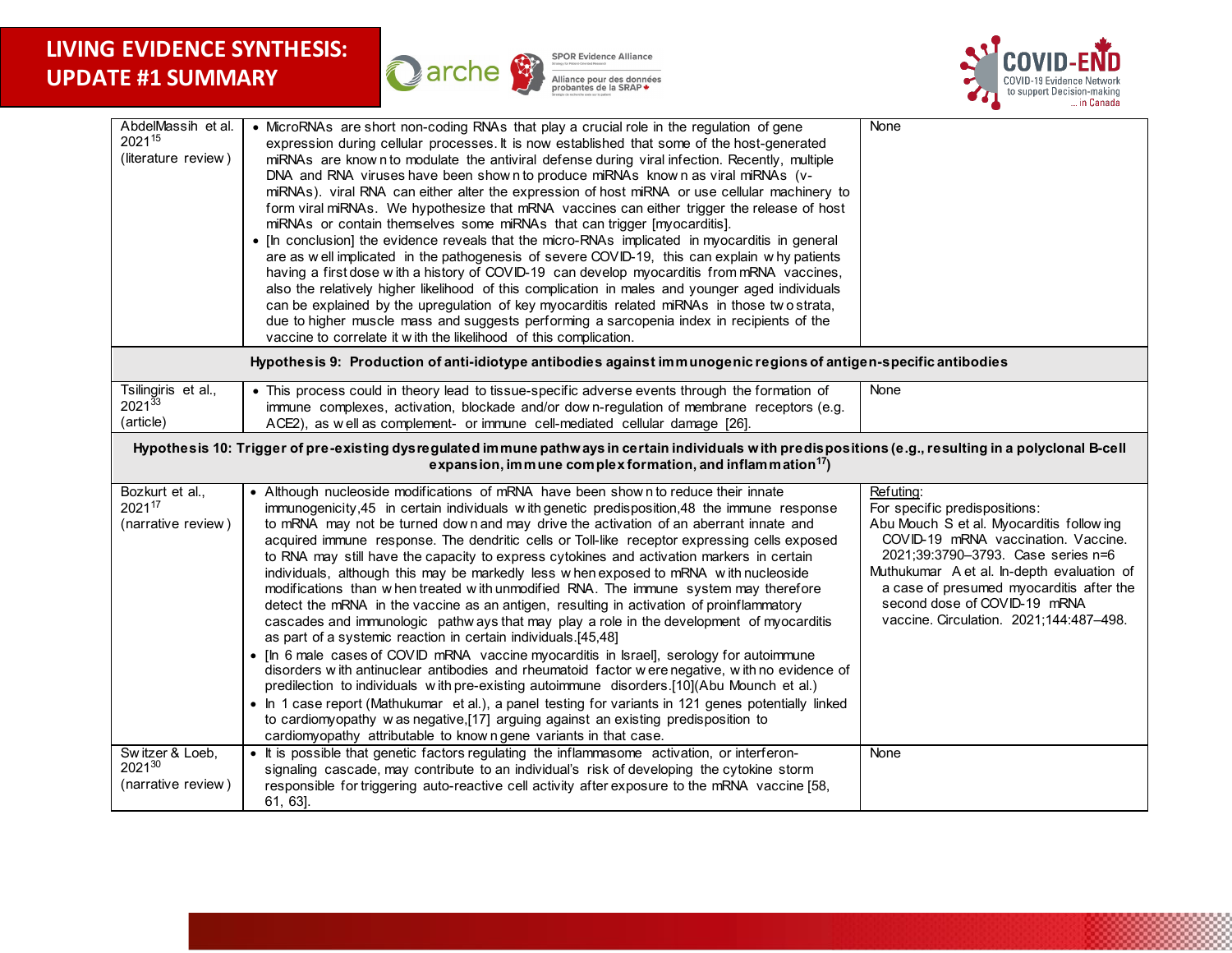



| Hypothesis 11: Antibody-dependent enhancement of immunity or other forms of immune enhancement with re-exposure to virus after vaccine                                                   |                                                                                                                                                                                                                                                                                                                                                                                                                                                                                                                                                                                                                                                                                                                                                                                                                                                                                                                                                                                                                                                                                                                                                                                                                                         |                                                                                                                                                                                                                              |
|------------------------------------------------------------------------------------------------------------------------------------------------------------------------------------------|-----------------------------------------------------------------------------------------------------------------------------------------------------------------------------------------------------------------------------------------------------------------------------------------------------------------------------------------------------------------------------------------------------------------------------------------------------------------------------------------------------------------------------------------------------------------------------------------------------------------------------------------------------------------------------------------------------------------------------------------------------------------------------------------------------------------------------------------------------------------------------------------------------------------------------------------------------------------------------------------------------------------------------------------------------------------------------------------------------------------------------------------------------------------------------------------------------------------------------------------|------------------------------------------------------------------------------------------------------------------------------------------------------------------------------------------------------------------------------|
| Bozkurt et al.,<br>202117<br>(narrative review)                                                                                                                                          | • No evidence of either cellular immune enhancement or antibody-dependent enhancement of<br>immunity was observed in non-human primate studies after SARS-CoV-2 virus challenge,<br>either after vaccination [not specific to approved mRNA vaccines] or previous infection.[58]<br>These findings led a National Institutes of Health ACTIV study (Accelerating COVID-19<br>Therapeutic Interventions and Vaccines) panel to conclude that the risk of immune<br>enhancement after COVID-19 immunizations was low, but required ongoing<br>pharmacovigilance and monitoring.[58] To date, neither COVID-19 disease nor the new<br>COVID-19 vaccines have show n evidence of causing antibody-dependent enhancement of<br>immunity or other forms of immune enhancement with re-exposure. People infected with<br>SARS-CoV-2 have not been reported to develop antibody-dependent enhancement of<br>immunity on repeat exposure, and vaccine breakthrough COVID-19 cases are rare and mild.<br>There is no evidence of acute COVID-19 infection during presentation with myocarditis cases<br>after COVID-19 vaccination, arguing against a breakthrough infection as a cause (Table 4<br>review of available cases reports and series) | Refuting:<br>Multiple case reports and series review ed<br>and tabulated, having no evidence of<br>acute COVID-19 infections after vaccine<br>when presenting with myocarditis.                                              |
| Hypothesis 12: Direct cell invasion via the spike protein interacting with the angiotensin-converting enzyme 2 (ACE2) widely expressed and prevalent in<br>cardiom yocytes <sup>18</sup> |                                                                                                                                                                                                                                                                                                                                                                                                                                                                                                                                                                                                                                                                                                                                                                                                                                                                                                                                                                                                                                                                                                                                                                                                                                         |                                                                                                                                                                                                                              |
| Chouchana et al.,<br>202118<br>(retrospective<br>study on Vigibase<br>case and<br>discussion)                                                                                            | • In two recently reported cases of myocarditis following mRNA vaccination, only inflammatory<br>infiltration was assessed in the myocardium, suggesting that the ACE2 hypothesis is probably<br>not relevant.[46]                                                                                                                                                                                                                                                                                                                                                                                                                                                                                                                                                                                                                                                                                                                                                                                                                                                                                                                                                                                                                      | Refuting:<br>Verma, A.K et al., Myocarditis after Covid-<br>19 mRNA Vaccination. N. Engl. J. Med.<br>385, 1332-1334 (2021). Data from 2<br>case reports; only inflammatory<br>infiltration was assessed in the<br>myocardium |
| Switzer & Loeb,<br>202130<br>(narrative review)                                                                                                                                          | • Encoded viral surface spike protein of the mRNA vaccine, which triggers the immune<br>response, may interact with ACE2 receptors in the host, increasing the likelihood of cardiac<br>sensitivity or inflammatory reactions [38,39]. Possible host genetic factors in ACE2 receptors,<br>w hich vary across ethnic groups, may drive increased susceptibility to elevated cardiovascular<br>symptoms or the development of an inflammatory response triggering symptom onset<br>$[39, 52, 58]$ .                                                                                                                                                                                                                                                                                                                                                                                                                                                                                                                                                                                                                                                                                                                                      | None                                                                                                                                                                                                                         |
| Hypothesis 13: Cardiac pericyte expression of ACE2 with immobilized immune complex on the surface of pericytes activation of the complement system                                       |                                                                                                                                                                                                                                                                                                                                                                                                                                                                                                                                                                                                                                                                                                                                                                                                                                                                                                                                                                                                                                                                                                                                                                                                                                         |                                                                                                                                                                                                                              |
| Kadkhoda et al.,<br>202125<br>(letter)                                                                                                                                                   | • The role of pericytes in susceptibility to COVID-19 through the expression of SARS-CoV-2<br>receptor, i.e., angiotensin-converting enzyme 2 (ACE2) has been demonstrated [4]. It has also<br>been show n that after infection w ith SARS-CoV-2, anamnestic humoral immune responses to<br>previously-encountered common coronaviruses (CoVs) is augmented significantly [6]. Anti-<br>spike antibodies elicited as a result of past exposure to common CoVs and/or to SARS-CoV-2<br>spike (be it through prior infection or vaccination), may elicit anti-idiotype antibodies, that is,<br>antibodies directed against the paratope region of anti-spike antibodies. Since the latter is the<br>mirror image of the anti-spike antibodies, it may mimic the spike protein itself and bind ACE2<br>expressed on cardiac pericytes that express ACE2. This forms an immobilized immune                                                                                                                                                                                                                                                                                                                                                  | None                                                                                                                                                                                                                         |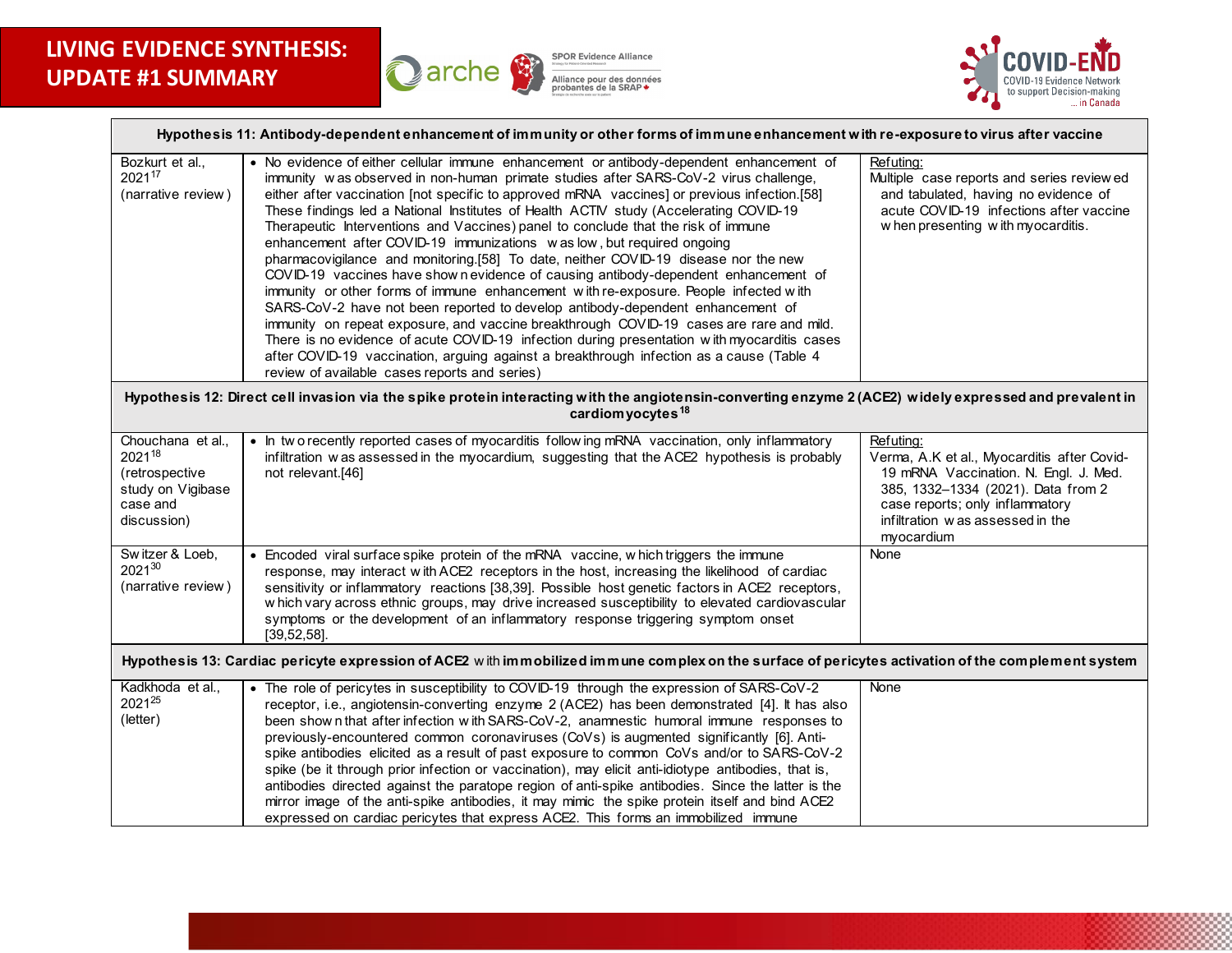



|                                                                                                            | complex on the surface of pericytes. This localized immune complex, in turn, may lead to<br>activation of the complement system through its classical pathway and damage to the target<br>cell.                                                                                                                                                                                                                                                                                                                                                                                                                                                                                                                                                                                                                                                                                                                                                                                                                                                                                                                                                                                                                                                                                               |                                                                                                                                                                                       |  |
|------------------------------------------------------------------------------------------------------------|-----------------------------------------------------------------------------------------------------------------------------------------------------------------------------------------------------------------------------------------------------------------------------------------------------------------------------------------------------------------------------------------------------------------------------------------------------------------------------------------------------------------------------------------------------------------------------------------------------------------------------------------------------------------------------------------------------------------------------------------------------------------------------------------------------------------------------------------------------------------------------------------------------------------------------------------------------------------------------------------------------------------------------------------------------------------------------------------------------------------------------------------------------------------------------------------------------------------------------------------------------------------------------------------------|---------------------------------------------------------------------------------------------------------------------------------------------------------------------------------------|--|
|                                                                                                            | Hypothesis 14: Spike-activated neutrophils (expressing ACE2) augmenting inflammatory response                                                                                                                                                                                                                                                                                                                                                                                                                                                                                                                                                                                                                                                                                                                                                                                                                                                                                                                                                                                                                                                                                                                                                                                                 |                                                                                                                                                                                       |  |
| Kadkhoda et al.,<br>202125<br>(letter)                                                                     | • Local production of spike protein on the surface of cardiac cells and/or its shedding along with<br>detached cell membranes may recruit neutrophils that also express ACE2 on their surface.<br>Spike-activated neutrophils produce neutrophil extracellular traps [8] that subsequently activate<br>alternative pathw ay of complement in situ, damaging cardiac endothelial cells.                                                                                                                                                                                                                                                                                                                                                                                                                                                                                                                                                                                                                                                                                                                                                                                                                                                                                                        | None                                                                                                                                                                                  |  |
| Choi et al., 2021 <sup>55</sup><br>(case report)                                                           | • There were three main histological findings in the heart: 1) myocarditis predominantly involving<br>the atrial wall, with neutrophil and histiocyte predominance; 2) non-inflammatory single-cell<br>necrosis; and 3) diffuse CBN [contraction band necrosis] throughout the myocardium,<br>predominantly in the left ventricle In this case, the myocarditis was histologically different<br>from viral or immune-mediated myocarditis in that the inflammatory infiltrates were<br>predominantly neutrophils and histiocytes, rather than lymphocytesThe underlying<br>mechanism of myocardial injury in this case is unclear, but it may have involved cytokine-<br>mediated or histiocyte-linked immunologic injury to the myocardium.                                                                                                                                                                                                                                                                                                                                                                                                                                                                                                                                                  | Supporting:<br>Autopsy findings from Choi case report (22<br>year-old male); inflammatory infiltrates<br>w ere predominantly neutrophils and<br>histiocytes, rather than lymphocytes. |  |
|                                                                                                            | Hypothesis 15: Hyperviscosity-induced cardiac problem                                                                                                                                                                                                                                                                                                                                                                                                                                                                                                                                                                                                                                                                                                                                                                                                                                                                                                                                                                                                                                                                                                                                                                                                                                         |                                                                                                                                                                                       |  |
| Mungmunpuntipa<br>ntip & Wiw anitkit,<br>202156<br>(letter to the<br>editor)                               | The underlying mechanism of post COVID-19 vaccination hyperviscosity is a change of antibody<br>level in plasma after vaccine stimulation. In the case of underlying high blood viscosity or<br>previous COVID-19, the excessive increasing of antibody level might occur and can result in<br>excessive blood viscosity and hyperviscosity.[2,3]                                                                                                                                                                                                                                                                                                                                                                                                                                                                                                                                                                                                                                                                                                                                                                                                                                                                                                                                             | None                                                                                                                                                                                  |  |
|                                                                                                            | Hypothesis 16: Strenuous exercise induced secretion of proinflam matory IL-6                                                                                                                                                                                                                                                                                                                                                                                                                                                                                                                                                                                                                                                                                                                                                                                                                                                                                                                                                                                                                                                                                                                                                                                                                  |                                                                                                                                                                                       |  |
| Elkazzaz et al.,<br>202222<br>(protocol for<br>retrospective and<br>prospective<br>observational<br>study) | • Cytokine storm is suggested as one of the major pathological characteristics of SARS-CoV-2<br>infection, It was found that the presence of SARS-CoV-2 spike protein in epithelial cells<br>promotes IL-6 trans-signaling by activation of the AT1 axis to initiate coordination of a hyper-<br>inflammatory response [17].<br>• Also, It was show ed that increase of TNF-a and IL-6 was found after the 1st vaccination in<br>individuals with pre-existing COVID-19 immunity(18) and also, IL-6 were significantly higher<br>after the second COVID vaccination dose of S-Protein Based Vaccines for COVID-19 at day<br>23 than those at day 2 [18].<br>• Compared to the DNA vaccine, the mRNA vaccine induced a more robust production of IL-5,<br>IL-6 [19].<br>• Pro-inflammatory cytokines IL-6, TNF-a, a heterodimeric cytokine belonging to the IL-12 family<br>w ere increased early upon vaccine administration [20].<br>• Exercise causes skeletal muscle cells to release IL-6, and it raises the plasma concentration of<br>IL-6 100 times higher than at rest [23]. Strenuous exercise raises levels of a variety of pro- and<br>anti-inflammatory cytokines. The concentration of IL-6 increases up to 100-fold after strenuous<br>exercise, such as a marathon race [3,4]. | None                                                                                                                                                                                  |  |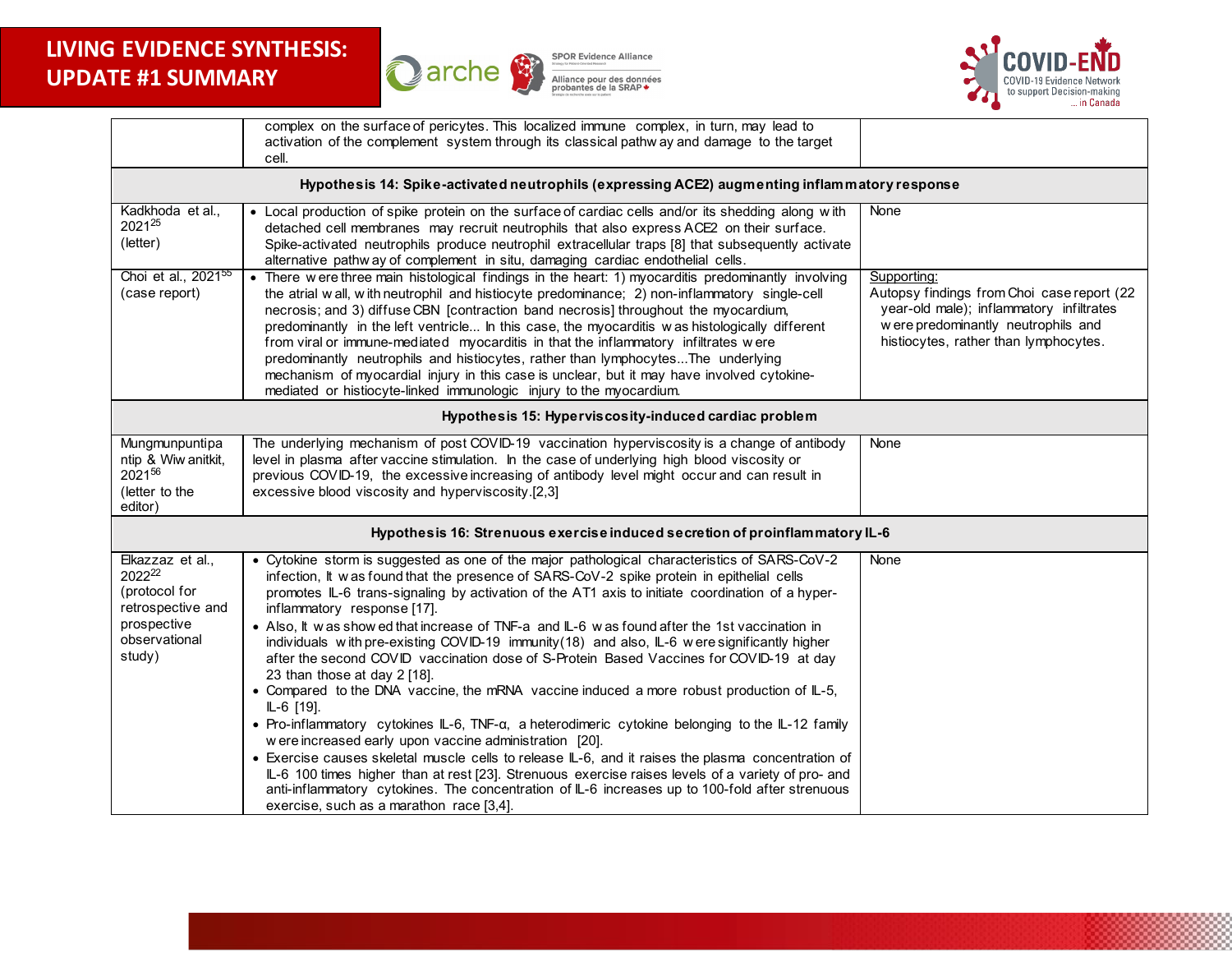



|                                                                                                   | • In addition to the induction effect of COVID-19 vaccine on IL-6, strenuous exercise (and<br>muscle contraction) could boost the effect of IL-6 leading to myocarditis.                                                                                                                                                                                                                                                                                                                                                                                                                                                                                                                                                                                                                                                                                                                                                                                                                                                                                                              |                                                                                                                                                                                                                                                                                                                                                                                 |  |
|---------------------------------------------------------------------------------------------------|---------------------------------------------------------------------------------------------------------------------------------------------------------------------------------------------------------------------------------------------------------------------------------------------------------------------------------------------------------------------------------------------------------------------------------------------------------------------------------------------------------------------------------------------------------------------------------------------------------------------------------------------------------------------------------------------------------------------------------------------------------------------------------------------------------------------------------------------------------------------------------------------------------------------------------------------------------------------------------------------------------------------------------------------------------------------------------------|---------------------------------------------------------------------------------------------------------------------------------------------------------------------------------------------------------------------------------------------------------------------------------------------------------------------------------------------------------------------------------|--|
| Differences in incidence by sex could be due to sex steroid hormones or underdiagnosis in females |                                                                                                                                                                                                                                                                                                                                                                                                                                                                                                                                                                                                                                                                                                                                                                                                                                                                                                                                                                                                                                                                                       |                                                                                                                                                                                                                                                                                                                                                                                 |  |
| Tsilingiris et al.,<br>$2021^{33}$<br>(article)                                                   | • In order to explain the skew ed gender distribution of cases, the influence of sex steroid<br>hormones (estrogen, testosterone) has been suggested [34].                                                                                                                                                                                                                                                                                                                                                                                                                                                                                                                                                                                                                                                                                                                                                                                                                                                                                                                            | None; cited reference does not refer to or<br>investigate sex hormones                                                                                                                                                                                                                                                                                                          |  |
| Heymans &<br>Cooper, 2021 <sup>24</sup><br>(letter)                                               | • Differences in hormone signalling might be involved in the pathophysiology of COVID-19<br>mRNA- vaccination- related myocarditis. Testosterone can inhibit anti- inflammatory immune<br>cells and promote a more aggressive T helper 1 cell- type immune response. By contrast,<br>oestrogen has inhibitory effects on pro- inflammatory T cells, resulting in a decrease in cell-<br>mediated immune responses.[1]                                                                                                                                                                                                                                                                                                                                                                                                                                                                                                                                                                                                                                                                 | None                                                                                                                                                                                                                                                                                                                                                                            |  |
| Bozkurt et al.,<br>202117<br>(narrative review)                                                   | • Sex hormones: An important possible explanation relates to sex hormone differences.3,65,66<br>Testosterone is thought to play a role, by a combined mechanism of inhibition of anti-<br>inflammatory cells [3,65–67] and commitment to a Th1-type immune response.[68] Estrogen<br>has inhibitory effects on proinflammatory T cells, resulting in a decrease in cell-mediated<br>immune responses; and pericarditis incidence is higher in women during the postmenopausal<br>period.[69]<br>• Underdiagnosed in w omen: Another contributing factor could be underdiagnosis in w omen. By<br>our analysis of the VAERS database, as of June 6, 2021, there were 6235 reported cases of<br>chest pain, 69% of w hich w ere in w omen, versus 30% in men.[70] Despite a higher prevalence<br>of chest pain in w omen, diagnostic evaluation, including ECG, laboratory biomarkers,<br>echocardiography, and MRI, w as performed and reported more often in male than in female<br>patients presenting with chest pain after COVID vaccination (Bozkurt, unpublished data,<br>2021). | Supporting:<br>Sex hormones: None<br>Underdiagnosis in w omen:<br>Centers for Disease Control and<br>Prevention. The Vaccine Adverse Event<br>Reporting System (VAERS) results. June<br>6, 2021. Accessed July 6, 2021.<br>https://wonder.cdc.gov/vaers.html. Mor<br>chest pain complaints in females.<br>Bozkurt, unpublished data, 2021. Few er<br>investigations in females. |  |
| Chouchana et al<br>202118<br>(retrospective<br>study on Vigibase<br>case and<br>discussion)       | • Although, female patients usually generate higher overall antibody levels and more adverse<br>events follow ing vaccination, male patients have increased enhanced type-1 immune<br>responses.[47] These differences may be driven by sex hormone differences and testosterone<br>is thought to play a role in commitment to a Th1 response.[38]                                                                                                                                                                                                                                                                                                                                                                                                                                                                                                                                                                                                                                                                                                                                    | None                                                                                                                                                                                                                                                                                                                                                                            |  |
| Parra-Lucares et<br>al., 2021 <sup>29</sup><br>(case report and<br>narrative review)              | • Testosterone has been observed to exhibit inhibitory effects on anti-inflammatory cells,<br>increased activity of pro-inflammatory M1 macrophages, and increased CD4+ type 1 (Th1) T<br>lymphocyte response [70]. In turn, estrogens have an inhibitory effect on pro-inflammatory T<br>lymphocytes, causing a decrease in the cellular immune response. This fact explains the<br>observation that the highest incidence of myocarditis or pericarditis (not specific to mRNA<br>COVID) in w omen occurs in those of postmenopausal age [72]. How ever, given the<br>characteristics of the published reports (several of these coming from studies carried out in<br>soldiers, for example) [39,73], there is a significant selection bias, so it is not yet possible to<br>confirm w hether this complication is more frequent in the male population.                                                                                                                                                                                                                           | Refutina:<br>Montgomery J et al. Myocarditis Following<br>Immunization with MRNA COVID-19<br>Vaccines in Members of the US Military.<br>JAMA Cardiol. 2021, 6, 1202-1206.<br>Source population biased tow ards males<br>(but many other population-based<br>studies exist now).                                                                                                 |  |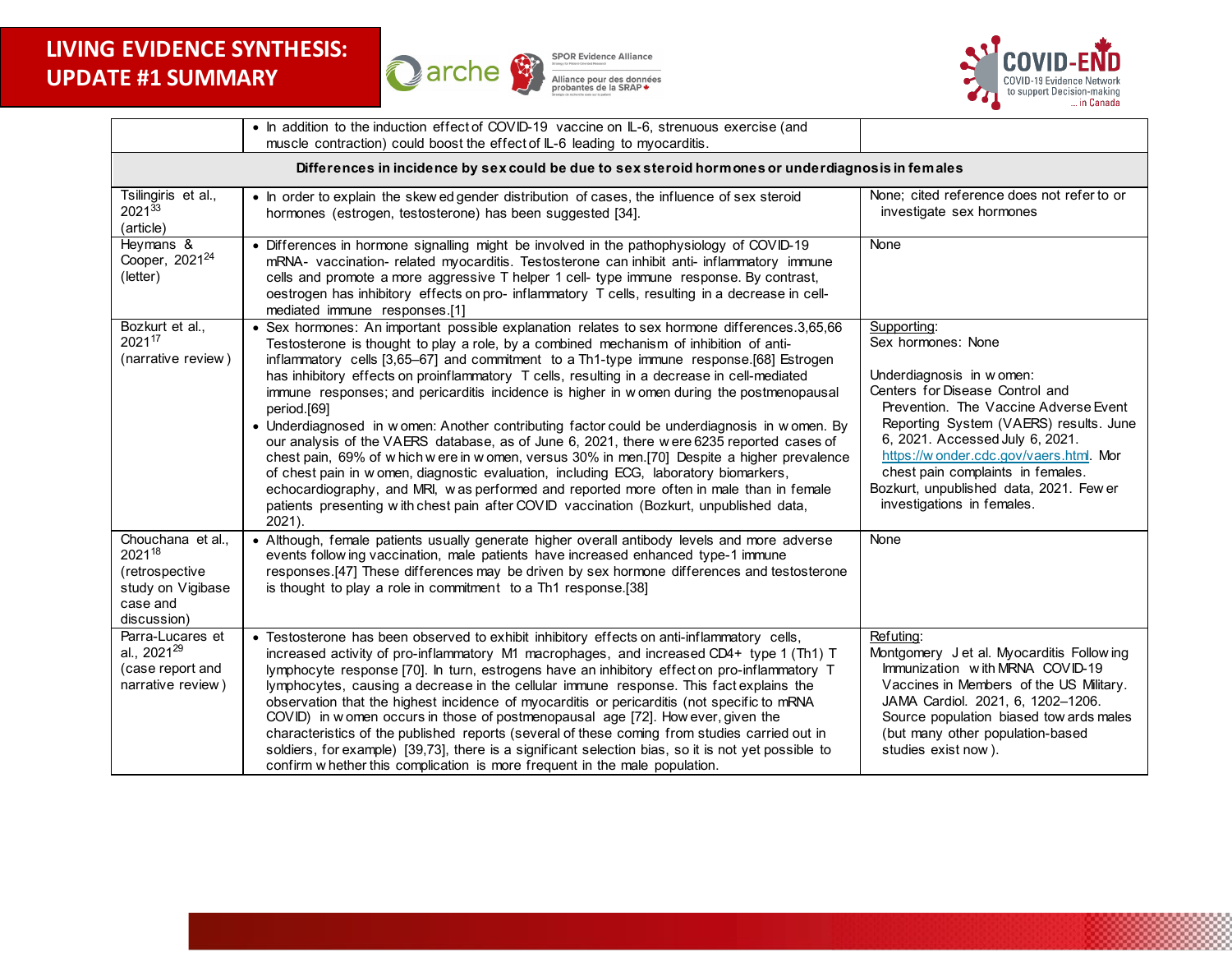



### *Appendix 2. Evidence synthesis methods*

#### **Search strategy**

We worked with an experienced medical information specialist (Becky Skidmore) to develop the search strategies. The initial search was peerreviewed Oct 5, 2021, with slight modifications made in Dec 2021. Searches combine concepts for COVID-19, vaccines, and myocarditis/pericarditis/cardiovascular manifestations/adverse events/surveillance. The original search was limited to articles published since October 2020. We ran the searches for the first iteration of this review on October 6, 2021 and ran the update on Jan 10, 2022. We did not add limits for language, country or study design. We have since removed the limits for human (not animal only) studies (to enable generation of a list of references to potentially relevant animal studies), as well as letters to the editor and commentaries. We added a limit to exclude case reports. We used Endnote for citation management.

### **Study Selection**

In our original review we conducted 2 pilot rounds in Excel, using 200 records, with all team members involved in screening. Instead of redoing this step we provided an in-depth training session on the changes of scopeto all review team members. We then conducted screening and selection in DistillerSR using structured forms. Title and abstract review used DistillerSR's machine learning tool (DAISY) which calculates the likelihood of inclusion for each unreviewed record based on those already screened and continually re-prioritizes records during screening. A single reviewer screened all titles/abstracts, and another reviewer verified exclusions for the first 50% records, where a large majority of relevant studies were located. For full text selection, a single reviewer reviewed all records, with exclusions verified by another reviewer and additional verification of included studies during data extraction.

### <span id="page-57-0"></span>**Data Extraction**

We extracted all data into structured tables and conducted a pilot exercise with 2 studies for each new question (KQ2 & 4; CQ1). Thereafter, one reviewer extracted all data and a second reviewer verified the extracted data. Discrepancies were resolved by discussion or by a review lead. Specific equity-related populations of interest for study results were sex, age, and race/ethnicity.

For KQs 1 and 2, we distinguished between estimates of incidence compared with an unexposed group (excess incidence/risk differences) versus without a control, and extracted data on incident rates per person-years and per doses of vaccine/people vaccinated (dose 2). We extracted data on any stratified or subgroup analyses based on age, sex, different vaccine types, and different risk intervals. Effect measures included: incidence rate/cumulative risk (including excess risk [risk difference] when using a control group) and relative and absolute effects between groups (e.g., incidence rate ratio (IRR) or risk difference), adjusted for key confounders (i.e., age, sex, infection status, cardiac and immunodeficiency/autoimmune conditions) when reported.

### **Risk of Bias Assessment**

One review lead and all other reviewers piloted each risk of bias tool with 10% (or 2 whichever is higher) papers. Assessments were then completed by one reviewer and verified by another. Discrepancies were resolved by discussion or by a review lead. We used the JBI checklist for cohort studies, with focus on valid and reliable outcome ascertainment and, for KQ2, accounting for key confounders including pre-existing health conditions and prior COVID-19 exposure (including during long-term follow-up). The findings of the risk of bias assessments were used when undertaking Grading of Recommendations, Assessment, Development and Evaluation (GRADE) assessments of the certainty of the evidence.

We did not assess risk of bias for included studies in KQs 3 or 4 or for CQ1.